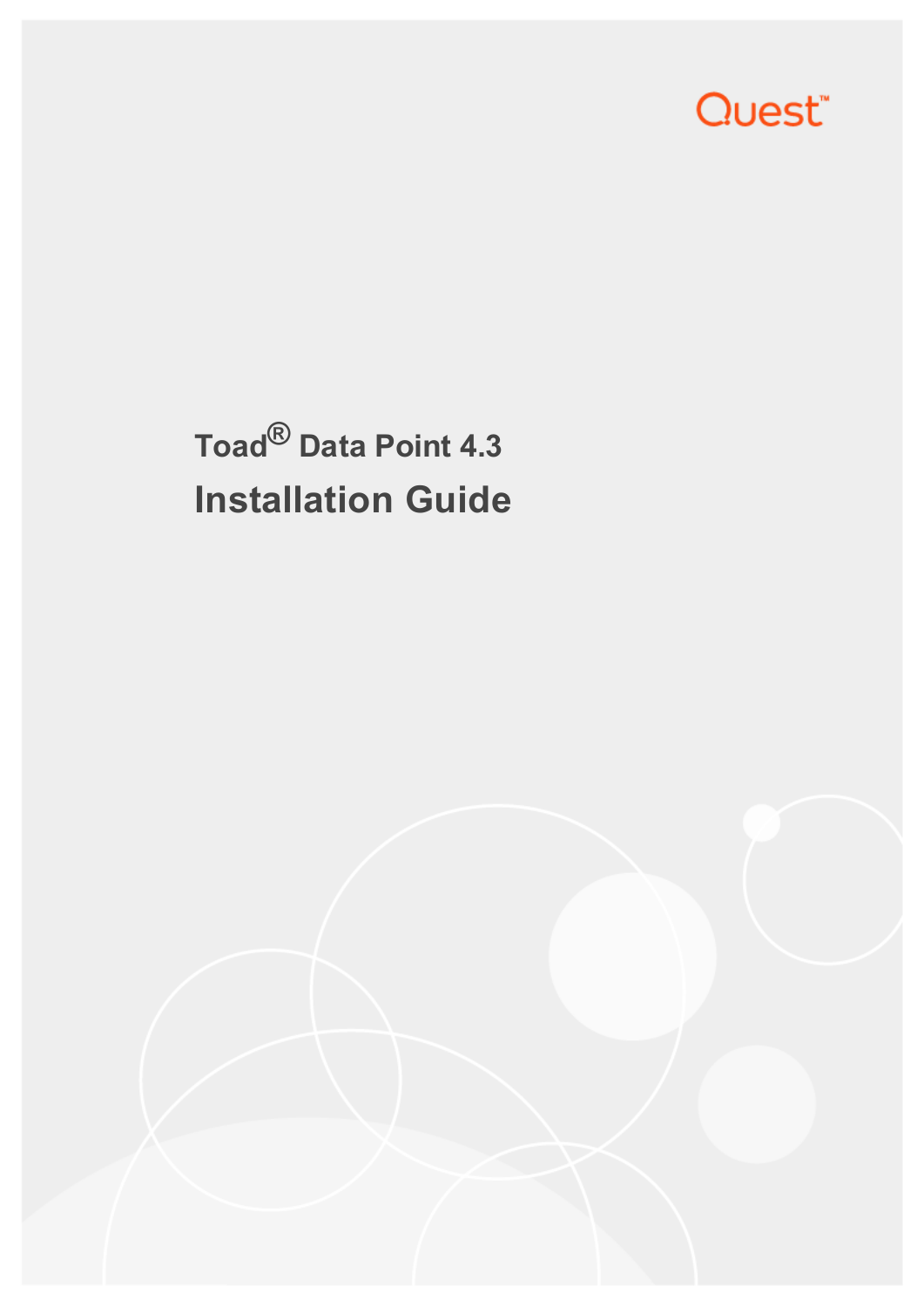© 2017 Quest Software Inc. ALL RIGHTS RESERVED.

This guide contains proprietary information protected by copyright. The software described in this guide is furnished under a software license or nondisclosure agreement. This software may be used or copied only in accordance with the terms of the applicable agreement. No part of this guide may be reproduced or transmitted in any form or by any means, electronic or mechanical, including photocopying and recording for any purpose other than the purchaser's personal use without the written permission of Quest Software Inc.

The information in this document is provided in connection with Quest Software products. No license, express or implied, by estoppel or otherwise, to any intellectual property right is granted by this document or in connection with the sale of Quest Software products. EXCEPT AS SET FORTH IN THE TERMS AND CONDITIONS AS SPECIFIED IN THE LICENSE AGREEMENT FOR THIS PRODUCT, QUEST SOFTWARE ASSUMES NO LIABILITY WHATSOEVER AND DISCLAIMS ANY EXPRESS, IMPLIED OR STATUTORY WARRANTY RELATING TO ITS PRODUCTS INCLUDING, BUT NOT LIMITED TO, THE IMPLIED WARRANTY OF MERCHANTABILITY, FITNESS FOR A PARTICULAR PURPOSE, OR NON-INFRINGEMENT. IN NO EVENT SHALL QUEST SOFTWARE BE LIABLE FOR ANY DIRECT, INDIRECT, CONSEQUENTIAL, PUNITIVE, SPECIAL OR INCIDENTAL DAMAGES (INCLUDING, WITHOUT LIMITATION, DAMAGES FOR LOSS OF PROFITS, BUSINESS INTERRUPTION OR LOSS OF INFORMATION) ARISING OUT OF THE USE OR INABILITY TO USE THIS DOCUMENT, EVEN IF QUEST SOFTWARE HAS BEEN ADVISED OF THE POSSIBILITY OF SUCH DAMAGES. Quest Software makes no representations or warranties with respect to the accuracy or completeness of the contents of this document and reserves the right to make changes to specifications and product descriptions at any time without notice. Quest Software does not make any commitment to update the information contained in this document.

If you have any questions regarding your potential use of this material, contact:

Quest Software Inc. Attn: LEGAL Dept 4 Polaris Way Aliso Viejo, CA 92656

Refer to our web site [\(www.quest.com\)](http://www.quest.com/) for regional and international office information.

#### **Patents**

This product includes patent pending technology. For the most current information about applicable patents for this product, please visit our website at [www.quest.com/legal](https://www.quest.com/legal/).

#### **Trademarks**

Quest, Quest Software, LiteSpeed, SQL Navigator, vWorkspace, Toad, and the Quest logo are trademarks of Quest Software Inc. in the U.S.A. and other countries. For a complete list of Quest Software trademarks, please visit our website at [www.quest.com/legal](https://www.quest.com/legal/). Microsoft, Windows, Windows Server, Windows Vista, Visual Studio, SQL Server, SharePoint, Access and Excel are either registered trademarks or trademarks of Microsoft Corporation in the United States and/or other countries. Oracle is a trademark or registered trademark of Oracle and/or its affiliates in the United States and other countries. Citrix® and XenApp™ are trademarks of Citrix Systems, Inc. and/or one or more of its subsidiaries, and may be registered in the United States Patent and Trademark Office and in other countries. SAP is the registered trademark of SAP AG in Germany and in several other countries. IBM and DB2 are registered trademarks of International Business Machines Corporation. MySQL is a registered trademark of MySQL AB in the United States, the European Union and other countries. Google and Google Analytics are registered trademarks of Google Inc. PostgreSQL is a registered trademark of the PostgreSQL Community Association of Canada. Subversion is a trademark of the Apache Software Foundation. All other trademarks, servicemarks, registered trademarks, and registered servicemarks are property of their respective owners.

Toad Data Point 4.3 Installation Guide Thursday, October 12, 2017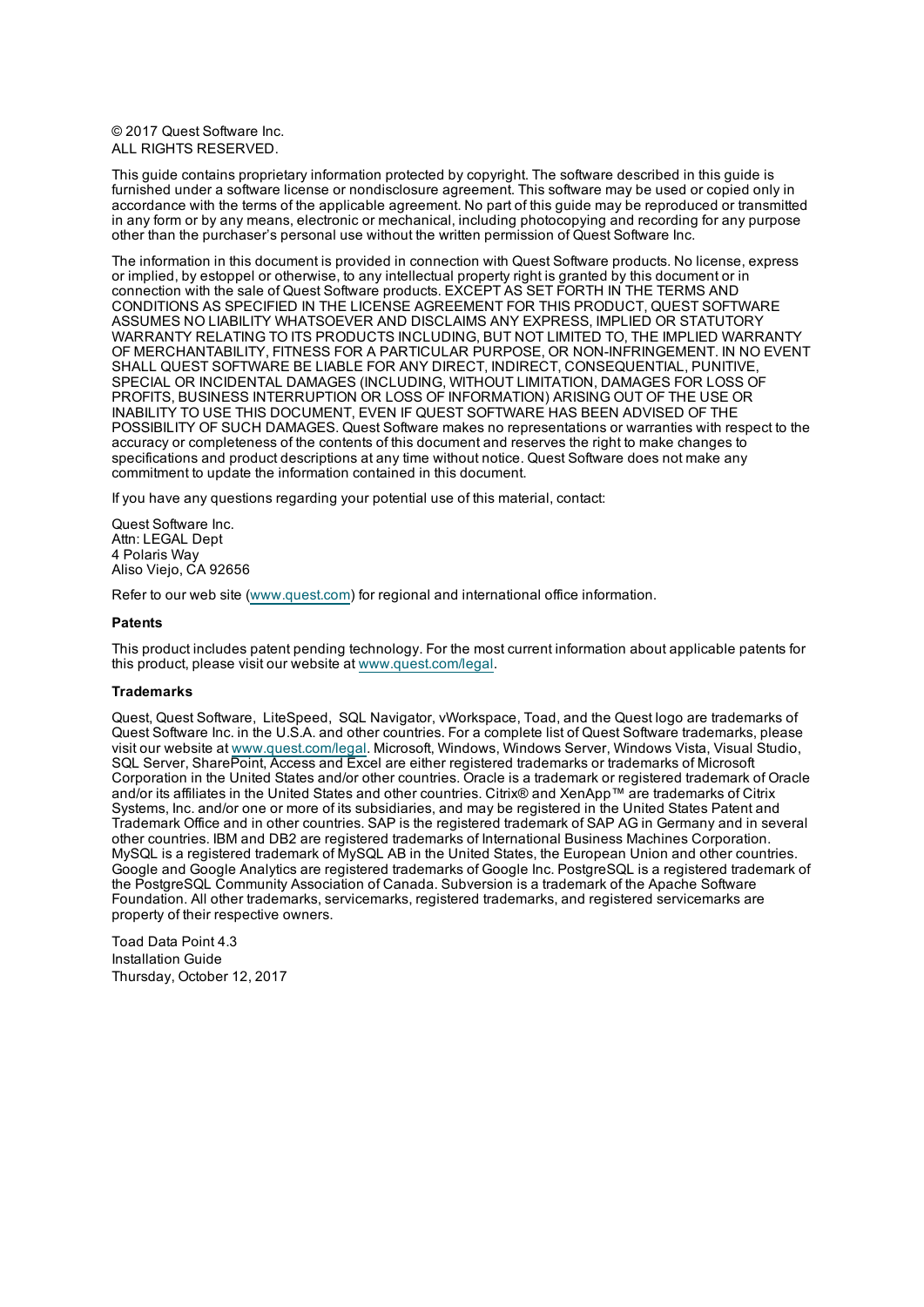# **Contents**

<span id="page-2-0"></span>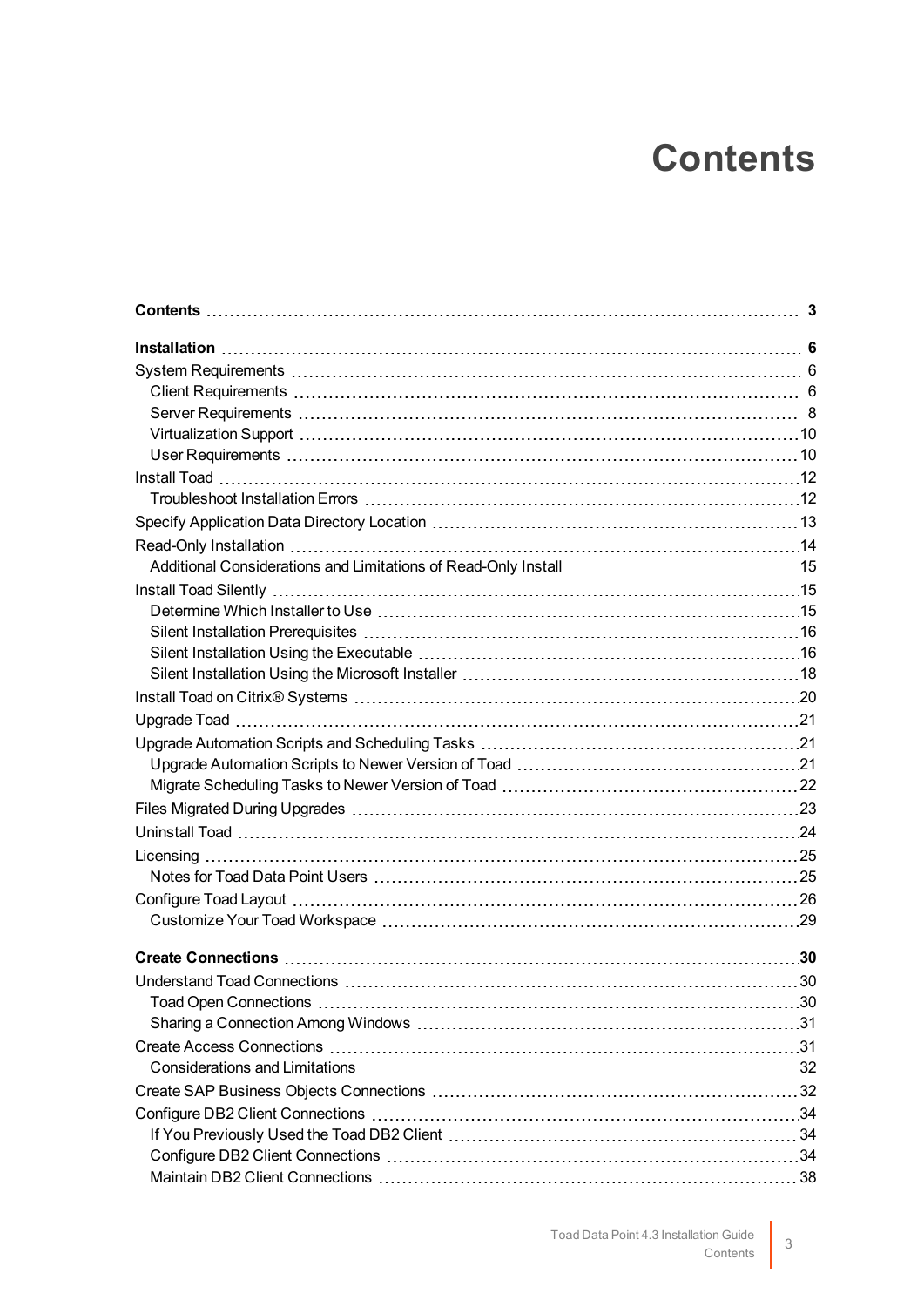| Create Teradata Connections (and the context of the create Teradata Connections) 66 |  |
|-------------------------------------------------------------------------------------|--|
|                                                                                     |  |
|                                                                                     |  |
|                                                                                     |  |
|                                                                                     |  |
|                                                                                     |  |
|                                                                                     |  |
|                                                                                     |  |
|                                                                                     |  |
|                                                                                     |  |
|                                                                                     |  |
|                                                                                     |  |
|                                                                                     |  |
|                                                                                     |  |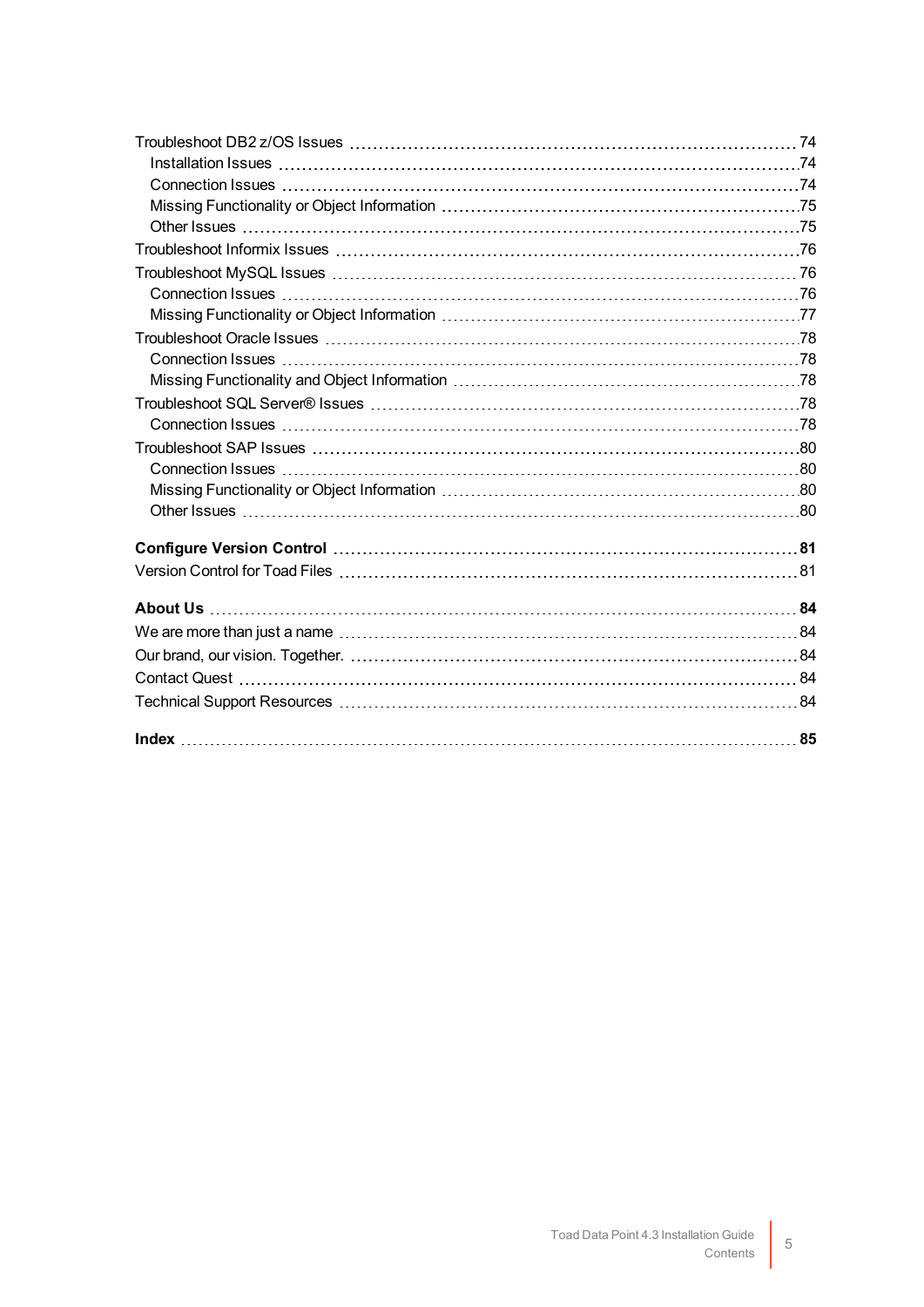# **Installation**

**1**

# <span id="page-5-1"></span><span id="page-5-0"></span>**System Requirements**

<span id="page-5-2"></span>Review the following client and database server requirements for Toad® Data Point.

## **Client Requirements**

Before installing Toad, ensure that your client system meets the following minimum hardware and software requirements:

| Requirement             | <b>Details</b>                                                                                                                                                                                                                                                                                            |  |  |
|-------------------------|-----------------------------------------------------------------------------------------------------------------------------------------------------------------------------------------------------------------------------------------------------------------------------------------------------------|--|--|
| <b>Platform</b>         | 2 GHz processor (recommended minimum)                                                                                                                                                                                                                                                                     |  |  |
| <b>Memory</b>           | 8 GB of RAM minimum, 16 GB recommended                                                                                                                                                                                                                                                                    |  |  |
|                         | Additional RAM Requirements: Using Local Storage, Cross-Connection Query,<br>Business Intelligence connections, or NoSQL connections can require an additional<br>500 MB of RAM. These features start processes (mysqld.exe, hubproxy.exe) which<br>persist for the Toad session.                         |  |  |
|                         | Note: The memory required may vary based on the following:                                                                                                                                                                                                                                                |  |  |
|                         | • Applications that are running on your system when using Toad                                                                                                                                                                                                                                            |  |  |
|                         | • Size and complexity of the database                                                                                                                                                                                                                                                                     |  |  |
|                         | • Amount of database activity                                                                                                                                                                                                                                                                             |  |  |
|                         | • Number of concurrent users accessing the database                                                                                                                                                                                                                                                       |  |  |
| <b>Hard Disk Space</b>  | 800 MB to install Toad                                                                                                                                                                                                                                                                                    |  |  |
|                         | 450 MB to run Toad                                                                                                                                                                                                                                                                                        |  |  |
|                         | Additional Recommendations: For retrieving large queries, allow 10 GB free disk space<br>(or more, depending on the size of the data being retrieved). After retrieving 2500 rows,<br>Toad saves data in a TMP (.tmp) file in the user's Temp directory. These TMP files are<br>deleted when Toad closes. |  |  |
| <b>Operating System</b> | Windows Server® 2008 Service Pack 2 (32-bit or 64-bit)                                                                                                                                                                                                                                                    |  |  |
|                         | Windows Server® 2008 R2 Service Pack 1 (64-bit)                                                                                                                                                                                                                                                           |  |  |
|                         | Windows Server® 2012                                                                                                                                                                                                                                                                                      |  |  |
|                         | Windows Server® 2012 R2                                                                                                                                                                                                                                                                                   |  |  |
|                         | Windows Server® 2016                                                                                                                                                                                                                                                                                      |  |  |
|                         | Windows <sup>®</sup> 7 (32-bit or 64-bit)                                                                                                                                                                                                                                                                 |  |  |
|                         | Windows® 8 (32-bit or 64-bit)                                                                                                                                                                                                                                                                             |  |  |
|                         | Windows $@8.1$ (32-bit or 64-bit)                                                                                                                                                                                                                                                                         |  |  |
|                         | Windows® 10                                                                                                                                                                                                                                                                                               |  |  |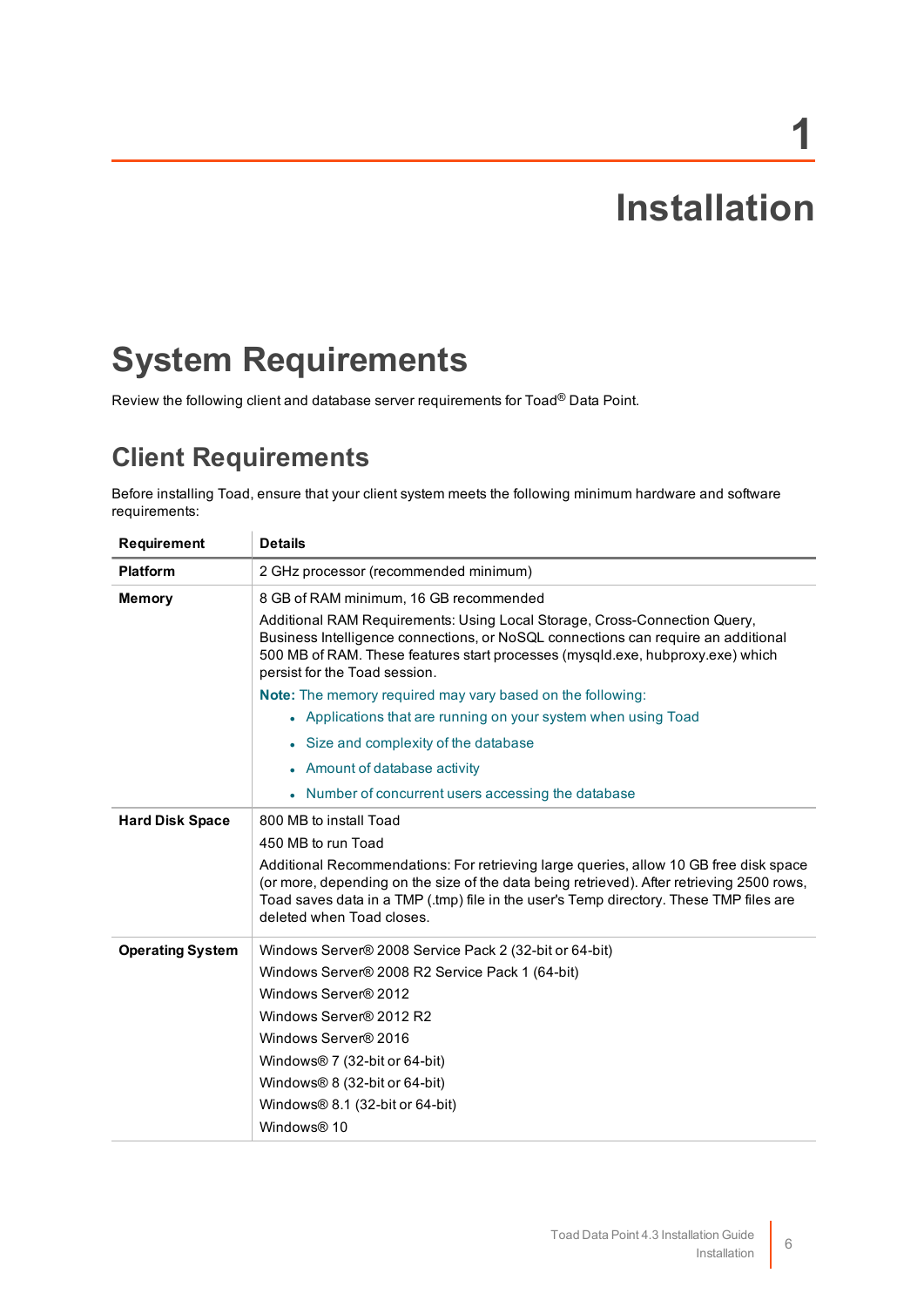| <b>Requirement</b>                   | <b>Details</b>                                                                                                                                                                                                                                                                      |  |  |
|--------------------------------------|-------------------------------------------------------------------------------------------------------------------------------------------------------------------------------------------------------------------------------------------------------------------------------------|--|--|
| <b>NET Framework</b>                 | Microsoft® .NET Framework 4.5.1                                                                                                                                                                                                                                                     |  |  |
|                                      | Teradata® .NET Data Provider                                                                                                                                                                                                                                                        |  |  |
|                                      | You must install the Teradata .NET Data Provider (13.10 or later) to use a Teradata<br>native connection in Toad.                                                                                                                                                                   |  |  |
|                                      | Note: To use a Teradata connection in a cross-connection query, you must also install<br>a Teradata (13.10 or later) ODBC driver.                                                                                                                                                   |  |  |
| <b>Additional</b><br><b>Software</b> | Visual C++ Redistributable for Visual Studio 2015. This software is required. It is<br>included in installation using the .exe installer. If using the .msi installer, ensure that this<br>software is installed prior to installation. See Visual C++ Redistributable for VS 2015. |  |  |
|                                      | Prerequisites for the 2015 Redistributable-If you encounter a "Microsoft Visual C++<br>2015 Redistributable is not installed correctly" error during Toad installation, do the<br>following:                                                                                        |  |  |
|                                      | 1. Uninstall the Microsoft Visual C++ 2015 Redistributable using the Control<br>Panel.                                                                                                                                                                                              |  |  |
|                                      | 2. Install the missing prerequisite software. See Universal C Runtime Update<br>Prerequisites or use one of the following links:                                                                                                                                                    |  |  |
|                                      | • For Windows 7 or Windows Server 2008 R2, install Service Pack 1:<br>https://support.microsoft.com/en-us/kb/976932.                                                                                                                                                                |  |  |
|                                      | For Windows RT 8.1, Windows 8.1, or Windows Server 2012 R2, install<br>the April 2014 update: https://support.microsoft.com/en-us/kb/2919355.                                                                                                                                       |  |  |
|                                      | • For Windows Vista or Windows Server 2008, install Service Pack 2:<br>https://support.microsoft.com/en-us/kb/948465.                                                                                                                                                               |  |  |
|                                      | 3. Run the ToadInstaller.exe again.                                                                                                                                                                                                                                                 |  |  |
| <b>Database Client</b>               | <b>DB2® Client</b>                                                                                                                                                                                                                                                                  |  |  |
|                                      | Toad no longer installs a DB2 Client along with the Toad application. When connecting<br>to a DB2 database, ensure that you have a DB2 Client or IBM Data Server Driver<br>installed. Toad supports DB2 Client versions 9.7.6 through 11.1.                                         |  |  |
|                                      | <b>Oracle® Client</b>                                                                                                                                                                                                                                                               |  |  |
|                                      | Toad can connect to Oracle using Direct Connect (no Oracle Client required) or using<br>an Oracle Client or Oracle Instant Client. However, if you want to use LDAP, you must<br>install an Oracle Client. Toad supports 9i or later Oracle Clients and Oracle Instant<br>Clients.  |  |  |
|                                      | Notes:                                                                                                                                                                                                                                                                              |  |  |
|                                      | • You cannot use Oracle Direct Connection in a cross-connection query.                                                                                                                                                                                                              |  |  |
|                                      | • To use an Oracle connection in a cross-connection query, you must install an<br>Oracle Client (full install) or you must install the Oracle Instant Client plus the<br>Oracle ODBC driver.                                                                                        |  |  |
| <b>Additional</b>                    | <b>Web Browser</b>                                                                                                                                                                                                                                                                  |  |  |
| <b>Requirements</b>                  | Microsoft® Internet Explorer® 7.0 or later                                                                                                                                                                                                                                          |  |  |
|                                      | <b>Screen</b>                                                                                                                                                                                                                                                                       |  |  |
|                                      | Toad supports screen resolutions up to 3200 x 1800 and display DPI settings up to<br>150%                                                                                                                                                                                           |  |  |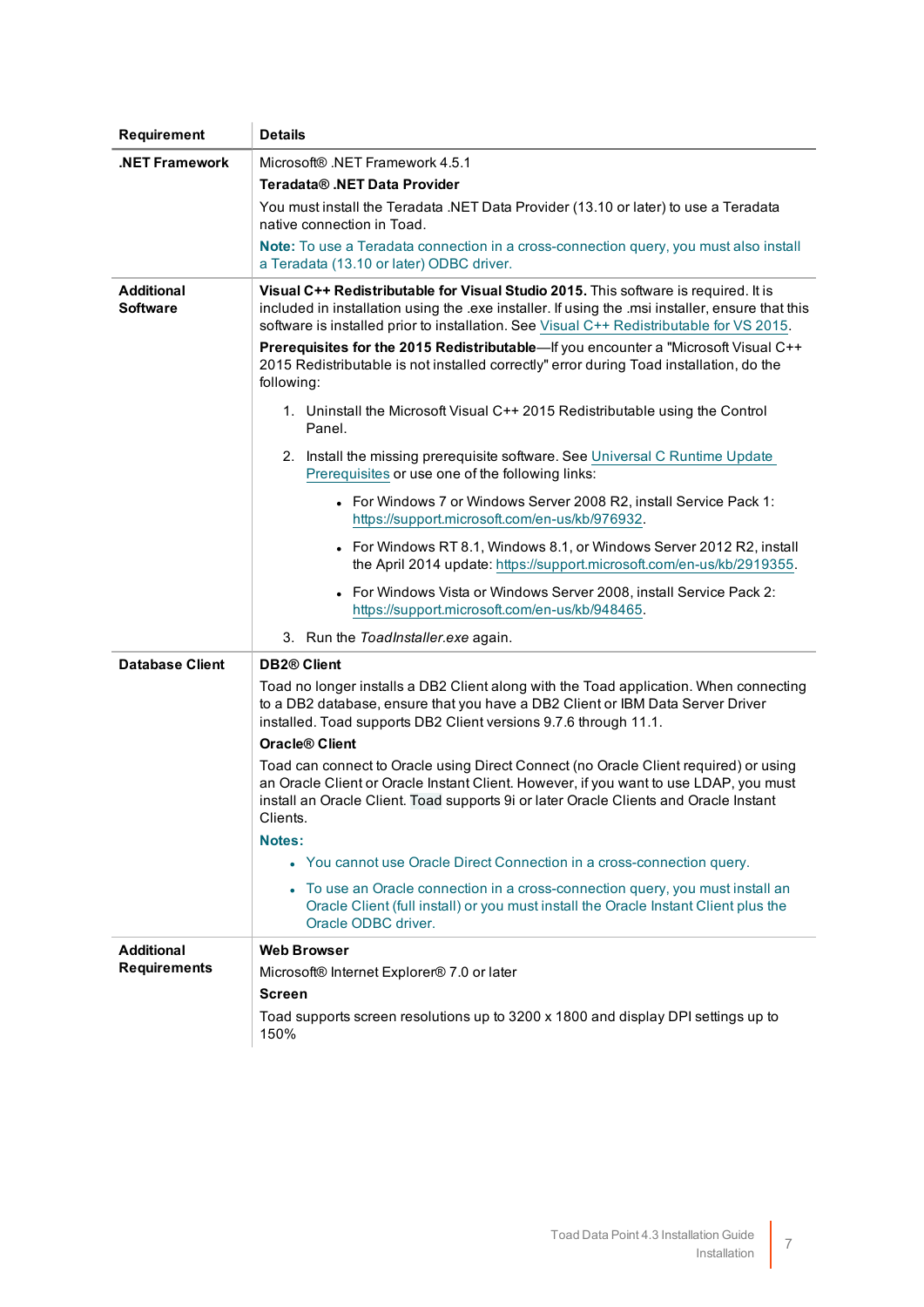## <span id="page-7-0"></span>**Server Requirements**

Before installing Toad, ensure that your server meets the following minimum hardware and software requirements:

| <b>Requirement</b>                      | <b>Details</b>                                                                                                                                                                                                                                                                                                       |
|-----------------------------------------|----------------------------------------------------------------------------------------------------------------------------------------------------------------------------------------------------------------------------------------------------------------------------------------------------------------------|
| <b>Native Database</b><br><b>Server</b> | Toad supports the following databases:<br>Oracle 9i, 10g, 11g, 11g R2, 12c, 12c R2                                                                                                                                                                                                                                   |
|                                         | Toad has been tested on Oracle Exadata 2.0 running Oracle database 11g R2.                                                                                                                                                                                                                                           |
|                                         | Limited support of SQL Server® 2000 (Service Pack 3 or later)                                                                                                                                                                                                                                                        |
|                                         | SQL Server 2005 (Service Pack 2 or later) and SQL Server 2005 Express                                                                                                                                                                                                                                                |
|                                         | SQL Server 2008 and SQL Server 2008 Express                                                                                                                                                                                                                                                                          |
|                                         | SQL Server 2008 R2 and SQL Server 2008 R2 Express                                                                                                                                                                                                                                                                    |
|                                         | SQL Server 2012 and SQL Server 2012 Express                                                                                                                                                                                                                                                                          |
|                                         | SQL Server 2014 Enterprise and SQL Server 2014 Express<br>SQL Server 2016                                                                                                                                                                                                                                            |
|                                         | <b>Notes:</b>                                                                                                                                                                                                                                                                                                        |
|                                         | • SQL Server Compact Edition is not supported.                                                                                                                                                                                                                                                                       |
|                                         | • Storage Management is not available on SQL Server Express.                                                                                                                                                                                                                                                         |
|                                         | IBM DB2 for LUW 9.5, 9.7, 10.1, 10.5, 10.5.0.5, 11.1<br>IBM DB2 for z/OS 9, 10, 11, 12                                                                                                                                                                                                                               |
|                                         | Note: Toad may support IBM DB2 Express and SWE in addition to listed above servers,<br>but note that no testing was performed on it.                                                                                                                                                                                 |
|                                         | Note: Windows 8, 10 and Windows Server 2012 require the following Fix Pack in order<br>to ensure registration of DLLs in Global Assembly Cache:                                                                                                                                                                      |
|                                         | IBM DB2 LUW 10.5<br>Fix Pack 4                                                                                                                                                                                                                                                                                       |
|                                         | IBM DB2 LUW 10.1<br>Fix Pack 4                                                                                                                                                                                                                                                                                       |
|                                         | IBM DB2 LUW 9.7<br>Fix Pack 10                                                                                                                                                                                                                                                                                       |
|                                         | MySQL 4.1, 5.0, 5.1, 5.5, 5.6, 5.7                                                                                                                                                                                                                                                                                   |
|                                         | MariaDB 5.5.5, 10.2.8 (using MySQL provider)                                                                                                                                                                                                                                                                         |
|                                         | SAP ASE 12.5.4, 15.0.2, 15.0.3, 15.5, 15.7, 16                                                                                                                                                                                                                                                                       |
|                                         | SAP IQ 15, 16                                                                                                                                                                                                                                                                                                        |
|                                         | SAP SQL Anywhere 10, 11, 12, 16                                                                                                                                                                                                                                                                                      |
|                                         | SAP HANA SPS 08, SPS 09, SPS 10, SPS 11, SPS 12, SAP HANA 2.0, SAP HANA 2.0<br><b>SPS 02</b>                                                                                                                                                                                                                         |
|                                         | Teradata 12.0, 13.0, 13.10, 14, 15, 16                                                                                                                                                                                                                                                                               |
|                                         | Access® 2003, 2007, 2010, 2013, 2016                                                                                                                                                                                                                                                                                 |
|                                         | <b>Note:</b> To use Access 2016 64-bit to connect to an Access database in Toad, the<br>Microsoft Access Database Engine is required and might not be included in the Access<br>installation. The engine must match the architecture (bitness) of Toad.                                                              |
|                                         | Excel® 2003, 2007, 2010, 2013, 2016                                                                                                                                                                                                                                                                                  |
|                                         | Note: To use Excel 2016 64-bit to connect to an Excel or .csv file in Toad, the Microsoft<br>Access Database Engine is required and might not be included in the Excel<br>installation. The engine must match the architecture (bitness) of Toad.                                                                    |
| <b>ODBC Database</b><br><b>Server</b>   | Toad Data Point allows you to create a connection to a database that supports an<br>ODBC 3.0 or later driver. ODBC connectivity provides basic querying capability, but<br>may not be as full-featured as a native connection in Toad. Toad has been tested on<br>the following databases, using an ODBC connection: |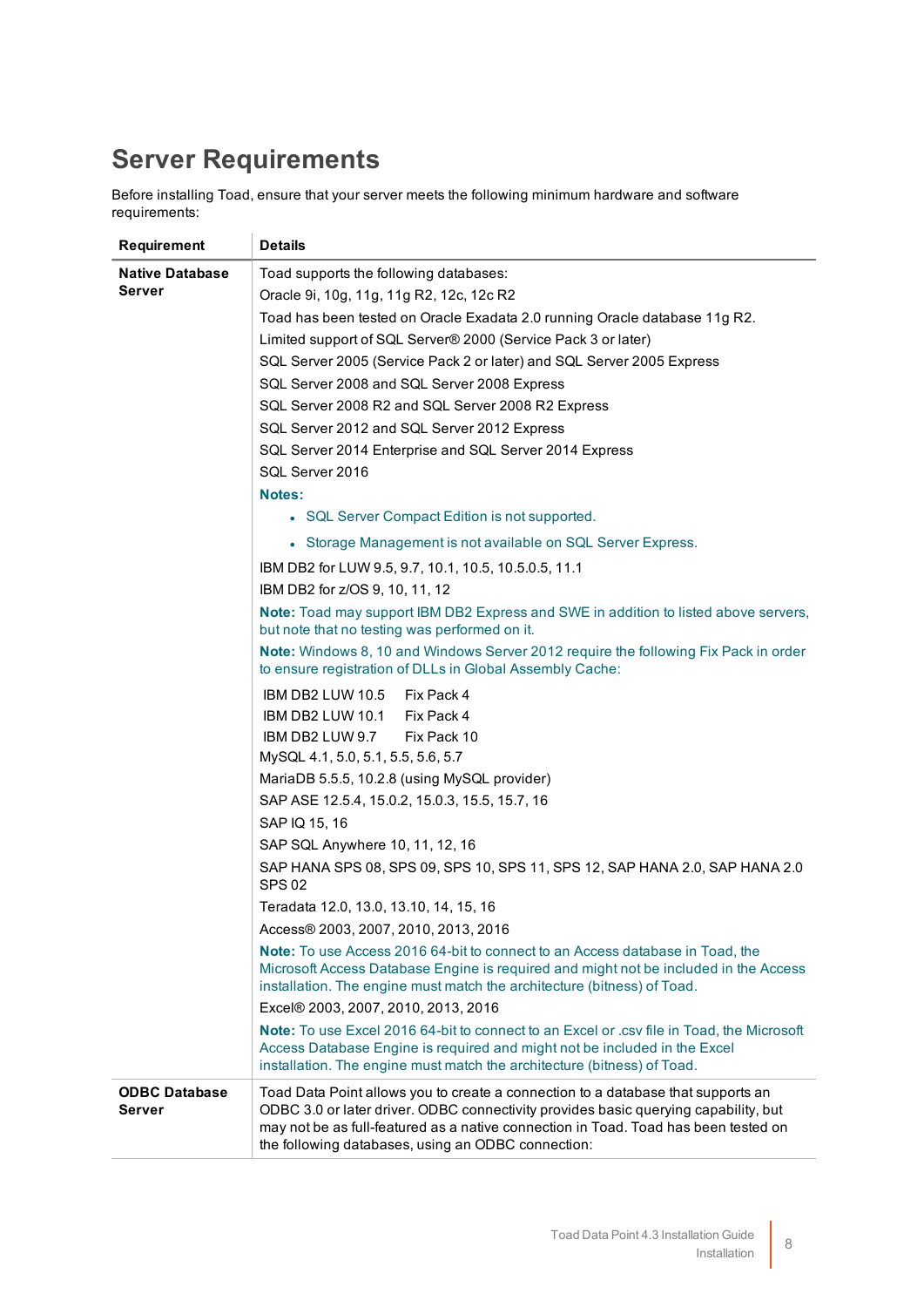| Requirement                                                   | <b>Details</b>                                                                                                                                                                                                                                                                                                                                                                                                            |
|---------------------------------------------------------------|---------------------------------------------------------------------------------------------------------------------------------------------------------------------------------------------------------------------------------------------------------------------------------------------------------------------------------------------------------------------------------------------------------------------------|
|                                                               | • DB2 for i5/OS V5R4 and IBM i 6.1                                                                                                                                                                                                                                                                                                                                                                                        |
|                                                               | • Greenplum® Database                                                                                                                                                                                                                                                                                                                                                                                                     |
|                                                               | Informix Dynamic 10.00, 11.0 (limited testing)                                                                                                                                                                                                                                                                                                                                                                            |
|                                                               | Ingres Community Edition 2006 R2 on Windows 32-bit (limited testing)                                                                                                                                                                                                                                                                                                                                                      |
|                                                               | Netezza Data Warehouse Appliance 4.6.6, 6.0, 7.0, 7.2.1                                                                                                                                                                                                                                                                                                                                                                   |
|                                                               | • PostgreSQL® 8.3.4, 9.6.3                                                                                                                                                                                                                                                                                                                                                                                                |
|                                                               | • Vertica 4.1, 5.0, 5.1 (with 4.0, 4.1 ODBC driver), 6.0 (with 6.0 ODBC driver), 6.1,<br>7.0, 8.1                                                                                                                                                                                                                                                                                                                         |
|                                                               | Note: For a list of databases that are not supported, see Known Issues in the Release<br>Notes.                                                                                                                                                                                                                                                                                                                           |
| <b>Cloud Database</b><br><b>Service</b>                       | Oracle databases running on Amazon EC2<br><b>SQL Azure</b>                                                                                                                                                                                                                                                                                                                                                                |
|                                                               | Note: To be able to utilize a majority of Toad functionality, please grant VIEW<br>DEFINITION on the SQL Azure databases you want to work with.                                                                                                                                                                                                                                                                           |
|                                                               | SQL Server databases running on Amazon EC2                                                                                                                                                                                                                                                                                                                                                                                |
|                                                               | Toad can manage Amazon RDS and any other cloud or service offering compatible<br>with MySQL.                                                                                                                                                                                                                                                                                                                              |
| <b>Business</b><br>Intelligence<br><b>Connections</b>         | Toad has been tested with, and supports, the following Business Intelligence platforms:<br>SAP Business Objects XI 3.1, 4.1<br>Oracle Business Intelligence Enterprise Edition 11g<br>Salesforce.com <sup>®</sup>                                                                                                                                                                                                         |
|                                                               | Microsoft SQL Server Analysis Services 2014 SP2<br>Google Analytics™<br>OData version 4<br>SharePoint® Server 2013                                                                                                                                                                                                                                                                                                        |
| <b>NoSQL</b><br><b>Connections</b>                            | Toad has been tested with, and supports, the following NoSQL platforms:<br><b>Azure Table Services</b><br>Apache Cassandra™ 3.11.0<br>Amazon DynamoDB<br>Apache HBASE™ 1.2.6<br>Apache Hive™ 2.1.0<br>Cloudera Impala 2.2.0. Toad Data Point has been certified by Cloudera.<br>MongoDB™ 3.4.6                                                                                                                            |
| <b>Toad Intelligence</b><br><b>Central</b>                    | This release of Toad Data Point has been tested with Toad Intelligence Central 3.3 and<br>4.3.<br>Note: Some publishing features in this release of Toad might not be supported in<br>earlier versions of Intelligence Central. For more information about compatibility<br>between Intelligence Central versions and Toad Data Point 4.3 features, see the New<br>Features section of the Toad Data Point Release Notes. |
| <b>VM and Cloud</b><br><b>Platform</b><br><b>Environments</b> | In general, the databases and data sources listed in this table are also supported when<br>installed on a virtual machine (VM) or cloud platform. See the database or data source<br>documentation for more specific information.                                                                                                                                                                                         |
| <b>Additional Testing</b>                                     | <b>Data Set Size</b><br>The following Toad Data Point functionality has been tested with data sets of up to 5<br>million rows: SQL Editor, Data Compare, Import Wizard, Export Wizard, Publishing Data                                                                                                                                                                                                                    |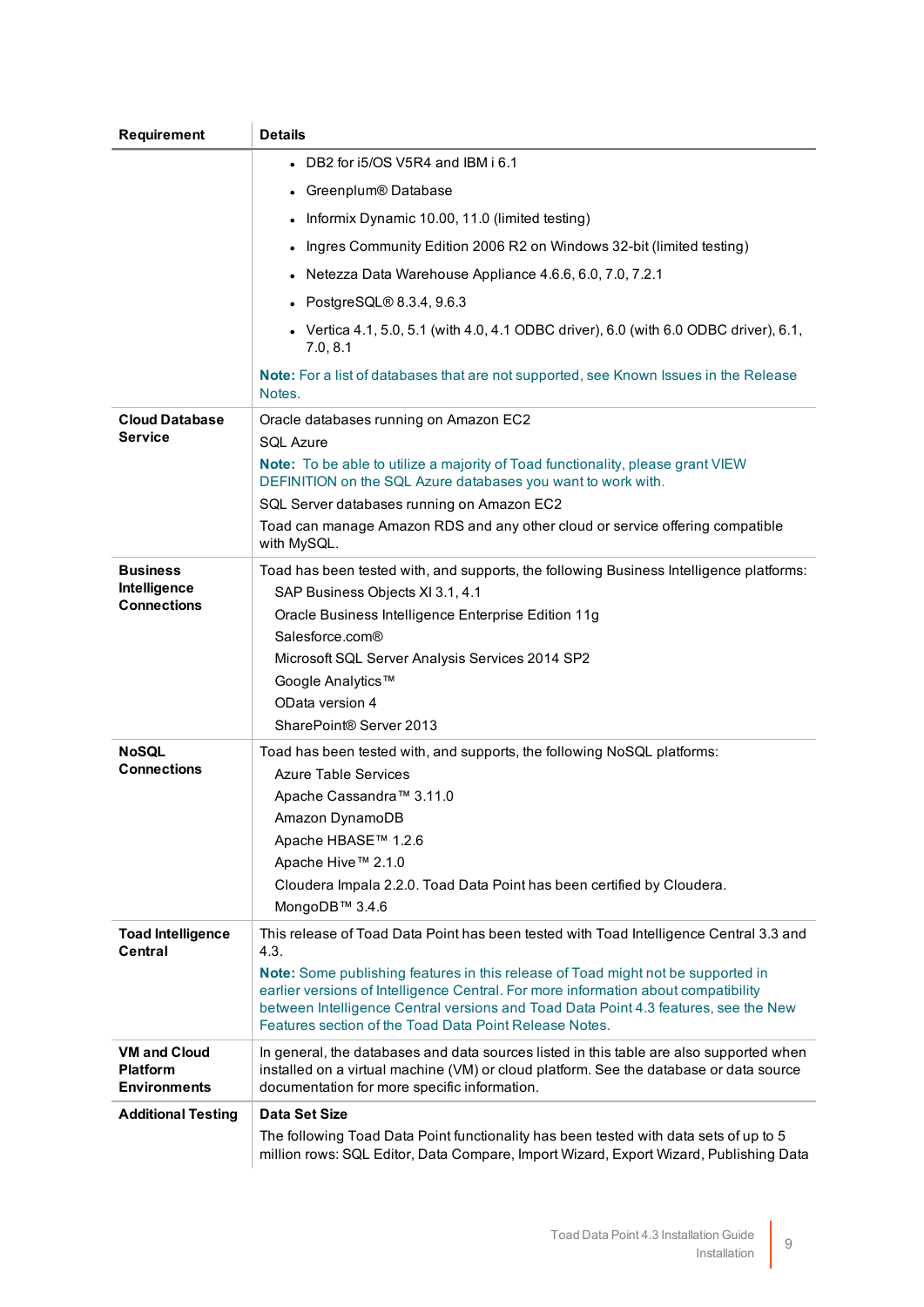| <b>Requirement</b> | <b>Details</b>                                                                                                                                                                                                                                                                                                                                                                                |  |  |
|--------------------|-----------------------------------------------------------------------------------------------------------------------------------------------------------------------------------------------------------------------------------------------------------------------------------------------------------------------------------------------------------------------------------------------|--|--|
|                    | to Intelligence Central.                                                                                                                                                                                                                                                                                                                                                                      |  |  |
|                    | For the following Toad Data Point modules, working with very large data sets can<br>impact performance. For best results in these areas, work with data sets of less than 1<br>million rows: Dimensional Viewer, Pivot Grid, manually sorting a result grid, performing<br>more than one Data Compare at a time (such as running multiple Data Compare<br>Automation scripts simultaneously). |  |  |
|                    | Notes:                                                                                                                                                                                                                                                                                                                                                                                        |  |  |
|                    | • Performance can vary based on available disk space and memory, CPU speed,<br>and the bitness of Toad, as well as the type and number of columns.                                                                                                                                                                                                                                            |  |  |
|                    | • It is recommended to use Toad Data Point 64-bit when working with large data<br>sets.                                                                                                                                                                                                                                                                                                       |  |  |
|                    | . Import and export functionality was tested with .csv files.                                                                                                                                                                                                                                                                                                                                 |  |  |
|                    | • Performance testing was conducted using Toad Data Point 64-bit.                                                                                                                                                                                                                                                                                                                             |  |  |

### <span id="page-9-0"></span>**Virtualization Support**

| <b>Requirement</b>                                        | <b>Details</b>                                                                                                                                                                                                                                   |  |
|-----------------------------------------------------------|--------------------------------------------------------------------------------------------------------------------------------------------------------------------------------------------------------------------------------------------------|--|
| Application<br><b>Virtualization</b>                      | When deploying Toad Data Point in a virtualization environment, for best results ensure<br>the system accurately reflects the applicable client hardware and software<br>requirements listed in this document.                                   |  |
|                                                           | Toad Data Point has been developed using Microsoft guidelines (see Remote Desktop<br>Services programming guidelines) and can be deployed and operated in virtualization<br>environments such as Citrix XenApp, Microsoft App-V, and VirtualBox. |  |
|                                                           | See "Install Toad on Citrix® Systems" on page 20 for more information.                                                                                                                                                                           |  |
| <b>Server</b><br>Toad has been tested with the following: |                                                                                                                                                                                                                                                  |  |
| <b>Virtualization</b>                                     | • Oracle VM 3.1 running on Red Hat Enterprise Linux 64-bit with Oracle 11gR2                                                                                                                                                                     |  |
|                                                           | • Oracle VM 2.2 running on Windows 2008 32-bit with Oracle 11gR2                                                                                                                                                                                 |  |

### <span id="page-9-1"></span>**User Requirements**

### **User Requirements to Install Toad**

Only Windows Administrators and Power Users can install Toad.

**Note:** The following exceptions exist for Power Users:

- A Power User cannot install Toad on a computer running Windows Vista Enterprise. This is a Windows limitation because Vista does not support Power User mode.
- <sup>l</sup> (DB2 only) A Power User can install Toad as long as this user belongs to the DB2ADMNS or DBUSERS group.

If an Administrator installs Toad, the Administrator can share the Toad shortcut icon on the desktop and menu items with any user—a Power User, Restricted User, Vista standard user—on the computer.

If a Power User installs Toad, a Restricted User cannot do the following:

• Associate file extensions.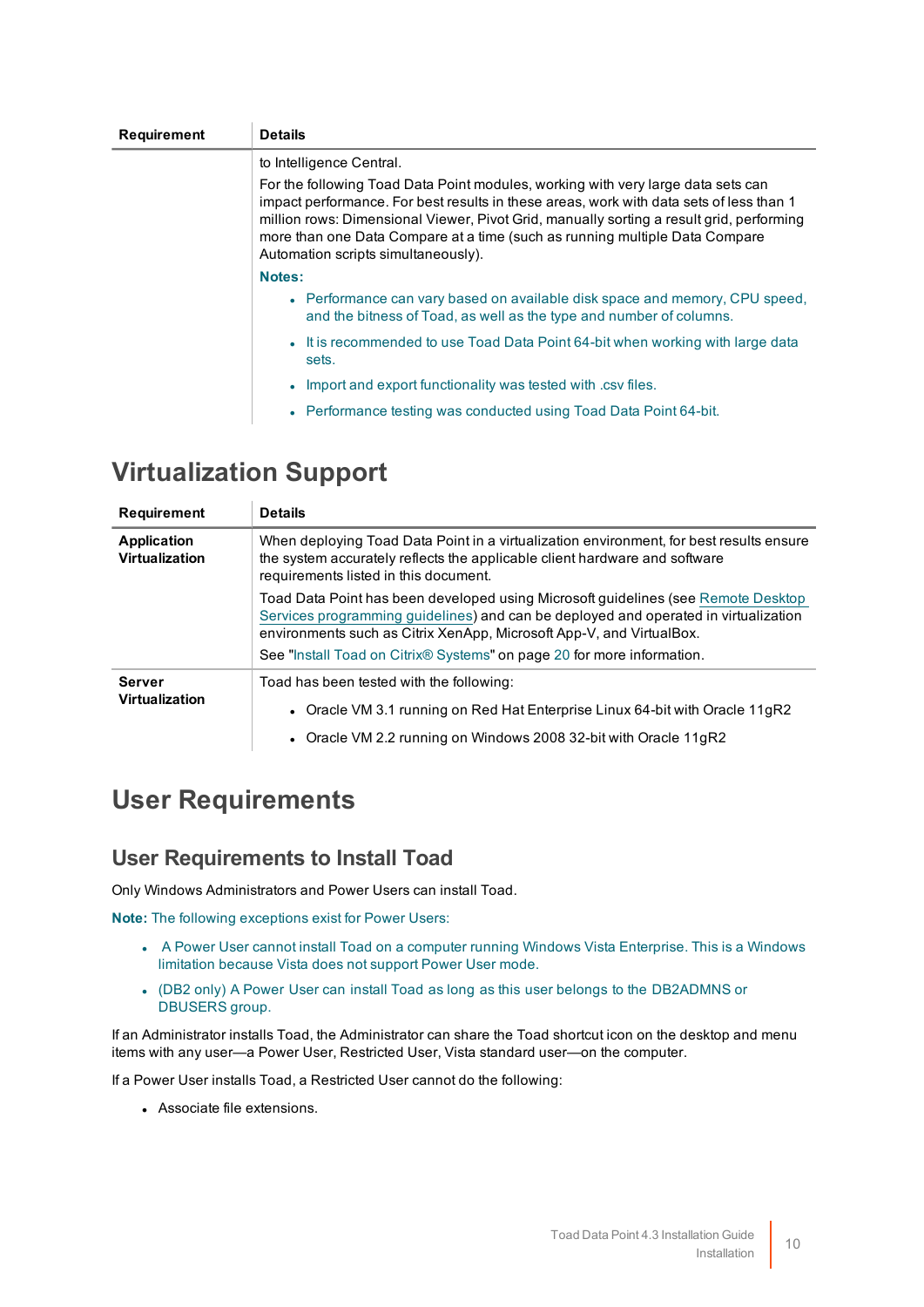• View the Toad shortcut icon on the desktop or the Toad menu options in the Windows Start menu. As a workaround, Restricted Users can create a shortcut to Toad from the install directory and place the shortcut on their desktop.

### **User Requirements and Restrictions for Running Toad**

The following describes the requirements and restrictions for users who launch and run Toad:

- <sup>l</sup> (DB2 only) A Windows Power User or Restricted User must belong to the DB2ADMNS or DB2USERS group. To add the user to one of these groups, select **Start | Control Panel | Administrative Tools | Computer Management | System Tools | Local Users and Groups | Groups | DB2ADMNS or DB2USERS**.
- (DB2 only) A Windows Vista user must be either an administrator or a standard user that belongs to an Vista Administrators group. Additionally, to enable full functionality in Toad when Vista's User Access Control security feature is turned on, the standard user must run Toad as an administrator. (Right-click the Toad icon on the Vista desktop and select **Run as administrator**.)
- (DB2 only) A Windows Power User or Restricted User does not have the authority to add or remove DB2 catalog entries using the Toad Client Configuration wizard. However, these users can use the Import Profile function in the Toad Client Configuration wizard to import catalog entries to Toad.
- (DB2 only) To take full advantage of Toad for DB2 LUW functionality, the user ID specified in the Toad connection profile for each DB2 for LUW database connection requires the authorizations listed in the following document:

#### [ToadDB2LUWAuthorizations.xls](http://dev.toadfordb2.com/releasenotes/latest/ToadDB2LUWAuthorizations.xls)

• (DB2 only) As a minimum requirement to manage a DB2 for z/OS subsystem in Toad, the user ID defined in the Toad connection profile for the subsystem must either have SYSADM privileges or SELECT privileges on the DB2 catalog tables. For a complete list of authorizations (and corresponding GRANT statements) a user requires to take full advantage of Toad for DB2 z/OS functionality, refer to the following document:

#### [ToadDB2zOSAuthorizations.doc](http://dev.toadfordb2.com/releasenotes/latest//ToadDB2zOSAuthorizations.doc)

• To create or modify the QuestSoftware.ToadSecurity table to enable Toad Security, the user who maintains this table must have privileges to create, insert, update, and delete it. All other users need only the ability to read the QuestSoftware.ToadSecurity table to use Toad Security features.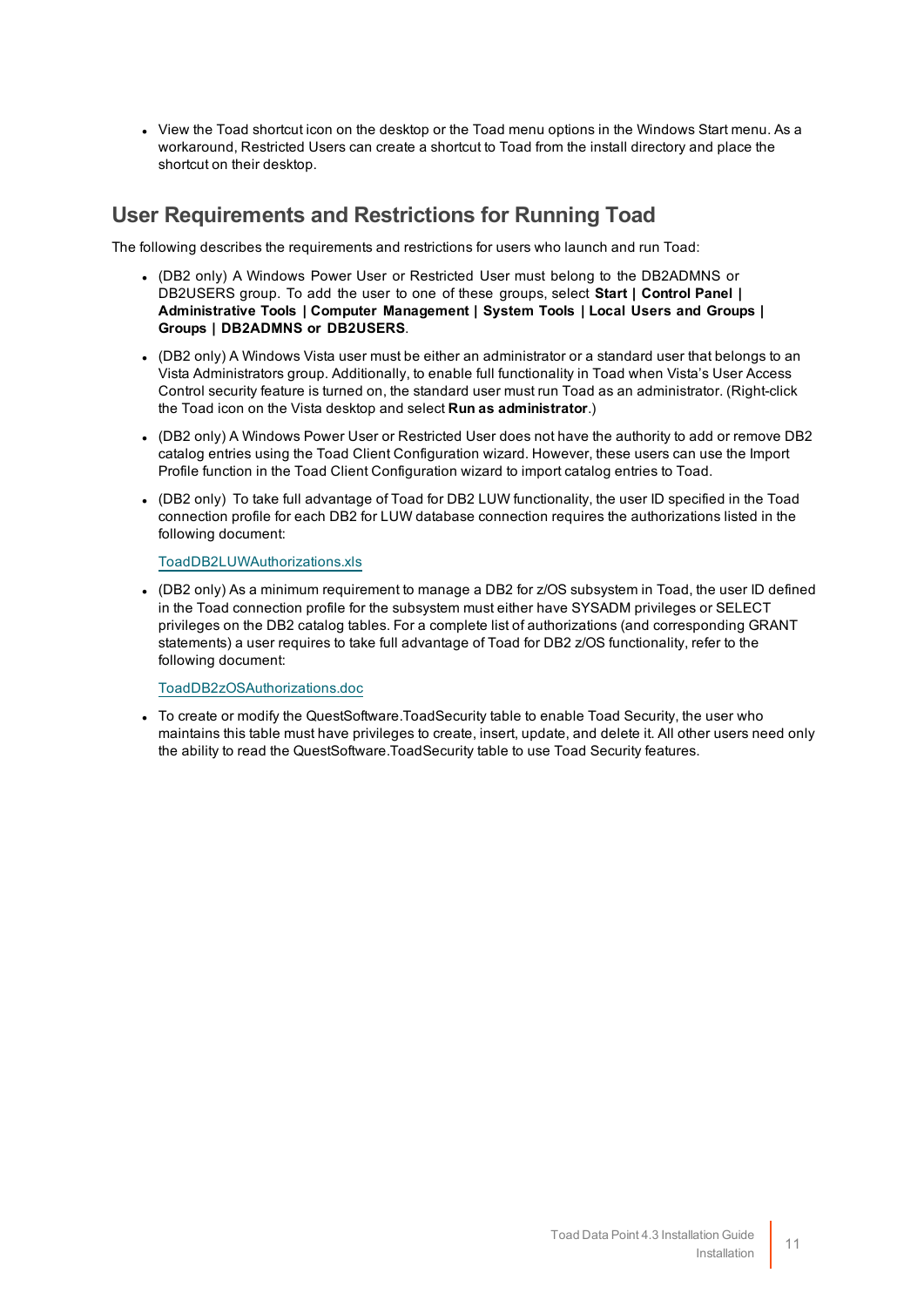## <span id="page-11-0"></span>**Install Toad**

Beginning with release 3.2, Toad® Data Point is available in two editions: Base and Professional.

Beginning with release 4.1, Toad Data Point is available in a 64-bit version, as well as a 32-bit version.

#### *To install Toad*

1. Run the *ToadInstaller.exe*.

For individual installation, the .exe file is recommended. The Microsoft Visual C++ 2015 Redistributable is required by Toad. This software is included in the installation when using the .exe file, but not when using the .msi file. Please ensure Visual C++ [Redistributable](https://www.microsoft.com/en-us/download/details.aspx?id=48145) for VS 2015 is installed prior to installation using the .msi file. See MSI [Prerequisites](#page-17-1) for more information.

For help with installation errors, see [Troubleshoot](#page-11-1) Installation Errors.

2. If you are running the combined installer in a 64-bit environment, on the Choose Installer page, select the version to install: 32-bit or 64-bit.

**Note:** Install 32-bit Toad if you intend to use a 32-bit ODBC driver.

3. Complete the wizard. Review the following for additional information.

| <b>Install Wizard</b><br>Page | <b>Description</b>                                                                                                                                                                         |
|-------------------------------|--------------------------------------------------------------------------------------------------------------------------------------------------------------------------------------------|
| Destination<br>Folder         | Select a destination folder or use the default.                                                                                                                                            |
| Install Type                  | Typical Install—Select to install Toad normally.<br>Read-only Install—Select to install Toad as a read-only application. See "Read-<br>Only Installation" on page 14 for more information. |

#### **Side-by-side Installation**

Toad Data Point 4.1 (or later) supports side-by-side installation of versions with different architecture (bitness) as long as they are also different releases (e.g., 4.0 and 4.1) or different editions (e.g., Commercial and Beta).

For example, you could install the following side-by-side:

- <sup>l</sup> A *32-bit* 4.1 Commercial edition and a *64-bit* 4.1 Beta edition
- <sup>l</sup> A *32-bit* 4.0 Commercial edition and a *64-bit* 4.1 Commercial edition

### <span id="page-11-1"></span>**Troubleshoot Installation Errors**

#### **Error Message: The Microsoft Visual C++ 2015 Redistributable is not installed correctly**

You might encounter this error if the prerequisites for the Microsoft Visual C++ 2015 Redistributable are not installed prior to installing Toad. If you encounter this error, do the following:

- 1. Uninstall the Microsoft Visual C++ 2015 Redistributable using the Control Panel.
- 2. Install the missing software. See Universal C Runtime Update [Prerequisites](https://support.microsoft.com/en-us/kb/2999226#bookmark-prerequisites) or use one of the following links:
	- For Windows 7 or Windows Server 2008 R2, install Service Pack 1: [https://support.microsoft.com/en-us/kb/976932.](https://support.microsoft.com/en-us/kb/976932)
	- For Windows RT 8.1, Windows 8.1, or Windows Server 2012 R2, install the April 2014 update: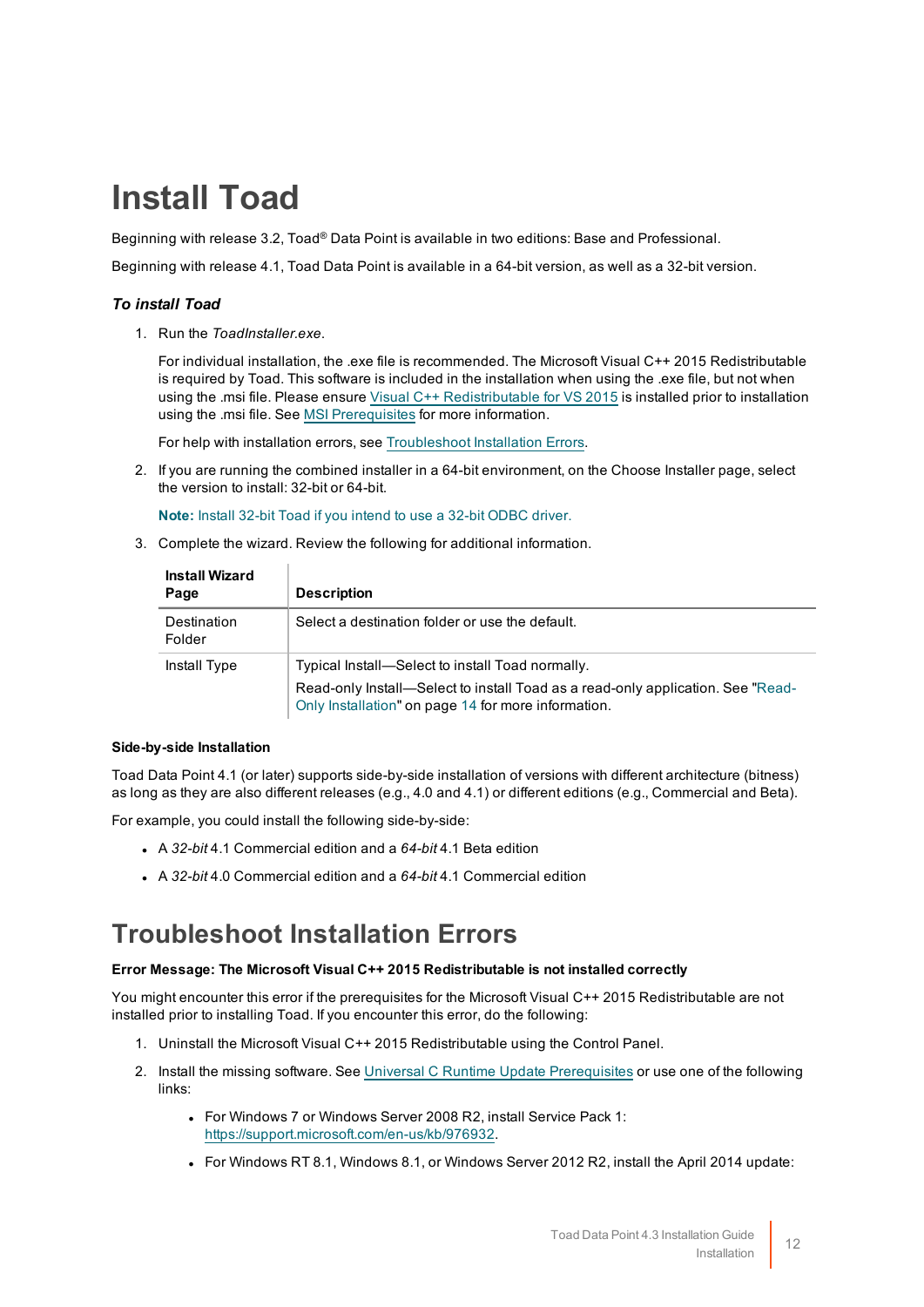<https://support.microsoft.com/en-us/kb/2919355>.

- For Windows Vista or Windows Server 2008, install Service Pack 2: [https://support.microsoft.com/en-us/kb/948465.](https://support.microsoft.com/en-us/kb/948465)
- <span id="page-12-0"></span>3. Run the *ToadInstaller.exe* again.

# **Specify Application Data Directory Location**

Toad Data Point 4.3 stores settings files in the user's Application Data directory. The default location cannot be modified from within the application. Toad provides two methods to change the default location: by using a Registry setting or by using a command switch in a Toad shortcut.

Use the Registry setting method to change the application data directory from Roaming to Local. Use the command switch method to change the location to any new path.

#### *To change Toad Application Data directory location from Roaming to Local*

In the Registry under Toad Data Point (Computer\HKEY\_CURRENT\_USER\Software\Quest Software\Toad Data Point\4.3), add LOCALSETTINGS with a value of *1*.



See the following table for default (Roaming) and resulting (Local) directory path.

**Caution:** All current Toad settings will be lost after applying this Registry setting unless you manually copy the settings files from the default location (Roaming directory) to the new location (Local directory). Copy the settings files BEFORE you add the Registry setting and BEFORE opening Toad.

| <b>Operating System</b>                                        | <b>Default Location</b>                                                     | New Location when<br>$LOGALSETTINGS = 1$                                   |
|----------------------------------------------------------------|-----------------------------------------------------------------------------|----------------------------------------------------------------------------|
| Windows Vista<br>Windows Server 2008<br>Windows 7<br>Windows 8 | C:\Users\username\<br>AppData\Roaming\Quest<br>Software\Toad Data Point 4.3 | C:\Users\username\<br>AppData\Local\Quest Software\ Toad<br>Data Point 4.3 |

#### *To change Toad Application Data directory location using a command-line switch*

You can override the default Application Data directory by running Toad with the command switch:

Toad.exe --datadir="*YourNewDirPath*"

To instruct Toad to always use the new directory path, add the command switch and the new directory path to a Toad desktop shortcut. Then use the desktop shortcut when opening Toad.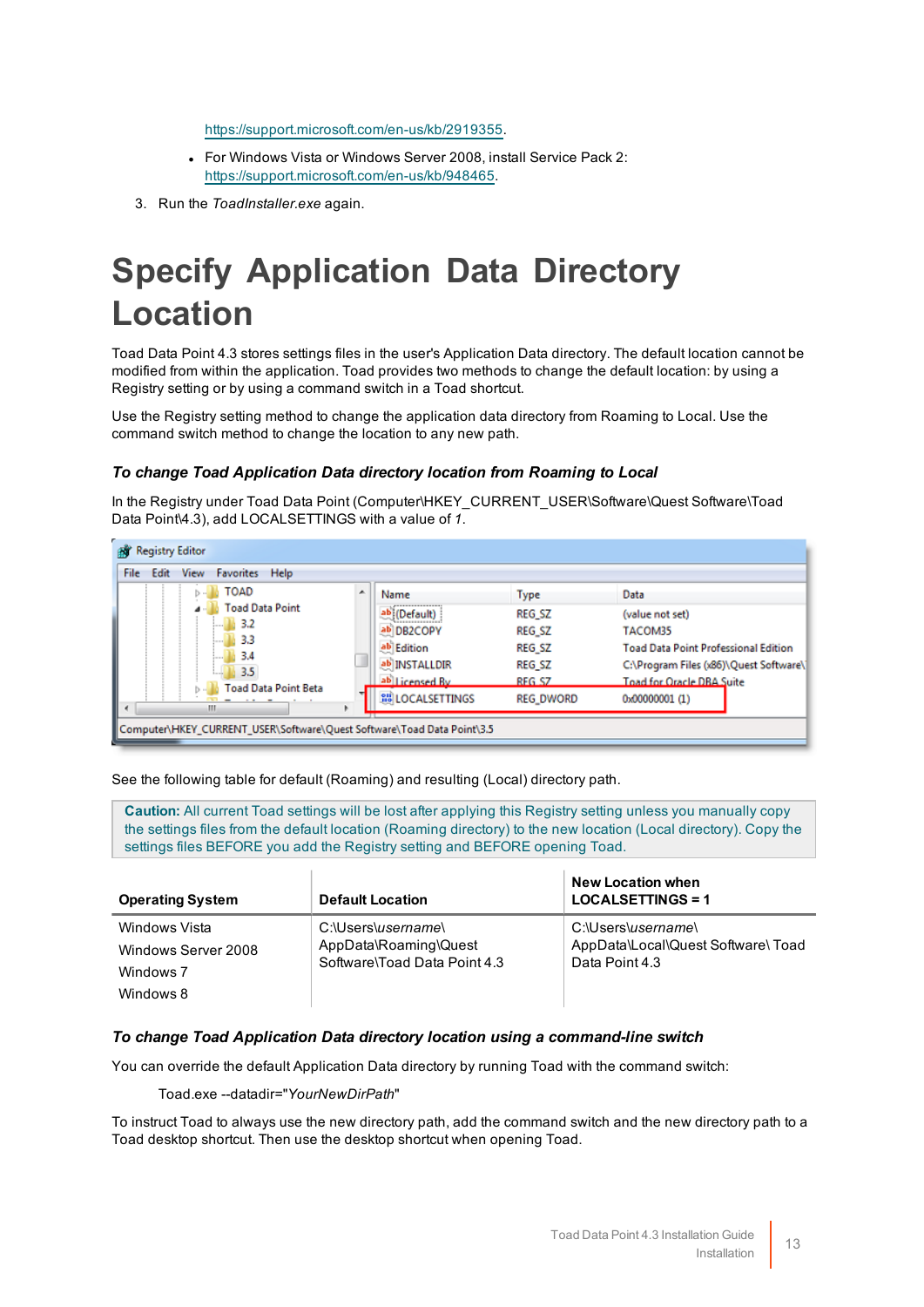- 1. To add the command switch, right-click the Toad shortcut and select Properties.
- 2. Enter the command switch and add the directory path in quotes (replace "YourNewDirPath" with your directory path).

| X<br><b>Toad Data Point 3.6 Properties</b>                    |                |                          |  |
|---------------------------------------------------------------|----------------|--------------------------|--|
| Security                                                      | <b>Details</b> | <b>Previous Versions</b> |  |
| General                                                       | Shortcut       | Compatibility            |  |
| Toad Data Point 3.6                                           |                |                          |  |
| Target type: Application                                      |                |                          |  |
| Target location: Toad Data Point 3.6                          |                |                          |  |
| I Point 3.6'\toad.exe" -- datadir="YourNewDirPath"<br>Target: |                |                          |  |
|                                                               |                |                          |  |

# <span id="page-13-0"></span>**Read-Only Installation**

During installation, you can select an option to install Toad as a read-only application. This lets you query data and view objects using Toad, but all actions that can impact the database (Create, Alter, Drop, Insert, Update, etc.) are disabled or hidden. This ensures that you can use Toad without worrying about committing a change to a sensitive production instance. The following image shows an example of the differences between a typical and a read-only installation:

### **Typical Install:**

| Object Explorer                                             |          |  |  |
|-------------------------------------------------------------|----------|--|--|
| <b>Northwind</b>                                            |          |  |  |
|                                                             |          |  |  |
| Tables<br>Databases Sync<br>Programmability<br><b>Views</b> |          |  |  |
| 轠<br>ħ<br>ß<br>儞<br>$\mathbf{X}$                            |          |  |  |
| Name                                                        | Schema   |  |  |
| Categories                                                  | dbo      |  |  |
| CustomerCustomerDemo                                        | ≣<br>dbo |  |  |
| CustomerDemographics                                        | dbo      |  |  |
| Customers                                                   | dbo      |  |  |

### **Read-Only Install:**

| Object Explorer                           |          |
|-------------------------------------------|----------|
| Northwind                                 |          |
|                                           |          |
| Tables<br>Views Programmability Databases | S.       |
|                                           |          |
| Name                                      | Schema   |
| Categories                                | dbo      |
| CustomerCustomerDemo                      | ≣<br>dbo |
| CustomerDemographics                      | dbo      |
| Customers                                 | dbo      |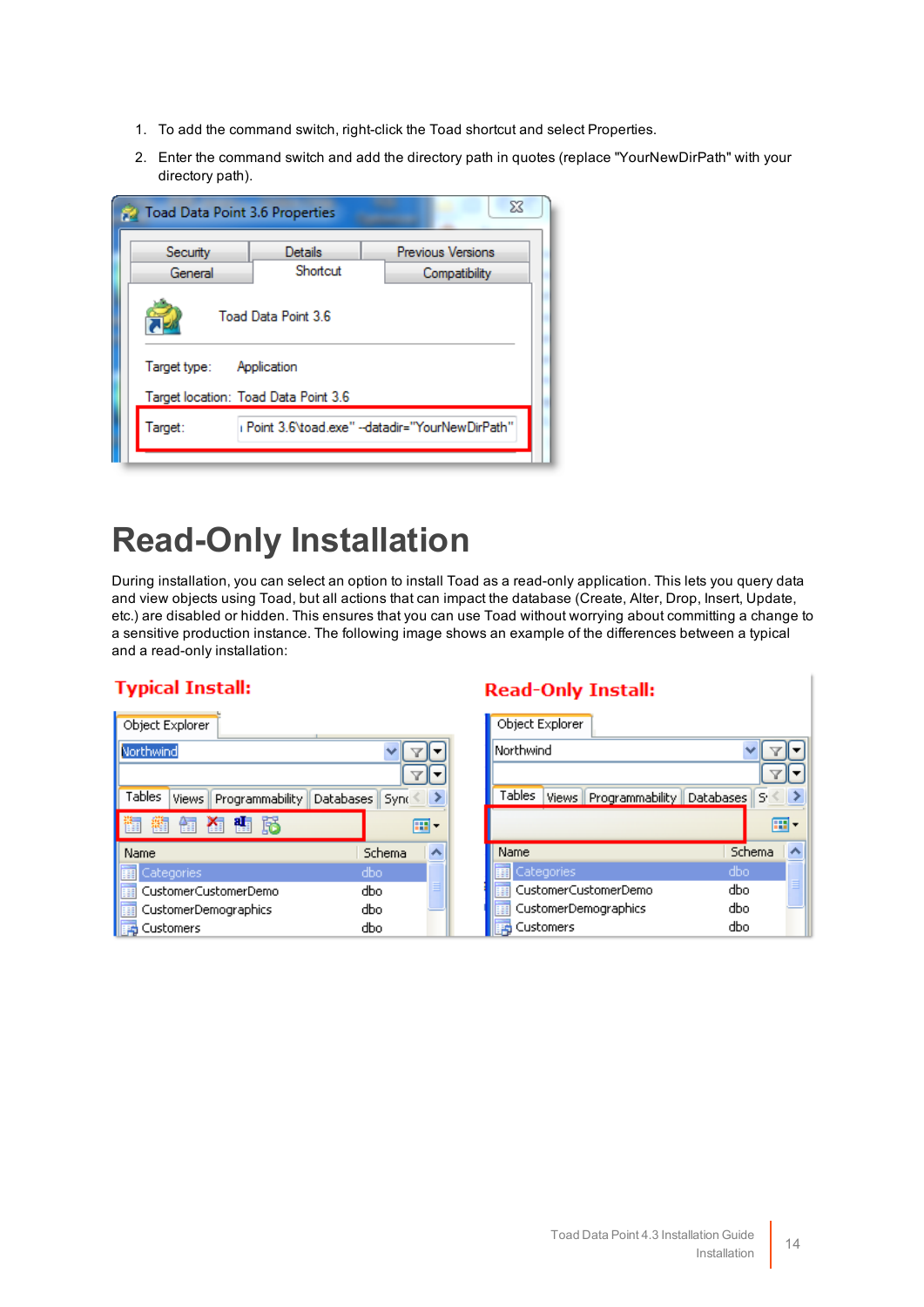#### *To install a read-only version of Toad Data Point*

1. During installation, select the Read-only option.



#### *To change an existing installation to read-only*

1. Reinstall Toad and select **Read-only Install** on the Install Type page.

## <span id="page-14-0"></span>**Additional Considerations and Limitations of Read-Only Install**

Review the following additional considerations/limitations before using a Toad read-only installation.

 $\begin{array}{c} \hline \end{array}$ 

| <b>Consideration/Limitation</b>                        |                                                                                                                            |
|--------------------------------------------------------|----------------------------------------------------------------------------------------------------------------------------|
| Additional limitations for IBM DB2 z/OS<br>connections | When using an IBM DB2 z/OS connection in a read-only install of<br>Toad, please note the following additional limitations: |
|                                                        | • The Dependencies, Grants, and Script tabs in the<br>Database Explorer (Viewer) are not available.                        |
|                                                        | • The Clone Tables node/tab in the Object Explorer is not<br>available.                                                    |
|                                                        | • The user does not have SQL access to SYS <xxx>AUTH<br/>tables.</xxx>                                                     |
|                                                        |                                                                                                                            |

# <span id="page-14-1"></span>**Install Toad Silently**

Silent installation provides a convenient method for deploying Toad to multiple machines. With some customization, you can also deploy the license key and settings at the same time.

## <span id="page-14-2"></span>**Determine Which Installer to Use**

Before performing a silent installation, review the following to determine which installer to use:

| <b>Installer</b>          | Advantages                                                                | <b>Disadvantages</b>                                                       |  |
|---------------------------|---------------------------------------------------------------------------|----------------------------------------------------------------------------|--|
| Executable file<br>(.exe) | Silent installation using the .exe file has<br>the following advantages:  | Silent installation using the exe file has<br>the following disadvantages: |  |
|                           | • Verifies whether the prerequisite<br>software is installed, and if not, | • Cannot deploy custom Toad<br>settings files or license keys.             |  |
|                           | redirects you to the download                                             | Installer automatically exits if the                                       |  |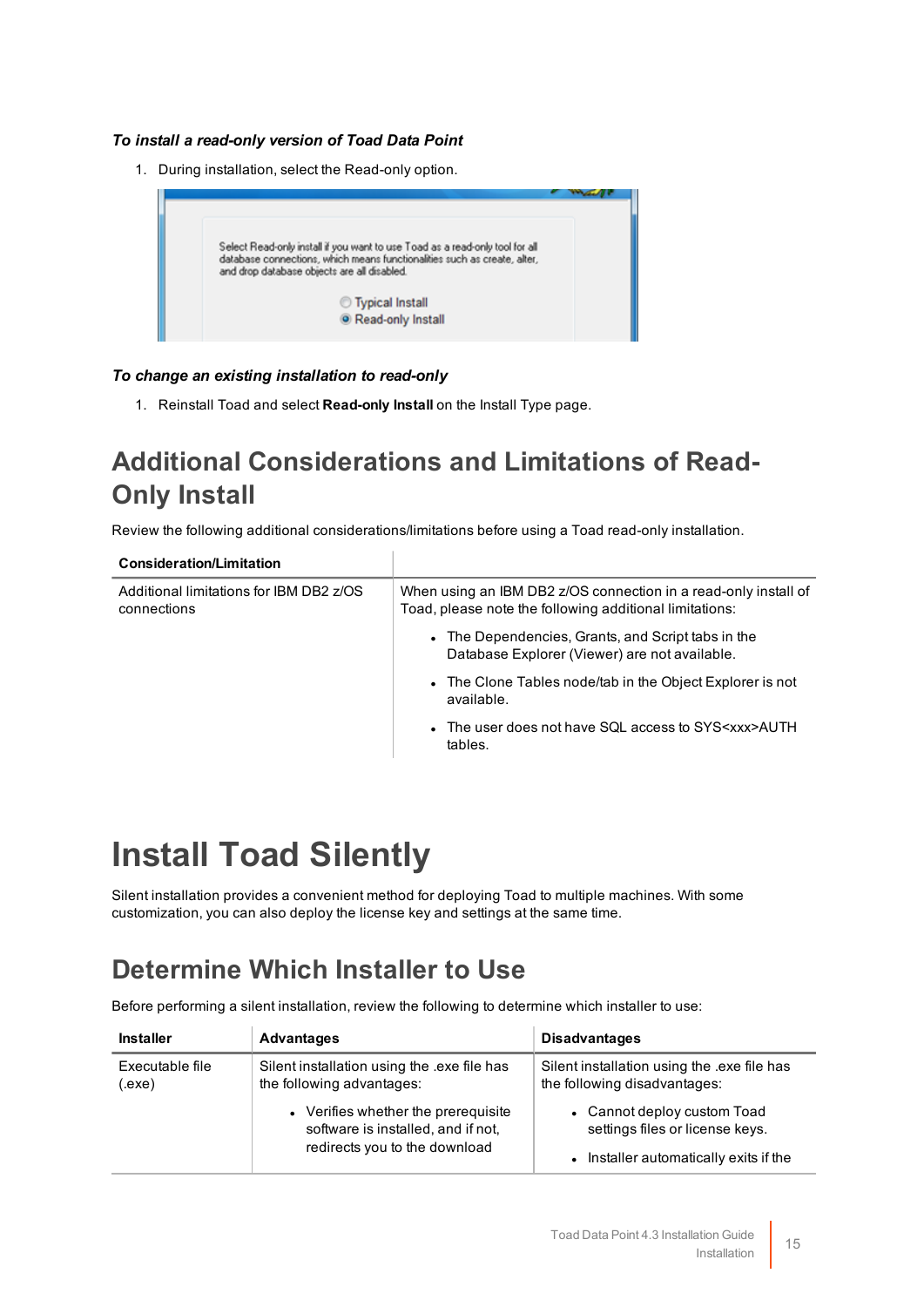| <b>Installer</b>                   | <b>Advantages</b>                                               | <b>Disadvantages</b>                                                                                                                                                                                                                                            |  |
|------------------------------------|-----------------------------------------------------------------|-----------------------------------------------------------------------------------------------------------------------------------------------------------------------------------------------------------------------------------------------------------------|--|
|                                    | location.                                                       | prerequisite software is not<br>installed.                                                                                                                                                                                                                      |  |
| Microsoft Installer<br>file (.msi) | Supports deployment of Toad settings<br>files and license keys. | Silent installation using the msi file has<br>the following disadvantages:<br>• Requires manual verification and<br>download of any prerequisite<br>software.<br>• Requires a manual uninstall of the<br>previous version of Toad using<br>Add/Remove Programs. |  |

### <span id="page-15-0"></span>**Silent Installation Prerequisites**

Before you can perform a silent installation, the following software must be installed on every computer where you are installing Toad:

- Microsoft .NET Framework 4.5.1
- <sup>l</sup> (Installation using .msi Microsoft installer only) Visual C++ Redistributable for Visual Studio 2015. See Visual C++ [Redistributable](https://www.microsoft.com/en-us/download/details.aspx?id=48145) for VS 2015 for downloads. See [KB2999226](https://support.microsoft.com/en-us/kb/2999226) - Update for Universal C Runtime in [Windows](https://support.microsoft.com/en-us/kb/2999226) for additional information.

## <span id="page-15-1"></span>**Silent Installation Using the Executable**

Use the executable file to perform a silent install to the default directory (or to a different directory) and to specify options such as logging installation messages.

#### *To perform a silent install using the executable file*

- 1. At a Windows command prompt, switch to the drive or directory where the executable for Toad is located. (This file can be downloaded from the Quest Software Web site or can be found on the Toad installation CD-ROM.)
- 2. For a standard installation with all features enabled, enter the following command:

"*ToadInstaller*.exe" /S

For a read-only installation with create, alter, and drop functionality disabled, enter the following command:

"*ToadInstaller*.exe" /S READONLY=TRUE

You can customize MSIEXEC command-line options and overrides for your installation similar to the following command:

"*ToadInstaller*.exe" /S /Lx "C:\temp\installLog.txt" INSTALLDIR="Drive:\*your\_ install\_path*" USERNAME="*some\_user*" COMPANYNAME="*your\_company*" ALLUSERS=1

Use the following descriptions to customize the command-line options and overrides for your installation.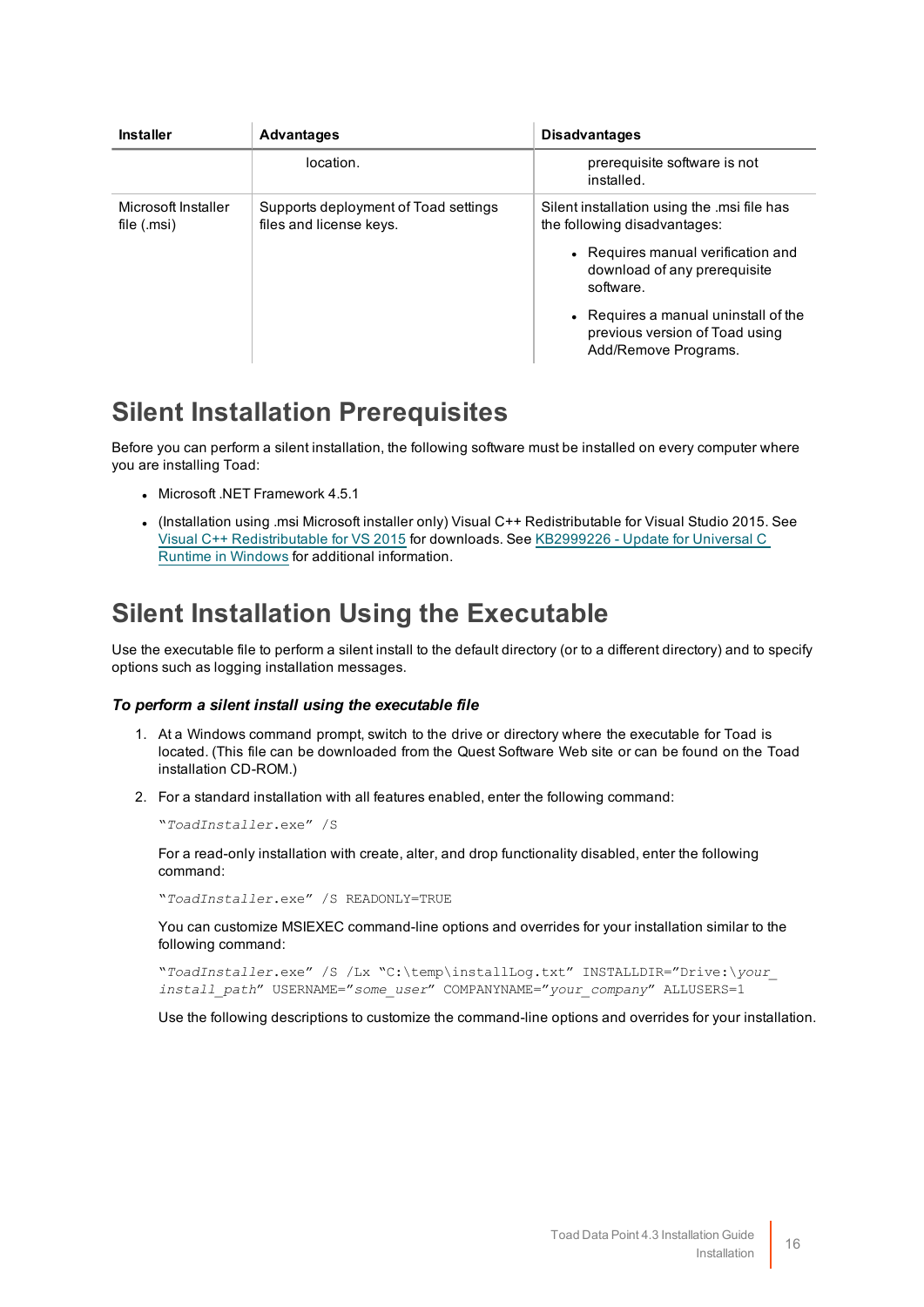#### **Command-Line Options**

The following MSIEXEC command-line options are used in this example:

| Option                            | <b>Description</b>                                                                                                                                                                                                                                                                                                                                                                                                                                                                                  |
|-----------------------------------|-----------------------------------------------------------------------------------------------------------------------------------------------------------------------------------------------------------------------------------------------------------------------------------------------------------------------------------------------------------------------------------------------------------------------------------------------------------------------------------------------------|
| $/L$ "C:\temp\<br>installLog.txt" | (Optional) Write installation messages to the specified log. You can append<br>other options, such as $x$ for debug (used in the previous example) or $v$ for a<br>verbose log. See the log section at http://msdn2.microsoft.com/en-<br>us/library/aa367988.aspx for more information about additional logging<br>options.<br>Also, substitute "C:\temp\installLog.txt" in the example with the fully qualified<br>name of the log file. Enclose this value in double quotations. The installation |
|                                   | process creates this file if it does not exist. Otherwise, the existing file is<br>overwritten.                                                                                                                                                                                                                                                                                                                                                                                                     |

#### **Toad Default Installation Option Overrides**

You can specify the following values to override Toad's default installation options. Enclose each value in double quotations.

| Option             | <b>Description</b>                                                                                                                                                                                                                                                                               |  |
|--------------------|--------------------------------------------------------------------------------------------------------------------------------------------------------------------------------------------------------------------------------------------------------------------------------------------------|--|
| <b>INSTALLDIR</b>  | (Optional) Specify the absolute path for the directory in which you want to install<br>Toad. If you do not include this path, the installation program defaults to:                                                                                                                              |  |
|                    | C:\Program Files (x86)\Quest Software\Toad Data Point4.3.                                                                                                                                                                                                                                        |  |
| <b>ALLUSERS</b>    | (Optional) Specify one of the following:                                                                                                                                                                                                                                                         |  |
|                    | • For a per-machine installation, specify 1. This value allows any user to<br>use the Toad shortcut on the desktop after the installation completes.                                                                                                                                             |  |
|                    | • For a per-user installation, enter the empty string value ("") This value<br>allows only the user specified for USERNAME (and the user that installed<br>Toad) to see the Toad shortcut on the target desktop. If USERNAME is<br>omitted, only the user that installed Toad sees the shortcut. |  |
|                    | Note: If you do not specify this property, the installation program defaults to a per-<br>user installation.                                                                                                                                                                                     |  |
| <b>USERNAME</b>    | (Optional) Specify the user that intends to use Toad on the target computer.<br>Notes:                                                                                                                                                                                                           |  |
|                    | • If ALLUSERS is omitted or defined with the empty string value (""), only<br>the user specified here (and the user that installed Toad) can see the<br>Toad shortcut on the desktop after the installation completes.                                                                           |  |
|                    | If ALLUSERS is omitted or defined with the empty string value ("") and you<br>omit the USERNAME option, only the user that installed Toad sees the<br>Toad shortcut on the desktop.                                                                                                              |  |
|                    | • If ALLUSERS is 1, the USERNAME value is ignored during installation.                                                                                                                                                                                                                           |  |
| <b>COMPANYNAME</b> | (Optional) Specify the name of the company that owns this installation.                                                                                                                                                                                                                          |  |

#### **Notes:**

- All default installation option overrides are case-sensitive.
- Enclose all values (except for the ALLUSERS value) in double quotations.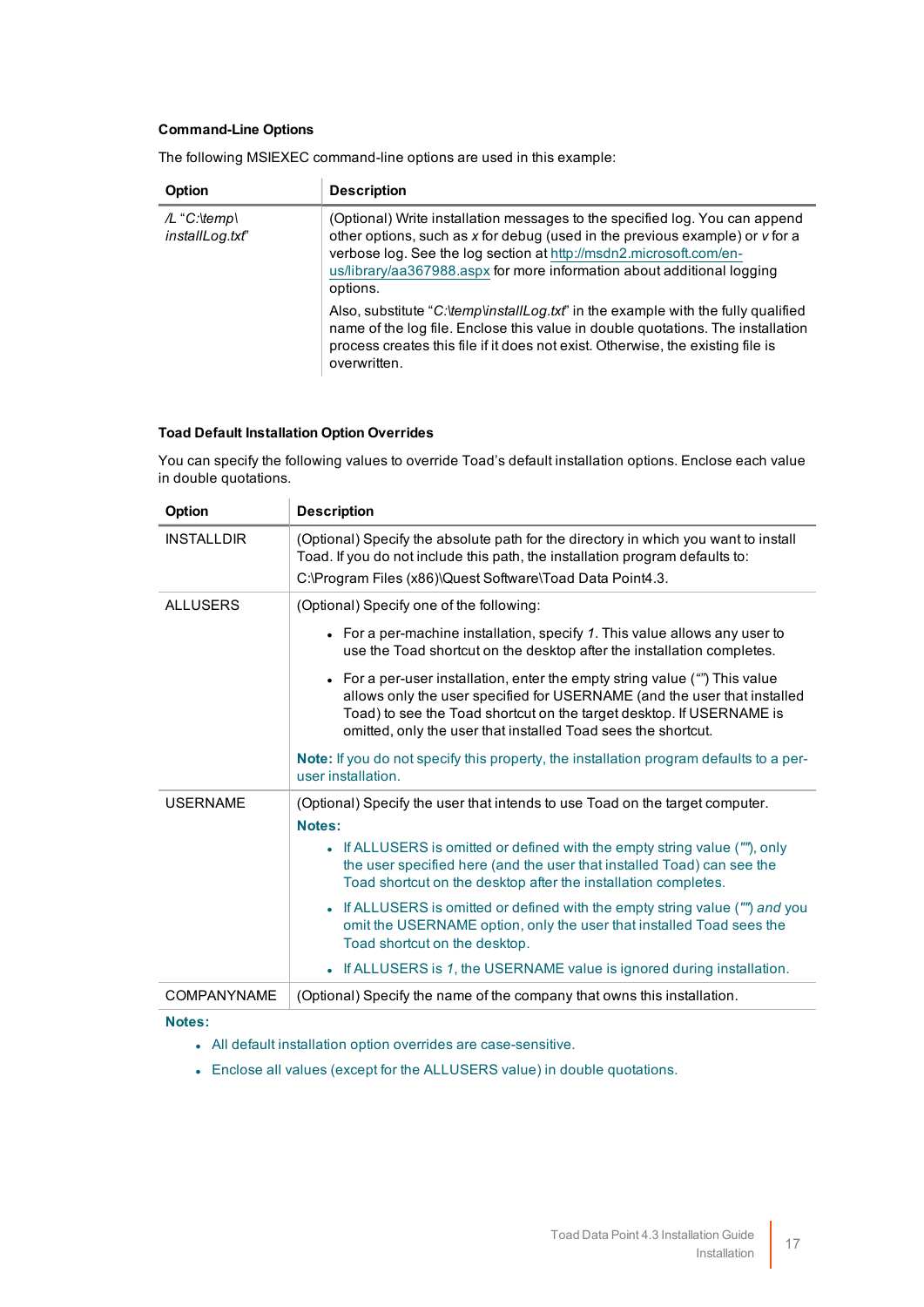### <span id="page-17-0"></span>**Silent Installation Using the Microsoft Installer**

**Note:** (MSI installs on Windows Vista and 7) If you are using MSI to install Toad on Windows Vista or 7 with UAC enabled, you can install a file that adds a "Run as administrator" option when right-clicking the MSI file:<http://www.symantec.com/connect/downloads/msi-run-administrator-context-menu-vista>.

**Note:** The installer does not verify that system requirements have been met before installing. If you do not want to manually verify system requirements, you should use the .exe file for the silent install.

### <span id="page-17-1"></span>**MSI Prerequisites**

**Visual C++ Redistributable for Visual Studio 2015** is required by Toad, however it is not installed when you use the Microsoft (.msi) installer. Ensure that this software is installed prior to performing an install using the .msi installer. For downloads, see Visual C++ [Redistributable](https://www.microsoft.com/en-us/download/details.aspx?id=48145) for VS 2015. For related information, see [KB2999226](https://support.microsoft.com/en-us/kb/2999226) -Update for [Universal](https://support.microsoft.com/en-us/kb/2999226) C Runtime in Windows.

If your operating system is 32-bit, install **vc\_redist.x86.exe**. If your operating system is 64-bit, install both **vc\_ redist.x86.exe** and **vc\_redist.x64.exe**.

This software is required to enable some features in Toad Data Point, such as Local Storage. This software is included in installation when using the executable (.exe) installer.

### <span id="page-17-2"></span>**Perform Silent Installation Using MSI**

You can deploy the license key, custom settings, and connections files when installing using the .msi installer. See "Create Transform [\(MST\) Files"](#page-18-0) on page 19 for more information.

#### *To perform a silent install using msi*

- 1. At a Windows command prompt, switch to the drive or directory where the msi installer for Toad is located.
- 2. For a standard installation with all features enabled, enter the following command:

msiexec /i "*ToadInstaller*.msi" /q

For a read-only installation with create, alter, and drop functionality disabled, enter the following command:

msiexec /i "*ToadInstaller*.msi" /q READONLY=TRUE

You can customize command-line options and overrides for your installation similar to the following:

```
msiexec /i "ToadInstaller.msi" INSTALLDIR= "Drive:\your_install_path" /q
USERNAME="someone" COMPANYNAME="your_company" ALLUSERS=1
```
#### **Command-Line Options**

The following MSIEXEC command-line options are used in this example:

| Option | <b>Description</b>                                                                                                                                                                          |
|--------|---------------------------------------------------------------------------------------------------------------------------------------------------------------------------------------------|
|        | Run the installation.                                                                                                                                                                       |
| /q     | Specify the user interface (UI) that displays during installation. You can append<br>other options, such as $n$ to hide the UI or $b$ to hide the Cancel button during the<br>installation. |

**Note:** All command-line options are case-insensitive. See [http://msdn2.microsoft.com/en](http://msdn2.microsoft.com/en-us/library/aa367988.aspx)[us/library/aa367988.aspx](http://msdn2.microsoft.com/en-us/library/aa367988.aspx) for a complete list of command-line options.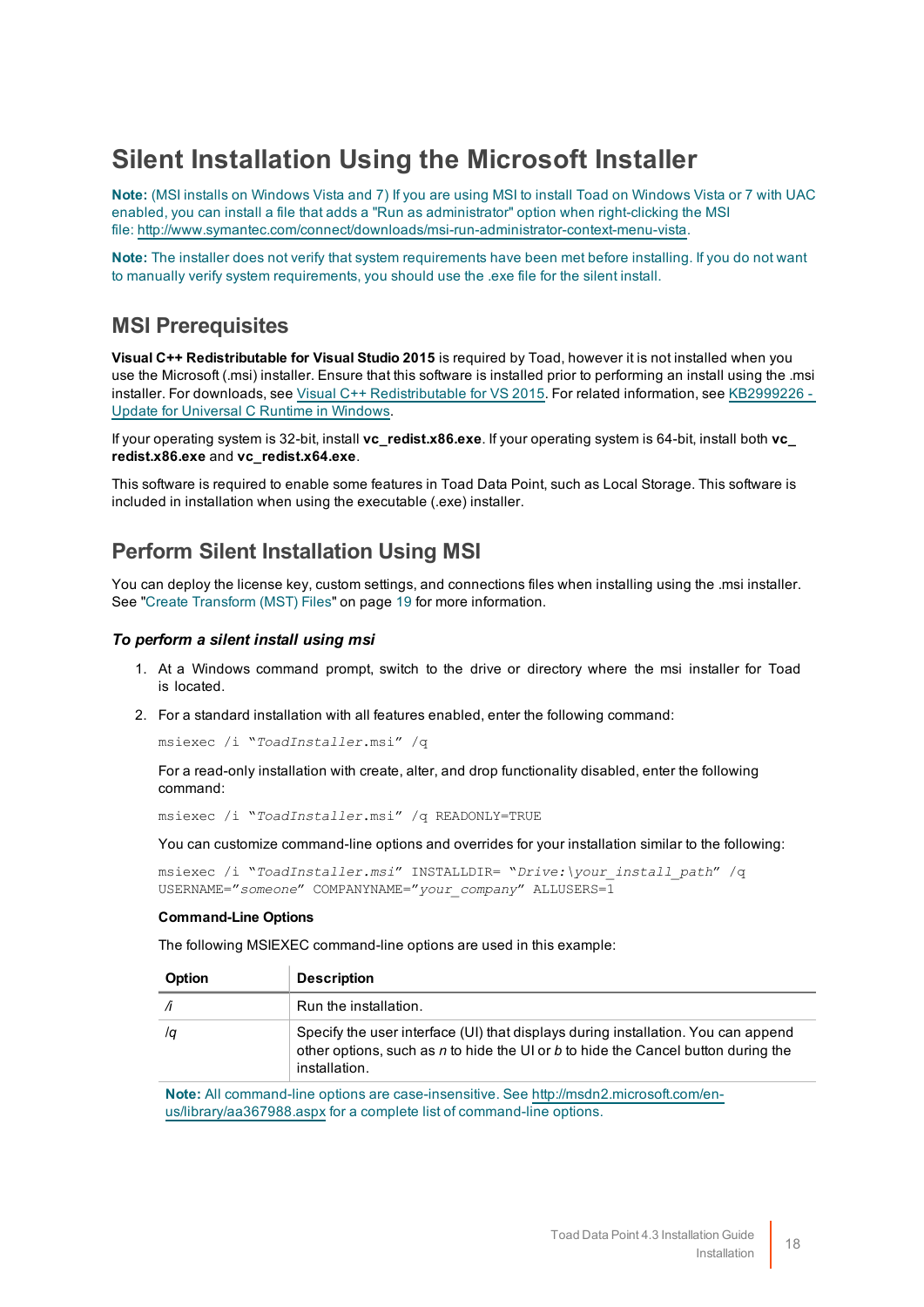#### **Toad Default Installation Option Overrides**

You can specify the following values to override Toad's default installation options. Enclose each value in double quotations.

| Option             | <b>Description</b>                                                                                                                                                                                                                                                                               |  |  |
|--------------------|--------------------------------------------------------------------------------------------------------------------------------------------------------------------------------------------------------------------------------------------------------------------------------------------------|--|--|
| <b>INSTALLDIR</b>  | (Optional) Specify the absolute path for the directory in which you want to install<br>Toad. If you do not include this path, the installation program defaults to:                                                                                                                              |  |  |
|                    | C:\Program Files (x86)\Quest Software\Toad Data Point4.3.                                                                                                                                                                                                                                        |  |  |
| <b>ALLUSERS</b>    | (Optional) Specify one of the following:                                                                                                                                                                                                                                                         |  |  |
|                    | • For a per-machine installation, specify 1. This value allows any user to<br>use the Toad shortcut on the desktop after the installation completes.                                                                                                                                             |  |  |
|                    | • For a per-user installation, enter the empty string value ("") This value<br>allows only the user specified for USERNAME (and the user that installed<br>Toad) to see the Toad shortcut on the target desktop. If USERNAME is<br>omitted, only the user that installed Toad sees the shortcut. |  |  |
|                    | <b>Note:</b> If you do not specify this property, the installation program defaults to a per-<br>user installation.                                                                                                                                                                              |  |  |
| <b>USERNAME</b>    | (Optional) Specify the user that intends to use Toad on the target computer.<br>Notes:                                                                                                                                                                                                           |  |  |
|                    | • If ALLUSERS is omitted or defined with the empty string value (""), only<br>the user specified here (and the user that installed Toad) can see the<br>Toad shortcut on the desktop after the installation completes.                                                                           |  |  |
|                    | If ALLUSERS is omitted or defined with the empty string value ("") and you<br>$\bullet$<br>omit the USERNAME option, only the user that installed Toad sees the<br>Toad shortcut on the desktop.                                                                                                 |  |  |
|                    | If ALLUSERS is 1, the USERNAME value is ignored during installation.<br>$\bullet$                                                                                                                                                                                                                |  |  |
| <b>COMPANYNAME</b> | (Optional) Specify the name of the company that owns this installation.                                                                                                                                                                                                                          |  |  |
| Notoe:             |                                                                                                                                                                                                                                                                                                  |  |  |

**Notes:**

- All default installation option overrides are case-sensitive.
- Enclose all values (except for the ALLUSERS value) in double quotations.

#### **Additional Options**

| Option            | <b>Description</b>                                        |
|-------------------|-----------------------------------------------------------|
| <b>TRANSFORMS</b> | (Optional) Specify the name and location of the mst file. |
|                   | TRANSFORMS="filename.msf"                                 |
|                   | See Create Transform (MST) Files for more information.    |

### <span id="page-18-0"></span>**Create Transform (MST) Files**

You can create a Microsoft transform (.mst) file that deploys the license key, custom settings, and connections for users when performing a silent install using the .msi file.

If you do not already have the license key, settings, and connections files that you want to deploy in a silent install, you can create them in Toad.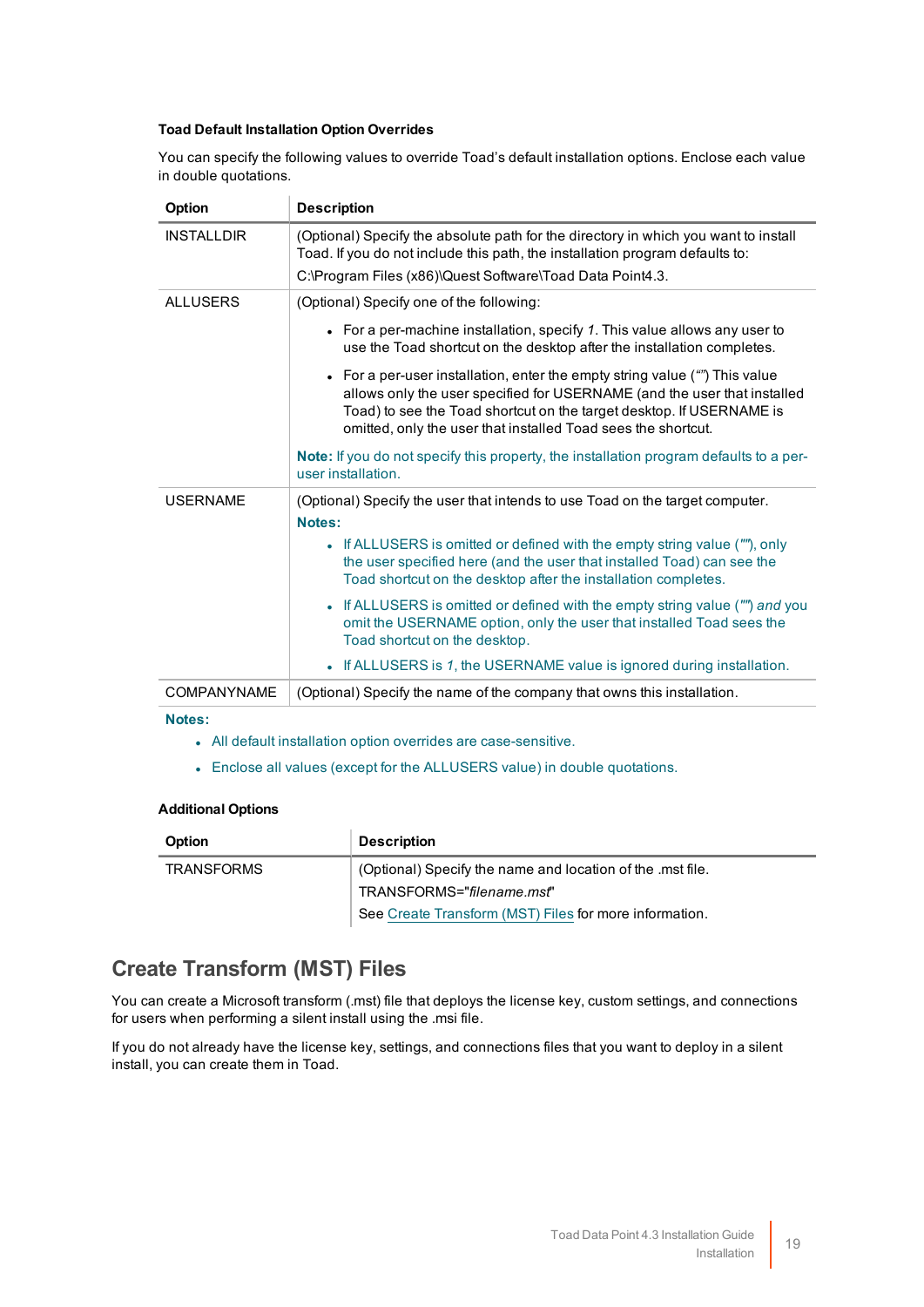#### *To create license, settings, and connections files in Toad*

- 1. **License file.** In Notepad, do the following:
	- a. Enter the license key in the first line.
	- b. Enter the site message in the second line.
	- c. Save the file with **license.key** as the file name in the Toad install directory. Make sure the file extension is *.key* not .txt.
- 2. Start Toad. The application should open without prompting you to enter a license key.
- 3. **Settings file.** Select **Tools | Configuration Wizard** from the Toad menu and complete the Configuration wizard. This wizard creates an initial settings file (Settings.xml).
- 4. **ModuleSettings files.** Select **Tools | Options** from the menu in Toad to open the Options window.
	- Select each page in the window and set any options you want to deploy. These options create a module settings folder and files.
- 5. **Connection file.** Select **View | Connection Manager** from the menu in Toad to open the Connection Manager.
	- Create any connections you want to deploy.
- 6. Exit Toad. Upon exiting, a Connections file is created.
- 7. Locate the files you created. See the following table for file locations.

| <b>File</b>                        | Location (Windows Vista, Windows Server 2008, Windows 7,<br>Windows 8, Windows 10)      |
|------------------------------------|-----------------------------------------------------------------------------------------|
| Settings.xml                       | C:\Users\ username\AppData\Roaming\Quest Software\Toad Data<br>Point 4.3.               |
| ModuleSettings folder and<br>files | C:\Users\username\AppData\Roaming\Quest Software\Toad Data<br>Point 4.3\ModuleSettings. |
| Connections.xml                    | C:\Users\username\AppData\Roaming\Quest Software\Toad Data<br>Point 4.3.                |

#### *To create a Transform (.mst) file*

- 1. Select the tool of your choice to create a Transform (.mst) file using the *ToadInstaller.msi*.
- 2. Package the files created in the previous procedure. When creating the Transform file, select the Toad Installation directory as the Destination.

For example, C:\Program Files\Quest Software\<product> <version>

When the user starts Toad for the first time, if these files are located in the Installation directory then the files are copied to the appropriate location.

- 3. Generate and save the Transform file.
- <span id="page-19-0"></span>4. Perform a silent install. See "Perform Silent Installation Using MSI" on page 18 for more [information.](#page-17-2)

# **Install Toad on Citrix® Systems**

Toad must be installed on the Citrix server by the Citrix administrator. Users then connect to this instance through their Citrix login.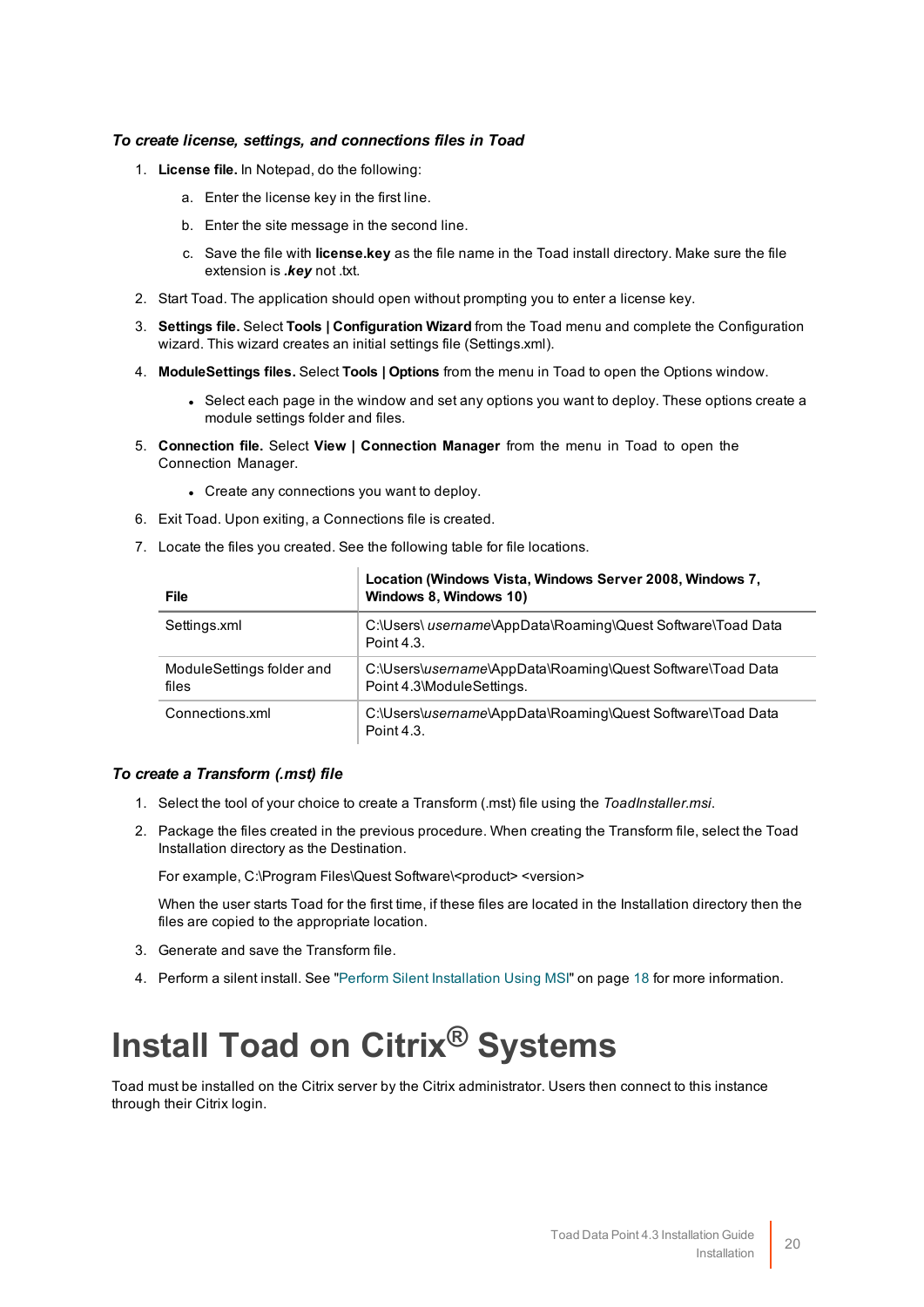#### *To install Toad on a Citrix system*

- 1. Connect to the Citrix Environment as an administrator.
- 2. Copy Toad to the Citrix server, if needed.
- 3. Start the Toad installation process.
- 4. During installation, select the **Anyone who uses this computer** checkbox when prompted.
- 5. Repeat steps 2 through 4 for each server in the Citrix farm.

**Note:** Although you must install Toad on every server in the Citrix farm, you only need to publish Toad once.

- 6. Review the following considerations regarding licensing:
	- A license supplied by an administrator always overrides a user-supplied license in a Citrix environment.
	- If you need to provide the same Toad functionality to all users, you can enter the default license key for all users.

# <span id="page-20-0"></span>**Upgrade Toad**

#### *To upgrade Toad*

- 1. Run the *ToadInstaller.exe* installation program from the DVD or downloaded file.
- 2. Select **Uninstall Toad and continue with install**.
- 3. Complete the wizard.

If you are upgrading from a previous version of Toad, you are prompted to migrate your settings the first time you start Toad. The settings files include database connections, layout customizations, shortcut keys, and options customized in the Options pages.

To migrate the settings again, remove or rename the current version's Application Data folder and migrate the files from the previous version's Application Data folder.

<span id="page-20-1"></span>**Note:** Local Storage databases and database objects persist between versions (releases) of Toad Data Point.

# **Upgrade Automation Scripts and Scheduling Tasks**

If you upgrade to a newer version of Toad, Automation scripts created in a previous version must be upgraded before you can open them in the newer version. Toad prompts you to automatically upgrade a script when you attempt to open it in a newer version.

In addition, *scheduled* scripts are scheduled to run using the version of Toad in which they were created. After upgrading Toad, those previously-created, scheduled scripts will not execute in the newer version until you migrate each script's scheduling task. Toad prompts you to migrate scheduling tasks when you initially launch the application after installation.

## <span id="page-20-2"></span>**Upgrade Automation Scripts to Newer Version of Toad**

An automation script is compatible with the version of Toad in which the script was created. If you want to open and/or modify a script using a newer version of Toad, you must upgrade the script. Toad automatically prompts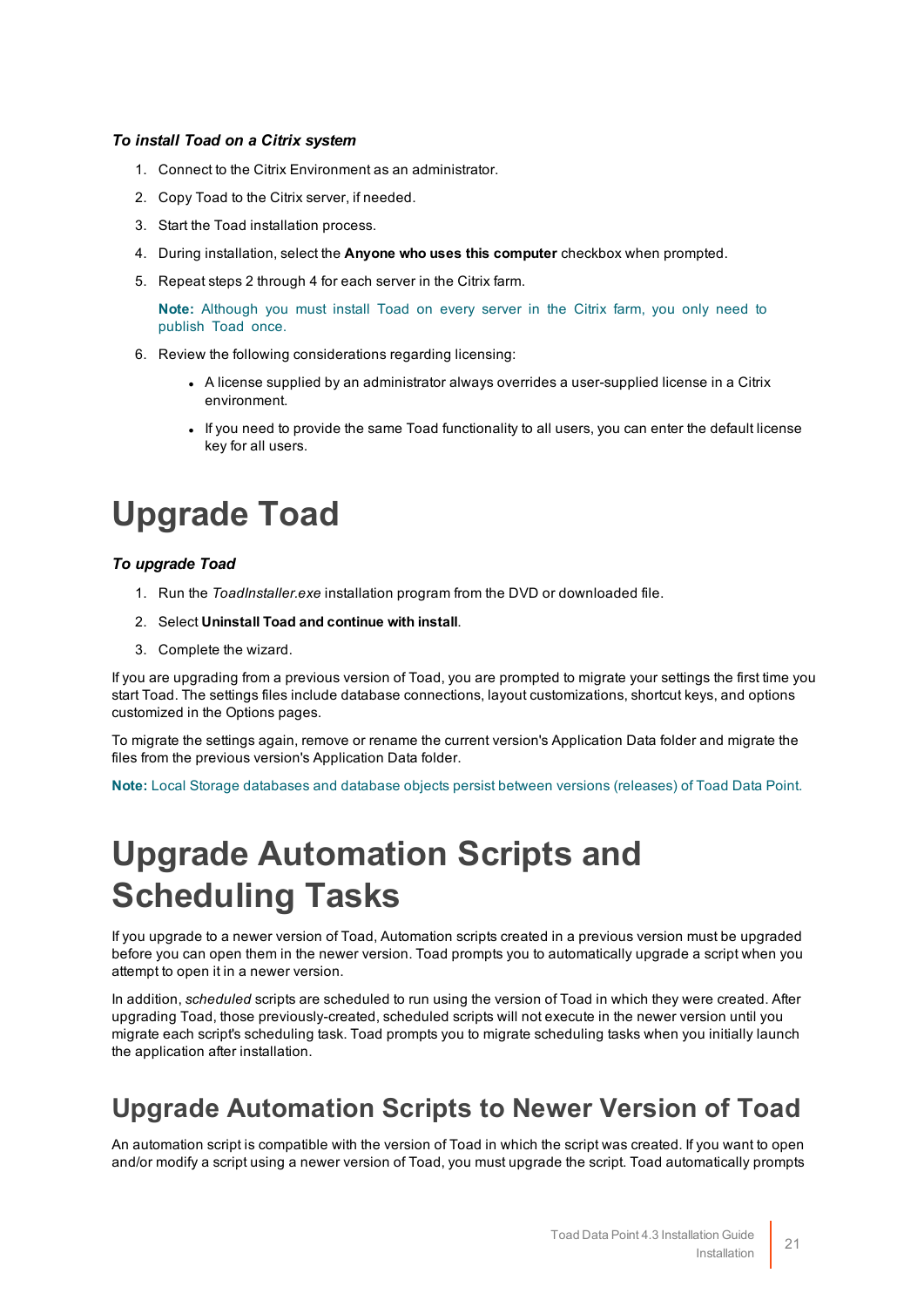you to upgrade the script the first time you open it in the newer version.

#### *To upgrade an Automation script*

1. Open the script in Toad. Toad prompts you to upgrade the script.

| Automation |                                                                                                                                                                                                                                                                                                                                                                                 | 窈         |
|------------|---------------------------------------------------------------------------------------------------------------------------------------------------------------------------------------------------------------------------------------------------------------------------------------------------------------------------------------------------------------------------------|-----------|
|            | You opened a script that was created using a previous version of Automation.<br>CAUTION: If you run or save this script, it will no longer be compatible with<br>previous versions of Automation, but a backup copy of your script will be saved<br>in the Automation\bak folder of the Application data directory.<br>See Help About for the link.<br>Do you want to continue? |           |
|            |                                                                                                                                                                                                                                                                                                                                                                                 | Yes<br>No |

2. To upgrade the script, select **Yes**.

**Caution:** If you upgrade an automation script, it will no longer be compatible with earlier versions of Toad.

- 3. Select **No** (and do not elect to save the script), to keep the script compatible with the previous version.
- 4. If you selected Yes, Toad upgrades your script and saves a backup copy of the original script in the following location:

#### **<***application data directory***>\Automation\bak\**

5. If the script you upgraded is also scheduled, you **must** migrate the scheduling task, otherwise the upgraded script will fail to run.

## <span id="page-21-0"></span>**Migrate Scheduling Tasks to Newer Version of Toad**

Each scheduled Automation script uses a Windows scheduling task. The scheduling task specifies which version of Toad to use by specifying the version's application path. Toad provides you with two easy ways to migrate your scheduled scripts' scheduling tasks when you upgrade Toad. First, Toad prompts you to migrate scheduling tasks upon initial launch of the application after installation. Next, you can migrate scheduling tasks at any time using the Job Manager.

#### **Notes:**

- If you upgrade a previously-created script by opening it in a newer version of Toad, you must also migrate the scheduling task to the newer version.
- If you install the newer version of Toad side-by-side with the older version, previously-created, scheduled scripts will continue to execute using the older version, until you migrate the scheduling tasks (provided that you do not open the scripts in the newer version).

#### *To migrate scheduling tasks upon initial launch*

- 1. After upgrading Toad, and upon initial launch of the application, the Migrate Scheduled Tasks dialog opens.
- 2. Select the scheduled tasks (scheduled Automation scripts) to migrate to the new version of Toad.
- 3. Click **OK** to close the dialog.
- 4. Toad immediately prompts you for your Windows password. Enter your password to migrate the scheduled tasks.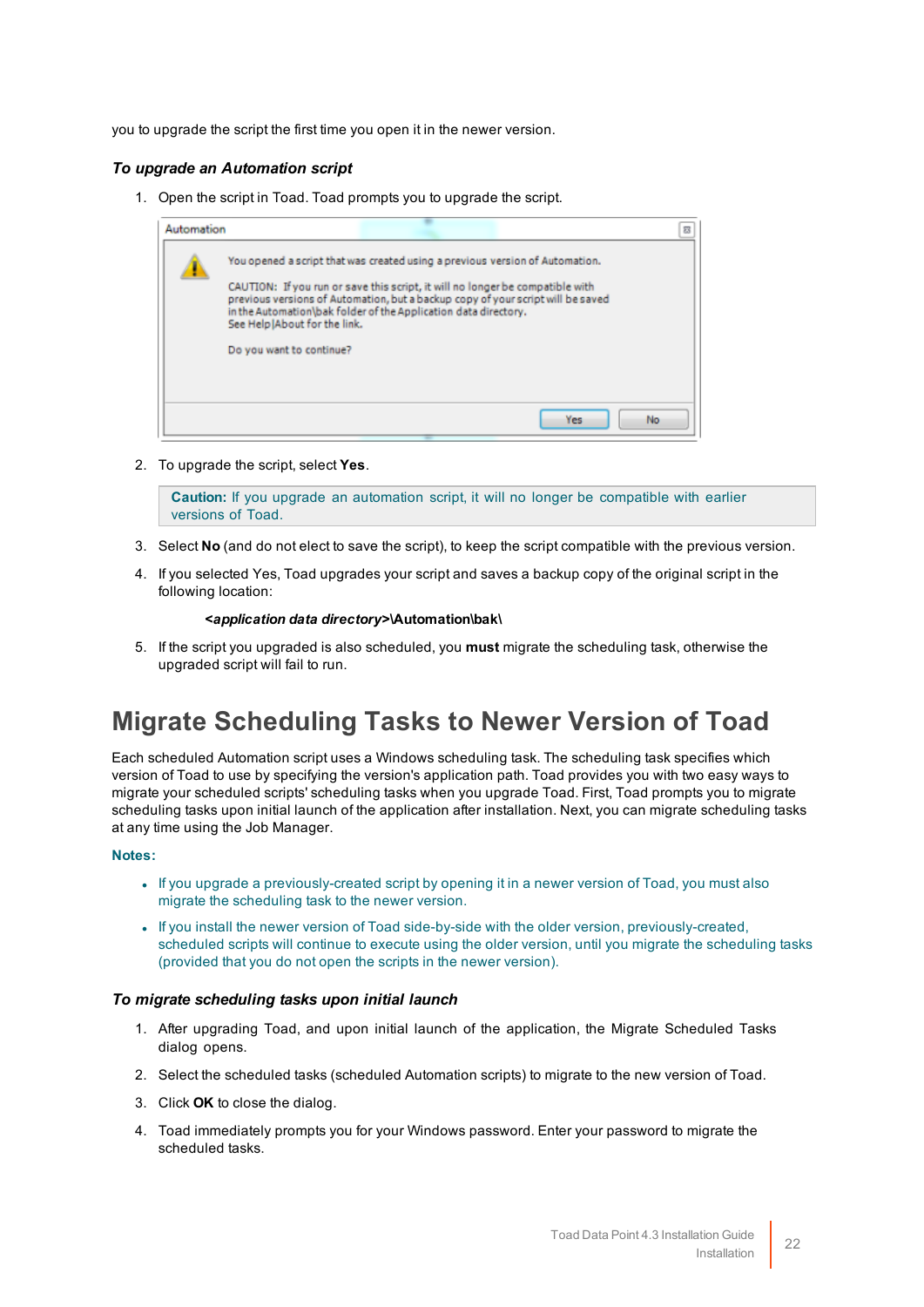#### *To migrate scheduling tasks using the Job Manager*

- 1. Select **Tools | Administer | Job Manager**.
- 2. Click  $\mathbf{F}$  on the Job Manager toolbar.
- 3. Select the scheduled tasks to migrate and click **OK**.

**Note:** Only currently-scheduled tasks (enabled or disabled) are listed in the Migrate Scheduled Tasks dialog.

4. Toad immediately prompts you for your Windows password. Enter your password to migrate the scheduled tasks.

### **Manually Edit Scheduling Tasks**

On occasion you may need to modify the application path in a Windows scheduling task. You can do this by manually editing the scheduling task using the following procedure.

#### *To manually edit a scheduling task*

- 1. In the Job Manager (**Tools | Administer | Job Manager**), right-click a task and select **Edit Task**.
- <span id="page-22-0"></span>2. To change the version of Toad used to run the script, in the **Actions** tab, change the folder name in the *toad.exe* path.

# **Files Migrated During Upgrades**

When upgrading to a new version of Toad, the following files can be migrated from the previous version's Application Data Directory (click the *Application Data Directory* link in **Help | About** to open the directory).

**Caution!** Migrating settings from a previous version of Toad may overwrite new settings files, implemented for the current release (for example, updated reports templates, layouts, etc).

| <b>File</b>               | <b>Description</b>                                                                                                                                                                                     |
|---------------------------|--------------------------------------------------------------------------------------------------------------------------------------------------------------------------------------------------------|
| Action.log                | Tracks your usage within Toad. If you agree to share this data, the file is<br>automatically sent to Quest Software on a periodic basis.                                                               |
| Connections.xml           | Contains all connections stored in the Navigation Manager or the New<br>Connection window.                                                                                                             |
| ConnectionTrace.log       | Contains the SQL Output connection trace log file if you select Tools  <br><b>Execution Trace from the menu.</b>                                                                                       |
| ExceptionTrace.log        | Contains a log of all exceptions encountered while running Toad.                                                                                                                                       |
| FTPConnection.log         | Contains a log of exceptions encountered when attempting to connect to<br>FTP servers.                                                                                                                 |
| FTPConnections.xml        | Contains connections to FTP servers stored in the FTP Connections window.                                                                                                                              |
| Quest.PersistentCache.xml | Contains the private object annotation cache options (object notes, Lookup<br>tables, and hidden columns). You can share these options with other Toad<br>users in Tools   Options   Database   Cache. |
| Settings.xml              | Contains many of the global configuration settings.                                                                                                                                                    |
| SqlServerPlanPrefs.xml    | Used to generate SQL Server execution plans.                                                                                                                                                           |
| ToadSupportBundle.zip     | Contains the last support bundle you generated.                                                                                                                                                        |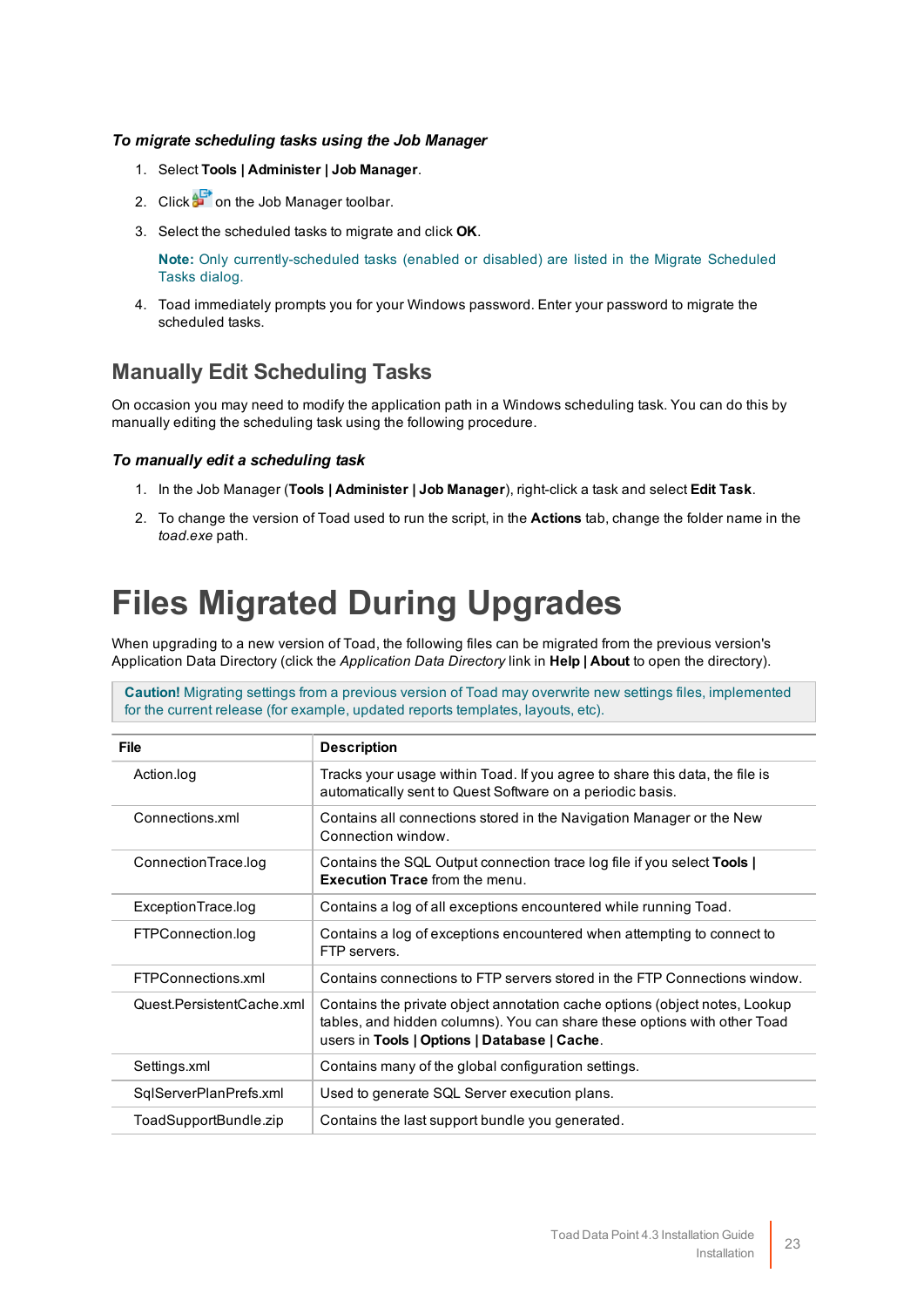| <b>Folder</b>                    | <b>Description</b>                                                                                                                                                             |
|----------------------------------|--------------------------------------------------------------------------------------------------------------------------------------------------------------------------------|
| Automation (temporary<br>folder) | Used by automation when executing automation scripts.                                                                                                                          |
| Cache                            | Used to spool cache database metadata to disk if enabled. The data is in<br>binary format and can always be recreated by fetching it from the database.                        |
| Context                          | Contains settings that depend on the context within Toad including the<br>following:                                                                                           |
|                                  | • Adapter-Custom data editing statements.                                                                                                                                      |
|                                  | Filter-Unnamed filters defined in the Object Explorer or Database<br>Explorer.                                                                                                 |
|                                  | Named Filter-Named filters defined in the Object Explorer or<br>Database Explorer.                                                                                             |
|                                  | TYPE—Tabs that display on the right when you select an object in the<br>Object Explorer or Database Explorer.                                                                  |
| Document Recovery                | Contains backup copies of Editor, Query Builder, and Database Diagram files<br>saved if you have enabled Document Recovery in Tools   Options<br><b>Environment   General.</b> |
| Keyboard                         | Contains custom keyboard shortcut layouts.                                                                                                                                     |
| Layouts                          | Contains layouts for some areas in Toad, such as tool windows that<br>automatically display in the Editor and column layouts for the Messages tab.                             |
| ModuleSettings                   | Contains general settings for various components in Toad, such as whether<br>the data grid defaults to read-only, displays not null indicators, etc.                           |
| Plugins                          | Used by Toad plugin components.                                                                                                                                                |
| Session                          | Contains desktop configurations, including toolbar customizations and tool<br>window locations.                                                                                |
| SQLFormatter                     | Contains pre-set and user created templates for formatting SQL, and the<br>SQL statement used to preview formatting changes in the Formatting Options<br>page.                 |
| SQLRecall                        | Contains the SQL statements saved by SQL Recall.                                                                                                                               |
| Templates                        | Contains the following templates:                                                                                                                                              |
|                                  | Code Templates-Templates used to define default values when<br>creating new objects in the Object Explorer or Database Browser.                                                |
|                                  | Scripts-Startup scripts to run when connecting.                                                                                                                                |
|                                  | Snippets-Code Snippet entries.                                                                                                                                                 |
|                                  | Reports-Report entries.                                                                                                                                                        |

# <span id="page-23-0"></span>**Uninstall Toad**

If you uninstall Toad, it may not uninstall completely. When you use Toad, you create new files such as SQL scripts, data output, or temp files, etc. The following types of files are not removed when you uninstall:

- Any new files you create
- Any copies of files you make for backup purposes
- Settings files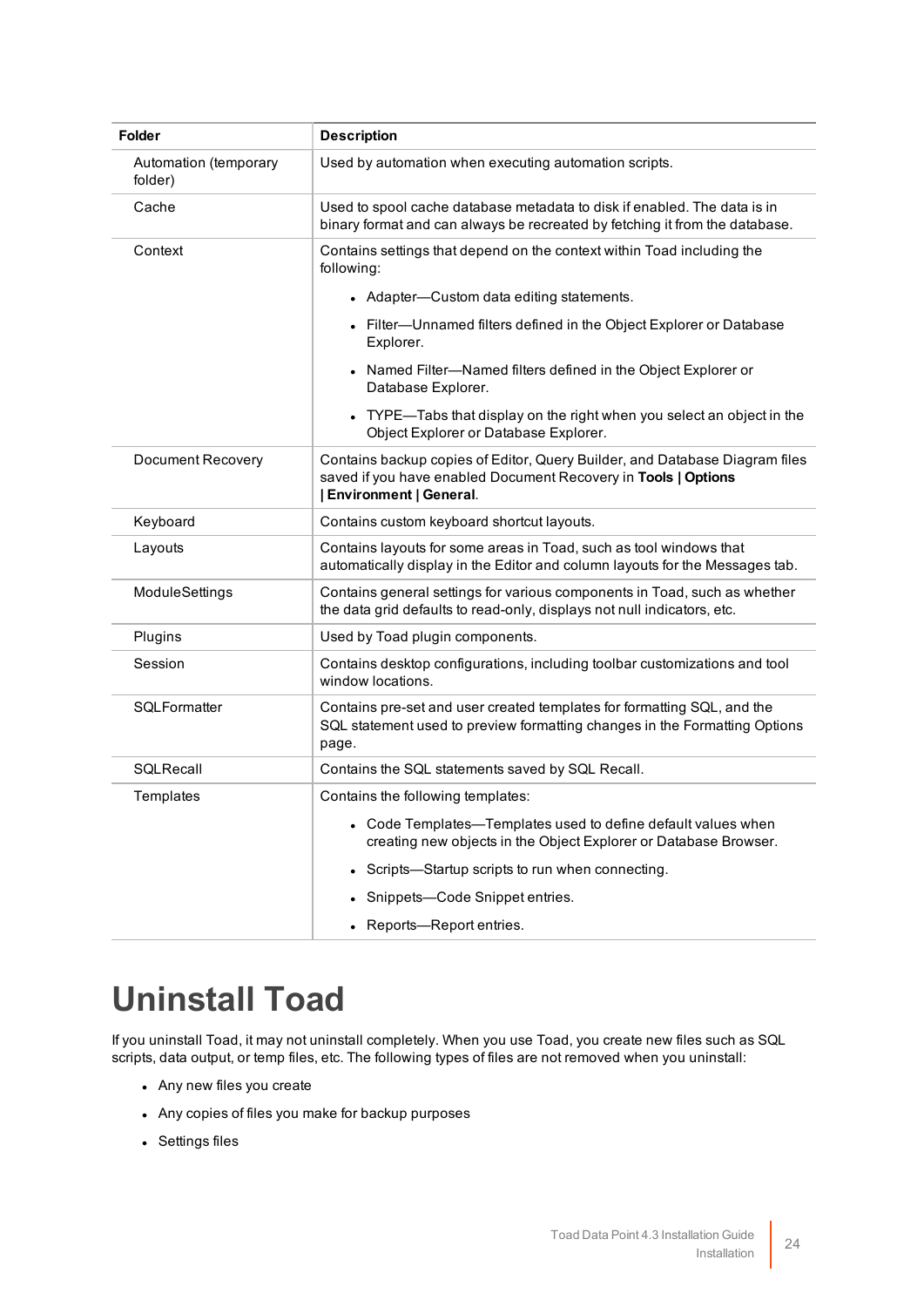You can uninstall Toad Data Point by using the Installer or by using the Windows Add/Remove Programs (or Uninstall a program) feature. Using the Installer is the preferred way to uninstall Toad Data Point.

#### *To uninstall Toad*

- 1. Run the *ToadInstaller.exe*.
- 2. Select **Uninstall Toad Data Point only**.
- <span id="page-24-0"></span>3. Complete the wizard.

## **Licensing**

#### *To enter your license key*

- 1. Select **Help | Licensing** from the menu (ALT+H+L).
- 2. Review the following for additional information:

| Authorization key | Enter the license key for Toad.                       |
|-------------------|-------------------------------------------------------|
| Site message      | Enter the site message included with the license key. |

**Note:** Your license key determines the edition of Toad (Base, Pro, etc.) and will enable the functionality accordingly. In many cases, if functionality is disabled within Toad, you may not have an appropriate license to use it. When Toad is running, you can see which components are licensed by selecting **Help | About**. For complete list of features shipped with your Toad edition see [https://www.quest.com/.](https://www.quest.com/)

### <span id="page-24-1"></span>**Notes for Toad Data Point Users**

### **Trial Keys**

The commercial version of Toad Data Point comes pre-installed with a trial license key for your convenience. This allows you to use the application while waiting for your commercial key to be delivered.

The trial license key remains active for the designated trial period, even after you enter your commercial license key (the splash screen may continue to indicate your application is a trial version). This is helpful if you are previewing an upgrade or an advanced module.

If you entered your commercial license key and do not require the trial version, you can delete the trial key.

**Important:** If you delete the Trial key, any advanced features not included in your purchased edition will be disabled.

#### *To delete a trial key*

- 1. Select **Help | Licensing**.
- 2. In the Toad Licensing dialog, select the License tab for the trial license key and then click **Delete**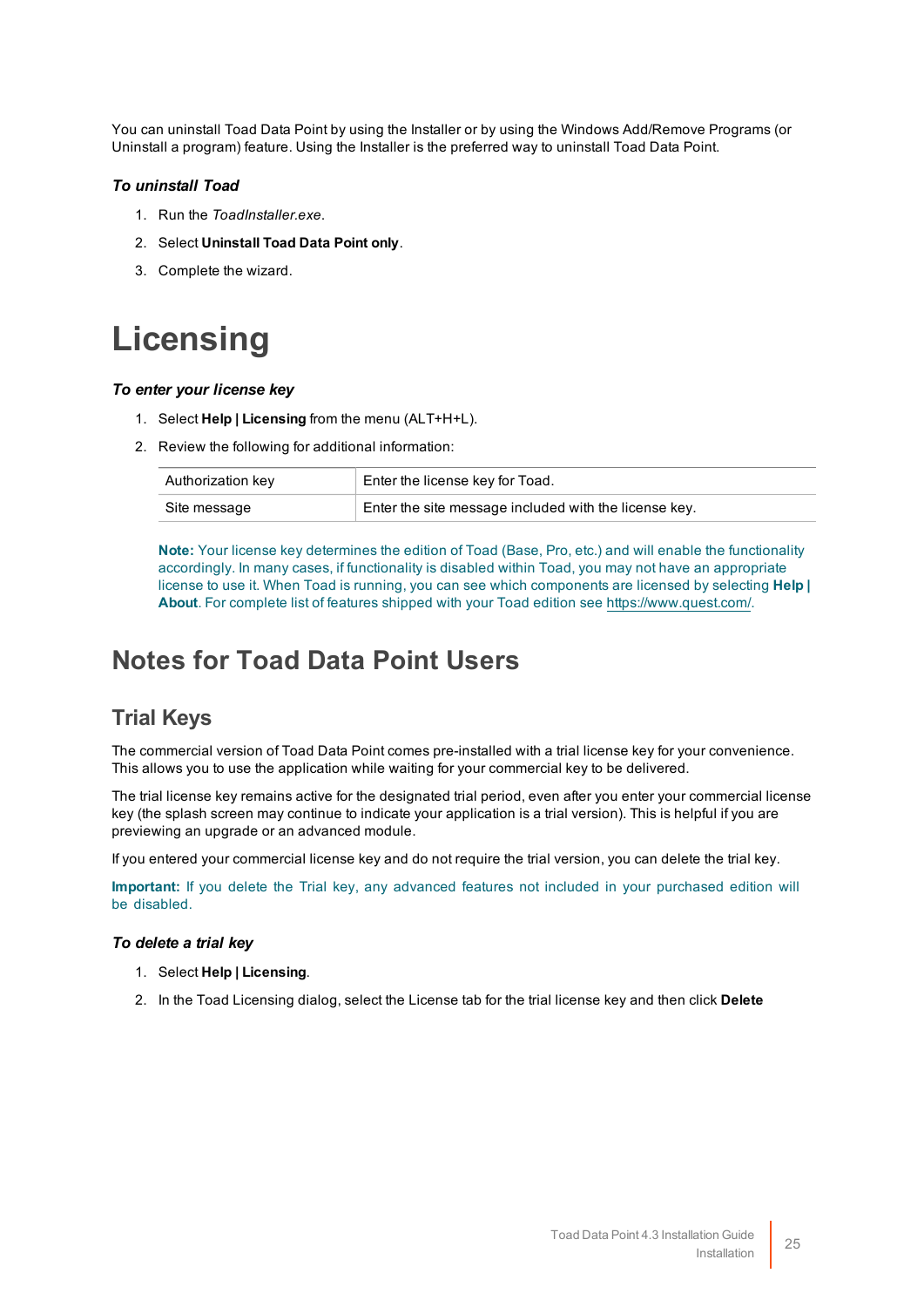#### **License** to delete the trial key.

| <b>Co</b> Toad Licensing |                         |                                                                                                                       |                      |                               |                                                                                                                                                                                 |
|--------------------------|-------------------------|-----------------------------------------------------------------------------------------------------------------------|----------------------|-------------------------------|---------------------------------------------------------------------------------------------------------------------------------------------------------------------------------|
| <b>Version 4.2.0.62</b>  | <b>Toad® Data Point</b> |                                                                                                                       |                      |                               |                                                                                                                                                                                 |
|                          |                         | <b>Ouest Software License Agreement</b>                                                                               |                      |                               |                                                                                                                                                                                 |
|                          |                         |                                                                                                                       |                      |                               | commercial key is available it will automatically apply when the trial expires. All active<br>commercial keys are also listed below. Please click each tab to view the details. |
|                          |                         | your purchased edition will be disabled. More Info.<br>$\mathrel{\wedge}$ Trial license expires 5/15/2017 12:00:00 AM |                      |                               | Caution: You can delete the trial key, however, any advanced features not included in                                                                                           |
| License <sub>1</sub>     | License <sub>2</sub>    | License <sub>3</sub>                                                                                                  | License <sub>4</sub> |                               |                                                                                                                                                                                 |
| Licenset                 |                         |                                                                                                                       |                      |                               |                                                                                                                                                                                 |
| Kev:                     |                         |                                                                                                                       |                      | ***************************** |                                                                                                                                                                                 |
| Site Message:            |                         | <b>Trial Version</b>                                                                                                  |                      |                               |                                                                                                                                                                                 |
| License Details:         |                         | Add License Delete License Extend Trial Purchase                                                                      |                      |                               | Change License                                                                                                                                                                  |

### **View Intelligence Central License Information**

If you have a Toad Intelligence Central connection, you can view some license information, specifically the list of modules currently licensed to that Intelligence Central server. You can use the list of modules to determine what functionality is enabled on the server.

• To display a list of currently-licensed modules (functionality) for an Intelligence Central server, in the Connection/Navigation Manager place your cursor over the connection (connection must be open). The list of enabled modules is displayed along with other connection information.

## <span id="page-25-0"></span>**Configure Toad Layout**

Toad can emulate the layout and settings of other products. Use the Configuration Wizard to select a predefined layout that matches Toad® for Oracle®, SQL Navigator, or your native database tool. The Configuration Wizard also allows you to specify a skin and grid color.

If you want to group documents using Toad's built-in workflow: Understand, Query, Report, and Automate, select the *Toad for Data Analysts (Original)* option. Then open the Configuration Wizard again and select *Custom* to configure Toad behavior, such as showing/hiding windows, or opening and grouping documents according to the selected workflow group.

You can also manually rearrange windows and panes to customize the Toad workspace. See ["Customize](#page-28-0) Your Toad [Workspace"](#page-28-0) on page 29 for more information.

#### *To configure Toad layout using the Configuration Wizard*

- 1. Select **Tools | Configuration Wizard** (ALT+T+F).
- 2. To match the look of another product, select a layout option and click **Finish**.

Review the following layout options before selecting: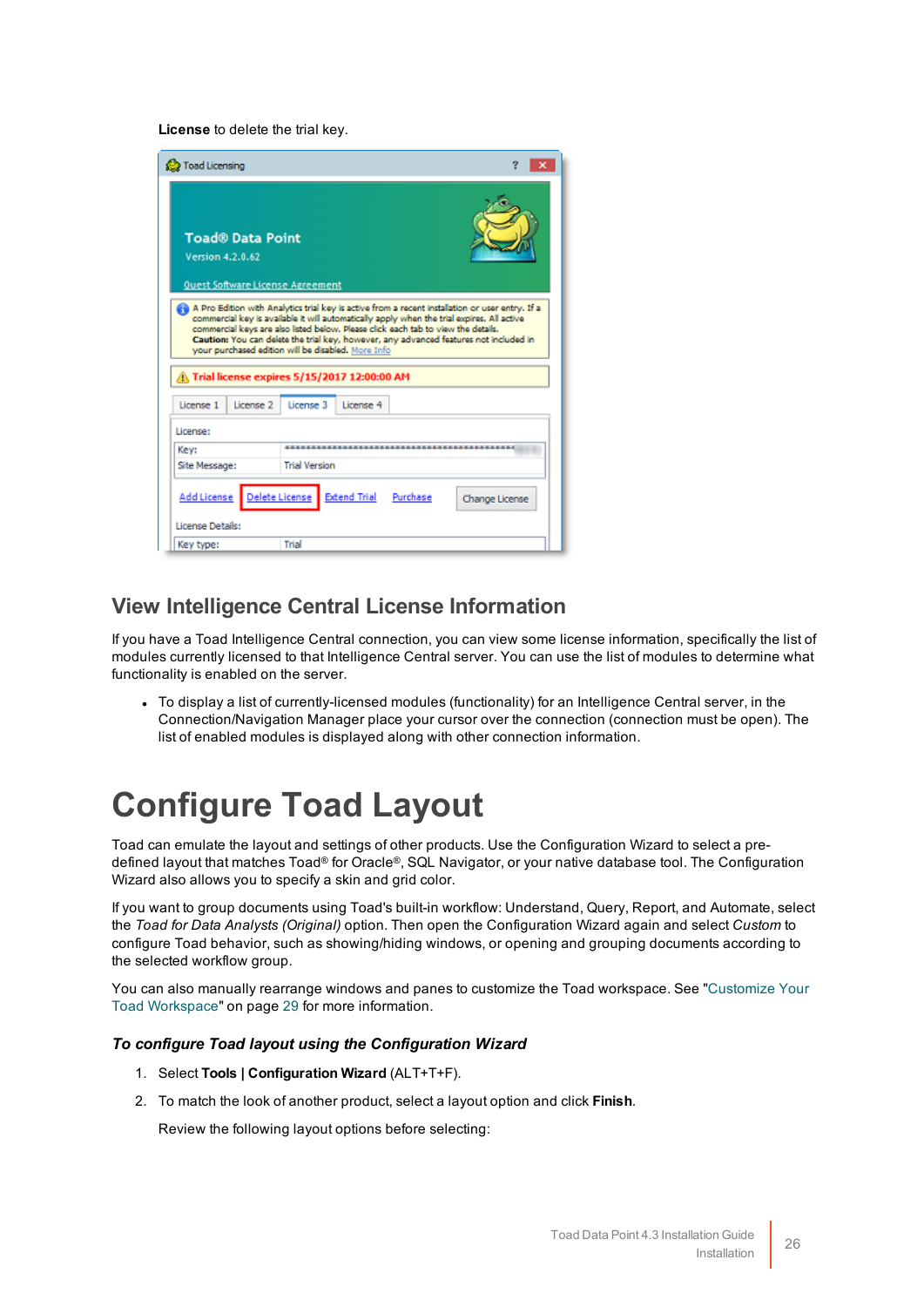| <b>Layout and Settings Page</b> | Layout options:                                                                                                                                                                    |
|---------------------------------|------------------------------------------------------------------------------------------------------------------------------------------------------------------------------------|
|                                 | • Toad Data Point 3.0-Applies shortcut keys used by Toad<br>Data Point, opens default windows, and adds the Wizard<br>toolbar.                                                     |
|                                 | • Toad for Oracle—Applies shortcut keys used by Toad® for<br>Oracle <sup>®</sup> and automatically opens the Project Manager,<br>Editor, SQL Recall, and Output windows.           |
|                                 | • MS Query Analyzer-Applies shortcut keys used by<br>Query Analyzer and automatically opens the Object<br>Explorer, Code Snippets, and Editor windows.                             |
|                                 | • MS Management Studio-Applies shortcut keys used by<br>Management Studio and automatically opens the<br>Connection Manager and Editor windows.                                    |
|                                 | • SQL Navigator-Applies shortcut keys used by SQL<br>Navigator and automatically opens the Navigation<br>Manager, Object Explorer, Editor, and Code Snippets<br>windows.           |
|                                 | • Toad for Data Analysts (Original)—Applies shortcut keys<br>used by Toad for Data Analysts. This option also displays<br>the Grouping (Toad workflow) toolbar and Wizard toolbar. |
|                                 | • Custom-Applies shortcut keys used by Toad Data Point.<br>This option allows you to select skin and grid styles, as<br>well as Database Explorer display options.                 |
|                                 | Use this option to customize the Toad for Data Analysts<br>layout if you have previously selected it.                                                                              |
|                                 | Tip: You can set or modify individual keyboard shortcuts in<br>Keyboard Options in Tools   Options   Environment   Keyboard.                                                       |
|                                 | Note: If you select a new layout, you may need to restart Toad to<br>see the changes to the Grouping and Wizard toolbars.                                                          |

3. To customize your layout, select **Custom** and click **Next**. Then specify options on each page of the wizard. Review the following for additional information:

| Page                    | <b>Options</b>                                                                                                        |  |
|-------------------------|-----------------------------------------------------------------------------------------------------------------------|--|
| Look and Feel           | Select a skin and grid style.                                                                                         |  |
|                         | • Skin—Applies the skin style you select to document<br>windows, tool windows, and modal dialogs.                     |  |
|                         | • Grid style—Applies the grid style you select to the data<br>grid only.                                              |  |
|                         | A preview of the selected style is automatically displayed in the<br>wizard and in the grid.                          |  |
|                         | <b>Tip:</b> You can change the skin and grid style later in <b>Tools</b><br><b>Options   Environment   Interface.</b> |  |
| Database Explorer Style | Specify how objects display in the Object Explorer window.                                                            |  |
|                         | Tip: Click iii in the Object Explorer at any time to switch to a<br>different view style.                             |  |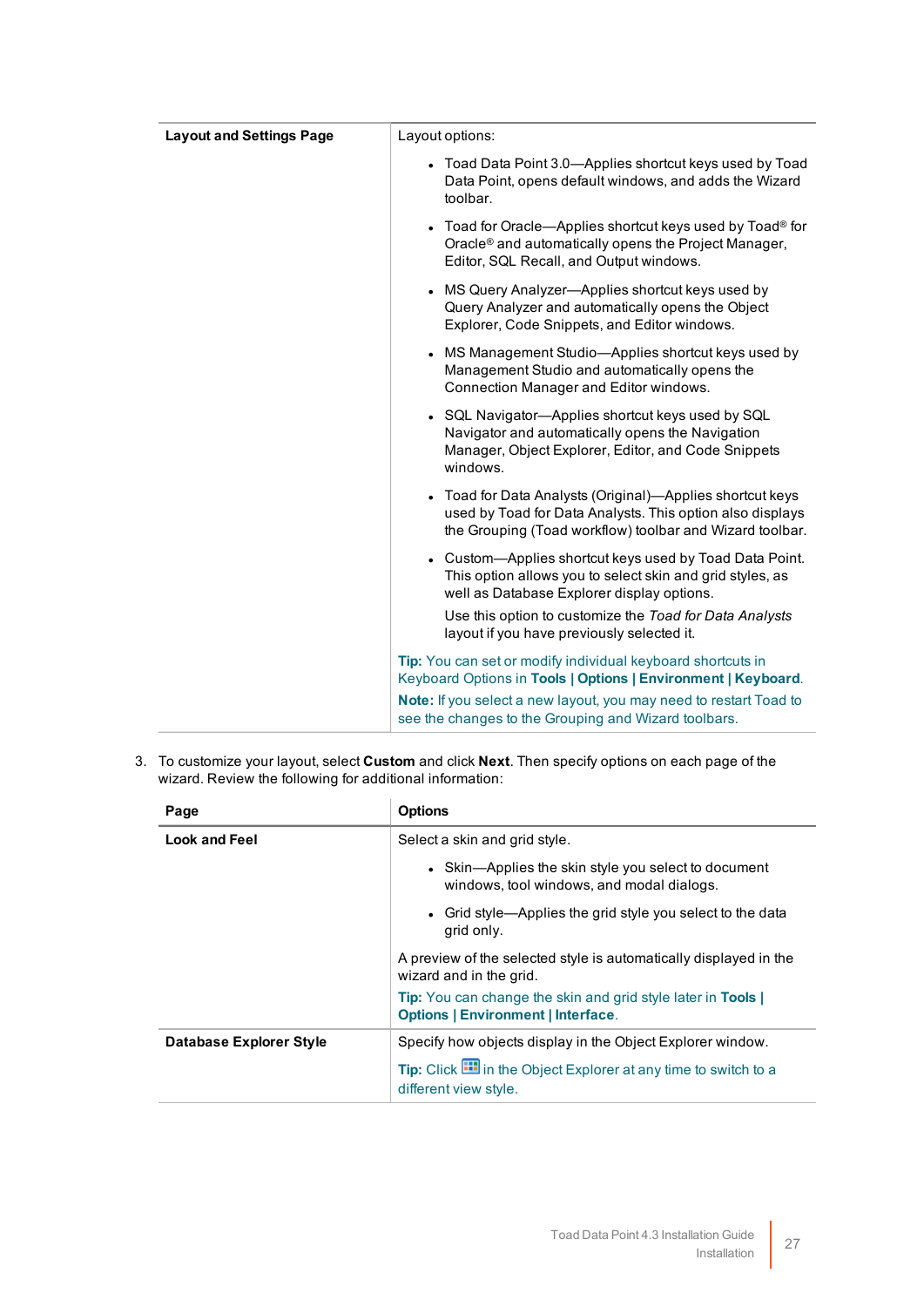| Page                           | <b>Options</b>                                                                                                                                                                                                                                                             |
|--------------------------------|----------------------------------------------------------------------------------------------------------------------------------------------------------------------------------------------------------------------------------------------------------------------------|
| <b>Quick Guide</b>             | Displays a Quick Start Guide that lets you quickly launch<br>frequently used features and tutorials until you are more familiar<br>with the application.<br>Tips:                                                                                                          |
|                                | • To view this window at anytime, select View   Quick<br><b>Guide</b> from the menu.                                                                                                                                                                                       |
|                                | To hide this window when starting Toad, select the Do not<br>show on start up checkbox at the bottom of the Quick<br>Guide window.                                                                                                                                         |
| <b>Group Documents</b>         | Applies to the Toad for Data Analysts (Original) layout. Select<br>this layout option prior to customizing.<br>Specify one or more of the following options:                                                                                                               |
|                                | • Use document groups-Associates each open document<br>with its respective group in the Groupings (Toad<br>workflow) toolbar.                                                                                                                                              |
|                                | • Hide windows per group-Displays only those windows<br>that are associated with the selected group in the<br>Groupings toolbar. For example, if the Query group is<br>selected and a Query Builder window is open, it will be<br>hidden when you select the Report group. |
|                                | Note: Unless the Hide windows per connection<br>checkbox is selected, any connections that have a<br>window open for this group display.                                                                                                                                   |
|                                | • Hide windows per connection-Displays only those<br>windows for the current connection that are associated<br>with the selected group.                                                                                                                                    |
|                                | Tip: To hide the Grouping toolbar, select Tools   Customize, and<br>then deselect the Grouping toolbar in the Toolbar tab.                                                                                                                                                 |
| <b>Group Document Defaults</b> | Applies to the Toad for Data Analysts (Original) layout. Select<br>this layout option prior to customizing.                                                                                                                                                                |
|                                | Select the default window to open when selecting a group from<br>the Grouping toolbar.<br><b>Understand</b>                                                                                                                                                                |
|                                | • Database Diagram-Easily identify relationships between<br>tables via foreign keys.                                                                                                                                                                                       |
|                                | • Database Explorer---Drill-down to details for each object.                                                                                                                                                                                                               |
|                                | Query                                                                                                                                                                                                                                                                      |
|                                | • Query Builder-Quickly create complex queries and<br>subqueries using a graphical interface.                                                                                                                                                                              |
|                                | • SQL Editor-Powerful editor for writing SQL queries and<br>scripts.                                                                                                                                                                                                       |
|                                | <b>Report</b>                                                                                                                                                                                                                                                              |
|                                | • Excel-Automatically export query results and open them<br>in Excel.                                                                                                                                                                                                      |
|                                | Toad Report-Send query results to the Toad Data<br>Report wizard.                                                                                                                                                                                                          |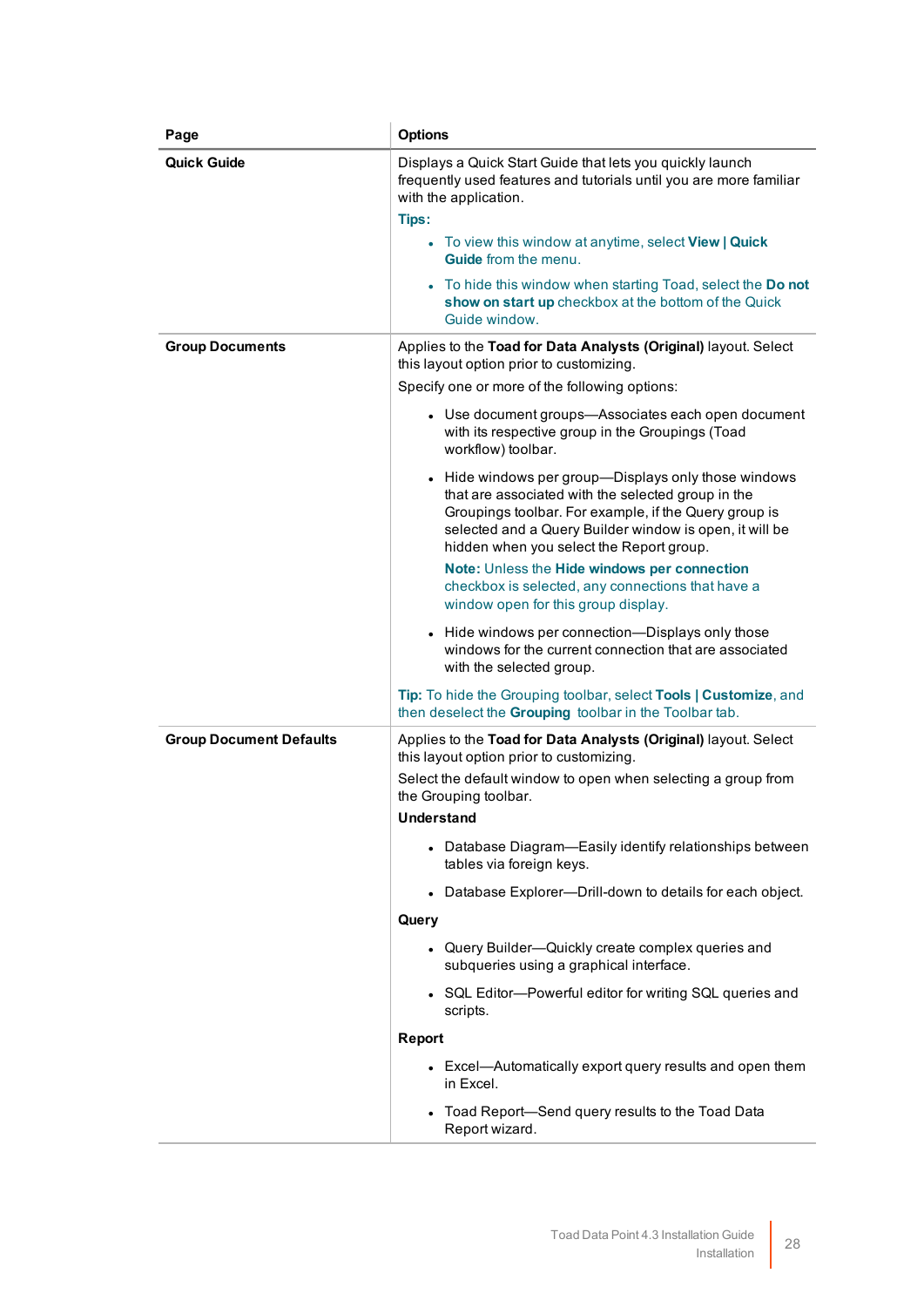| Page                        | <b>Options</b>                                                                                                                                                                          |
|-----------------------------|-----------------------------------------------------------------------------------------------------------------------------------------------------------------------------------------|
| <b>Wizard Bar</b>           | Select to display the Wizard bar, a toolbar containing frequently-<br>used actions for the currently open window. It displays along the<br>bottom of the Toad window.                   |
|                             | <b>Tip:</b> To modify this option later, use the Configuration Wizard.                                                                                                                  |
| <b>Connection Documents</b> | Specify which type of new document to automatically open when<br>a new database connection is created.                                                                                  |
|                             | <b>Tip:</b> You can modify this option later in <b>Tools</b>   Options  <br>Database   General.                                                                                         |
| <b>Additional Settings</b>  | Specify whether to automatically add files to the Project Manager<br>when saving, executing, or sending the files to a report. This<br>option can help you locate and manage your work. |

<span id="page-28-0"></span>4. Click **Finish** when you are done customizing.

## **Customize Your Toad Workspace**

You can customize your Toad workspace by re-arranging windows and panes. For docked panes selected from the View menu, Toad remembers the configuration of your last open session and displays it when you re-launch the application.

#### *To rearrange windows and panes*

- 1. Open a Toad pane by selecting it from the **View** menu.
- 2. Drag the pane to a new location in the Toad workspace.
- 3. Drop the pane into the desired section of the workspace when it becomes highlighted.
- 4. To move an open window, drag it to the desired area of the workspace and drop it into a highlighted section.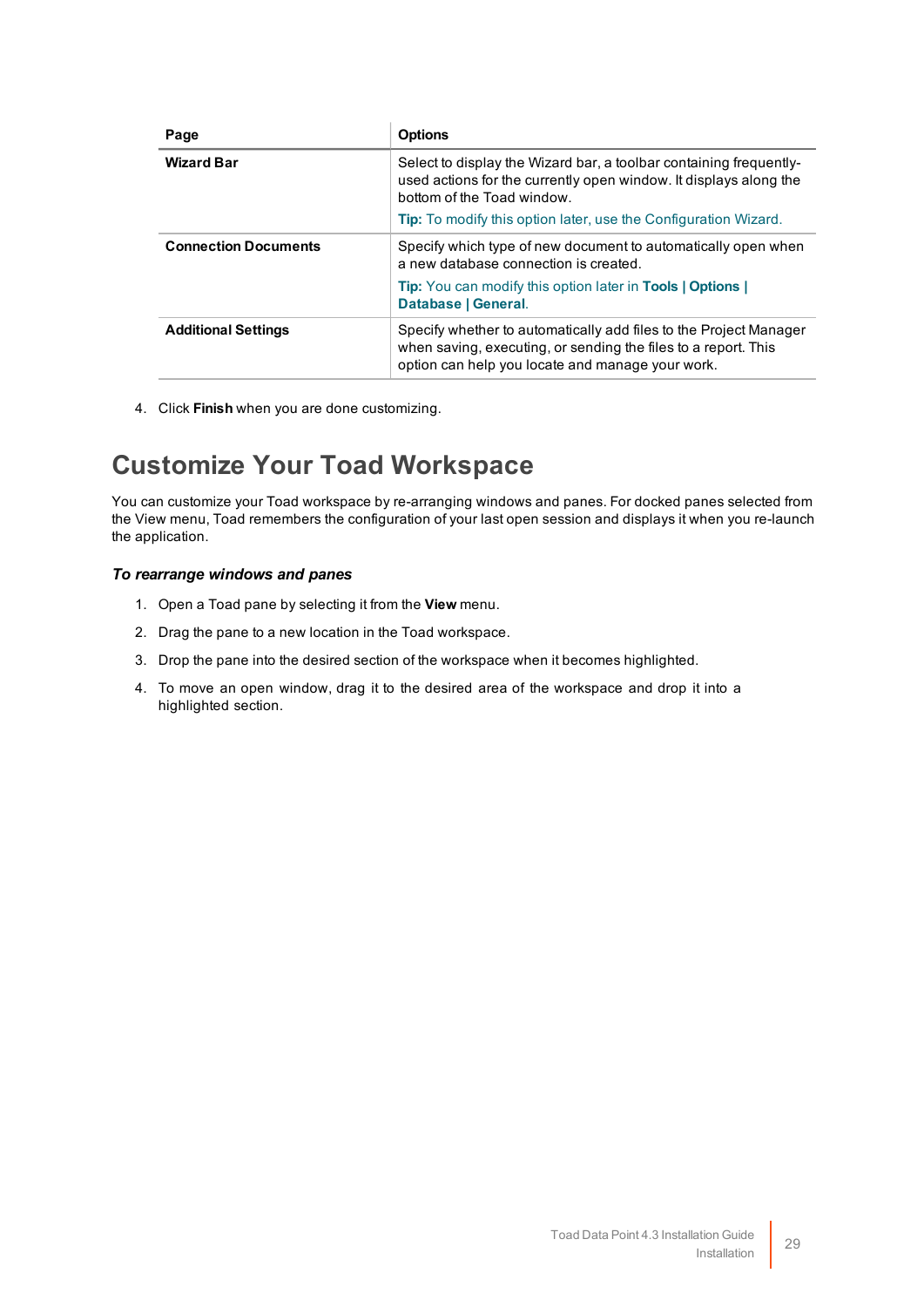# **Create Connections**

# <span id="page-29-1"></span><span id="page-29-0"></span>**Understand Toad Connections**

<span id="page-29-2"></span>Review this topic to learn about open database connections in Toad.

## **Toad Open Connections**

In Toad, an open connection in the Connection/Navigation Manager represents one or more actual connections to the database or data source. When you open a database connection in Toad:

- Toad creates an initial database connection for general use.
- Toad also creates a separate database connection for each Editor (the first time you execute a statement) and for each Data tab in the Database Explorer (the first time you select the tab and query data).

The connection associated with the window (or tab) remains open until you close the window. If a window has an associated connection, but a statement is not currently executing, the connection is in an inactive state.

#### *To view information for an open connection*

• To view the number of actual database connections that exist for a Toad connection, including the number of active connections, place the cursor over the connection in the Connection/Navigation Manager pane or in the connection drop-down list.

| <b>Connection Manager</b>                                |  |
|----------------------------------------------------------|--|
| <b>Toad Sample Database</b>                              |  |
| <b>POP AS AS EN</b>                                      |  |
| Quest Stage                                              |  |
| Microsoft Access database<br>Server version ACCESS 4.0.0 |  |
| Connected since 6/4/2014 3:46:23 PM                      |  |
| 0 of 2 connections in pool active                        |  |
| <b>Toad Sample Database</b>                              |  |

#### *To use the Background Processes pane*

- When a statement is executing, a progress bar displays in the Status bar located at the bottom of the Toad application window. Click the executing progress bar to open the Background Processes pane.
- To cancel statement execution, use the Background Processes pane.

**Note:** It is recommended that you cancel only your own processes, because terminating Toad activities could cause unexpected behavior.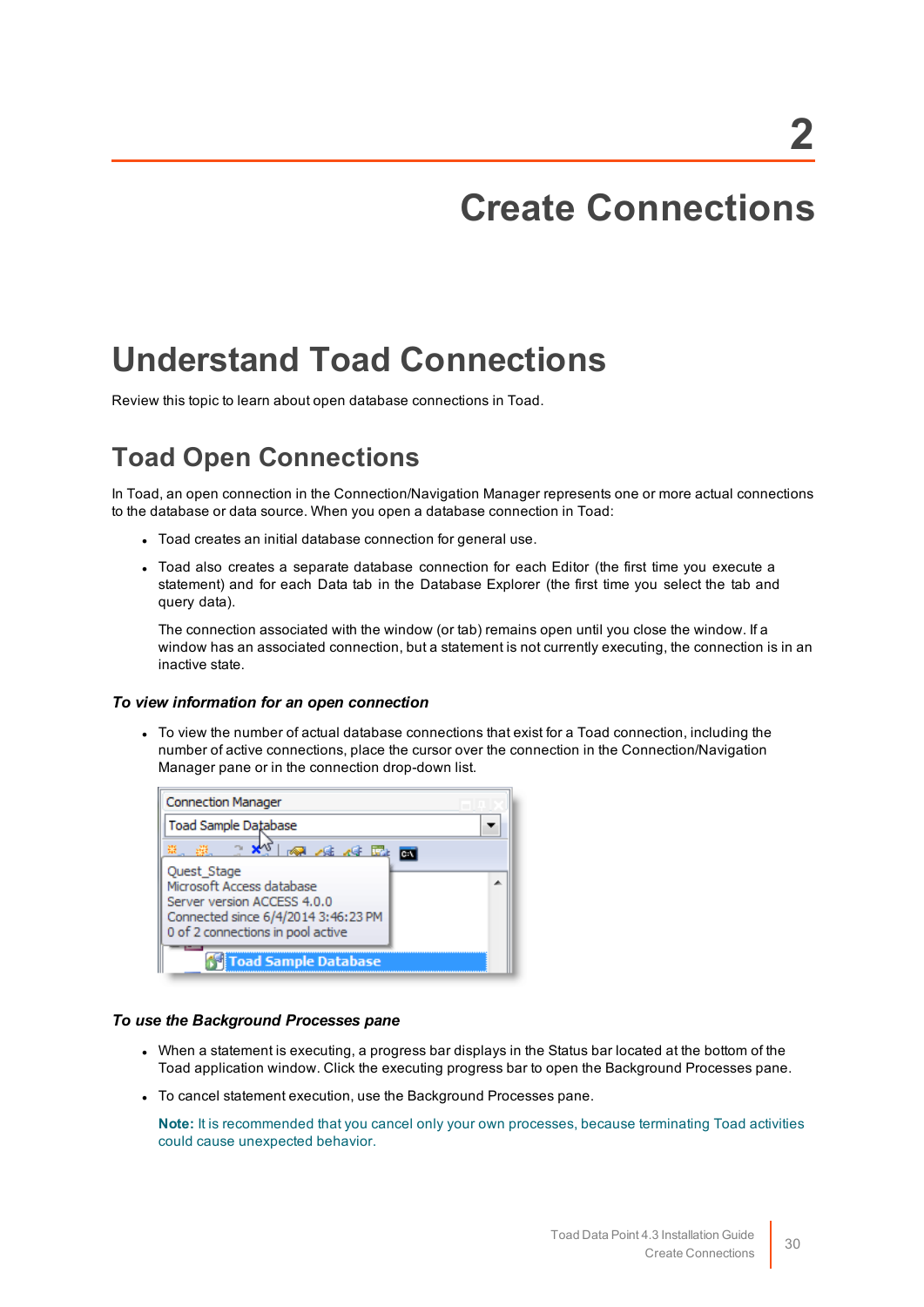## <span id="page-30-0"></span>**Sharing a Connection Among Windows**

You can instruct Toad to share an open connection among windows. In this way, the Editor windows and Data tabs can share the same connection when the connection is inactive.

#### *To share a database connection among windows in Toad*

- 1. Select **Tools | Options | Editor | General**.
- 2. Clear the checkbox for the **Use individual connection for each open editor** option.
- 3. When this option is not selected, Toad attempts to use a single connection for any new windows or query execution. For example, if you share a database connection, you can execute a query in the Editor, execute another query in a new Editor, and then select the Data tab from the same connection.

If the single connection is in use when Toad attempts to execute it, the following occurs:

- (DB2 and Oracle only) If your database supports executing multiple queries simultaneously on a shared connection, the query is placed in a queue and executes as soon as the current operation completes.
- If your database does not support executing multiple queries on a shared connection, a dialog prompts you to either permanently associate the window with a new database connection, cancel the previous operation, or add the query to a queue until the current operation completes, and the execute it. If you place multiple queries in the queue, each one executes in the order that it was added to the queue.

<span id="page-30-1"></span>**Note:** Although you can share a database connection, any commits apply to the selected window only.

## **Create Access Connections**

Although this connection uses the ODBC driver, it is easier and faster to connect using this method. [See](#page-68-1) ["Troubleshoot](#page-68-1) Access Issues" on page 69 for more information about troubleshooting connection issues.

#### **Notes:**

• The Toad Sample Database and established connection that comes pre-loaded in Toad Data Point is an Access database. The connection information for this database is:

Database file = C:\Program Files\Quest Software\*ToadInstallDirectory*\Plugins\Odbc\Sample Database\Quest\_Stage.mdb

Additional sample files for this database are available in the Project Manager.

#### *To create an Access connection*

- 1. Click  $\ddot{=}$  on the toolbar (ALT+F+N).
- 2. Select *Access* from the **Group** list box.
- 3. Review the following for additional information:

| Database file | Select the database to use when connecting.                                                                                                  |
|---------------|----------------------------------------------------------------------------------------------------------------------------------------------|
| MDW file      | Select the MDW file that is linked to the database.                                                                                          |
| Password      | Enter the password to use when connecting.                                                                                                   |
|               | <b>Tip:</b> After connecting, you can set a master password to further secure your<br>connection in Tools   Options  Environment   Security. |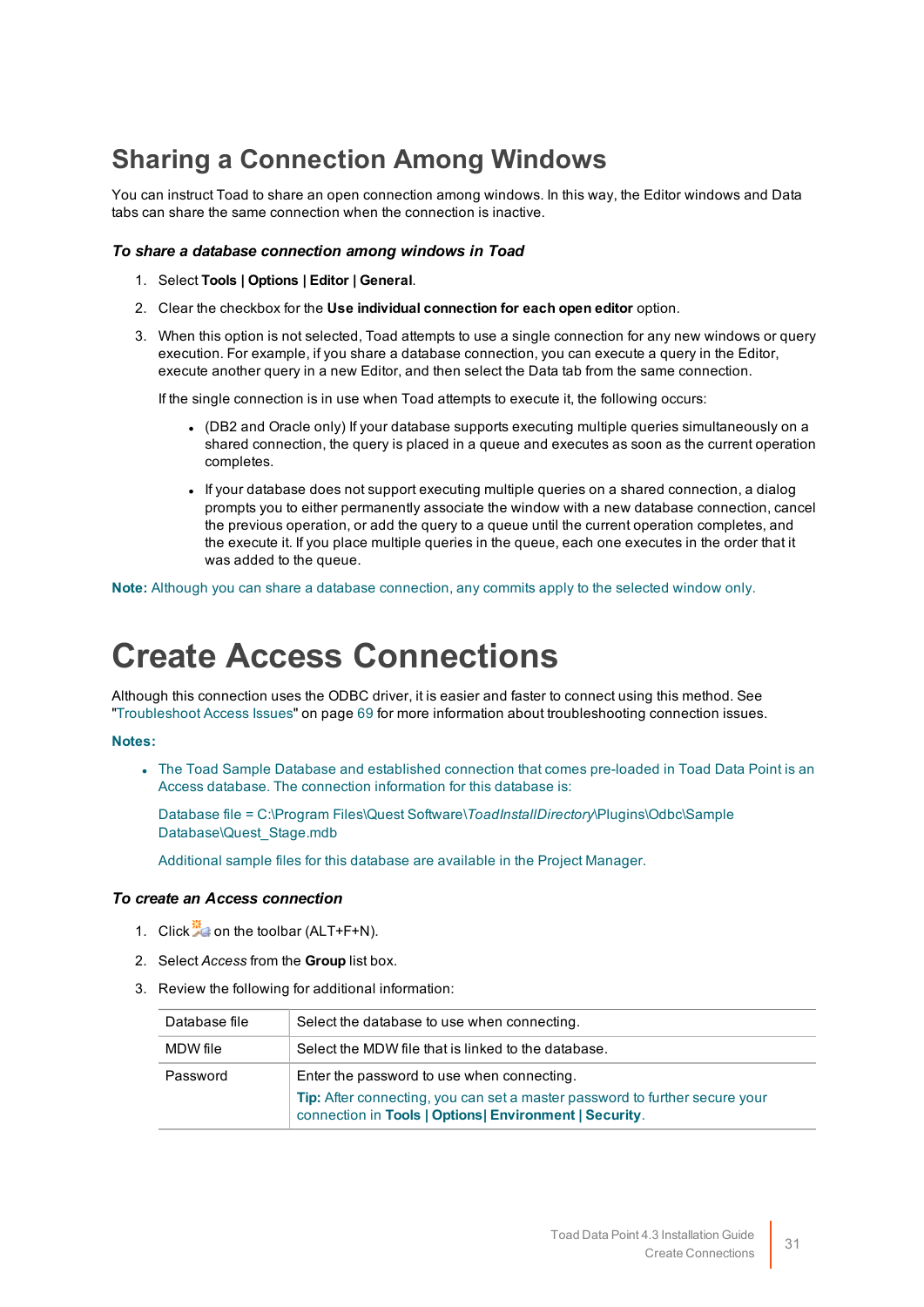| Category | Select or create a category if you want to color code Editor tabs for a specific<br>connection. This can help differentiate between development and production<br>databases. You can also set an option to color code the Object Explorer pane<br>and object editor windows (Create, Alter, Drop, etc.). |
|----------|----------------------------------------------------------------------------------------------------------------------------------------------------------------------------------------------------------------------------------------------------------------------------------------------------------|
|          | <b>Let Click here to view a video of this feature.</b>                                                                                                                                                                                                                                                   |

4. Click **Connect** to connect immediately while saving the connection information. Optionally, click **Save** to save the connection without connecting.

## <span id="page-31-0"></span>**Considerations and Limitations**

| <b>Consideration/Limitation</b>                   | <b>Description</b>                                                                                                                                                                                                                                                                                            |  |  |
|---------------------------------------------------|---------------------------------------------------------------------------------------------------------------------------------------------------------------------------------------------------------------------------------------------------------------------------------------------------------------|--|--|
| Microsoft Access 2016 64-bit<br>Office 365 64-bit | To successfully create a connection to an Access database using<br>Microsoft Access 2016 64-bit, the Microsoft Access Database Engine<br>is required and might not have been included in the Access<br>installation. In addition, the architecture (bitness) of the engine must<br>match the bitness of Toad. |  |  |
|                                                   | If using 64-bit Toad, the 64-bit version of Microsoft Access Database<br>Engine is required.                                                                                                                                                                                                                  |  |  |
|                                                   | If using 32-bit Toad, the 32-bit version of Microsoft Access Database<br>Engine is required.                                                                                                                                                                                                                  |  |  |
|                                                   | 1. You can download the 64-bit or 32-bit Microsoft Access<br>Database Engine components at:<br>https://www.microsoft.com/en-<br>us/download/details.aspx?id=13255.                                                                                                                                            |  |  |
|                                                   | 2. Be sure to select the appropriate version (64-bit or 32-bit) of<br>the AccessDatabaseEngine.exe installer to match the bitness<br>of Toad.                                                                                                                                                                 |  |  |

**Tip:** Connections are stored in the connections.xml file and can be found by clicking the *Application Data Directory* link in **Help | About**.

<span id="page-31-1"></span>tu Click [here](http://www.toadworld.com/products/toad-data-point/m/media-library/646.aspx) to view a video about creating connections in Toad Data Point

## **Create SAP Business Objects Connections**

Toad allows you to connect to SAP® Business Objects through the Query as a Web Service (QaaWS) component to view and query data in QaaWS Queries.

**Note:** This feature is available in the Toad Data Point Professional Edition only.

#### *To create a Business Objects connection*

- 1. Click  $\ddot{=}$  on the Connections toolbar (ALT+F+N).
- 2. Select *SAP Business Objects* from the **Group** list.
- 3. Enter the connection information in the Create New Connection dialog. Review the following for additional information:

| URL | Enter the Business Objects URL to which you want to connect. This is the URL to |
|-----|---------------------------------------------------------------------------------|
|     | the Query as a Web Service component of the Business Objects installation.      |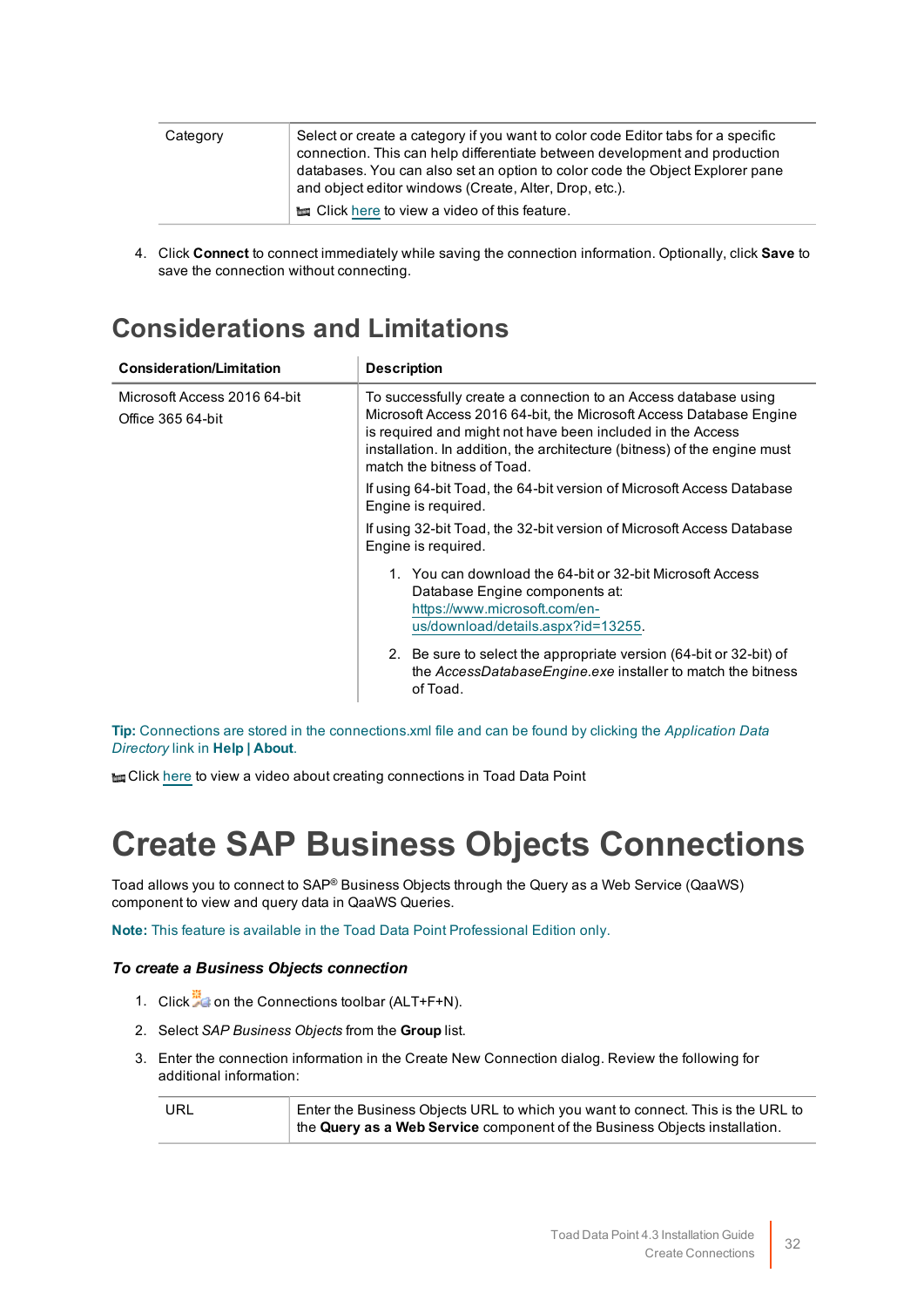|          | See "Important Information about Business Objects Connections" on page 33 for<br>more information.                                    |
|----------|---------------------------------------------------------------------------------------------------------------------------------------|
|          | <b>Note:</b> The URL should be in the following format:                                                                               |
|          | http:// <server>:<port>/dswsbobje/gaawsservices</port></server>                                                                       |
| Password | Enter the password to use when connecting.                                                                                            |
|          | Tip: After connecting, you can set a master password to further secure your<br>connection in Tools   Options  Environment   Security. |
| Category | (Optional) Select an existing category or create a new one.                                                                           |

**Note:** In NoSQL and Business Intelligence connections, Toad automatically saves the password in the connections.xml file as obfuscated text, as well as in Toad. To add additional password security, use Toad's Master Password feature.

- 4. Click **Connect** to connect immediately while saving the connection information. Optionally, click **Save** to save the connection without connecting.
- 5. Upon creating an initial connection, Toad automatically maps the data source objects. This process runs in the background, and until it is finished, you may experience a delay when attempting to access these objects.

### <span id="page-32-0"></span>**Important Information about Business Objects Connections**

To create a Business Objects connection in Toad, you must connect to the **Query as a Web Service** component in Business Objects. The connection URL should have the format:

http://<server>:<port>/dswsbobje/qaawsservices

Where <server> corresponds to your web server address, and <port> corresponds to the port where you set up in your web server. (*dswsbobje* is the default name of the **Query as a Web Service** web application.)

An example URL is http://server01:8080/dswsbobje/qaawsservices.

For more information about the Business Objects component, Query as a Web Service, see the documentation at [http://help.sap.com/businessobject/product\\_guides/xir2PP/en/qaaws.pdf](http://help.sap.com/businessobject/product_guides/xir2PP/en/qaaws.pdf).

**Tips:**

- To specify a default value for a column parameter, select a Query and click  $\left[\hat{\mathbf{x}}\right]$ .
- <sup>l</sup> Connections are stored in the **connections.xml** file and can be found by clicking the *Application Data Directory* link in **Help | About**.
- <sup>l</sup> You can specify a proxy server to use for Business Intelligence and NoSQL connections at **Tools | Options | Database | Data Services**.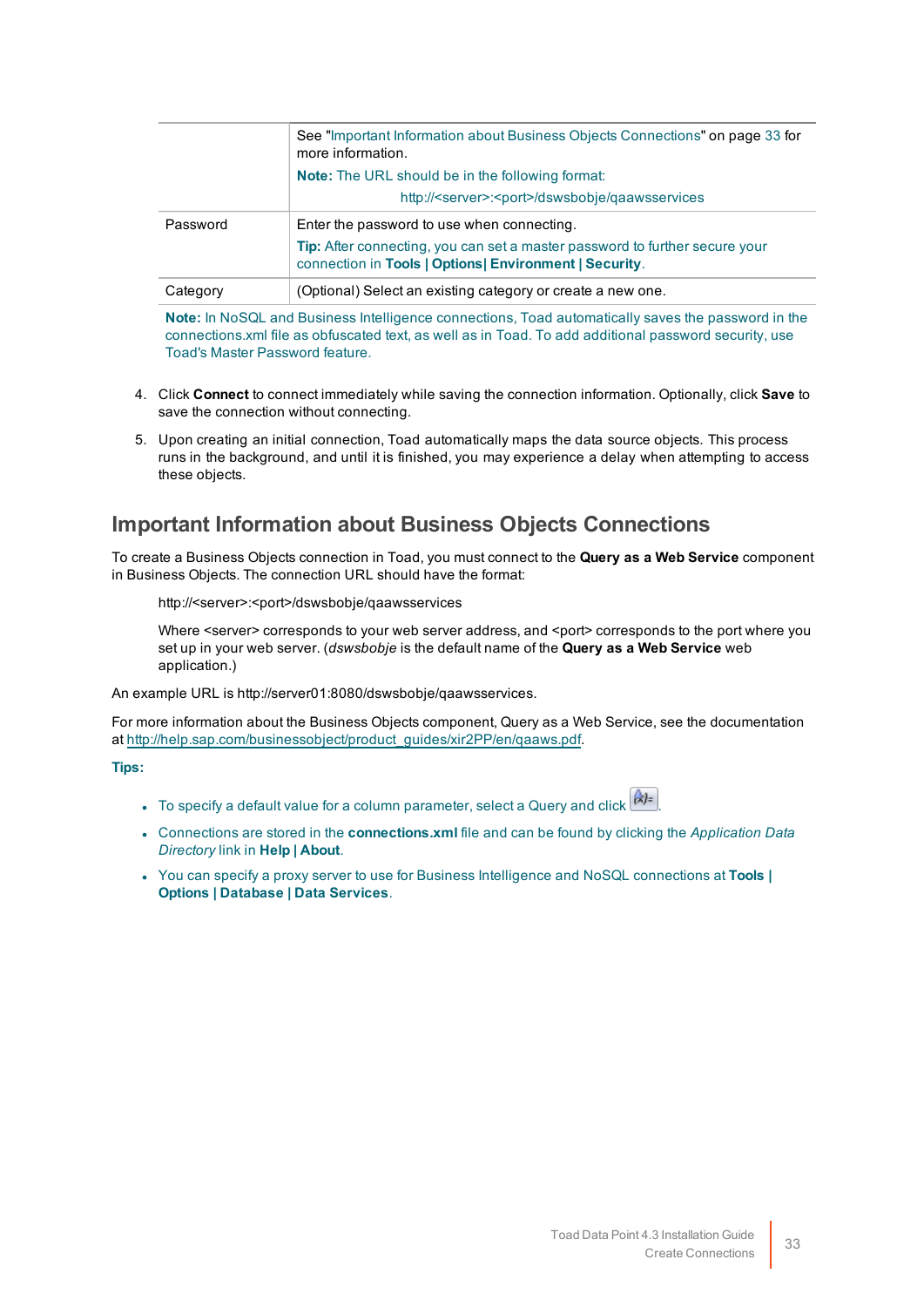# <span id="page-33-0"></span>**Configure DB2 Client Connections**

Setting up connections to the DB2 for LUW databases and DB2 for z/OS subsystems that Toad will manage requires two main steps.

**Step 1. Configure DB2 client connections** - Before you can create a connection profile, each of the databases or subsystems must be cataloged on the DB2 client. This topic helps you with that process.

**Step 2. Create connection profiles** - Step 2 involves creating Toad connection profiles for the cataloged DB2 databases or subsystems. Each profile contains the information that Toad needs to connect to the system, such as the user ID and password, DB2 registry settings, and the default schema. See ["Create](#page-39-1) Toad Connection Profiles for DB2" on page 40 for more [information.](#page-39-1)

**Note:** You must have a DB2 client installed before you can configure client connections and create connection profiles. Beginning with Toad Data Point 3.6, a DB2 client is no longer included in the product installation. Refer to IBM for information regarding a DB2 client download, [http://www-01.ibm.com/software/data/db2/linux-unix](http://www-01.ibm.com/software/data/db2/linux-unix-windows/downloads.html)[windows/downloads.html,](http://www-01.ibm.com/software/data/db2/linux-unix-windows/downloads.html) or consult your organization's IT department. For a list of supported DB2 client versions, see the Toad Data Point Release Notes.

## <span id="page-33-1"></span>**If You Previously Used the Toad DB2 Client**

If you previously used the Toad DB2 client installed with earlier versions of Toad Data Point, you may need to do the following:

- Install a DB2 client from IBM and set it as the default. Because Toad no longer installs a client along with the product, you must now have a DB2 client from IBM installed to use your DB2 connections.
- Transfer the catalog from the previous Toad DB2 client to your current default DB2 client. If you used the Toad DB2 client in a previous version of Toad, install a default DB2 client from IBM, and then transfer the catalog from the Toad client to the new default DB2 client. See [Transfer](#page-33-3) a Catalog Any Time After Initial [Setup](#page-33-3).

#### *To check default client*

• You may want to check that the correct client is set as the default, before you import a catalog to it. The default client is identified as such in the Start menu (**Start | All Programs | IBM DB2**). The default client has "(Default)" after the client name.

#### *To specify default client*

<sup>l</sup> You can specify the default client using the Database Client Interface Selection Wizard (**Start | All Programs | IBM DB2** *client name* **| Database Client Interface Selection Wizard**).

## <span id="page-33-2"></span>**Configure DB2 Client Connections**

<span id="page-33-3"></span>Use one of the following methods to catalog each of the databases or subsystems on the DB2 client.

### **Transfer a Catalog Any Time After Initial Setup**

Use this method to transfer a catalog from another DB2 client on your machine to your default DB2 client. If you previously used the Toad DB2 client installed with the product in prior versions, use this method to transfer the catalog from the previous Toad DB2 client to your current default DB2 client.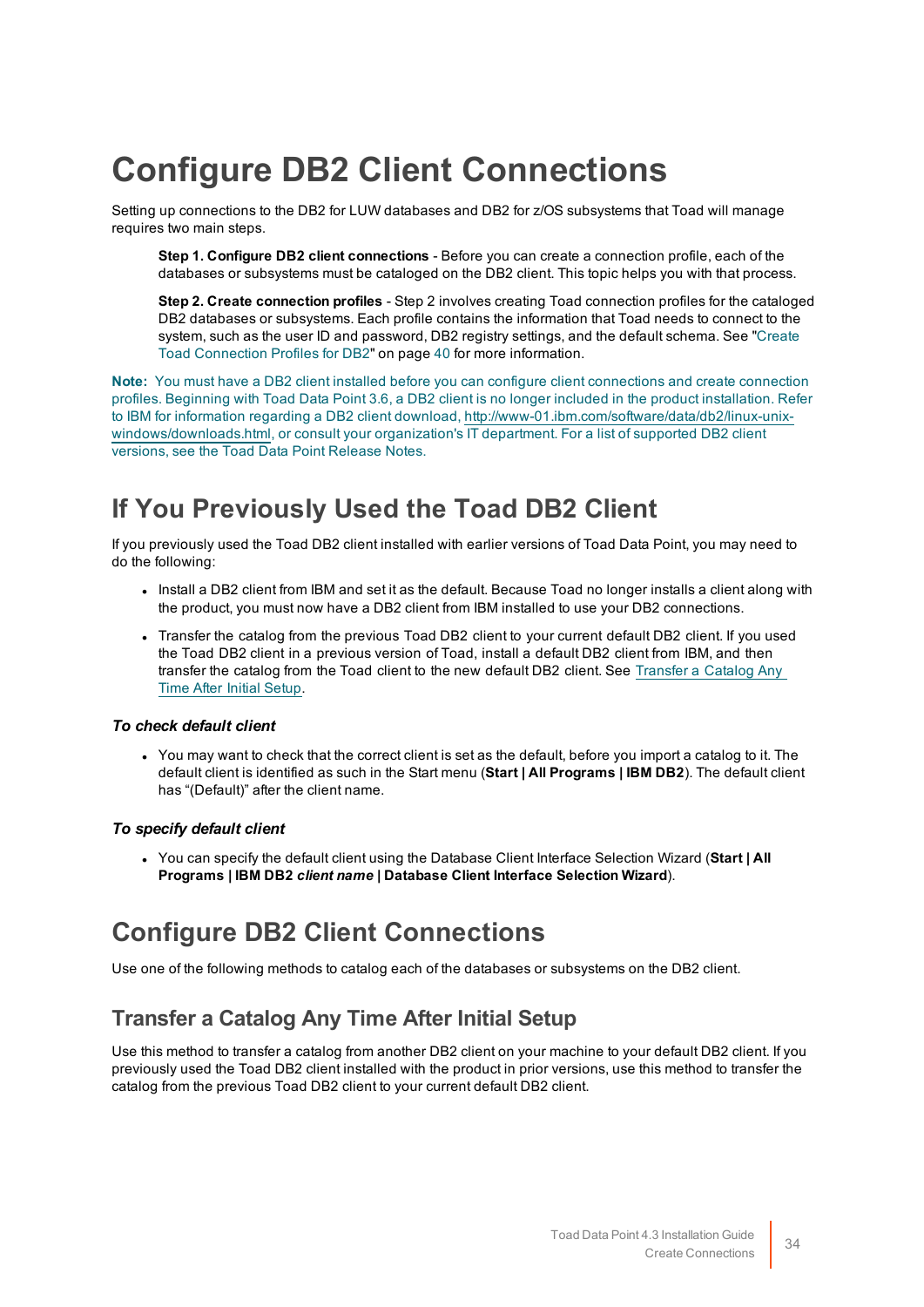#### *To transfer a catalog any time after initial setup*

1. In the Connection Manager, click  $\overline{\mathcal{L}}$  in the toolbar.

**Note:** If the Client Configuration Wizard opens, Toad found only one DB2 client installed.

2. From the **DB2 Client** list, select the name of the DB2 client whose catalog you want to transfer to your default DB2 client.

This list contains all current previously installed DB2 clients on your computer, including the default DB2 client instance and any Toad DB2 client installations.

- 3. Click **OK**.
- 4. To create a connection in Toad for any of the transferred catalog entries, see Create Toad [Connection](#page-39-1) [Profiles](#page-39-1) for DB2.

#### **Import a DB2 catalog previously exported to a file**

#### *To import an exported catalog profile*

- 1. In the Connections (or Create New Connection) window, click beside the **Database alias** drop-down list to open the Client Configuration wizard.
- 2. On the Welcome page, select **Import Profile**.
- 3. Click **Next**.
- 4. Click in the **Profile name** field to browse for and select the exported profile you want to import. When you select the profile, its contents display in the text pane.
- 5. Complete the wizard.

Once you close the wizard, the **Database alias** drop-down list in the Connections window includes all the DB2 databases and subsystems whose catalog entries you imported.

**Note:** DB2 does not automatically export catalog entries for the local DB2 instance and its databases on the computer from which the export is run (unless these entries already exist in the catalog). Therefore, the profile you are importing might not include these node entries. To add the missing entries to your DB2 client catalog, you must manually catalog the databases. If these databases are local to your computer, catalog them as remote databases. See "Manually catalog DB2 for LUW [databases](#page-34-0) " on page 35 for more [information.](#page-34-0)

6. Proceed to catalog entries as needed. See "Create Toad [Connection](#page-39-1) Profiles for DB2" on page 40 for more [information.](#page-39-1)

#### <span id="page-34-0"></span>**Manually catalog DB2 for LUW databases**

#### *To manually catalog a DB2 for LUW database*

- 1. In the Connections (or Create New Connection) window, click beside the **Database alias** drop-down list to open the Client Configuration wizard. The Welcome page displays, showing the DB2 client's existing catalog configuration in a tree view.
- 2. If the host and node names for the database you want to configure are listed in the tree, select them. These selections pre-fill certain fields required later in the wizard process. If these names are not listed, you must provide the necessary host and node information later in the wizard.
- 3. Click **Add Catalog Entry**.
- 4. Review the following for additional information: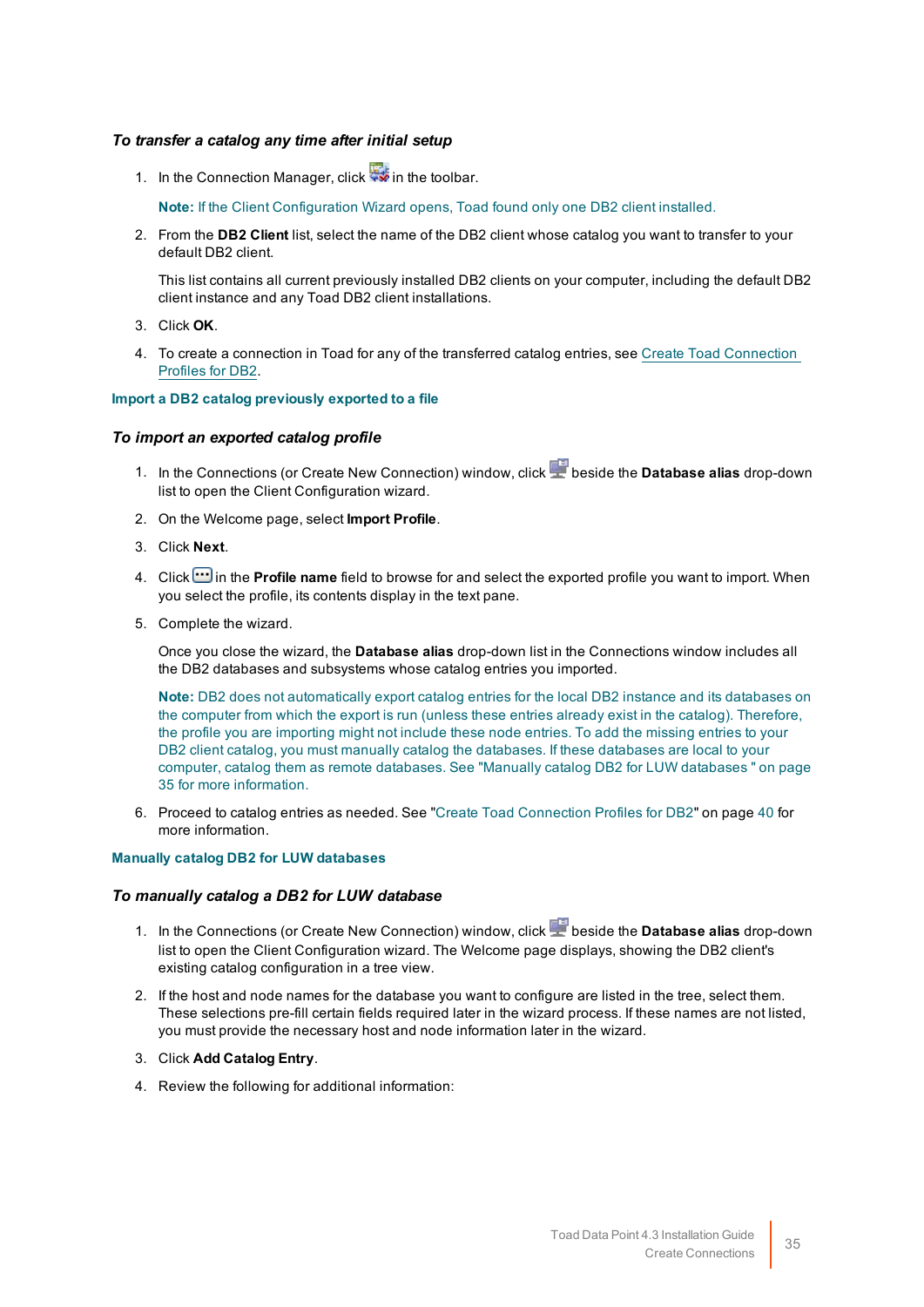| Add a Host             | <b>Description</b>                                                                                                                                                                                          |
|------------------------|-------------------------------------------------------------------------------------------------------------------------------------------------------------------------------------------------------------|
| Operating<br>system    | Select the operating system for the server on which the DB2 for LUW instance<br>containing the DB2 database you are cataloging resides. For a list of supported<br>server platforms, see the release notes. |
| Host name              | Enter the TCP/IP address or the system name for the server on which the DB2<br>database resides.                                                                                                            |
| Port number            | Enter the port number for the server on which the DB2 database resides.                                                                                                                                     |
| Security type          | Select a secure protocol to handle TCP traffic for this connection.                                                                                                                                         |
| Specify an<br>Instance | <b>Description</b>                                                                                                                                                                                          |
| Node name              | Enter a user-defined name for the DB2 instance containing the database you are<br>cataloging.                                                                                                               |
|                        | If you selected the node name from the tree on the Welcome page, this<br>information is pre-filled (but you can update it as needed).                                                                       |
| Instance name          | Enter the real name of the DB2 instance.                                                                                                                                                                    |
| Comment                | Enter a descriptive comment for the instance, if needed.                                                                                                                                                    |
| <b>Add a Database</b>  | <b>Description</b>                                                                                                                                                                                          |
| Database name          | Enter the real name of the DB2 database.                                                                                                                                                                    |
| Database alias         | Enter a unique nickname to identify the database on your system.                                                                                                                                            |
| Authentication         | Select the authentication method that is required to connect to the database.                                                                                                                               |
| Target principal       | Enter the service account name for server's service where the database resides.<br><b>Note:</b> This option is available only when Kerberos is selected as the<br>authentication method.                    |

5. Complete the wizard.

The **Database alias** drop-down list in the Connections window shows the alias for the newly cataloged database. To complete the Toad connection setup, you must create a Toad connection profile for the database. See "Create Toad Connection Profiles for DB2" on page 40 for more [information.](#page-39-1)

#### **Manually catalog DB2 for z/OS subsystems**

**Note:** If you connect directly to a DB2 for z/OS subsystem, you cannot take advantage of Sysplex. If you want to use Sysplex, catalog an entry to a DB2 Connect gateway instead. See ["Manually](#page-36-0) catalog DB2 Connect gateways " on page 37 for more [information.](#page-36-0)

#### *To manually catalog a DB2 for z/OS subsystem*

- 1. In the Connections (or Create New Connection) window, click beside the **Database alias** drop-down list to open the Client Configuration wizard. The Welcome page displays, showing the DB2 client's existing catalog configuration in a tree view.
- 2. If the host name for the DB2 subsystem you want to configure is listed in the tree, select it. This selection pre-fills certain fields required later in the wizard process. If the host name is not listed, you must provide the necessary host information later in the wizard.
- 3. Click **Add Catalog Entry**.
- 4. Review the following for additional information: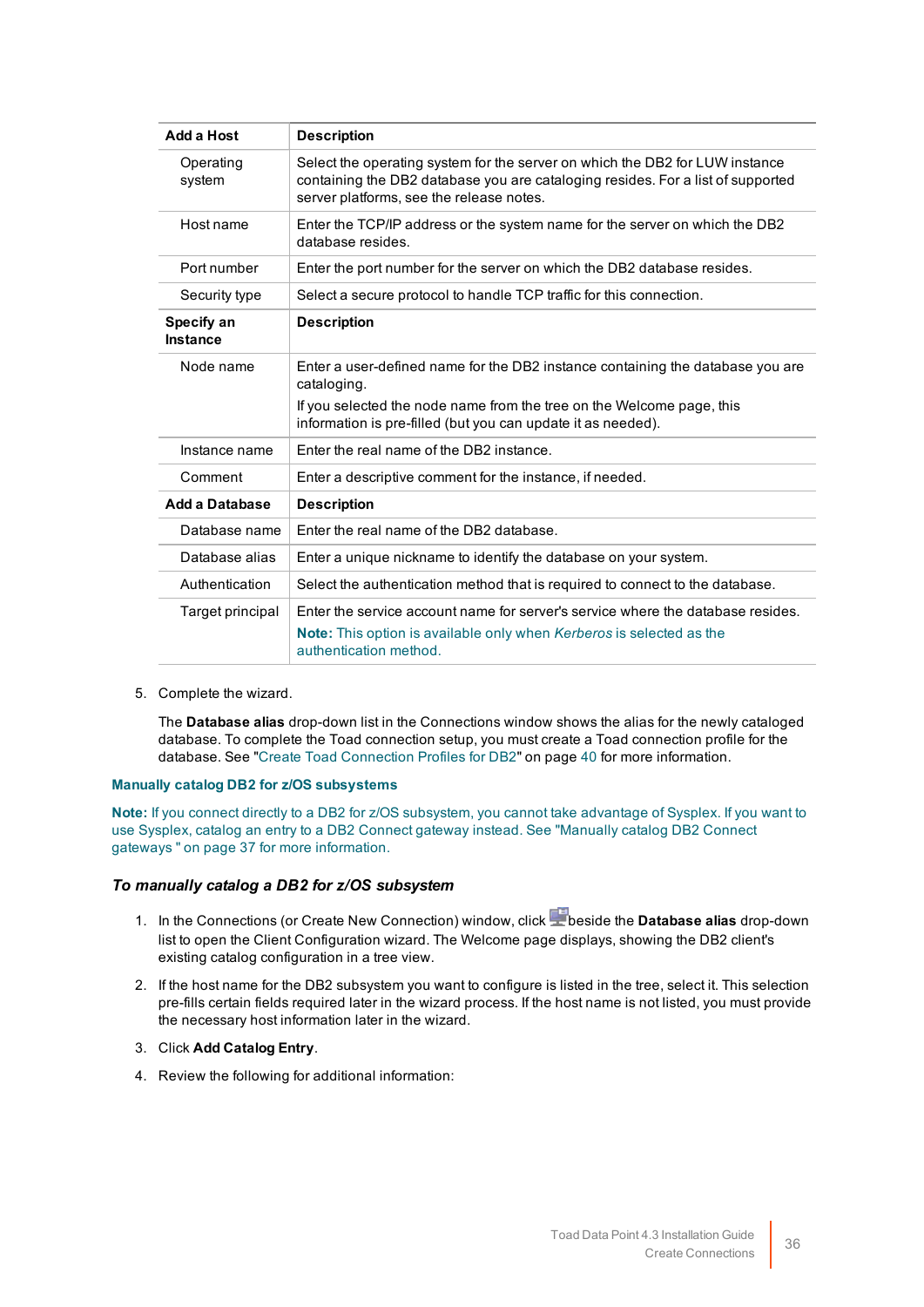| Add a Host                    | <b>Description</b>                                                                                                                                                                                                                                |
|-------------------------------|---------------------------------------------------------------------------------------------------------------------------------------------------------------------------------------------------------------------------------------------------|
| Operating<br>system           | Select z/OS for the server operating system.                                                                                                                                                                                                      |
| Host name                     | Enter the TCP/IP address or the system name for the server on which the DB2<br>subsystem resides.                                                                                                                                                 |
| Port number                   | Enter the port number of the service for the DB2 subsystem.                                                                                                                                                                                       |
| Enable SOCKS<br>security      | Select this checkbox to enable the SOCKS secure protocol to handle TCP traffic<br>for this connection. SOCKS adds an authentication mechanism for additional<br>security.                                                                         |
| Add a DB2<br><b>Subsystem</b> | <b>Description</b>                                                                                                                                                                                                                                |
| Location name                 | Enter the location name of the DB2 subsystem as defined during the DB2<br>installation.                                                                                                                                                           |
| Database alias                | Enter a unique, user-defined alias to identify the DB2 subsystem on your system.<br>You can use the same name you used in the previous <b>Location name</b> field, as<br>long as it does not already exist in the list aliases in the DB2 client. |

5. Complete the wizard. A message informs you whether the entry was added successfully.

The **Database alias** drop-down list in the Connections window shows the alias for the newly cataloged subsystem. To complete the Toad connection setup, create a Toad connection profile for the database. See "Create Toad Connection Profiles for DB2" on page 40 for more [information.](#page-39-0)

#### <span id="page-36-0"></span>**Manually catalog DB2 Connect gateways**

In order to connect to a DB2 for z/OS subsystem, you need to catalog two entries. First, you need to catalog the DB2 subsystem on the DB2 Connect gateway. During this process, you define an alias for the DB2 subsystem. Second, you need to catalog this DB2 subsystem alias in Toad. The procedure below describes both cataloging events.

#### *To manually catalog an entry to a DB2 Connect gateway*

- 1. Catalog the DB2 subsystem on the DB2 Connect gateway. See the IBM DB2 for z/OS documentation for more information.
- 2. In the Connections (or Create New Connection) window in Toad, click beside the **Database alias** drop-down list to open the Client Configuration wizard.
- 3. Click **Add Catalog Entry**.
- 4. Review the following for additional information:

| Add a Host               | <b>Description</b>                                                                                                                                                        |
|--------------------------|---------------------------------------------------------------------------------------------------------------------------------------------------------------------------|
| Operating<br>system      | Select the operating system for the server on which the DB2 Connect gateway<br>resides.                                                                                   |
| Host name                | Enter the TCP/IP address or the system name for the server on which the DB2<br>Connect gateway resides.                                                                   |
| Port number              | Enter the port number of the service for the DB2 Connect gateway.                                                                                                         |
| Enable SOCKS<br>security | Select this checkbox to enable the SOCKS secure protocol to handle TCP traffic<br>for this connection. SOCKS adds an authentication mechanism for additional<br>security. |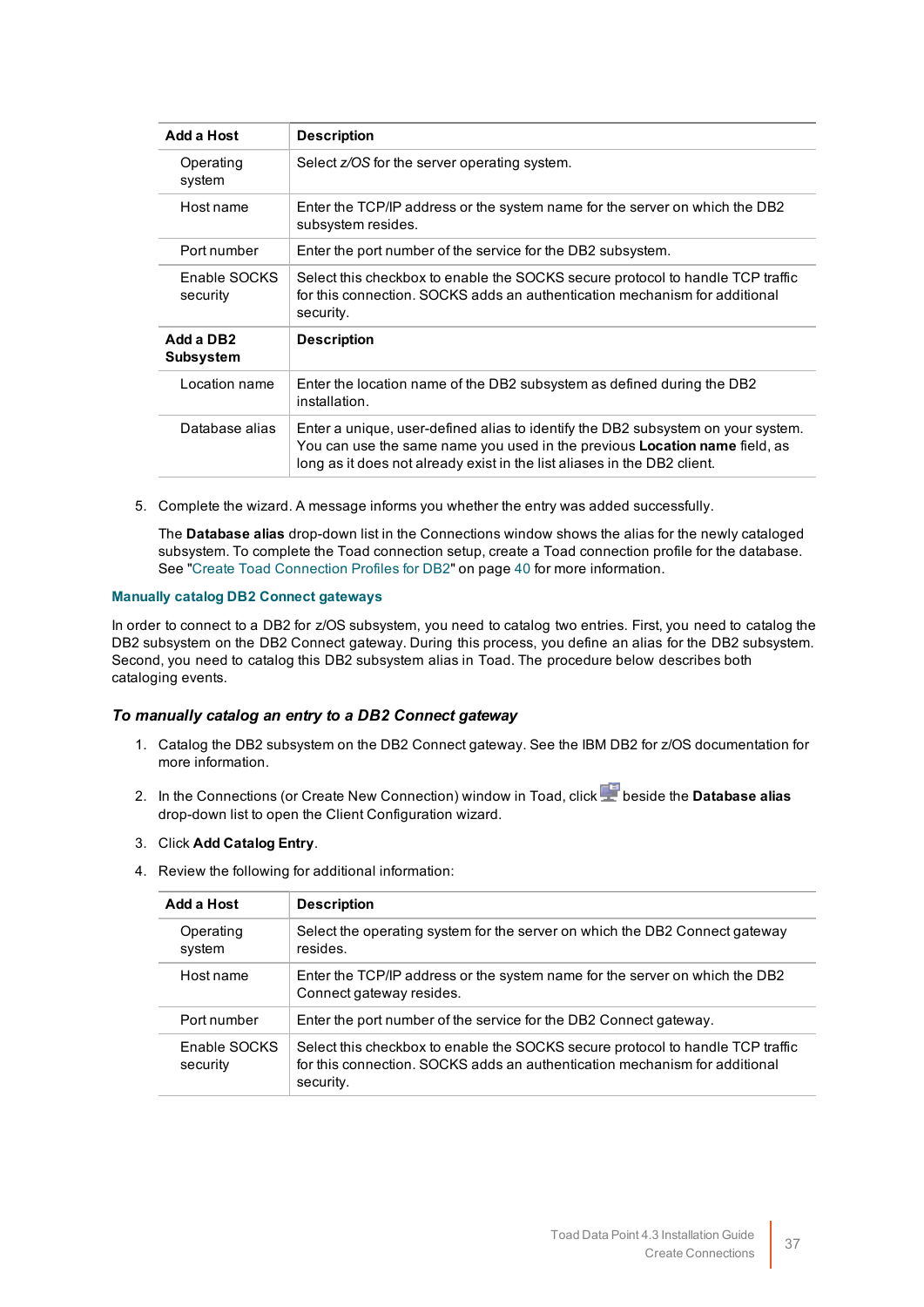| Specify an<br><b>Instance</b> | <b>Description</b>                                                                                                                                                                                                      |
|-------------------------------|-------------------------------------------------------------------------------------------------------------------------------------------------------------------------------------------------------------------------|
| Node name                     | Enter an alias for the user-defined node name you specify in the <b>Instance name</b><br>field.                                                                                                                         |
| Instance name                 | Enter a user-defined name for the gateway node or use the same value entered<br>in the <b>Node name</b> .                                                                                                               |
|                               | <b>Note:</b> This name does not point to an actual node on the gateway system, but is<br>needed to continue the cataloging process.                                                                                     |
| Add a Database                | <b>Description</b>                                                                                                                                                                                                      |
| Database name                 | Enter the database alias name for the DB2 subsystem.                                                                                                                                                                    |
|                               | <b>Note:</b> This alias name must match the alias cataloged on the DB2 Connect<br>gateway.                                                                                                                              |
| Database alias                | Enter a unique, user-defined alias for the DB2 Connect gateway. You can use the<br>same alias you used in the previous <b>Database name</b> field, as long as it does not<br>exist in the list of Toad for DB2 aliases. |
| Authentication                | Select the authentication method that matches the method specified for the DB2<br>subsystem on the DB2 Connect gateway.                                                                                                 |

5. Complete the wizard.

The **Database alias** drop-down list in the Connections window shows the name for the newly cataloged DB2 subsystem. To complete the Toad connection setup, you must create a Toad connection profile for the subsystem. See "Create Toad Connection Profiles for DB2" on page 40 for more [information.](#page-39-0)

**Note:** Toad for DB2 supports LDAP connections. See ["Configure](#page-39-1) DB2 LDAP Support" on page 40 for more [information.](#page-39-1)

### **Maintain DB2 Client Connections**

Additionally, Toad provides functionality to perform the following maintenance on the catalog you set up for the current DB2 client:

#### **Edit DB2 catalog entries**

#### *To edit a DB2 catalog entry*

- 1. In the Connections (or Create New Connection) window, click beside the **Database alias** drop-down list to open the Client Configuration wizard.
- 2. In the catalog configuration tree for the DB2 client, select the catalog entry for the DB2 database or subsystem that you want to edit.
- 3. Click **Edit Catalog Entry**.
- 4. On the Edit Catalog Entry page, update the catalog properties as needed. For a description of the catalog properties, see the following links:
	- Manually catalog DB2 for LUW [databases](#page-34-0)
	- Manually catalog DB2 for z/OS [subsystems](#page-35-0)
	- Manually catalog DB2 Connect gateways
- 5. Click **Next** to open the Catalog Script Review window.
- 6. Review and modify the script in the preview pane as needed.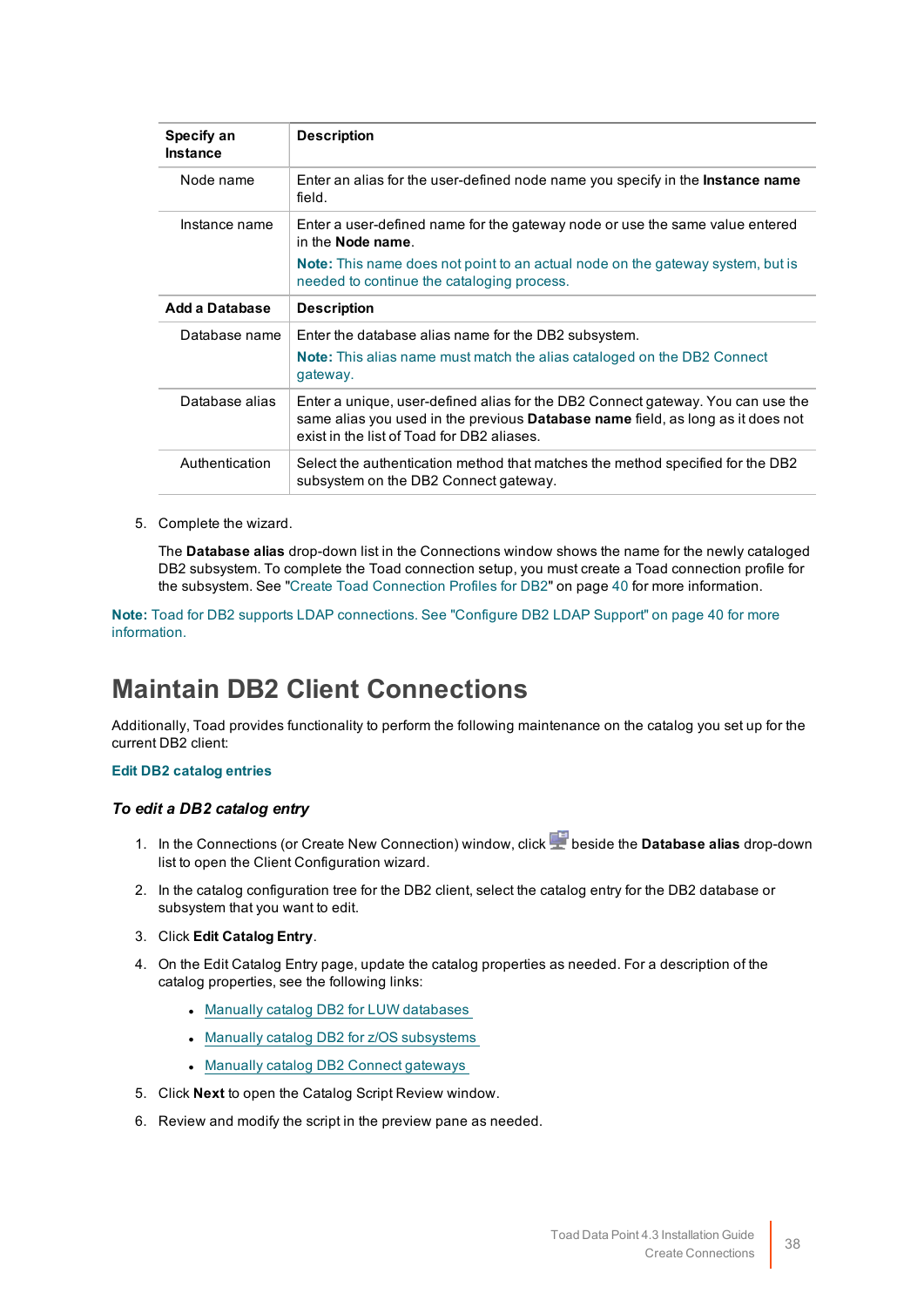7. Click **Finish**. A message window displays, informing you whether the updates to the catalog entry completed successfully.

#### **Remove DB2 catalog entries**

#### *To remove a DB2 catalog entry*

- 1. In the Connections (or Create New Connection) window, click beside the **Database alias** drop-down list to open the Client Configuration wizard.
- 2. In the catalog configuration tree for the DB2 client, expand one or more nodes, and select the catalog entries that you want to remove. (Press CTRL+click to select multiple entries.)

**Note:** You can remove a node by selecting all database entries for that node.

- 3. Click **Remove Catalog Entry**.
- 4. On the Catalog Script Review page, modify the script in the preview pane as needed.
- 5. Click **Finish**. A message window displays, informing you whether the removals completed successfully.

#### **Export the catalog for the current DB2 client**

Toad Data Point provides functionality to export your current DB2 client catalog to a file, called an *export profile*. You can then import this profile to set up the catalog for another DB2 client.

To create the export profile containing the current DB2 client catalog, Toad executes the DB2 Connectivity Configuration Export Tool command db2cfexp. If you want to export the catalog of a remote or local DB2 client (other than your current DB2 client), you must manually execute this command. For more information, see the following IBM documentation: [http://publib.boulder.ibm.com/infocenter/db2luw/v8/index.jsp?topic=/](http://publib.boulder.ibm.com/infocenter/db2luw/v8/index.jsp?topic=/com.ibm.db2.udb.doc/core/r0002442.htm) com.ibm.db2.udb.doc/core/r0002442.htm.

#### *To export the DB2 client catalog*

- 1. In the Connections (or Create New Connection) window, click beside the **Database alias** drop-down list.
- 2. Click **Export Profile** in the Welcome window of the Client Configuration wizard. (You might need to click  $\frac{1}{\sqrt{2}}$  this button.)
- 3. Click **Next**.
- 4. Click in the **Profile name** field to browse for and select the path for the profile in which to export the current DB2 client catalog.
- 5. Select the type of profile you want to create:
	- <sup>l</sup> *Template* to create a profile used as a template for other DB2 clients (default for exporting a DB2 catalog)
	- Backup to create a profile used to back up a DB2 database instance
	- Maintain to create a profile that contains only database or node information required for updating other instances

For more information about these profile types, see the IBM documentation (as cited previously) describing the db2cfexp command.

6. Complete the wizard. A message window displays, informing you whether the export completed successfully.

**Note:** DB2 does not automatically export catalog entries for the local DB2 instance and its databases installed on your computer unless these entries already exist in the catalog you are exporting. If you later import the export catalog to a DB2 client, you must manually catalog the missing local-node databases as remote databases. See "Manually catalog DB2 for LUW databases " on page 35 for more [information.](#page-34-0)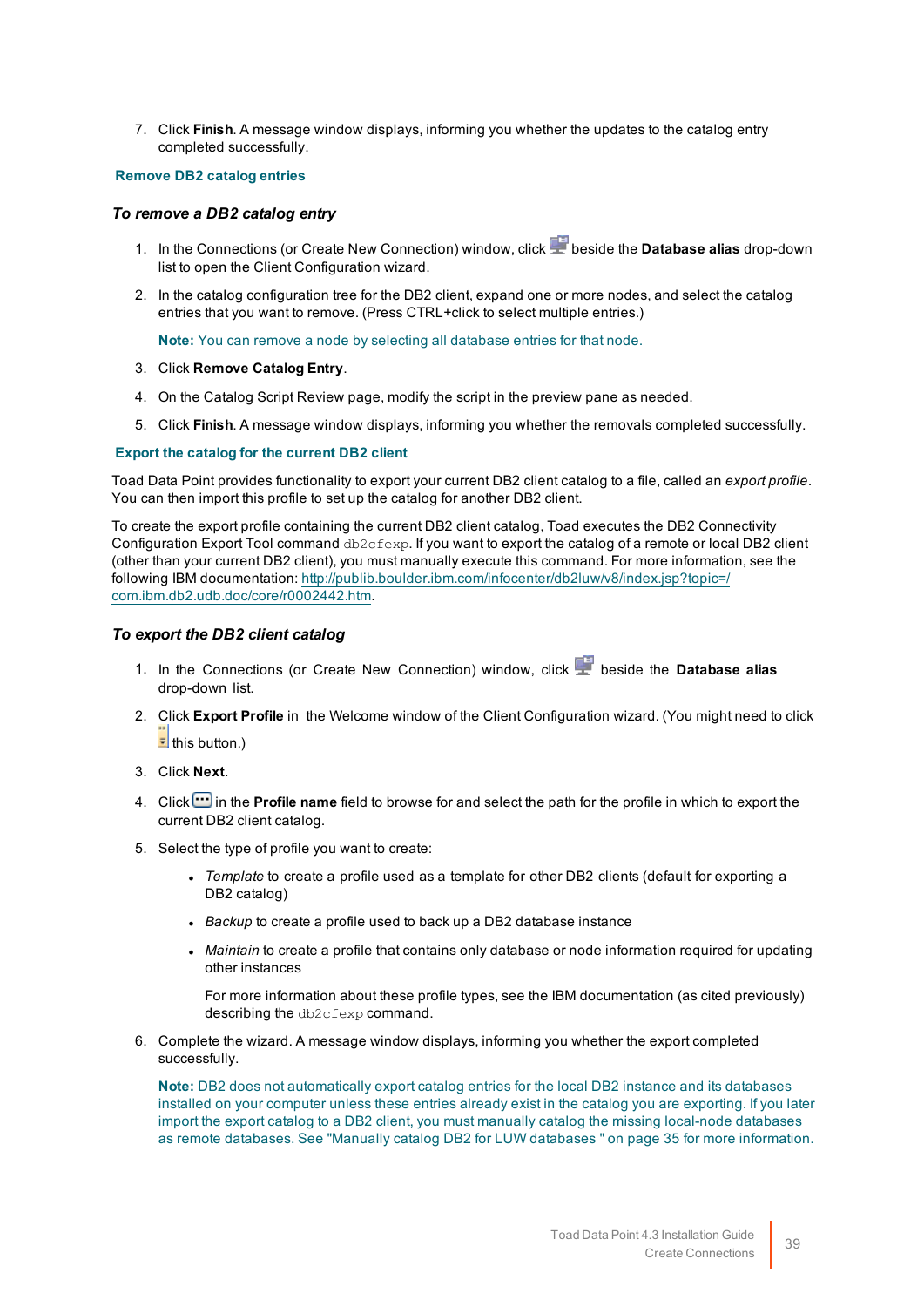After you have set up the catalog on the current DB2 client, you can proceed to the second phase of the Toad connection setup. This phase involves creating Toad connection profiles for the cataloged DB2 databases or subsystems. See "Create Toad Connection Profiles for DB2" on page 40 for more [information.](#page-39-0)

# <span id="page-39-1"></span>**Configure DB2 LDAP Support**

You can create DB2 Lightweight Directory Access Protocol (LDAP) connections when the DB2 client installed with Toad is configured for LDAP. Configuring the client consists of enabling LDAP support and specifying the host name and port number of the LDAP server. Once the client is configured, Toad retrieves names from your LDAP server and displays them in the **Database Alias** list in the Connections window.

#### **Notes:**

- You must configure LDAP support for the DB2 client installed with Toad regardless of whether an existing DB2 client on the computer is already configured to support LDAP.
- Currently, Toad for DB2 supports only the access of DB2 LDAP catalog entries. Toad does not support the management of these entries.

#### *To configure the DB2 client for LDAP*

- 1. Open the Command Window for the DB2 client installed with Toad by selecting **Start | All Programs | IBM DB2 | <ToadCom, ToadEval, or ToadFree> | Command Line Tools | Command Window**.
- 2. Enter the following command to enable LDAP support:

db2set DB2\_ENABLE\_LDAP=YES

3. Enter the following command to specify the TCP/IP host name and port number of the LDAP server:

db2set DB2LDAPHOST=*<hostname[:port]>*

The port number defaults to 389 (default LDAP port) if you leave the port number blank.

- 4. Exit the Command window.
- 5. Launch Toad and open the Connections window.

Databases on the LDAP server should be available from the **Database alias** drop-down list in the Connections window. To complete the Toad connection setup, you must create a Toad connection profile for each database. See "Create Toad [Connection](#page-39-0) Profiles for DB2" on page 40 for more [information.](#page-39-0)

# <span id="page-39-0"></span>**Create Toad Connection Profiles for DB2**

Setting up connections to the DB2 for LUW databases and DB2 for z/OS subsystems that Toad will manage requires two steps.

**Step 1. Configure DB2 client connections** - If you use a DB2 client each of the databases or subsystems must be cataloged on the client. See Configure DB2 Client [Connections](#page-33-0) to learn how to catalog databases/subsystems.

**Step 2. Create connection profiles** - Step 2 involves creating Toad connection profiles for DB2 databases or subsystems that were either cataloged in the DB2 client or imported from your Data Server Driver configuration file. Each profile contains the information that Toad needs to connect to the system, such as the user ID and password, DB2 registry settings, and the default schema. If you use IBM DSD environment you can import your connection profile from a Data Server Driver configuration file.

**Note:** You must have a DB2 client installed before you can configure client connections and create connection profiles. Beginning with Toad Data Point 3.6, a DB2 client is no longer included in the product installation. Refer to IBM for information regarding a DB2 client download, [http://www-01.ibm.com/software/data/db2/linux-unix-](http://www-01.ibm.com/software/data/db2/linux-unix-windows/downloads.html)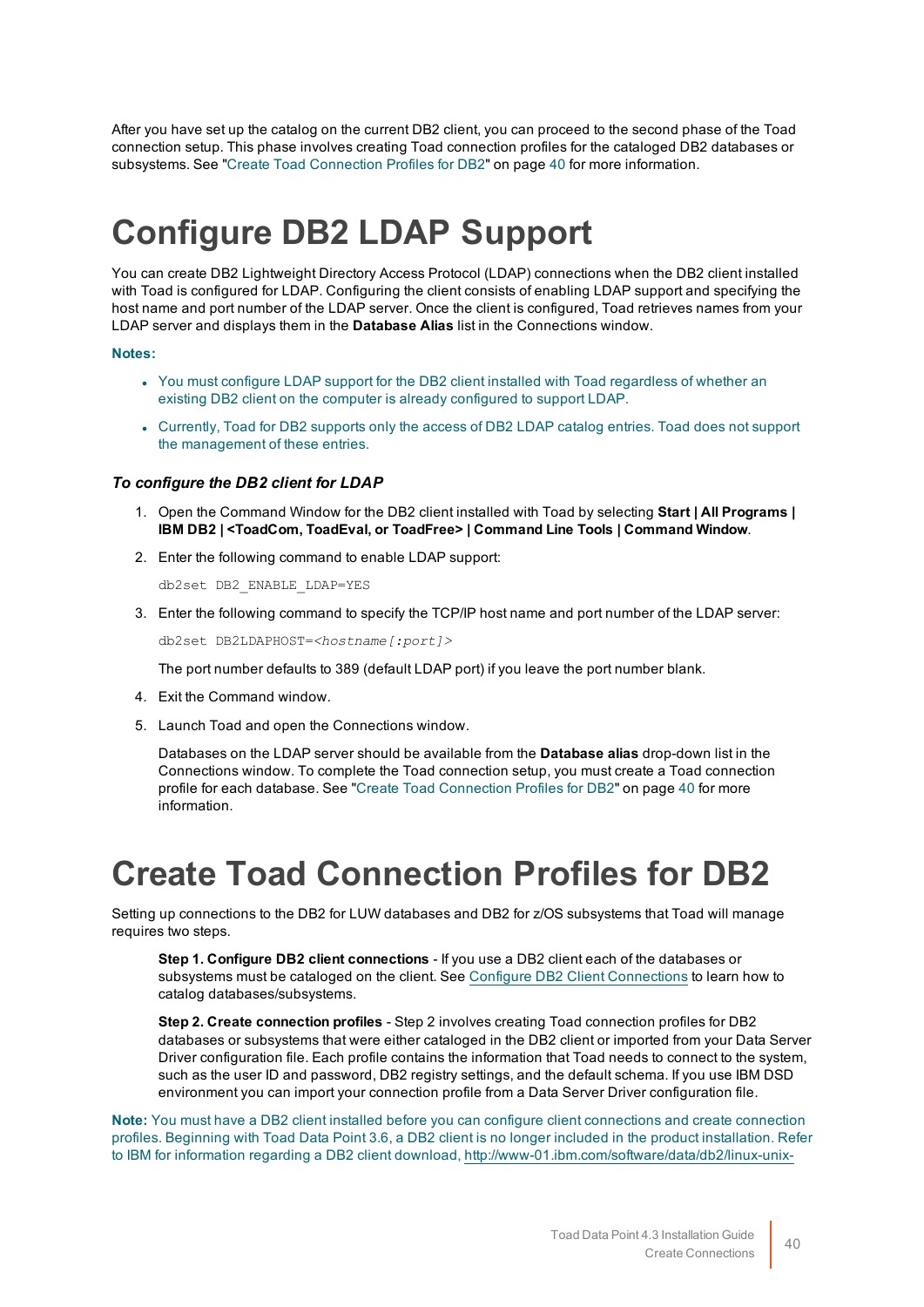[windows/downloads.html,](http://www-01.ibm.com/software/data/db2/linux-unix-windows/downloads.html) or consult your organization's IT department. For a list of supported DB2 client versions, see the Toad Data Point Release Notes.

**Note:** The default location of your Data Server Driver configuration file is in ...Program Data\IBM\DB2\IBMDBCL1\cfg. The default config filename is db2dsdriver.cfg.

**Note:** When you connect using IBM Data Server Driver the Database button and the toolbar option in Tools | LUW Database Options will not be available.

**to Click [here](http://www.toadworld.com/products/toad-data-point/m/media-library/646.aspx) to view a video about creating connections in Toad Data Point** 

### **Connection Using a Custom Connection String**

You can also connect to your DB2 database/subsystem using a custom connection string.

- Select Connect Using | Connection String in Connection Properties
- Enter Database alias, Host name, Login, and Password and the connection string will be automatically updated according to what you enter
- You can save a connection created using a custom connection string in your Connection Manager

### **If You Previously Used the Toad DB2 Client**

If you previously used the Toad DB2 client installed with earlier versions of Toad Data Point, you may need to do the following:

- Install a DB2 client from IBM and set it as the default client. Because Toad no longer installs a client along with the product, you must now have a DB2 client from IBM installed to use your DB2 connections.
- Transfer the catalog from the previous Toad DB2 client to your current default DB2 client. If you used the Toad DB2 client in a previous version of Toad, install a default DB2 client from IBM, and then transfer the catalog from the Toad client to the new default DB2 client. See "Configure DB2 Client [Connections"](#page-33-0) on page 34 for more [information.](#page-33-0)

### **Create Connection Profiles**

Use one of the following methods to create Toad connection profiles:

<span id="page-40-0"></span>• Import Toad connection profiles previously exported to an XML file

(See "Export connection profiles to an XML file" on page 42 for more [information](#page-41-0) about exporting a profile that you can later import.)

**Note:** The connection profiles are not usable unless you have also created entries in the DB2 catalog for the DB2 databases and subsystems to which these profiles correspond. See ["Configure](#page-33-0) DB2 Client [Connections"](#page-33-0) on page 34 for more information.

#### *To import connection profiles*

- 1. In the Connections (or Create New Connection) window, click on the toolbar, and select **Connection file**.
- 2. From the Import Connections window, browse for and select the XML file containing the connection profiles you want to import.
- 3. Click **Open**.
- 4. Select *DB2* and click **OK** to complete the import.

The connections whose profiles you imported are listed on the Connections window.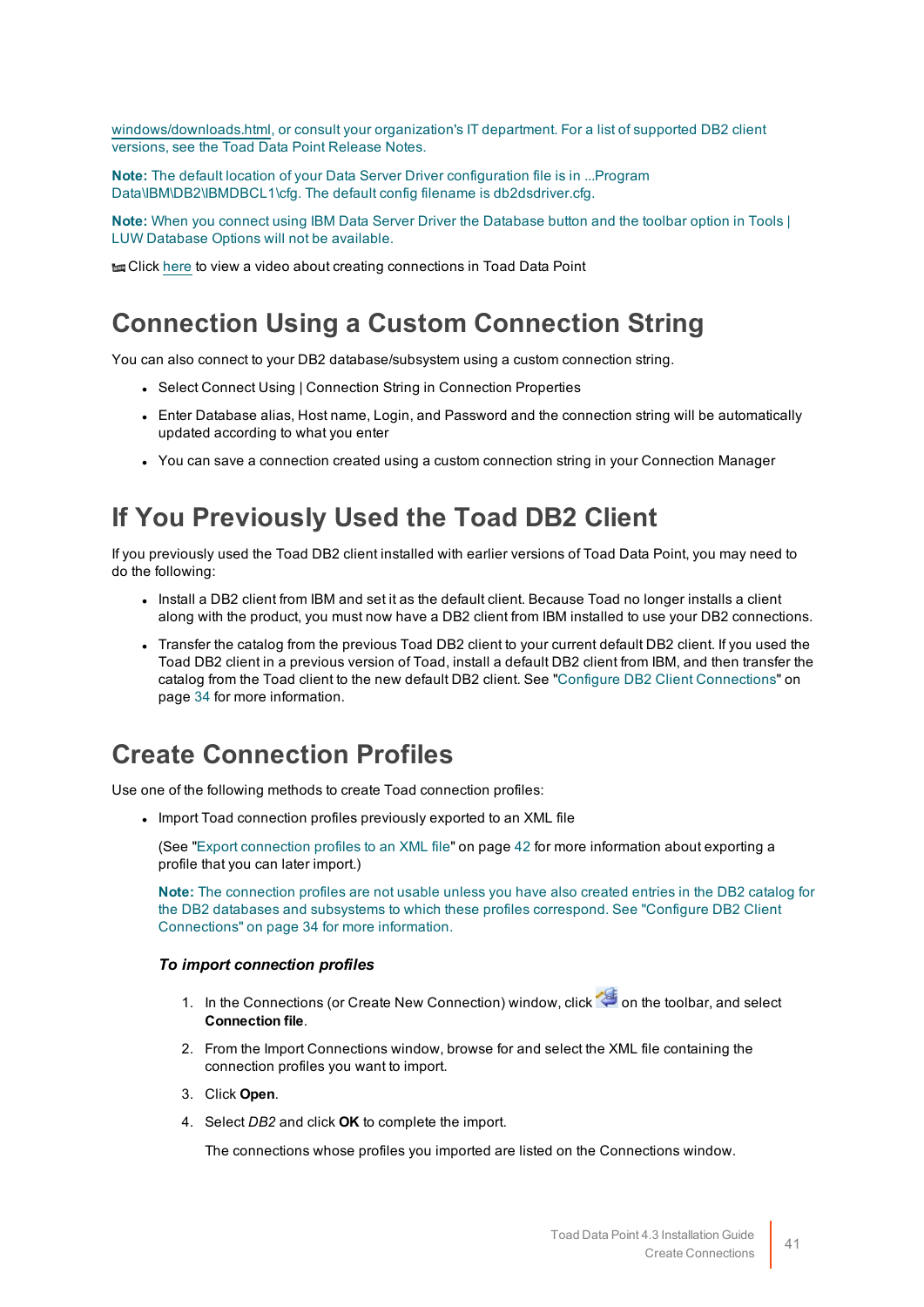• Manually define Toad connection profiles.

#### *To create a Toad connection profile for a DB2 database or subsystem*

- 1. In the Connections (or Create New Connection) window, click  $\ddot{\mathbf{r}}$  on the toolbar (ALT+F+N).
- 2. Select *IBM DB2 LUW* or *IBM DB2 z/OS* from the **Group** list box.
- 3. Review the following for additional information:

| Database alias            | Select the alias for the DB2 database or subsystem. This alias was defined<br>when you cataloged this DB2 database or subsystem on the DB2 client.<br>See "Configure DB2 Client Connections" on page 34 for more information if<br>the alias does not display in the list.<br>Tip: Click ighthrough the alias list. Normally, Toad caches the DB2 catalog<br>the first time you open this window in your Toad session and continues to<br>read from cache each time you subsequently open this window. This button<br>forces Toad to reread the DB2 catalog to list any new systems that might<br>have been cataloged externally during the caching period. |
|---------------------------|-------------------------------------------------------------------------------------------------------------------------------------------------------------------------------------------------------------------------------------------------------------------------------------------------------------------------------------------------------------------------------------------------------------------------------------------------------------------------------------------------------------------------------------------------------------------------------------------------------------------------------------------------------------|
| Default<br>schema/auth ID | Enter the SET SCHEMA value (DB2 for LUW) or the SET SCHEMA or SET<br>CURRENT SQLID value (DB2 for z/OS) for this connection.                                                                                                                                                                                                                                                                                                                                                                                                                                                                                                                                |
| Category                  | Select or create a category if you want to color code Editor tabs for a<br>specific connection. This can help differentiate between development and<br>production databases. You can also set an option to color code the Object<br>Explorer pane and object editor windows (Create, Alter, Drop, etc.).<br>to Click here to view a video of this feature.                                                                                                                                                                                                                                                                                                  |

- 4. Select the Advanced tab to define special register values that are then in effect each time Toad connects to the DB2 database or subsystem.
- 5. Click **Connect** to save the connection and immediately connect to the database.

or

Click **Save** to save the connection without connecting to the database.

### **Manage Connections**

After you have completed both phases for configuring Toad connections to DB2 databases or subsystems, the Connections window lists all the configured connections, allowing you to perform the following:

- <span id="page-41-0"></span>• Connect to and manage a DB2 database or subsystem through Toad
- Export connection profiles to an XML file

Toad for DB2 provides functionality to export one or more of your current Toad connection profiles to an XML file. You can then import these exported connection profiles into another Toad installation. [See](#page-40-0) "Import Toad connection profiles previously exported to an XML file " on page 41 for more [information.](#page-40-0)

#### *To export connection profiles*

- 1. In the Connections (or Create New Connection) window, select the connections whose profiles you want to export.
- 2. Click on the toolbar, and select **Connection file**.
- 3. On the Export Connections window, review the selected connections, and click **OK**.
- 4. Browse for and select the path for the file in which to export the selected profiles.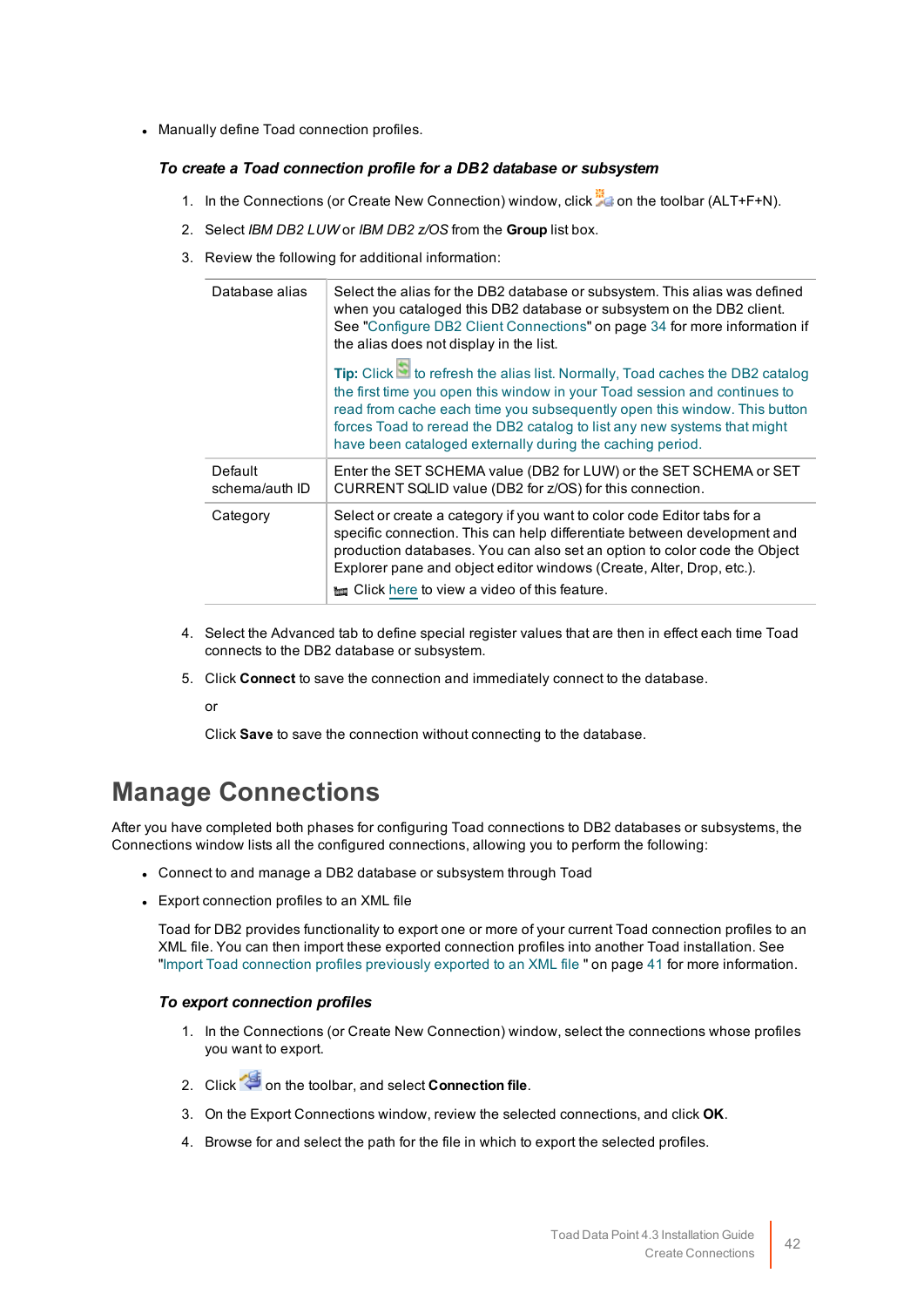• Import missing connections defined on the Toad client

You can import all connection entries currently defined in the DB2 client catalog or Data Server Driver configuration file but missing from your current list of Toad connections.

**Note**: Default location for Data Server Driver configuration files is in ...\IBM\DB2\IBMDBCL1\cfg.

**Note:** The imported connection entries might be associated with incorrect or missing DB2 catalog or Toad connection profile information, making them currently invalid. To re-instate any of these connections, you might need to provide accurate DB2 catalog and Toad profile information.

#### *To import missing connections*

- In the Connections or Connections Manager window, click
- Troubleshoot connection issues

Note: Click  $\mathbb{R}^n$  to open the Client Configuration Wizard. See "Configure DB2 Client [Connections"](#page-33-0) on page 34 for more [information.](#page-33-0)

<span id="page-42-0"></span>**Tip:** Connections are stored in the connections.xml file and can be found by clicking the *Application Data Directory* link in **Help | About**.

# **Create Excel Connections**

Connecting to an Excel file is easy. To create the connection, simply open the Excel file from the Create New Connection dialog **...** 

#### *To create an Excel connection*

- 1. Click **Conting to Advigation or Connection Manager toolbar.**
- 2. Select *Excel* from the **Group** list.
- 3. Browse to and select the Excel file.
- 4. Complete the Create New Connection dialog. Review the following for additional information:

| <b>General Tab</b>             | <b>Description</b>                                                                                                                                                                                                  |
|--------------------------------|---------------------------------------------------------------------------------------------------------------------------------------------------------------------------------------------------------------------|
| Category                       | Select a category if you want to color code your connection.<br><b>Tip:</b> The color is applied in the Connection Manager and other connection<br>dialogs. You can also create a new category for your connection. |
| <b>Advanced Tab</b>            | <b>Description</b>                                                                                                                                                                                                  |
| Enable import<br>mode          | Select this checkbox to set IMEX=1 in the connection string, which converts<br>intermixed data to text.                                                                                                             |
| Show system<br>tables          | Select to display worksheets as system tables. Toad uses the worksheet name<br>suffixed with a dollar sign (\$).                                                                                                    |
| Automatically<br>create ranges | Select this option if you want Toad to automatically create named ranges. Toad<br>creates one named range in each worksheet (unless the Toad name,<br>AutoRange <worksheet name="">, already exists).</worksheet>   |
|                                | <b>Note:</b> Toad does not overwrite the user defined named ranges. The Toad-<br>created named ranges and the user defined named ranges are both visible in the<br>Object Explorer after connecting.                |
|                                | Deselect this option if the Excel file contains user defined named ranges and you<br>do not want Toad to create additional named ranges.                                                                            |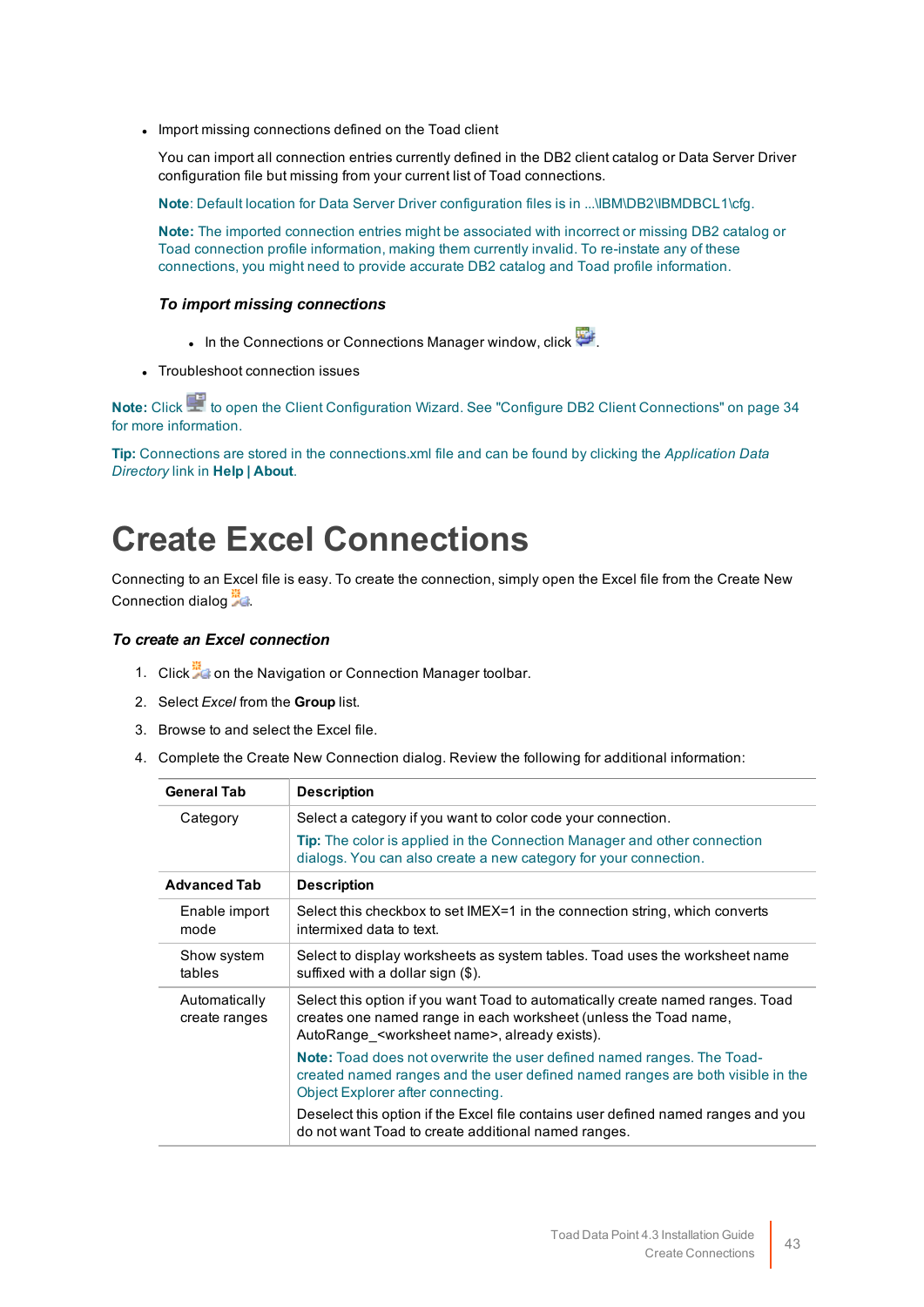|                      | <b>Important:</b> If you deselect this option, and your Excel file does not contain named<br>ranges, Toad is unable to create tables from your data.<br>The feature is selected by default.                                                          |
|----------------------|------------------------------------------------------------------------------------------------------------------------------------------------------------------------------------------------------------------------------------------------------|
| Hide named<br>ranges | Select the named ranges to hide.<br>Note: Named ranges are not displayed until after a connection is created (in the<br>Connections or Connection Properties dialog). In Excel 2007 files, named ranges<br>are not displayed for active connections. |
| Open in Excel        | Click to open the selected file in Excel. This is useful if you want to modify your<br>file or define named ranges before connecting.                                                                                                                |

4. Click **Connect** to connect immediately while saving the connection information. Optionally, click **Save** to save the connection without connecting.

#### *Understand how Toad creates data tables from an Excel file*

Toad uses Excel named ranges (regions) to define the data to include in a table. Therefore, any data that you want to display and easily query in Toad must be included in an Excel named range (region).

You can create named ranges using one of the following methods:

- Preferred method: You can ask Toad to automatically create named ranges when you create the connection to the Excel file. Toad creates one table from each worksheet and includes the contents of every formatted cell.
- If you do not want to include a worksheet's entire contents in one named range, or if a worksheet contains more than one table, then define the named ranges ahead of time in Excel.

#### *To create a named range in Excel*

- 1. In the Excel file, select the data that you want to include in the table (including column headings). Then define a named range.
	- » In Excel 2003, select **Insert | Name | Define**.
	- » In Excel 2007, right-click the data and select **Name a Range**.
- 2. Save your Excel file. In Toad, create a new connection to the file. In the New Connection dialog, deselect **Automatically create ranges**.

#### *To allow Toad to automatically create named ranges*

» When creating a new connection to the Excel file, in the New Connection dialog, select **Automatically create ranges**. Toad creates one named range for each worksheet and includes the contents of every formatted cell.

**Tip:** For an Excel file with an existing connection, in the Navigation Manger, right-click the file and select **Properties**. On the Advanced tab, select **Automatically create ranges**. Toad creates the named ranges the next time you reconnect to this file.

#### *To hide named ranges*

You can hide an Excel file's named ranges so that they do not display as tables in the Object Explorer.

1. In the Navigation Manager, right-click an Excel file connection and select **Properties**.

**Note:** In Excel 2007 files, the connection must be inactive for the named ranges to display.

2. On the Advanced tab, select the named ranges to hide.

#### *To view or modify connection properties*

To view an Excel connection's properties, do one of the following: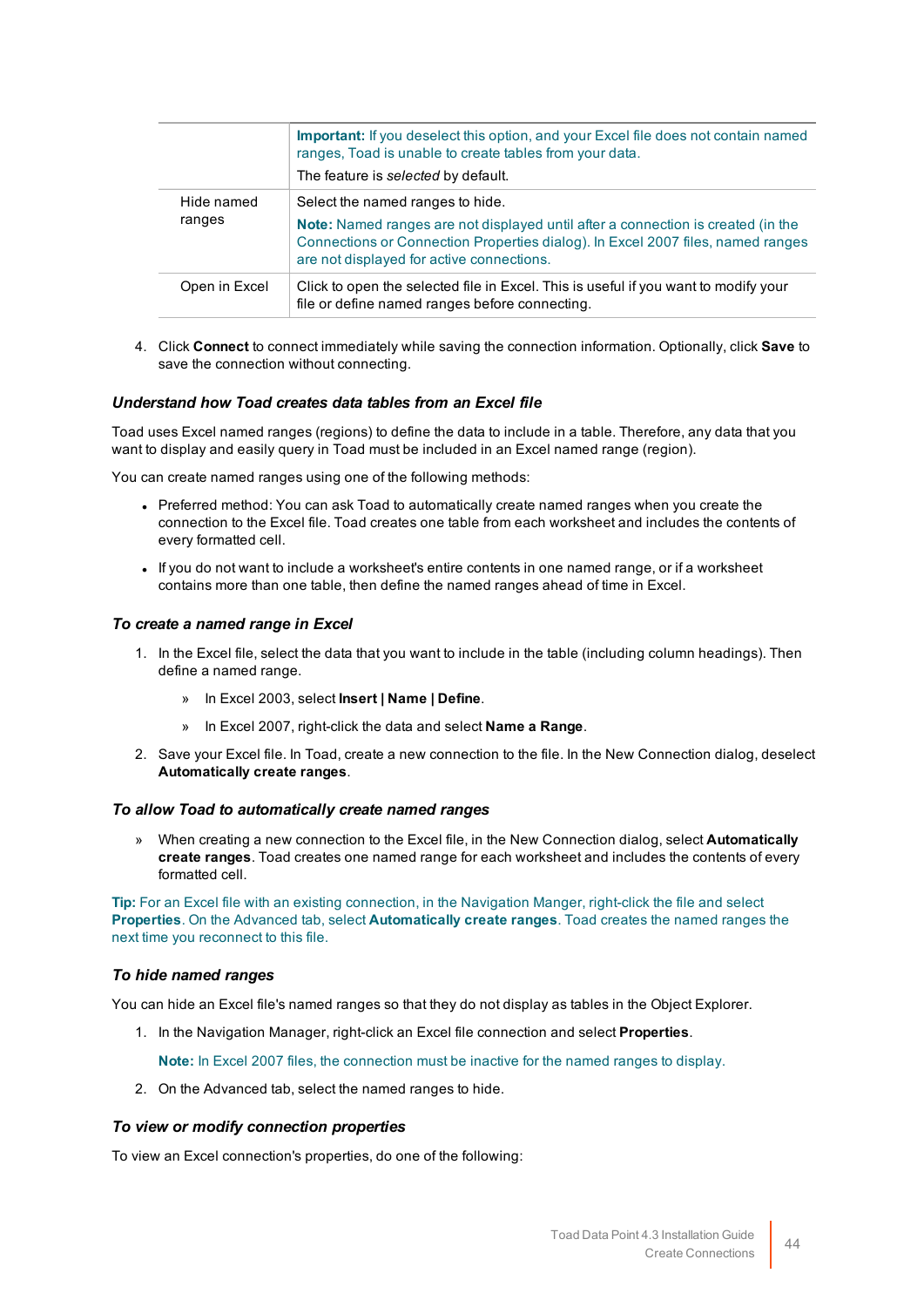- <sup>l</sup> Right-click an Excel file connection in the Navigation or Connection Manager and select **Properties**.
- . Select **2** on the Connections toolbar to open the Connections dialog. Select the Excel file connection in the left pane to view the connection properties in the right pane.

### **Considerations and Limitations**

| <b>Consideration/Limitation</b>           | <b>Description</b>                                                                                                                                                                                                                                                                        |
|-------------------------------------------|-------------------------------------------------------------------------------------------------------------------------------------------------------------------------------------------------------------------------------------------------------------------------------------------|
| Excel 2016 64-bit or<br>Office 365 64-bit | To successfully create a connection to an Excel file using Excel 2016<br>64-bit, the Microsoft Access Database Engine is required and might<br>not have been included in the Excel installation. In addition, the<br>architecture (bitness) of the engine must match the bitness of Toad. |
|                                           | If using 64-bit Toad, the 64-bit version of Microsoft Access Database<br>Engine is reguired.                                                                                                                                                                                              |
|                                           | If using 32-bit Toad, the 32-bit version of Microsoft Access Database<br>Engine is required.                                                                                                                                                                                              |
|                                           | 1. You can download the 64-bit or 32-bit Microsoft Access<br>Database Engine components at:<br>https://www.microsoft.com/en-<br>us/download/details.aspx?id=13255.                                                                                                                        |
|                                           | 2. Be sure to select the appropriate version (64-bit or 32-bit) of<br>the AccessDatabaseEngine.exe installer to match the bitness<br>of Toad.                                                                                                                                             |
|                                           | <b>Note:</b> This requirement applies only to connections to Excel, not to the<br>Toad functionality of importing/exporting to Excel.                                                                                                                                                     |

### **Troubleshoot Excel**

To troubleshoot Excel issues, see the following:

- <sup>l</sup> See ["Troubleshoot](#page-68-0) Excel® Issues" on page 69 for more information about troubleshooting Excel connection issues.
- For a list of Excel file limitations from Microsoft, see Microsoft Excel [specifications](https://support.office.com/en-us/article/Excel-specifications-and-limits-1672b34d-7043-467e-8e27-269d656771c3) and limits.
- For special considerations when using Excel macro-enabled files, especially in Automation scripts, see Using Macro-Enabled Excel Files.

**to Click [here](http://www.toadworld.com/products/toad-data-point/m/media-library/646.aspx) to view a video about creating connections in Toad Data Point** 

**Tip:** Connections are stored in the connections.xml file and can be found by clicking the *Application Data Directory* link in **Help | About**.

# **Create Google Analytics Connections**

Toad allows you to create connections to your Google Analytics data. A connection in Toad allows you to access the Google Analytics accounts and data that are available to you from your Google *user* account.

If you have multiple Google user accounts, you can create a separate Google Analytics connection in Toad for each account. For an explanation of Google accounts, see the following: <https://developers.google.com/analytics/resources/concepts/gaConceptsAccounts>

**Note:** This feature is available in the Toad Data Point Professional Edition only.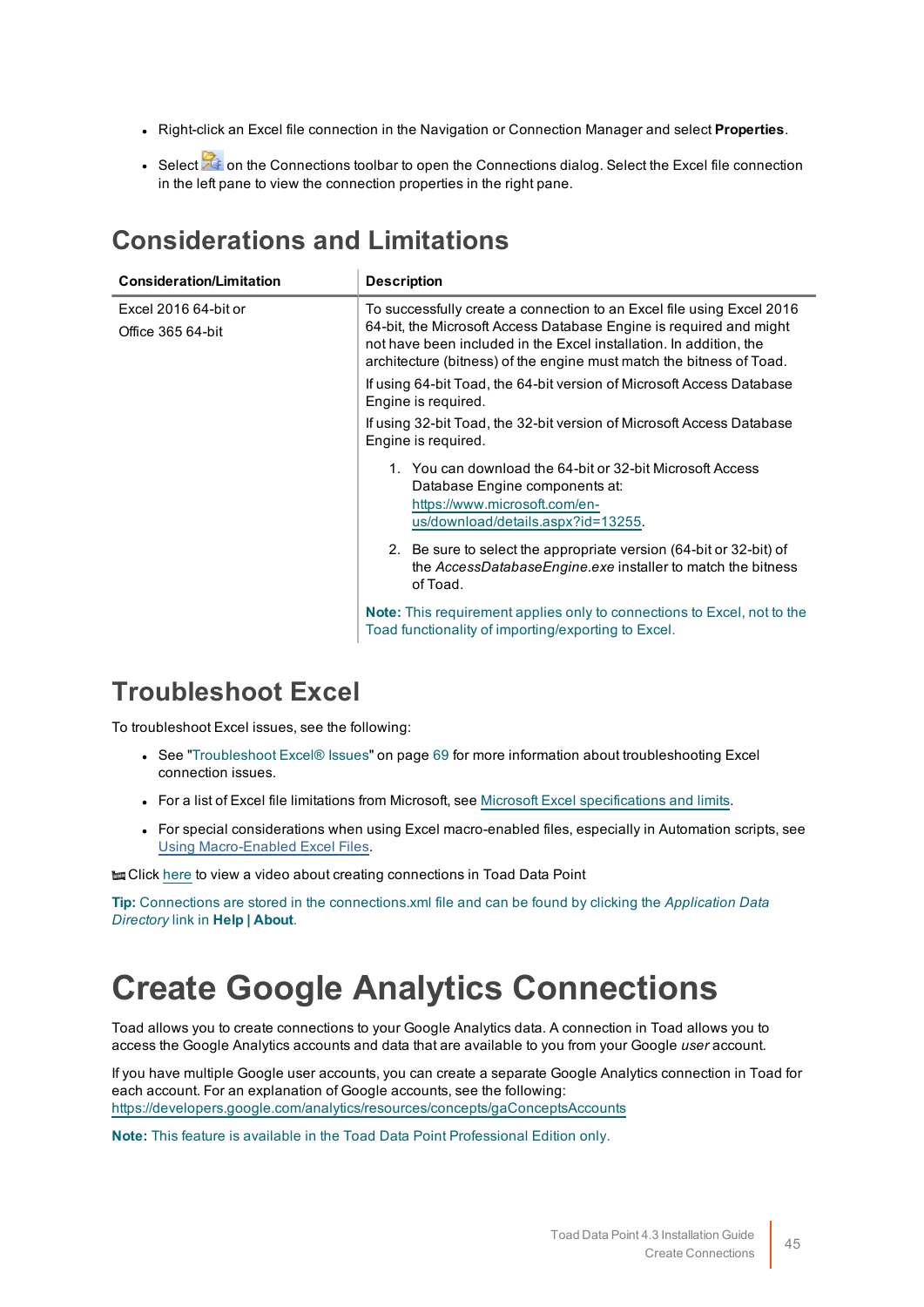## **About Google Analytics Connections**

When you create a Google Analytics connection in Toad, you log in to Google using your Google account. During the connection creation process, you also grant Toad access to the Google Analytics data accessible from that Google account.

Toad provides you with an interface to the Google log-in and authorization pages and displays these pages within the Create New Connection (and Connection Properties) dialog. The Google pages displayed are independent of Toad. The log-in process is the same as you normally encounter with your other Web-based Google log-in procedures. The only difference is that by creating a connection in Toad, you are giving Toad permission to access your Google Analytics data. This is accomplished when you click *Accept* in the Google authorization page.

## **Create Google Analytics Connections**

#### *To create a Google Analytics connection*

- 1. Click  $\ddot{=}$  on the Connections toolbar (ALT+F+N).
- 2. In the **Group** list, select *Google Analytics*. The Google log-in page immediately displays within the Create New Connection dialog.
- 3. Enter the credentials (email address and password) for your Google account and click **Sign in**.

**Note:** If you have multiple Google accounts and have previously logged in to Google (or connected through Toad), the Google log-in page may display the last Google account used. To specify a different Google account for the new connection, use the Google links/menu to select another account.

- 4. (optional) You can enter a name for your new account and select a category. You can also make these modifications later using the Connection Properties dialog.
- 5. In the Google authorization page that displays, click **Accept** to allow Toad access to your Google Analytics data. Toad then attempts to establish a connection to Google Analytics. If the connection is successful, the Create New Connection dialog closes.
- 6. Upon creating an initial connection, Toad automatically maps the data source objects. This process runs in the background, and until it is finished, you may experience a delay when attempting to access these objects.

## **Reauthorizing a Connection**

If you encounter an error message when attempting to connect using your Google Analytics connection, Toad's authorization (access) to the Google account for that connection may have been lost. Use the following procedure to re-establish authorization for the connection.

You can also use this procedure to specify a different Google log-in account for a connection.

#### *To Reauthorize*

- 1. In the Navigation Manager, disconnect from the connection. You must disconnect before you can re-authorize.
- 2. After disconnecting, right-click the connection and select **Properties**.
- 3. In the Connection Properties dialog, click **Reauthorize**.
	- If you are no longer logged in to Google, the Google log-in page displays.
		- To reauthorize using the same Google account, re-enter your Google account credentials and click **Sign-in**. Then click **Accept** on the authorization page.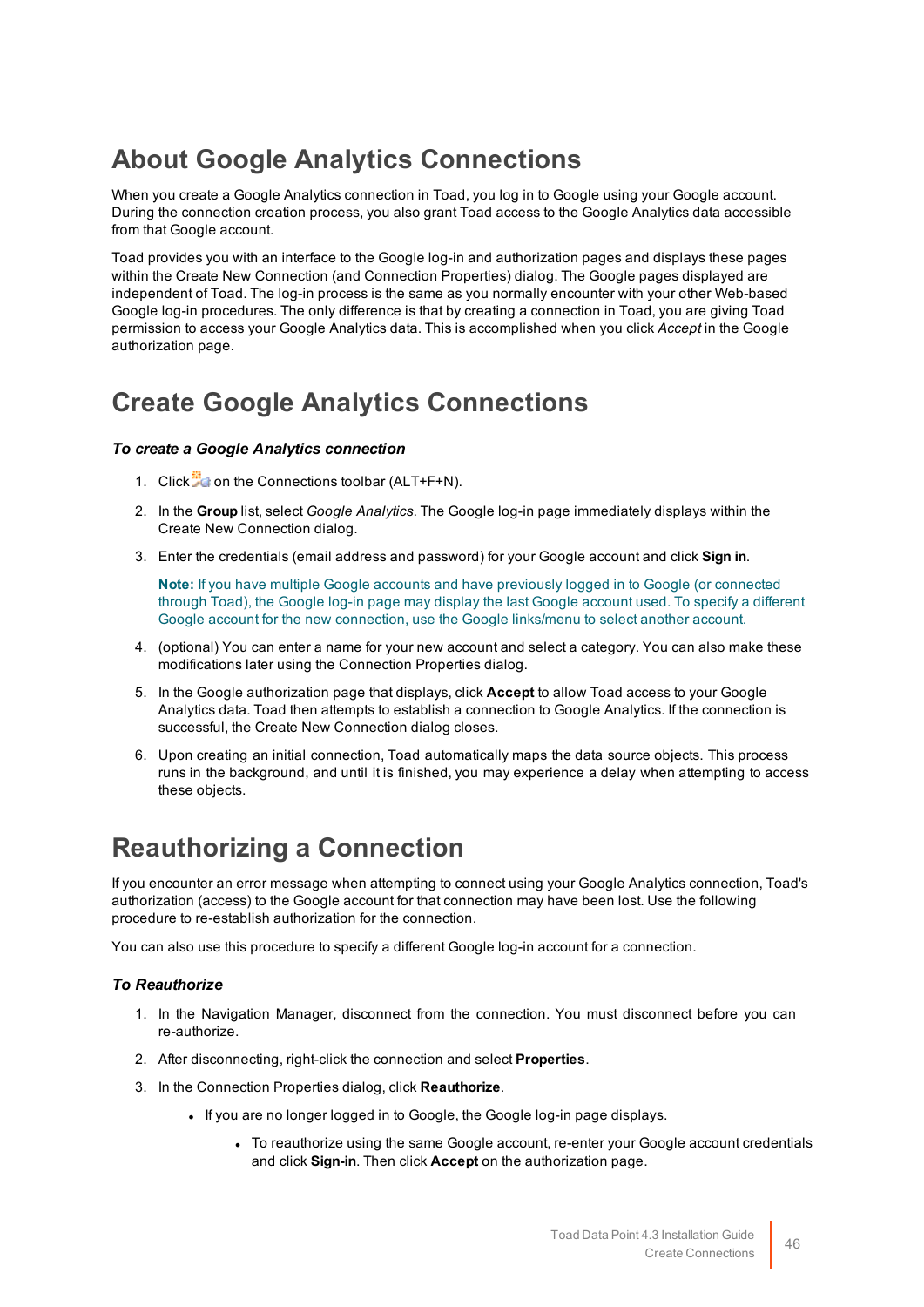- To specify a different Google account for this connection, use the Google links to switch the account just as you normally would in the Google Web site. Once you specify a different account, this is the Google account associated with this connection in Toad. Click **Sign-in**. Then click **Accept** on the authorization page.
- If you are still logged in to Google, the Google page for granting Toad access to your Google Analytics data displays.
	- To reauthorize using the same Google account, click Accept.
	- To specify a different Google account for this connection, use the Google menu or links to switch the Google account just as you normally would in the Google Web site. Once you specify a different account, this is the Google account associated with this connection in Toad. Click **Sign-in**. Then click **Accept** on the authorization page.

#### **Notes:**

<sup>l</sup> You can specify a proxy server to use for Business Intelligence and NoSQL connections at **Tools | Options | Database | Data Services**.

# **Create Hive Connections**

Toad allows you to connect to a Hive data warehouse system. Apache Hive is one of the NoSQL data sources supported by Toad.

**Note:** This feature is available in the Toad Data Point Professional Edition only.

#### *To create a Hive connection*

- 1. Click  $\frac{m}{2}$  on the Connections toolbar (ALT+F+N).
- 2. Select *Apache Hive* from the **Group** list.
- 3. Enter the connection information in the Create New Connection dialog. Review the following for additional information:

| Server tab                                 |                                                                                                                                                             |
|--------------------------------------------|-------------------------------------------------------------------------------------------------------------------------------------------------------------|
| Host                                       | Enter the host name or IP address of the Hive data source.                                                                                                  |
| Port                                       | Enter the port number.                                                                                                                                      |
| Schema                                     | Enter a Hive schema to open upon connection.<br>(HiveServer2 only) After connecting, you can select a different available<br>schema in the Object Explorer. |
| Server type                                | Select the version of HiveServer the host uses, HiveServer1 or<br>HiveServer2.                                                                              |
| Use SSL                                    | (HiveServer2 only) Select to use SSL to connect to Hive.                                                                                                    |
| HTTP mode                                  | (HiveServer2 only) Select to connect to HiveServer2 running in HTTP<br>mode. Then enter the service endpoint. The default is <i>cliservice</i> .            |
| Session Initialization                     | (HiveServer1 only) Enter any Hive session initialization commands.<br>These commands will be executed once, at the start of each connection.                |
| Category                                   | (Optional) Select an existing category or create a new one.                                                                                                 |
| <b>Authentication tab</b><br>(HiveServer1) |                                                                                                                                                             |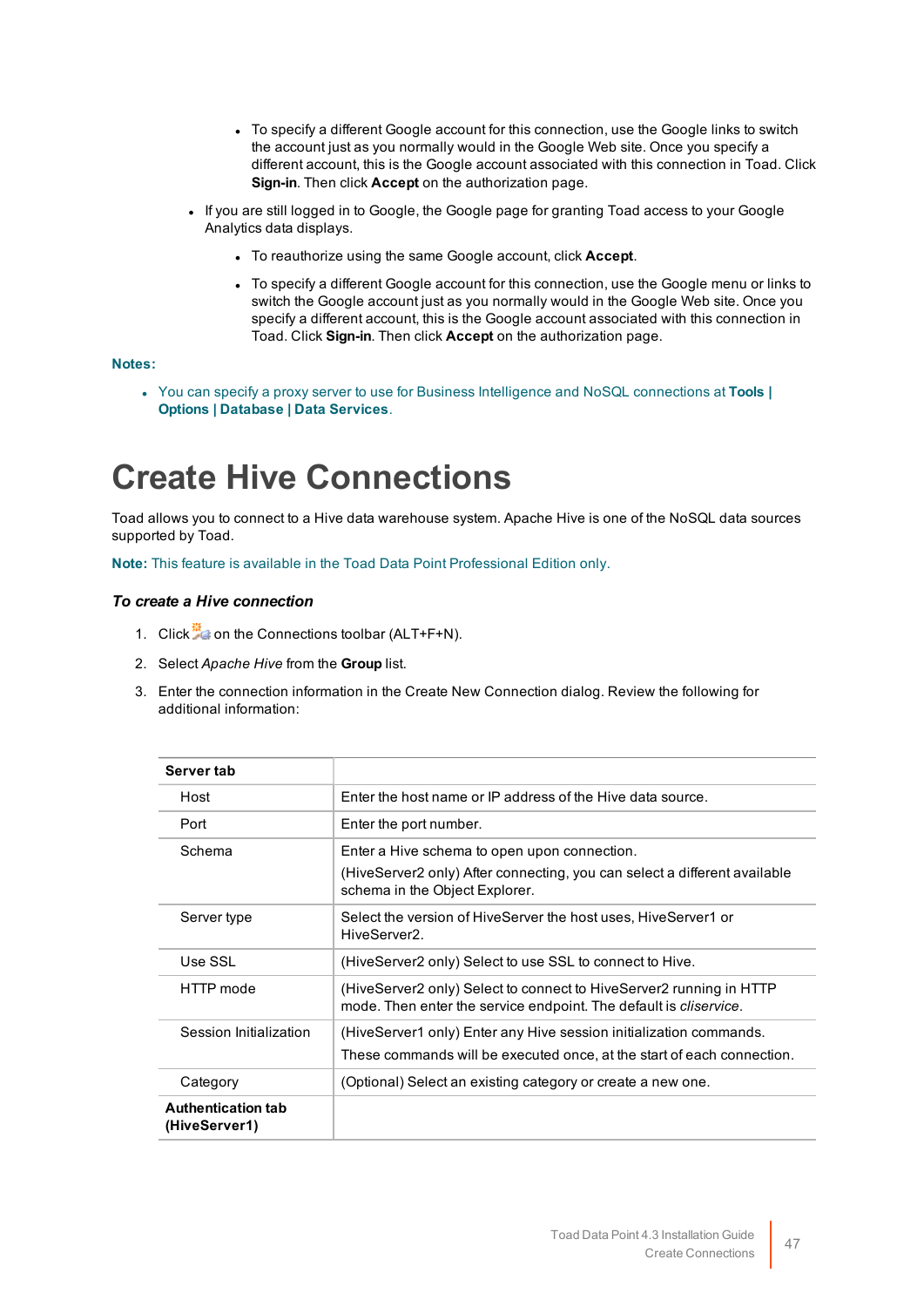| Connect with SSH                           | Select to use SSH to connect to Hive. Then enter a user name and select<br>an authentication method (key file or password).                                                                                                                                  |
|--------------------------------------------|--------------------------------------------------------------------------------------------------------------------------------------------------------------------------------------------------------------------------------------------------------------|
| SSH user                                   | Enter the user name to log in when using SSH.                                                                                                                                                                                                                |
| SSH port                                   | Select the SSH port number. The default is 22.                                                                                                                                                                                                               |
| Authenticate with a key<br>file            | Select if the host uses a key file to authenticate the SSH user field.<br>Private key path-Enter the absolute path (including file name) to the<br>private key file on the host (not the client).<br>Pass phrase-Enter your passphrase.                      |
| Authenticate with a<br>password            | Select if the host uses a password to authenticate the SSH user field.<br>Password-Enter the password to log in using SSH.                                                                                                                                   |
| <b>Authentication tab</b><br>(HiveServer2) |                                                                                                                                                                                                                                                              |
| Authentication                             | Select an authentication method.                                                                                                                                                                                                                             |
|                                            | To enter only a user name, select the Username and password method.                                                                                                                                                                                          |
| Username                                   | Enter the user name to use for this connection.                                                                                                                                                                                                              |
|                                            | If using Kerberos authentication, enter your user name in the following<br>format: user@REALM or domain\user.                                                                                                                                                |
| Hive host realm                            | (Kerberos only) Enter the Kerberos realm of the HiveServer2 host.                                                                                                                                                                                            |
|                                            | Note: If necessary, contact your IT department to obtain this information.                                                                                                                                                                                   |
|                                            | Before you can successfully connect to Hive using Kerberos<br>authentication, the Toad client computer must have a Kerberos Key<br>Distribution Center (KDC) address entry for the Hive host realm. To define<br>the KDC entry, use the following procedure. |
|                                            | Open a Windows Command Prompt as Administrator and enter the<br>following command:                                                                                                                                                                           |
|                                            | ksetup /addkdc <realm> <kdc name=""></kdc></realm>                                                                                                                                                                                                           |
|                                            | You only need to run this command once for the given realm. To confirm<br>the setting, enter the following command: ksetup. This command should<br>return both the name of the Hive host realm and the KDC name you<br>specified.                            |
| Hive host FQDN                             | (Kerberos only) Enter the fully-qualified domain name (FQDN) of the<br>HiveServer2 host.                                                                                                                                                                     |
|                                            | Note: If necessary, contact your IT department to obtain this information.                                                                                                                                                                                   |
| Service name                               | (Kerberos only) Enter the service name of the Hive server. The default is<br>hive.                                                                                                                                                                           |
| 1.11.001                                   | <b>The Contract State</b><br><b>ARCHIVES</b>                                                                                                                                                                                                                 |

**Note:** In NoSQL and Business Intelligence connections, Toad automatically saves the password in the connections.xml file as obfuscated text, as well as in Toad. To add additional password security, use Toad's Master Password feature.

- 4. Click **Connect** to connect immediately while saving the connection information. Optionally, click **Save** to save the connection without connecting.
- 5. Upon creating an initial connection, Toad automatically maps the data source objects. This process runs in the background, and until it is finished, you may experience a delay when attempting to access these objects.

**Tips:**

- <sup>l</sup> Connections are stored in the **connections.xml** file and can be found by clicking the *Application Data Directory* link in **Help | About**.
- <sup>l</sup> You can specify a proxy server to use for Business Intelligence and NoSQL connections at **Tools | Options | Database | Data Services**.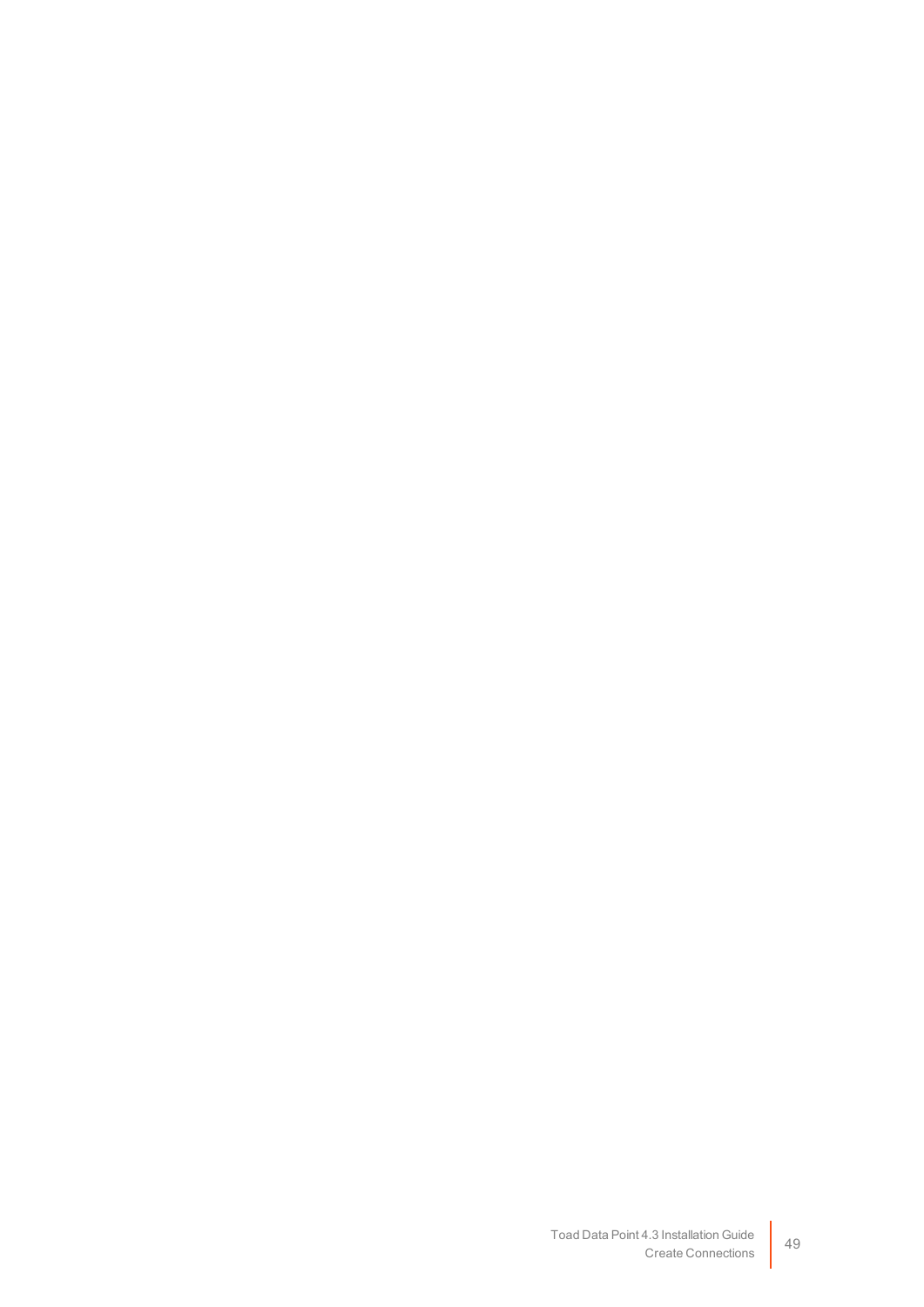# **Create a Connection to Intelligence Central**

Toad allows you to create a connection to a Toad Intelligence Central server.

The purpose of Toad Intelligence Central (TIC) is to give Toad Data Point users a place to store and share data. After creating a connection to an Intelligence Central instance, not only can you view data that is made available to you, you can publish data from other sources in the form of snapshots, views, and datasets.

**Note:** This feature is available in the Toad Data Point Professional Edition only.

### **About Toad Intelligence Central Connections**

To create a new TIC connection, you must provide the TIC server name and then register with TIC by creating a new user account for yourself. The new user name and password will be used by TIC to identify you from among the group of TIC users and to manage the objects you create and are granted access to on the TIC server.

A TIC connection displays in the Navigation Manager in the format: **username@server**. The *username* is the name of the new user you create when you create a new TIC connection.

#### *To create an Intelligence Central connection*

- 1. Click  $\frac{m}{2}$  on the Connections toolbar (ALT+F+N).
- 2. Select *Intelligence Central* from the **Group** list.
- 3. Select the **Register New User** tab.
- 4. **Register New User.** Use this tab to register with Intelligence Central by creating your own account (user name and password). Review the following for additional information:

**Note:** If you are creating a connection to a Intelligence Central instance for which you already have a user account, do not fill in this tab again. Skip ahead to the next step (Login tab).

| <b>Register New</b><br><b>User</b> |                                                                                                                                                                                                                                                                                                                                                                                                                                                                                                |
|------------------------------------|------------------------------------------------------------------------------------------------------------------------------------------------------------------------------------------------------------------------------------------------------------------------------------------------------------------------------------------------------------------------------------------------------------------------------------------------------------------------------------------------|
| Use Windows<br>Authentication      | Select to create a new user account using your Windows credentials. Toad<br>automatically populates the fields with your account information. See Limitations<br>of Using Windows Authentication.                                                                                                                                                                                                                                                                                              |
| Host                               | Enter the name of the Intelligence Central host server. Click $\cdots$ to display a list<br>of Intelligence Central servers currently active on the network.                                                                                                                                                                                                                                                                                                                                   |
| User Name                          | Create a new user name for this connection.<br>This is the name you will be logged in with. The objects you create will be linked<br>to this user name. All your TIC rights (like sharing) will be linked to this user<br>name. This user name will display in your connection in the Navigation Manager<br>in the format:<br>username@server<br>Note: User names must be lower case only. When you enter a user name, all<br>upper-case characters are automatically converted to lower-case. |
| Password                           | Create a password.                                                                                                                                                                                                                                                                                                                                                                                                                                                                             |
| Verify Password                    | Re-enter the password to confirm.                                                                                                                                                                                                                                                                                                                                                                                                                                                              |
| <b>Full Name</b>                   | Enter your full name.<br>This name, along with your user name, displays on the Sharing tab of the<br>Publishing dialog and in the Alter Visibility dialog. Your full name will help users                                                                                                                                                                                                                                                                                                      |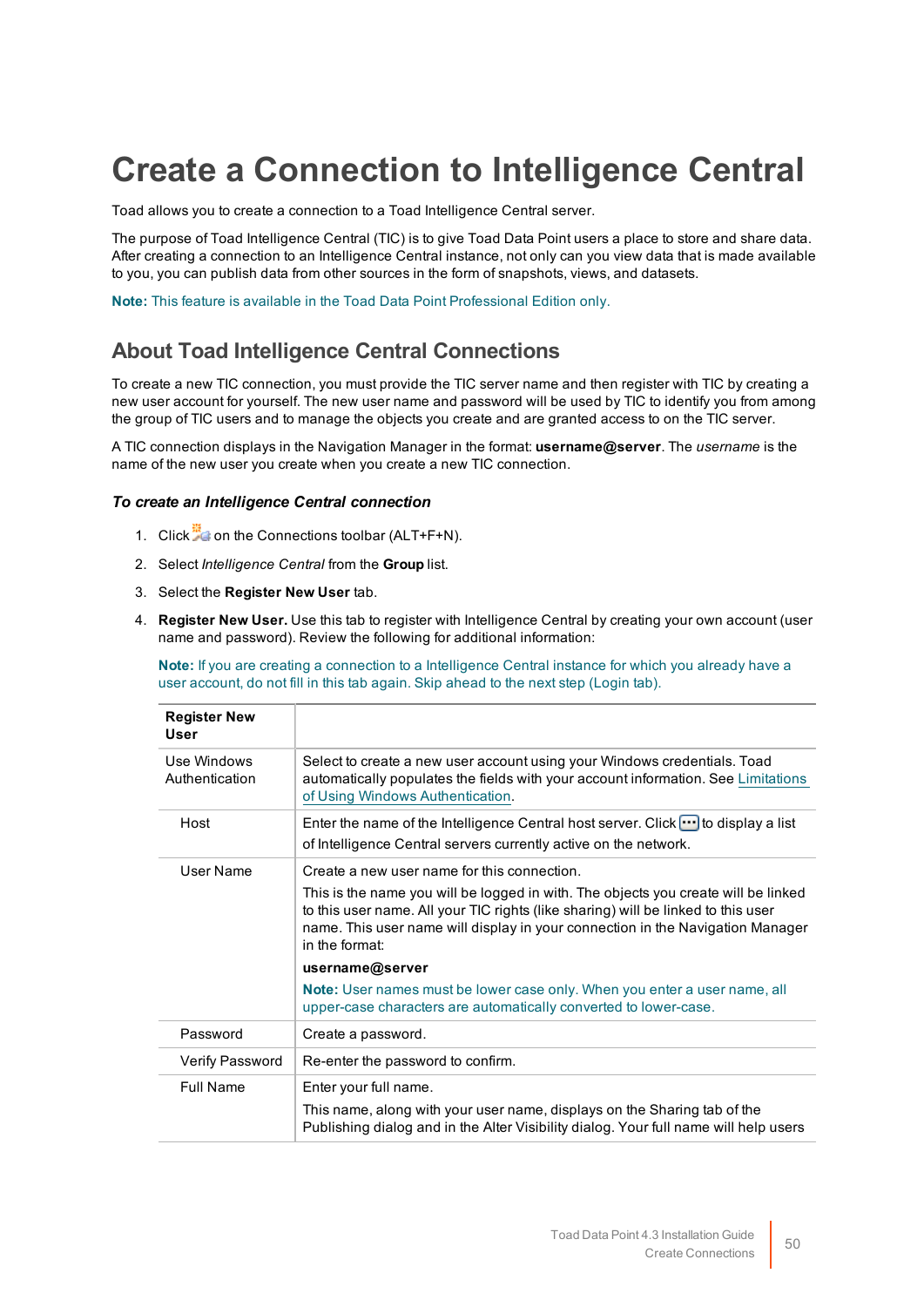|               | identify you when they select users with which to share an object. |
|---------------|--------------------------------------------------------------------|
| Email Address | Enter your email address.                                          |
| Port          | Enter the port number for the App Server.                          |

5. **Login as Existing User tab.** Use this tab to create a new connection to a TIC server for which you already have a user account. (When you open an existing connection, this tab displays your user account information.)

| Login as Existing<br>User |                                                                                                                                                      |
|---------------------------|------------------------------------------------------------------------------------------------------------------------------------------------------|
| Host                      | Enter the name of the Intelligence Central host server. Click  to display a list<br>of Intelligence Central servers currently active on the network. |
| User                      | Enter an existing server user name.                                                                                                                  |
| Password                  | Enter the existing password for the user name.                                                                                                       |
| Data Source               | (Optional) Enter the name of a default data source to open upon connection.                                                                          |
| Port                      | Enter the port number for the App Server.                                                                                                            |
| Category                  | (Optional) Select an existing category or create a new one.                                                                                          |

6. **Advanced tab.** (Optional) Use the Advanced tab to specify ODBC drivers to use when publishing to this TIC server.

**Note:** Specify an ODBC driver **only** if you are having difficulty publishing to this TIC instance from a particular database type.

#### **Advanced**

ODBC Drivers Specify an ODBC driver for each database type that you are having difficulty publishing from. That ODBC driver will be used when publishing from this database type using this connection.

- 7. (Optional) Select **Save Password** to save your password with this connection.
- 8. Click **Connect** to connect immediately and save the connection information. Optionally, click **Save** to save the connection without connecting.

#### *To change your Intelligence Central user password*

You can change your password for your Intelligence Central user account at any time.

**Note:** You cannot use this procedure to change the password for a Intelligence Central account that uses Windows Authentication.

- 1. In the Navigation Manager, right-click the Intelligence Central connection and select **Change Password**.
- 2. Enter the old password and then enter the new password. Enter the new password a second time to confirm.

#### *To switch your TIC user account to a Windows Authentication account*

You can switch your current Intelligence Central account to a Windows Authentication account if both accounts have the **same** user name.

- 1. In the Connection Manager, right-click your current TIC account connection and select **Properties**.
- 2. In the **Register New User** tab, select **Use Windows Authentication**. Toad prompts you to switch your account.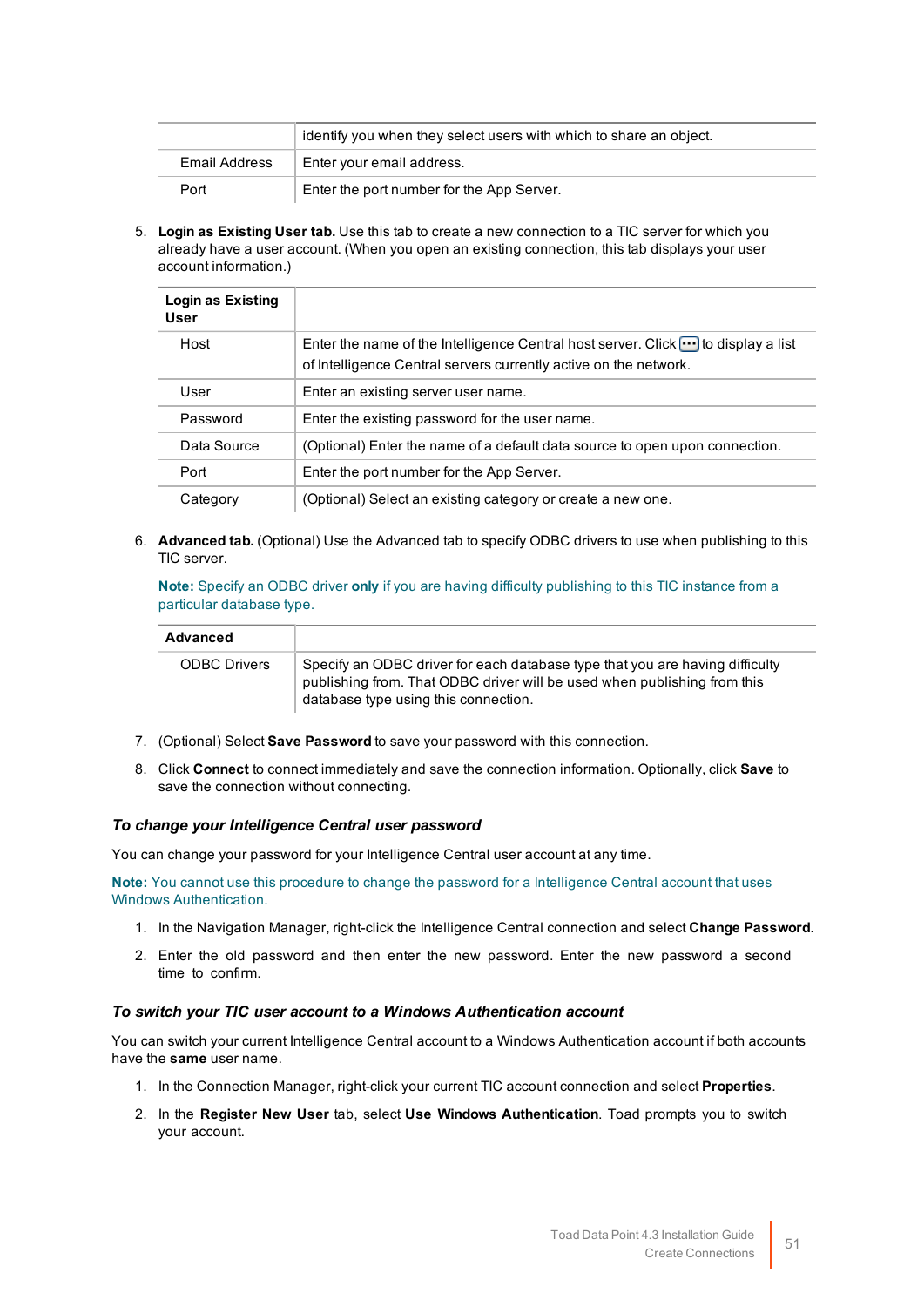## <span id="page-51-0"></span>**Limitations of Using Windows Authentication**

| Consideration/Limitation                                                                | <b>Description</b>                                                                                                                                                                                |
|-----------------------------------------------------------------------------------------|---------------------------------------------------------------------------------------------------------------------------------------------------------------------------------------------------|
| <b>Windows Authentication</b><br>connection and cross-                                  | Cross-connection query using a Windows Authentication Intelligence<br>Central connection is not supported.                                                                                        |
| connection query                                                                        | <b>Workaround:</b> To use an Intelligence Central connection in a cross-<br>connection query, log-in using a standard Intelligence Central user<br>account, not a Windows Authentication account. |
| Publishing data objects from a<br>Windows Authentication<br>connection is not supported | You cannot publish a data object (view or snapshot) from one Intelligence<br>Central instance, TIC1, to another, TIC2, if you are connected to TIC1<br>using Windows Authentication.              |
|                                                                                         | Workaround: To publish a data object from Intelligence Central, please<br>connect to TIC using a standard Intelligence Central user account, not a<br>Windows Authentication account.             |

**Tip:** Connections are stored in the **connections.xml** file and can be found by clicking the *Application Data Directory* link in **Help | About**.

# **Create MySQL or MariaDB Connections**

You can create a new connection, or connect to an existing connection from the Create New Connection window. See ["Troubleshoot](#page-75-0) MySQL Issues" on page 76 for more information about troubleshooting MySQL connection issues.

#### *To create a MySQL or MariaDB connection*

- 1. Click  $\frac{11}{24}$  on the toolbar (ALT+F+N).
- 2. Select either *MySQL* or *MariaDB* from the **Group** list box.
- 3. Review the following for additional information:

| Login Tab             | <b>Description</b>                                                                                                                                                                                                                                                                         |
|-----------------------|--------------------------------------------------------------------------------------------------------------------------------------------------------------------------------------------------------------------------------------------------------------------------------------------|
| Connection<br>type    | Select the protocol to use when connecting.                                                                                                                                                                                                                                                |
| Host                  | Enter the name of the host computer where the database is installed.                                                                                                                                                                                                                       |
| Password              | Enter the password to use when connecting.<br><b>Tip:</b> After connecting, you can set a master password to further secure your<br>connection in Tools   Options   Environment   Security.                                                                                                |
| Connection<br>timeout | Enter the number of seconds to wait when connecting before the application<br>times out. The default is 15 seconds.                                                                                                                                                                        |
| SSL                   | If you selected SSL as the connection type, review the following for additional<br>information:<br>• Private key—browse to the location of the SSL key file to use when<br>connecting.<br>• CA cert—browse to the location of the trusted certificate authority to use<br>when connecting. |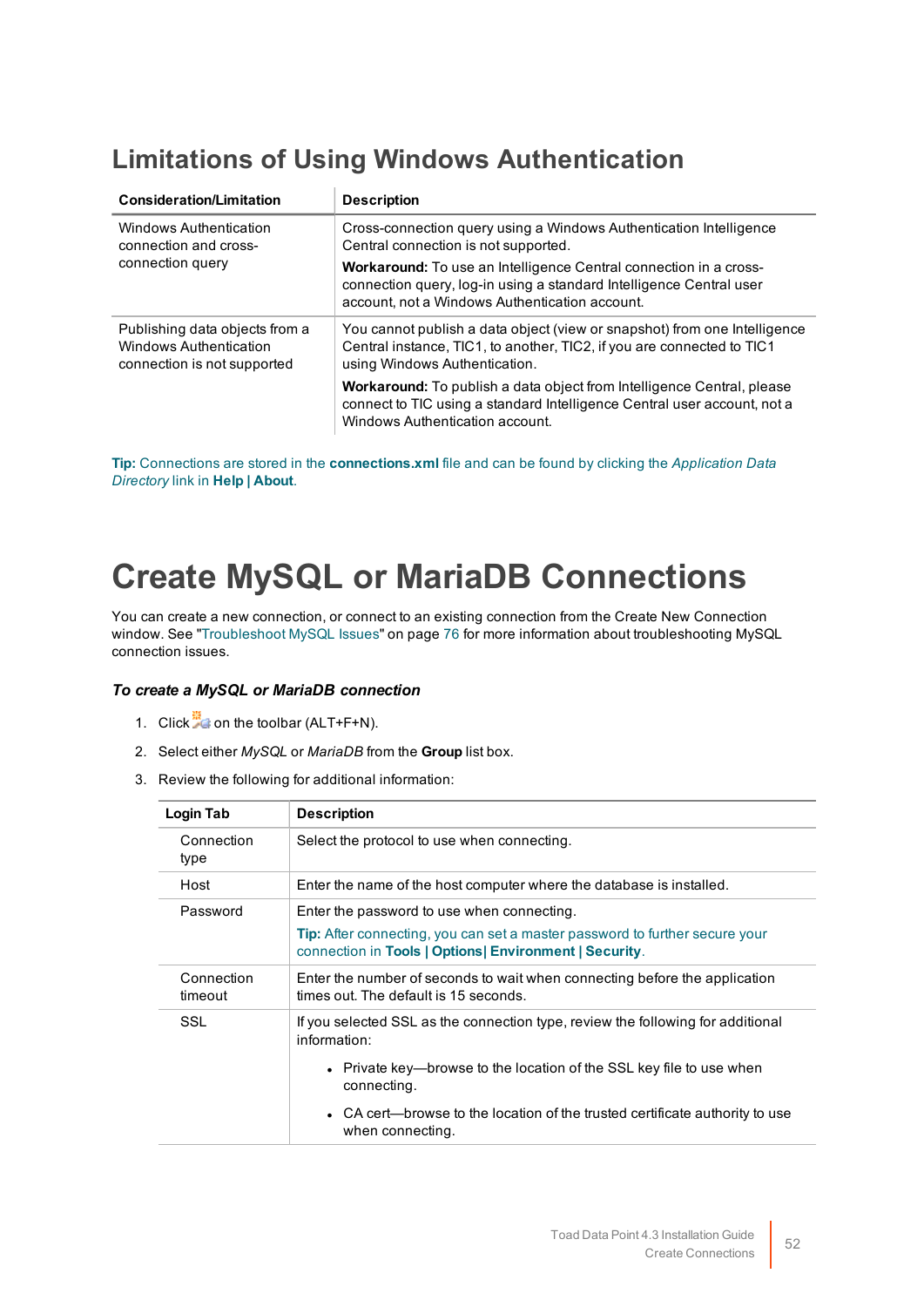|                        | • Cert—browse to the location of the SSL certificate file to use when<br>connecting.                                                                                                                                                                                                                                                                       |
|------------------------|------------------------------------------------------------------------------------------------------------------------------------------------------------------------------------------------------------------------------------------------------------------------------------------------------------------------------------------------------------|
| Compress               | Select this checkbox to compress the value of any strings and return binary<br>values.                                                                                                                                                                                                                                                                     |
| Use MySQL<br>libraries | Select this checkbox to use an embedded MySQL library instead of the MySQL<br>.NET provider.<br><b>Note:</b> If you select this option, you must specify <b>libMySQL.dll</b> in the path.                                                                                                                                                                  |
| Category               | Select or create a category if you want to color code Editor tabs for a specific<br>connection. This can help differentiate between development and production<br>databases. You can also set an option to color code the Object Explorer pane<br>and object editor windows (Create, Alter, Drop, etc.). to Click here to view a<br>video of this feature. |
| <b>Advanced Tab</b>    | <b>Description</b>                                                                                                                                                                                                                                                                                                                                         |
| ODBC driver            | Select an ODBC driver to use when executing cross-connection queries using<br>this connection.                                                                                                                                                                                                                                                             |
|                        | Tip: You can specify the ODBC driver to use for all connections for this database<br>provider in Tools   Options   Database   MySQL.                                                                                                                                                                                                                       |

4. Click **Connect** to save the connection and immediately connect to the database.

or

Click **Save** to save the connection without connecting to the database.

**Tip:** Connections are stored in the connections.xml file and can be found by clicking the *Application Data Directory* link in **Help | About**.

<span id="page-52-0"></span>the Click [here](http://www.toadworld.com/products/toad-data-point/m/media-library/646.aspx) to view a video about creating connections in Toad Data Point

# **Create ODBC Connections**

Toad Data Point allows you to create a connection to a database that supports an ODBC 3.0 or later driver. ODBC connectivity provides basic querying capability, but may not be as full-featured as a native connection in Toad. For a list of databases tested with the ODBC provider, see the Release Notes.

This form of connectivity allows connections to databases such as Netezza, IBM iSeries, Ingres, and Vertica.

**Note:** Distinct values are not available in Code Completion for ODBC connections.

#### **DSN Architecture (Bitness) Must Match Toad**

To create a successful ODBC connection, the architecture (bitness) of the driver in the specified DSN must match the architecture (bitness) of Toad. For example, 64-bit Toad requires an applicable 64-bit driver and 32 bit Toad requires an applicable 32-bit driver.

#### *To create an ODBC connection*

- 1. Click  $\frac{12}{3}$  on the toolbar (ALT+F+N+O).
- 2. Select *ODBC Generic* from the **Group** list box.
- 3. Click in the **Data Source Name** field.
- 4. Click **Add**.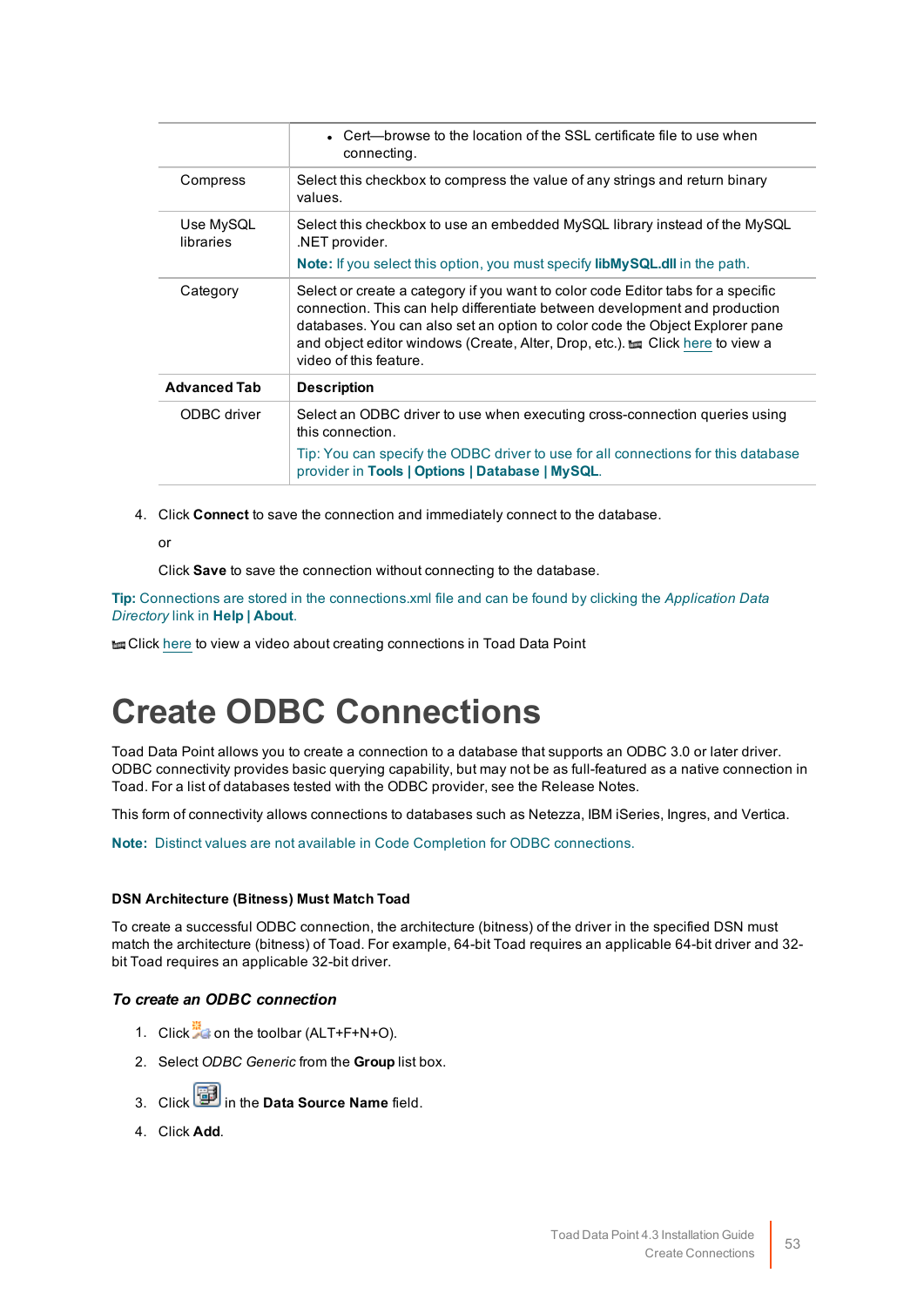5. Select an ODBC driver from the list, and click **Finish**.

**Note:** If creating an Oracle ODBC connection, select the ODBC driver provided by Oracle. The Microsoft ODBC for Oracle driver has less functionality than the driver provided by Oracle.

6. Specify the configuration properties required for the database in the windows configuration dialog.

**Notes:**

- <sup>l</sup> If you have an Oracle database with Unicode data, make sure to select *Force SQL\_WCHAR Support* on the Workarounds tab of the windows Oracle ODBC Configuration dialog. If you do not, you will not be able to see the data.
- If creating a MySQL ODBC connection to use in a cross-connection query, you must specify a database in the Windows MySQL ODBC Configuration dialog.
- 7. Specify the connection properties in the Create New Connection dialog. Review the following for additional information:

| General                 |                                                                                                                                                                                                                                                          |
|-------------------------|----------------------------------------------------------------------------------------------------------------------------------------------------------------------------------------------------------------------------------------------------------|
| Use data                | Select to display the Data source names.                                                                                                                                                                                                                 |
| source name             | Do not select this option if you want to display the driver names.                                                                                                                                                                                       |
| Data source<br>name     | Select the driver or data source name you added in the previous steps.                                                                                                                                                                                   |
| User                    | Enter the user name to use when connecting.                                                                                                                                                                                                              |
| Password                | Enter the password to use when connecting.                                                                                                                                                                                                               |
|                         | Tip: After connecting, you can set a master password to further secure your<br>connection in Tools   Options  Environment   Security.                                                                                                                    |
| Database                | Select a database or schema. Click <b>b</b> to create a temporary connection and<br>display available databases/schemas in the drop-down list.                                                                                                           |
| <b>Information</b>      |                                                                                                                                                                                                                                                          |
| Data Source<br>Name     | Displays the selected driver or data source name.                                                                                                                                                                                                        |
| Driver                  | Displays the ODBC driver associated with the data source.                                                                                                                                                                                                |
| <b>Advanced</b>         |                                                                                                                                                                                                                                                          |
| Default Table           | Specify default options to use when creating a new table.                                                                                                                                                                                                |
| Column                  | Column type-Select the default data type to use when creating a table.                                                                                                                                                                                   |
|                         | Column length-For the selected column type, enter a default column length to<br>use.                                                                                                                                                                     |
| <b>Advanced Options</b> | Block Cursor Size-Specify the number of rows to return in a single fetch of data<br>from the result set.                                                                                                                                                 |
|                         | Disable multi-threading-Multi-threading is disabled by default. Enable multi-<br>threading only if supported by the driver. Multi-threading can improve<br>performance, but can also result in unpredictable behavior if not supported by the<br>driver. |
|                         | Default: Selected                                                                                                                                                                                                                                        |
| Category                | (Optional) Select an existing category or create a new one.                                                                                                                                                                                              |

8. Click **Connect** to connect immediately while saving the connection information. Optionally, click **Save** to save the connection without connecting.

**Tip:** Connections are stored in the connections.xml file and can be found by clicking the *Application Data Directory* link in **Help | About**.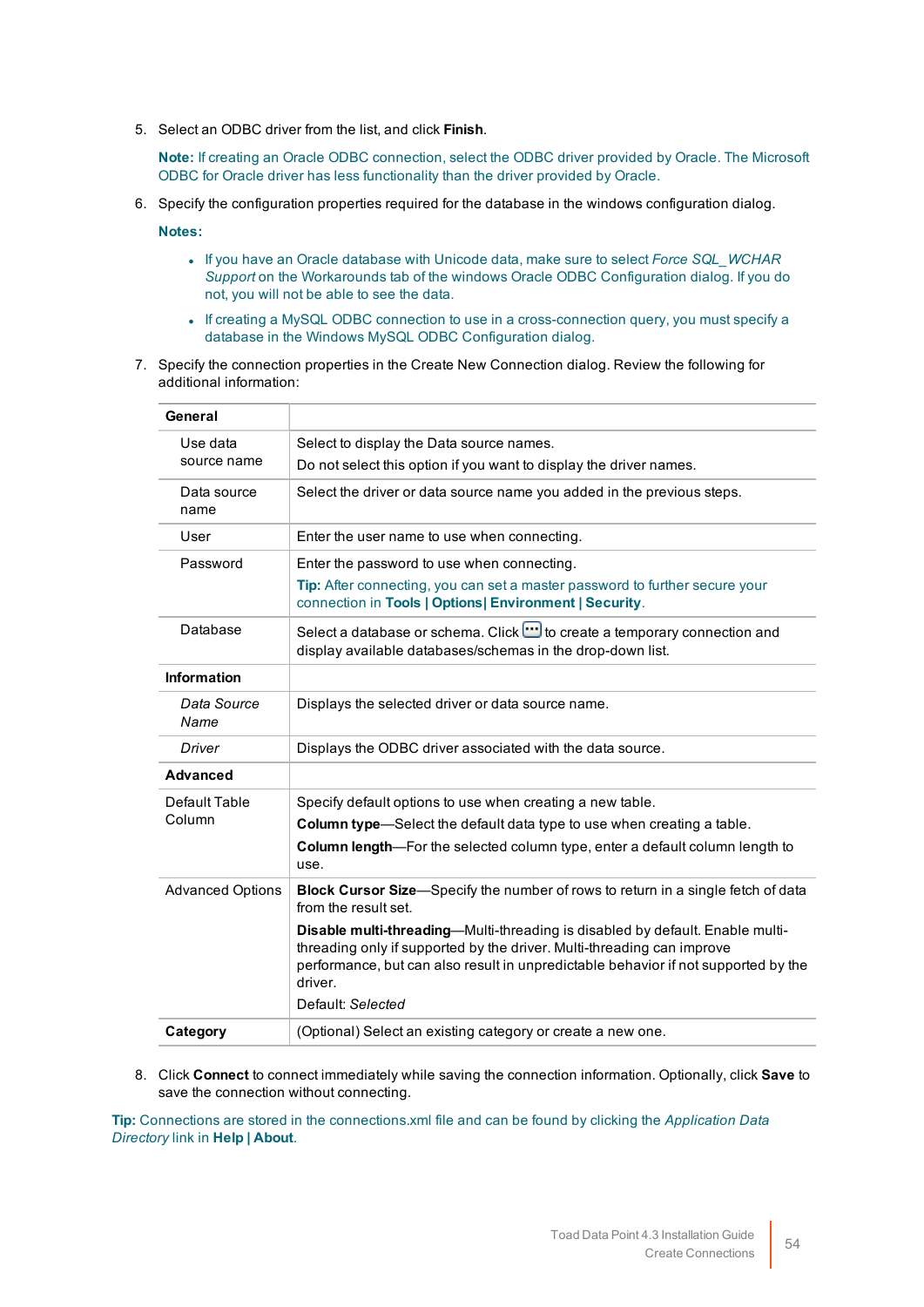# **Tips for Working with ODBC Connections**

| Tip                     | <b>Description</b>                                                                                                                                                                                                                |
|-------------------------|-----------------------------------------------------------------------------------------------------------------------------------------------------------------------------------------------------------------------------------|
| Filter DSN by bitness   | To filter Data Source Names displayed in the New Connection dialog by the<br>bitness of Toad, go to Tools   Options   Database   ODBC.                                                                                            |
| Cache object metadata   | To cache object metadata for ODBC connections and retain it between<br>sessions, go to Tools   Options   Database   ODBC and select to enable disk<br>caching.<br>Cached object metadata is retained until manually refreshed.    |
| Refresh object metadata | To refresh object metadata for all ODBC connections, in the Object Explorer<br>right-click an object and select Refresh All.<br>Right-click an object and select <b>Refresh Schema</b> to refresh only objects in that<br>schema. |

### **ODBC Features**

| <b>Feature</b>                                    | <b>Description</b>                                                                                                                                                                                                     |
|---------------------------------------------------|------------------------------------------------------------------------------------------------------------------------------------------------------------------------------------------------------------------------|
| Bypass schema/instance<br>selection in SQL Editor | For ODBC connections, in the SQL Editor you can bypass selecting a<br>schema/instance and specify this information through the script instead. This<br>is useful if your script executes SQL against multiple schemas. |
|                                                   | To use this method, select I will set schema/instance in the script from the<br>schema/instance drop-down list in the SQL Editor window. Then specify the<br>schema/instance through your script.                      |
|                                                   | Note: When this option is selected, some code completion features, object<br>actions, and object information tool tips are unavailable for this SQL Editor<br>window.                                                  |

tu Click [here](http://www.toadworld.com/products/toad-data-point/m/media-library/646.aspx) to view a video about creating connections in Toad Data Point

# **Configure Oracle LDAP Support**

You can create Oracle Lightweight Directory Access Protocol (LDAP) connections when your Oracle client is configured for LDAP. Once the client is configured, Toad retrieves names from your LDAP server and displays them in the **Database Name** list in the Create New Connection window.

#### **Notes:**

- To connect using LDAP, you must install an Oracle client on the computer.
- <sup>l</sup> Toad supports a 9i, 10g, and 11 client and the Oracle Instant client. If you want to use the instant client, you must configure it to work with Toad. See ["Configure](#page-55-0) the Oracle Instant Client" on page 56 for more [information.](#page-55-0)

#### *To configure the Oracle client for LDAP*

- 1. Obtain the LDAP.ORA file from your database administrator.
- 2. Copy the LDAP.ORA file to the folder where the SQLNET.ORA file for your Oracle client is located. The default folder is: ORACLE\_HOME\network\admin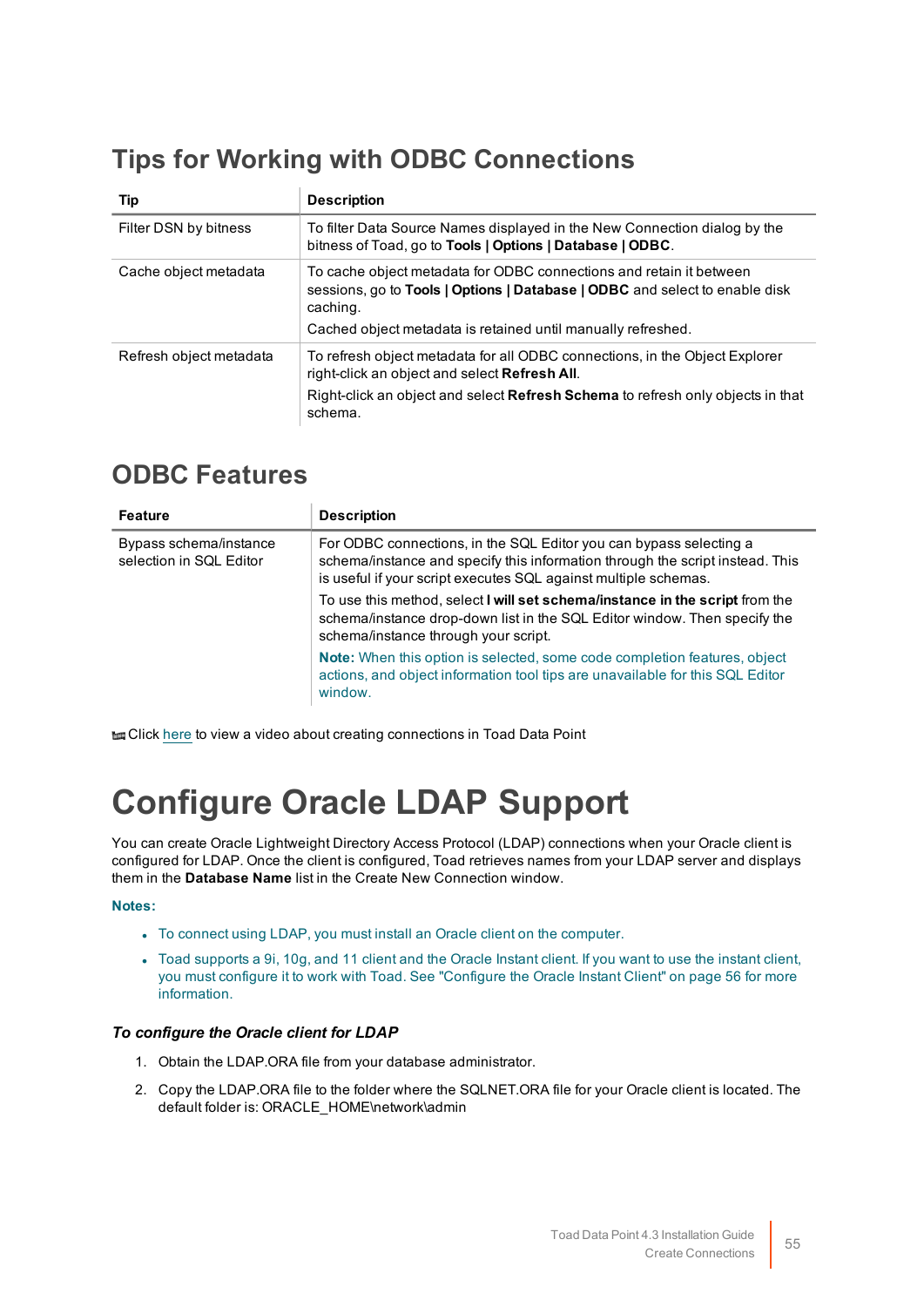3. Open the SQLNET.ORA file and enter "(LDAP)" as the value for the NAMES.DIRECTORY\_ PATH as follows:

NAMES.DIRECTORY\_PATH= (LDAP)

**Note:** If you are using multiple naming methods, add the (LDAP) value to existing parameter values. For example, if you are using both the TNSNAMES and LDAP naming methods, add LDAP to TNSNAMES as follows:

NAMES.DIRECTORY\_PATH= (TNSNAMES, LDAP)

- 4. Save the SQLNET.ORA file.
- 5. Launch Toad and select **File | New | Connection**.
- 6. Create an LDAP connection following the procedure in Create Oracle [Connections](#page-55-1). In step 3, select a database on the LDAP server from the **Database Name** list. Toad retrieves the list of LDAP names from the LDAP server once per Toad session. To refresh the list, click  $\bullet$ .

# <span id="page-55-1"></span>**Create Oracle Connections**

You can create a new connection, or connect to an existing connection from the Create New Connection window.

**to Click [here](http://www.toadworld.com/products/toad-data-point/m/media-library/646.aspx) to view a video about creating connections in Toad Data Point** 

**Tip:** You can configure Toad Data Point to accept connection information from Toad for Oracle.

### **Client Connection or Direct Connection**

You can connect to your database using a native Oracle database provider in Toad using one of the following methods:

| <b>Connection Method</b>                                                                                                          | <b>Advantages</b>                                                                                         | <b>Disadvantages</b>                                                                                                                                                                                                           |
|-----------------------------------------------------------------------------------------------------------------------------------|-----------------------------------------------------------------------------------------------------------|--------------------------------------------------------------------------------------------------------------------------------------------------------------------------------------------------------------------------------|
| <b>Client connection</b>                                                                                                          | Supports LDAP                                                                                             | Requires an Oracle client                                                                                                                                                                                                      |
| Client tab-Uses an installed<br>Oracle Client or Oracle Instant<br>Client to establish a connection<br>to the database from Toad. |                                                                                                           | <b>Note:</b> Toad supports Oracle clients and<br>Oracle Instant clients using version 9i or<br>later.                                                                                                                          |
| <b>Direct connection</b><br>Direct Connect tab-Uses<br>TCP/IP to connect directly to the<br>database.                             | Does not require an<br>installed Oracle Client<br>Recommended for<br>connecting to Oracle 8i<br>databases | This method only supports common data<br>types. Some advanced Oracle object types<br>cannot be retrieved when connecting using<br>this method.<br>This method does not support LDAP. (To<br>connect using LDAP, use the Client |
|                                                                                                                                   |                                                                                                           | Connection method instead.)                                                                                                                                                                                                    |
|                                                                                                                                   |                                                                                                           | This method cannot be used in a cross-<br>connection query.                                                                                                                                                                    |

**Note:** Quest recommends using one of the methods described in this table to connect to Oracle rather than an ODBC driver. Because ODBC connectivity is generic, it is not full-featured and may not be as robust as the fully exploited native database provider.

### <span id="page-55-0"></span>**Configure the Oracle Instant Client**

The Oracle Instant client installs only those files needed to connect to your database using OCI. Because this client does not write to the registry (no ORACLE\_HOMES) or add to the environmental path, you must manually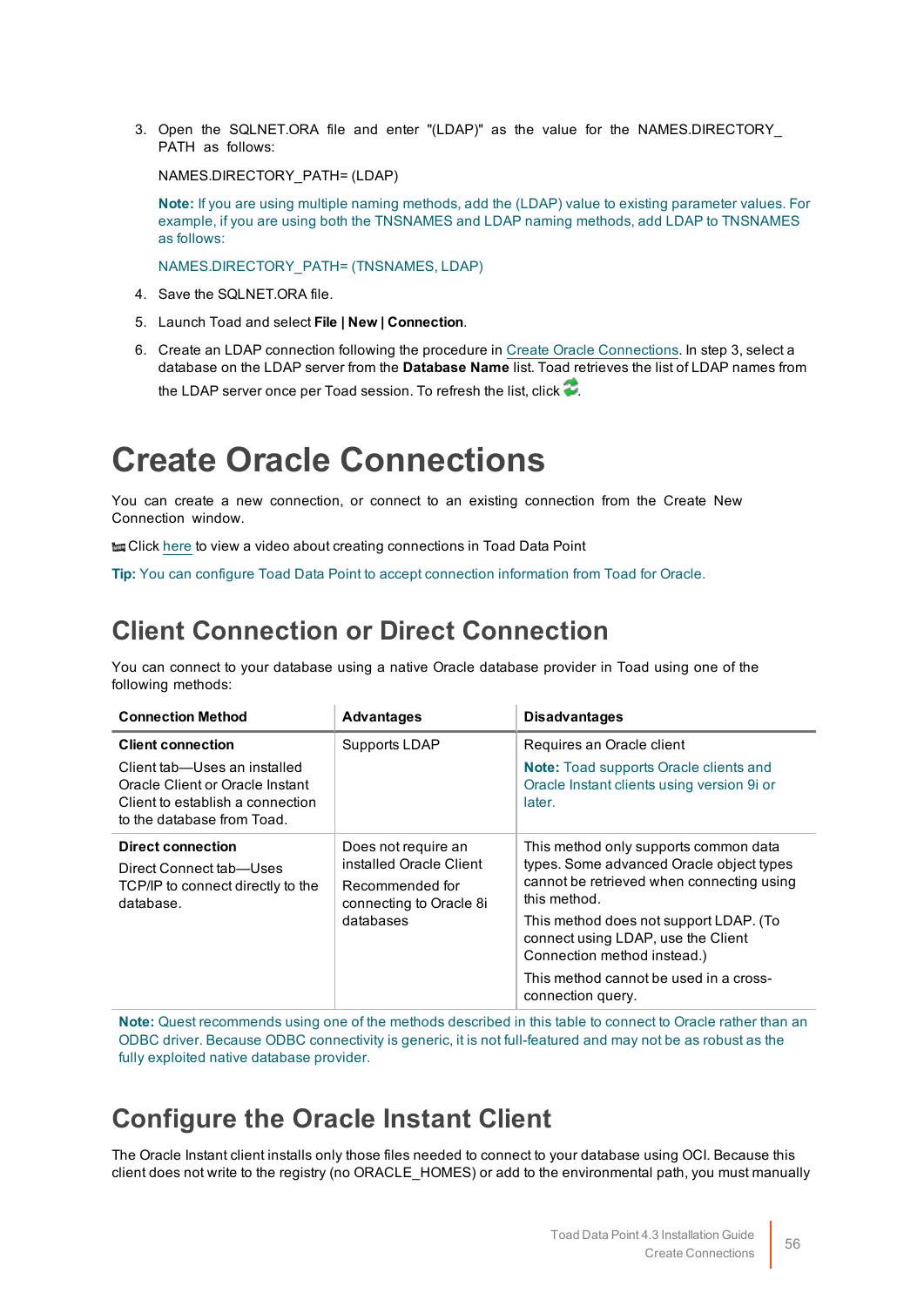set environment variables so the client can be used with Toad.

#### *To configure the Oracle Instant Client to work with Toad*

- 1. Save the Oracle Instant Client files in any location on the computer where Toad is installed.
- 2. On your Windows desktop, right-click My Computer and select **Properties**.
- 3. Select the Advanced tab and click **Environment Variables**.
- 4. Click **New** under System Variables and complete the following:

| Variable name | Variable Value                                                        |
|---------------|-----------------------------------------------------------------------|
| <b>PATH</b>   | <path client="" installed="" instant="" is="" where="">:%PATH%</path> |
|               | For Example: C:\Program Files\OracleInstantClient:%PATH%              |
| TNS ADMIN     | <path file="" installed="" is="" tnsnames.ora="" where=""></path>     |

5. To use the Oracle Instant Client connection in a cross-connection query, you must also install an Oracle ODBC driver. (While the Oracle Client *full* install includes an ODBC driver, the Oracle Instant Client does not.)

**Note:** You cannot use an Oracle Direct Connection in a cross-connection query.

### **Create an Oracle Connection**

#### *To create an Oracle connection*

- 1. Click  $\frac{1}{\sqrt{2}}$  on the toolbar (ALT+F+N).
- 2. Select *Oracle* from the **Group** list box.
- 3. Review the following for additional information:

| Login Tab             | <b>Description</b>                                                                                                                                                                                                                                                                         |
|-----------------------|--------------------------------------------------------------------------------------------------------------------------------------------------------------------------------------------------------------------------------------------------------------------------------------------|
| Database name         | Select the alias to use when connecting. This list displays aliases from LDAP, as<br>well as any local tnsnames.ora file.                                                                                                                                                                  |
|                       | When you initially open the connection dialog, Toad retrieves the list of LDAP<br>names from the LDAP server. Toad caches this list and displays it upon                                                                                                                                   |
|                       | subsequent requests, within one Toad session. To refresh the list, click                                                                                                                                                                                                                   |
|                       | <b>Note:</b> If you do not select a database, Toad uses the ORACLE SID for the<br>selected home. If an ORACLE SID value does not exist and you do not specify a<br>database, you cannot connect.                                                                                           |
| Password              | Enter the password to use when connecting.                                                                                                                                                                                                                                                 |
|                       | Tip: After connecting, you can set a master password to further secure your<br>connection in Tools   Options  Environment   Security.                                                                                                                                                      |
| Connect as            | Select whether to connect as either SYSDBA or SYSOPER if you have the<br>appropriate permissions. Otherwise, use the default.                                                                                                                                                              |
| Schema                | Select a schema if you frequently work in a different schema than the one<br>associated with your user name.                                                                                                                                                                               |
| Explain plan<br>table | (Optional) Specify the location of an existing explain plan table to use instead of<br>Toad automatically creating one for you when you execute a statement. This is<br>useful if you do not have necessary permissions to create explain plan tables or<br>want to use an existing table. |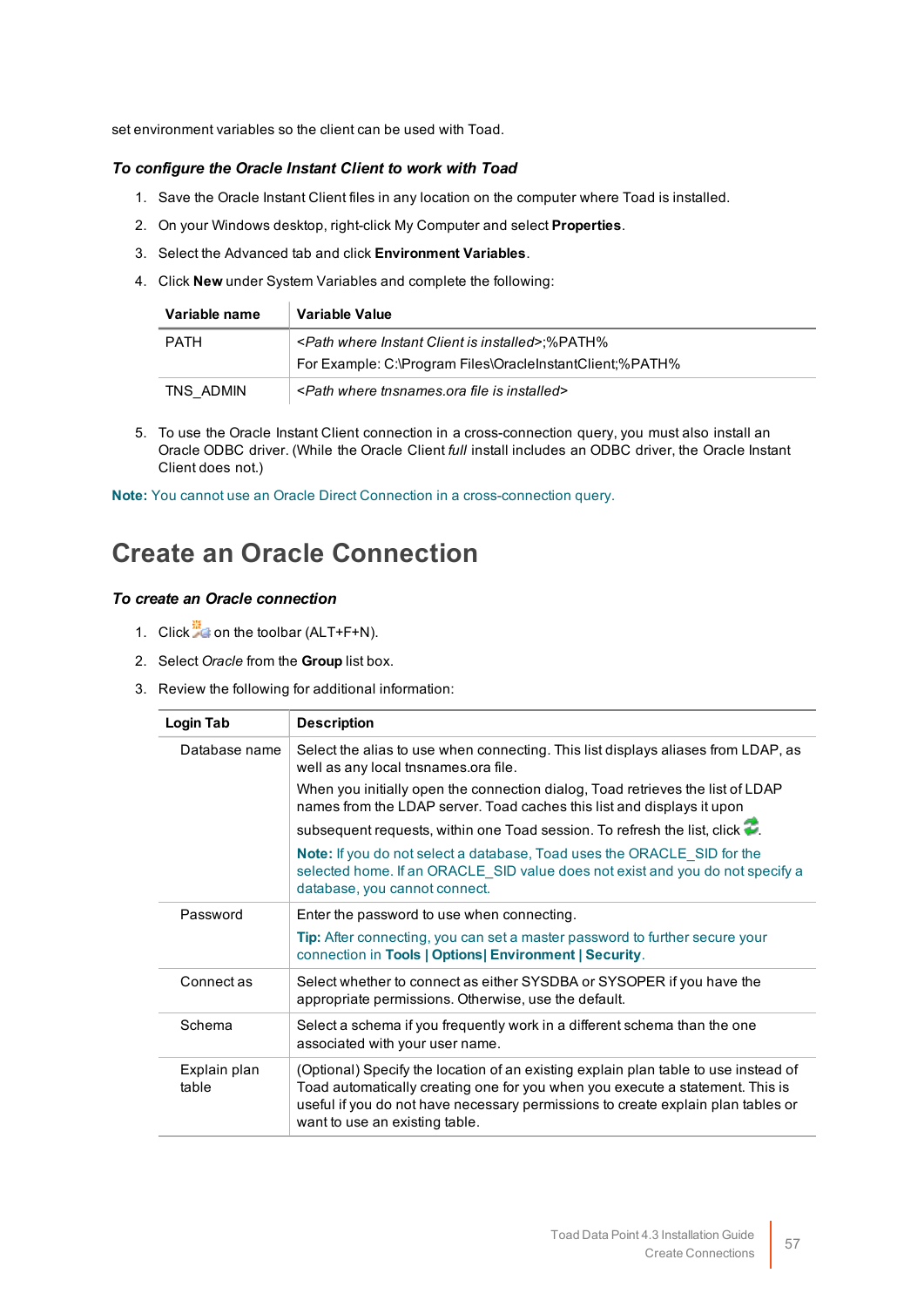| Category                 | Select or create a category if you want to color code Editor tabs for a specific<br>connection. This can help differentiate between development and production<br>databases. You can also set an option to color code the Object Explorer pane<br>and object editor windows (Create, Alter, Drop, etc.). to Click here to view a<br>video of this feature. |
|--------------------------|------------------------------------------------------------------------------------------------------------------------------------------------------------------------------------------------------------------------------------------------------------------------------------------------------------------------------------------------------------|
| Save password            | Select this checkbox if you plan to use Automation to generate reports.                                                                                                                                                                                                                                                                                    |
| <b>Oracle Client Tab</b> | <b>Description</b>                                                                                                                                                                                                                                                                                                                                         |
| Current home             | Modify the Oracle home to use, if needed.                                                                                                                                                                                                                                                                                                                  |
| <b>TNSNames</b>          | Click this button to edit your local TNSNames file.                                                                                                                                                                                                                                                                                                        |
| Editor                   | Tip: You can press CTRL+F to open the Find/Replace window to locate entries in<br>the TNS Names Editor. Pressing F3 locates the next entry that matches your<br>criteria.                                                                                                                                                                                  |
| <b>SQLNET Editor</b>     | Click this button to edit SQLNET.ORA parameters. Before editing this file, you<br>should create a backup copy. See SQLNET.ORA Profile Parameters in the Oracle<br>documentation for more information.                                                                                                                                                      |
| <b>Direct Tab</b>        | <b>Description</b>                                                                                                                                                                                                                                                                                                                                         |
| <b>SID</b>               | Enter the ORACLE SID value for the database. This value is specified in the<br>registry under each installed home.                                                                                                                                                                                                                                         |
| <b>Advanced Tab</b>      | <b>Description</b>                                                                                                                                                                                                                                                                                                                                         |
| ODBC driver              | If an Oracle Client is installed, the default is the Oracle ODBC driver.                                                                                                                                                                                                                                                                                   |
|                          | If an Oracle Client is not installed, the default is the Microsoft Access ODBC<br>driver.                                                                                                                                                                                                                                                                  |
|                          | Tip: You can specify the ODBC driver to use for all connections for this database<br>provider in Tools   Options   Database   Oracle.                                                                                                                                                                                                                      |

4. Click **Connect** to connect immediately while saving the connection information. Optionally, click **Save** to save the connection without connecting.

**Note:** Go to **Tools | Options | Database | Oracle** to specify default options to use in Oracle connections.

**Tip:** Connections are stored in the connections.xml file and can be found by clicking the *Application Data Directory* link in **Help | About**.

# **Create Oracle Business Intelligence Connections**

Toad allows you to connect to the presentation layer of an Oracle Business Intelligence Enterprise Edition (OBIEE) data source.

**Note:** This feature is available in the Toad Data Point Professional Edition only.

#### *To create an Oracle Business Intelligence Enterprise connection*

- 1. Click  $\ddot{=}$  on the Connections toolbar (ALT+F+N).
- 2. Select *Oracle BI Enterprise* from the **Group** list.
- 3. Enter the connection information in the Create New Connection dialog. Review the following for additional information: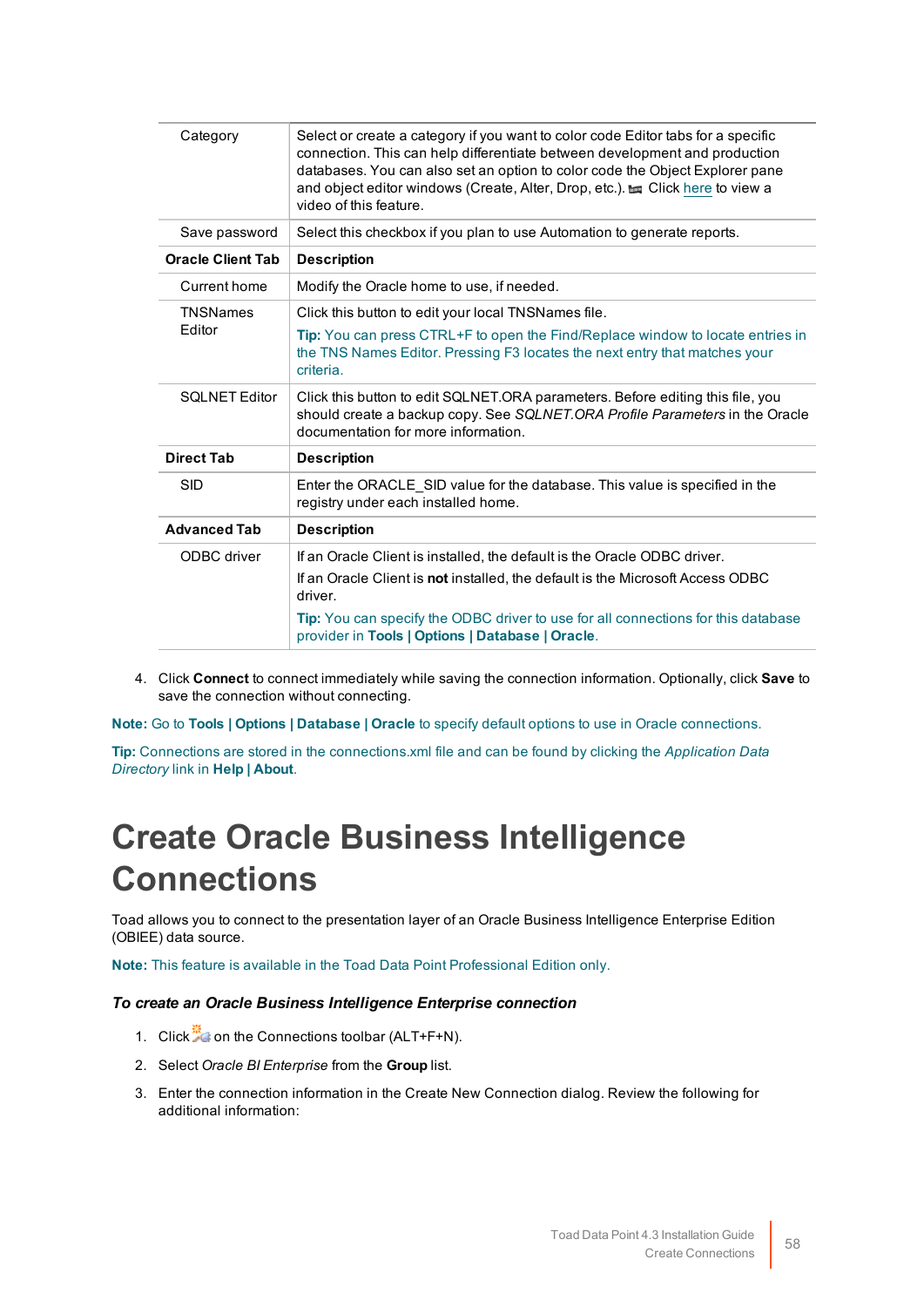| URL       | Enter the URL to the Oracle Business Intelligence Enterprise data source to<br>which you want to connect.                                     |
|-----------|-----------------------------------------------------------------------------------------------------------------------------------------------|
|           | <b>Note:</b> You must include the port number in the URL as in the following examples:                                                        |
|           | format—http:// <server.path>:<port>/analytics/saw.dll</port></server.path>                                                                    |
|           | example—http://server01.mycompany.com:80/analytics/saw.dll                                                                                    |
| Password  | Enter the password to use when connecting.                                                                                                    |
|           | <b>Tip:</b> After connecting, you can set a master password to further secure your<br>connection in Tools   Options   Environment   Security. |
| Row Limit | Select a row limit to enforce for query results.                                                                                              |
|           | default = 500,000                                                                                                                             |
| Category  | (Optional) Select an existing category or create a new one.                                                                                   |

**Note:** In NoSQL and Business Intelligence connections, Toad automatically saves the password in the connections.xml file as obfuscated text, as well as in Toad. To add additional password security, use Toad's Master Password feature.

- 4. Click **Connect** to connect immediately while saving the connection information. Optionally, click **Save** to save the connection without connecting.
- 5. Upon creating an initial connection, Toad automatically maps the data source objects. This process runs in the background, and until it is finished, you may experience a delay when attempting to access these objects.

### **Important Information about Oracle BI Connections**

You must incorporate the port into the OBIEE database connection URL in the following format:

http://<server name>:<port>/analytics/saw.dll

**An example URL is** http://server01.mycompany.com:80/analytics/saw.dll

#### **Tips:**

- <sup>l</sup> Connections are stored in the **connections.xml** file and can be found by clicking the *Application Data Directory* link in **Help | About**.
- <sup>l</sup> You can specify a proxy server to use for Business Intelligence and NoSQL connections at **Tools | Options | Database | Data Services**.

# **Create Salesforce Connections**

Toad allows you to connect directly to Salesforce.com, one of the business intelligence data sources supported by Toad. Toad supports authentication using either a Salesforce security token or single sign-on with your corporate credentials.

**Note:** This feature is available in the Toad Data Point Professional Edition only.

#### *To create a Salesforce connection*

- 1. Click  $\ddot{=}$  on the Connections toolbar (ALT+F+N).
- 2. Select *Salesforce* from the **Group** list. The Create New Connection dialog opens.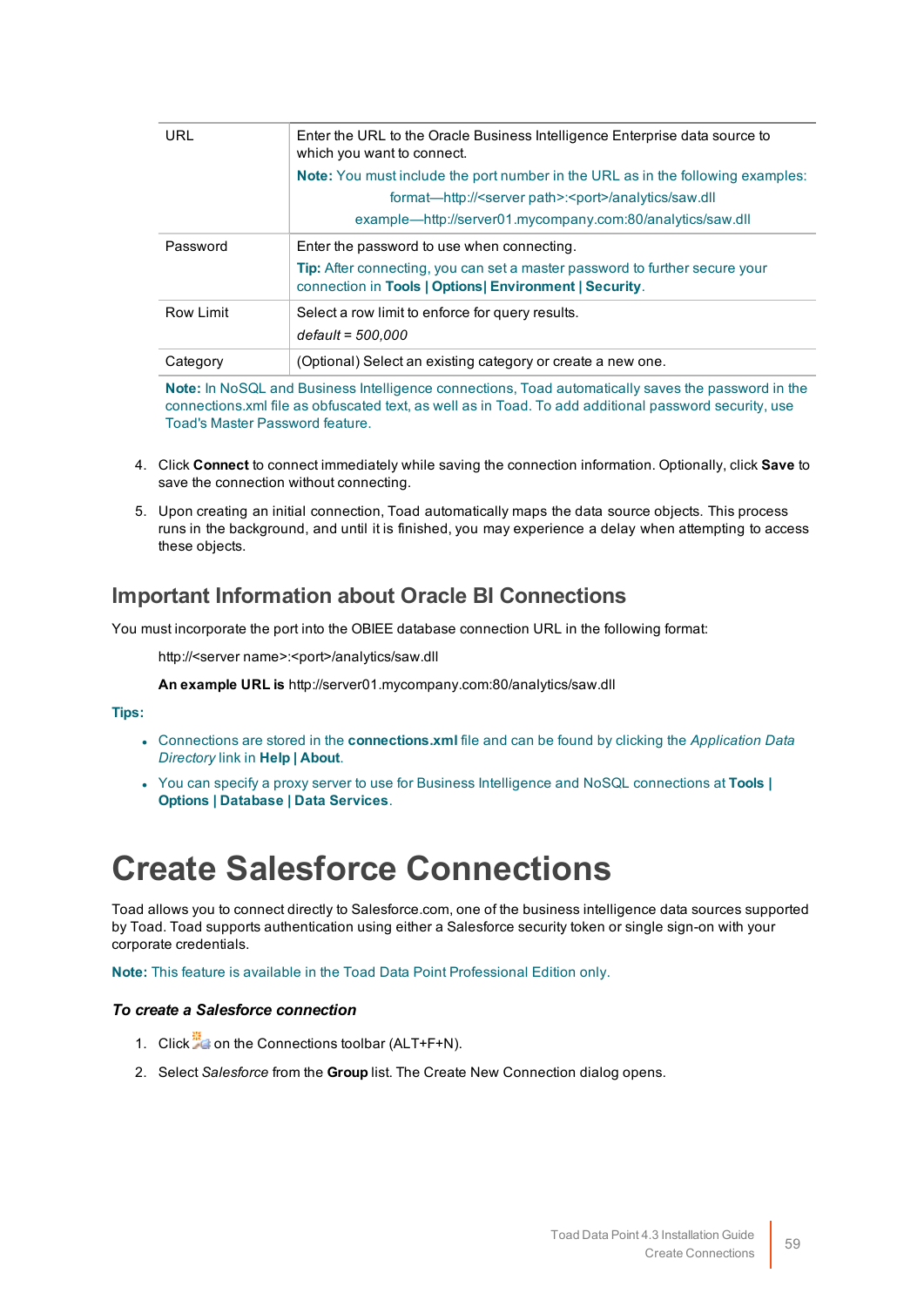3. To create a Salesforce connection using your Salesforce email login, select the **Credentials** tab.

| <b>URL</b>     | Enter the Salesforce.com URL to which you want to connect.<br>Note: An example is https://login.salesforce.com.                                                                                                                                                   |
|----------------|-------------------------------------------------------------------------------------------------------------------------------------------------------------------------------------------------------------------------------------------------------------------|
| Username       | Enter your email login.<br>Note: You must have a Salesforce email login to create this type of<br>connection to Salesforce.com from Toad.                                                                                                                         |
| Password       | Enter the password to use when connecting.<br><b>Tip:</b> After connecting, you can set a master password to further secure<br>your connection in Tools   Options  Environment   Security.                                                                        |
| Security token | Enter your Security Token provided by Salesforce.<br><b>Note:</b> You must have a Salesforce security token to create this type of<br>Salesforce.com connection from Toad. See "Important Notes about<br>Salesforce Connections" on page 61 for more information. |
| Category       | (Optional) Select an existing category or create a new one.                                                                                                                                                                                                       |

a. Enter the connection information. Review the following for additional information:

- b. After entering the connection information, click **Connect** to connect immediately while saving the connection information. Optionally, click **Save** to save the connection without connecting.
- 4. To create a Salesforce connection using your corporate credentials (single sign-on), select the **Corporate Credentials** tab.
	- a. Enter your company's custom Salesforce URL. An example is https://*company*.my.salesforce.com or http://salesforce.*servername*.

**Note:** If you authenticate and request login to Salesforce through your company's server (e.g., http://salesforce.*servername*), you may need to contact your IT department to obtain the full URL to enter in this step.

b. If the Salesforce log-in page displays, enter your corporate credentials (user name and password) and click **Log in to Salesforce**.

**Note:** The Salesforce log-in page does not display when authenticating through your company's server.

- c. The Salesforce consent page displays. Click **Allow** to allow Toad access to your Salesforce data.
- 5. Upon creating an initial connection, Toad automatically maps the data source objects. This process runs in the background, and until it is finished, you may experience a delay when attempting to access these objects.

**Note:** In NoSQL and Business Intelligence connections, Toad automatically saves the password in the connections.xml file as obfuscated text, as well as in Toad. To add additional password security, use Toad's Master Password feature.

### **Manual Single Sign-On**

Use the manual single sign on method when you want to create a Salesforce connection using your corporate credentials but you are having problems accessing Salesforce from Toad, for example, if Toad does not have access to the Internet.

#### *Create a Salesforce.com connection - manual single sign-on*

- 1. In the Create New Connection dialog, select the **Manual Single Sign On** tab.
- 2. Log-in to your Salesforce.com account using your browser. After you log-in, copy the full URL from the browser's address bar and paste it into the text box under **Step 1** in the Manual Single Sign On tab.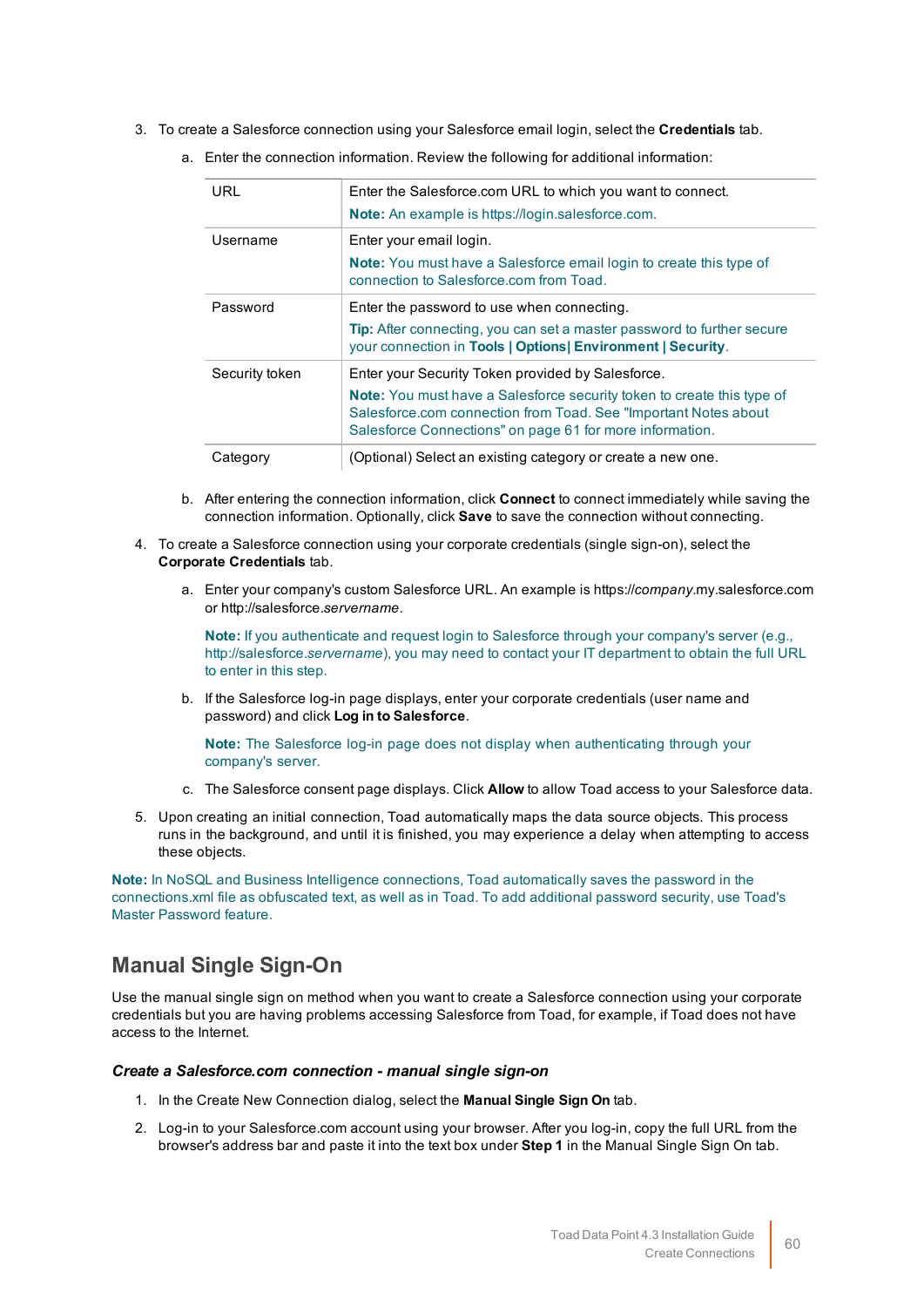- 3. A URL appears in the text box under **Step 2**. Copy this URL and then paste it into the address bar in your browser.
- 4. The Salesforce consent page displays. Click **Allow**.
- 5. A page displays containing the authorization code. Copy the code and paste it into the text box under **Step 3**. Then click **Connect**.

### **Reauthorizing a Connection (If Using Corporate Credentials)**

If you encounter an error message when attempting to connect to Salesforce using your corporate credentials connection, Toad's authorization (access) to Salesforce may be lost. Use the following procedure to re-establish authorization for the connection.

#### *To Reauthorize*

- 1. In the Navigation Manager, disconnect from the connection. You must disconnect before you can re-authorize.
- 2. After disconnecting, right-click the connection and select **Properties**.
- 3. In the Connection Properties dialog, click **Reauthorize** in the Corporate Credentials tab.
- 4. If the Salesforce log-in page displays, re-enter your corporate credentials.

**Note:** The Salesforce log-in page does not display when authenticating through your company's server.

## <span id="page-60-0"></span>**Important Notes about Salesforce Connections**

- If you connect to Salesforce using a proxy, you must define the proxy server in Toad.
- A Security Token is required to log on to Salesforce.com from Toad, using your Salesforce email login.
- For information about how to generate a new security token, see the Salesforce documentation at [https://login.salesforce.com/help/doc/en/user\\_security\\_token.htm](https://login.salesforce.com/help/doc/en/user_security_token.htm).
- You may need to have your IP address included in your organization's list of trusted IP addresses. For more information, see the Salesforce documentation at [http://www.salesforce.com/us/developer/docs/api/Content/sforce\\_api\\_concepts\\_security.htm.](http://www.salesforce.com/us/developer/docs/api/Content/sforce_api_concepts_security.htm)

**Tips:**

- <sup>l</sup> Connections are stored in the **connections.xml** file and can be found by clicking the *Application Data Directory* link in **Help | About**.
- <sup>l</sup> You can specify a proxy server to use for Business Intelligence and NoSQL connections at **Tools | Options | Database | Data Services**.

# **Create SQL Server and SQL Azure Connections**

You can create a new connection, or connect to an existing connection from the Create New Connection window. See ["Troubleshoot](#page-77-0) SQL Server® Issues" on page 78 for more information about troubleshooting connection issues.

tu Click [here](http://www.toadworld.com/products/toad-data-point/m/media-library/646.aspx) to view a video about creating connections in Toad Data Point

**Note:** For SQL Azure connections:

• To be able to utilize majority of Toad functionality please grant VIEW DEFINITION on the SQL Azure databases you want to work with.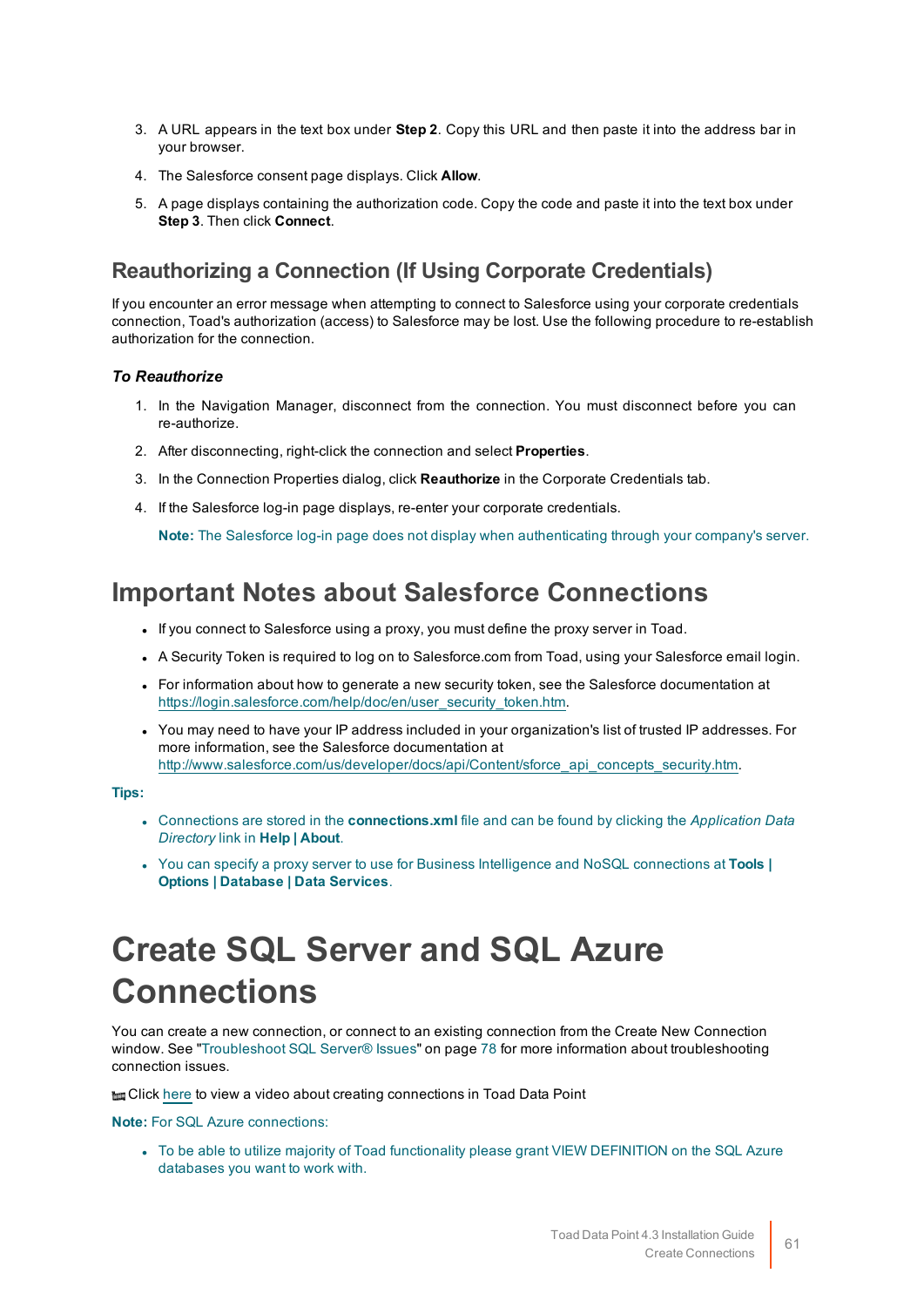- <sup>l</sup> You can login to Windows Azure Platform by selecting **Tools | Cloud Computing | SQL Azure Portal** and providing your credentials.
- Make sure that no Azure firewall rule restricts your IP address from having access to Azure server. See "Create and Alter Azure Firewall Rules" in the online help for more information.

#### *To create a new connection*

- 1. Click  $\frac{1}{2}$  on the toolbar (ALT+F+N).
- 2. Select *Microsoft SQL Server* or *Microsoft SQL Azure* from the **Group** list box.
- 3. Review the following for additional information:

| <b>Login Tab</b>        | <b>Description</b>                                                                                                                                                                                                                                                                                                                                         |
|-------------------------|------------------------------------------------------------------------------------------------------------------------------------------------------------------------------------------------------------------------------------------------------------------------------------------------------------------------------------------------------------|
| Server name             | Enter the name of the server to use when connecting.                                                                                                                                                                                                                                                                                                       |
|                         | click <b>b</b> to display any servers running SQL Server that are currently active on<br>the network.                                                                                                                                                                                                                                                      |
|                         | Notes:                                                                                                                                                                                                                                                                                                                                                     |
|                         | • For SQL Azure connections, enter InstanceName.database.windows.net<br>in this field.                                                                                                                                                                                                                                                                     |
|                         | • For named instances, enter the MachineNameVnstanceName in this<br>field.                                                                                                                                                                                                                                                                                 |
| Authentication          | Select the type of authentication to use for this connection.                                                                                                                                                                                                                                                                                              |
|                         | Note: You cannot create a SQL Azure connection using Windows<br>Authentication.                                                                                                                                                                                                                                                                            |
| Password                | Enter the password to use when connecting.                                                                                                                                                                                                                                                                                                                 |
|                         | Tip: After connecting, you can set a master password to further secure your<br>connection in Tools   Options  Environment   Security.                                                                                                                                                                                                                      |
| Category                | Select or create a category if you want to color code Editor tabs for a specific<br>connection. This can help differentiate between development and production<br>databases. You can also set an option to color code the Object Explorer pane<br>and object editor windows (Create, Alter, Drop, etc.). to Click here to view a<br>video of this feature. |
| Encrypt<br>connection   | Select this option to enable encryption for the current connection provided that<br>the certificate has been already installed on the server.                                                                                                                                                                                                              |
| <b>Advanced Tab</b>     | <b>Description</b>                                                                                                                                                                                                                                                                                                                                         |
| Network protocol        | Select one of the following:                                                                                                                                                                                                                                                                                                                               |
|                         | <b>Shared Memory</b>                                                                                                                                                                                                                                                                                                                                       |
|                         | <b>TCP/IP</b>                                                                                                                                                                                                                                                                                                                                              |
|                         | Named Pipes                                                                                                                                                                                                                                                                                                                                                |
|                         | Note: When establishing Named Pipes connection "Poll service status<br>in connection list" option should be cleared.                                                                                                                                                                                                                                       |
| Parameter<br>Name/Value | You can add parameters to the connection. Toad includes the Application<br>Name parameter with value Toad Data Point by default.                                                                                                                                                                                                                           |
| <b>OBDC</b> driver      | Select an ODBC driver to use for this connection when creating cross-<br>connection queries.                                                                                                                                                                                                                                                               |
|                         | Tip: You can specify the ODBC driver to use for all connections for this<br>database provider in Tools   Options   Database   SQL Server.                                                                                                                                                                                                                  |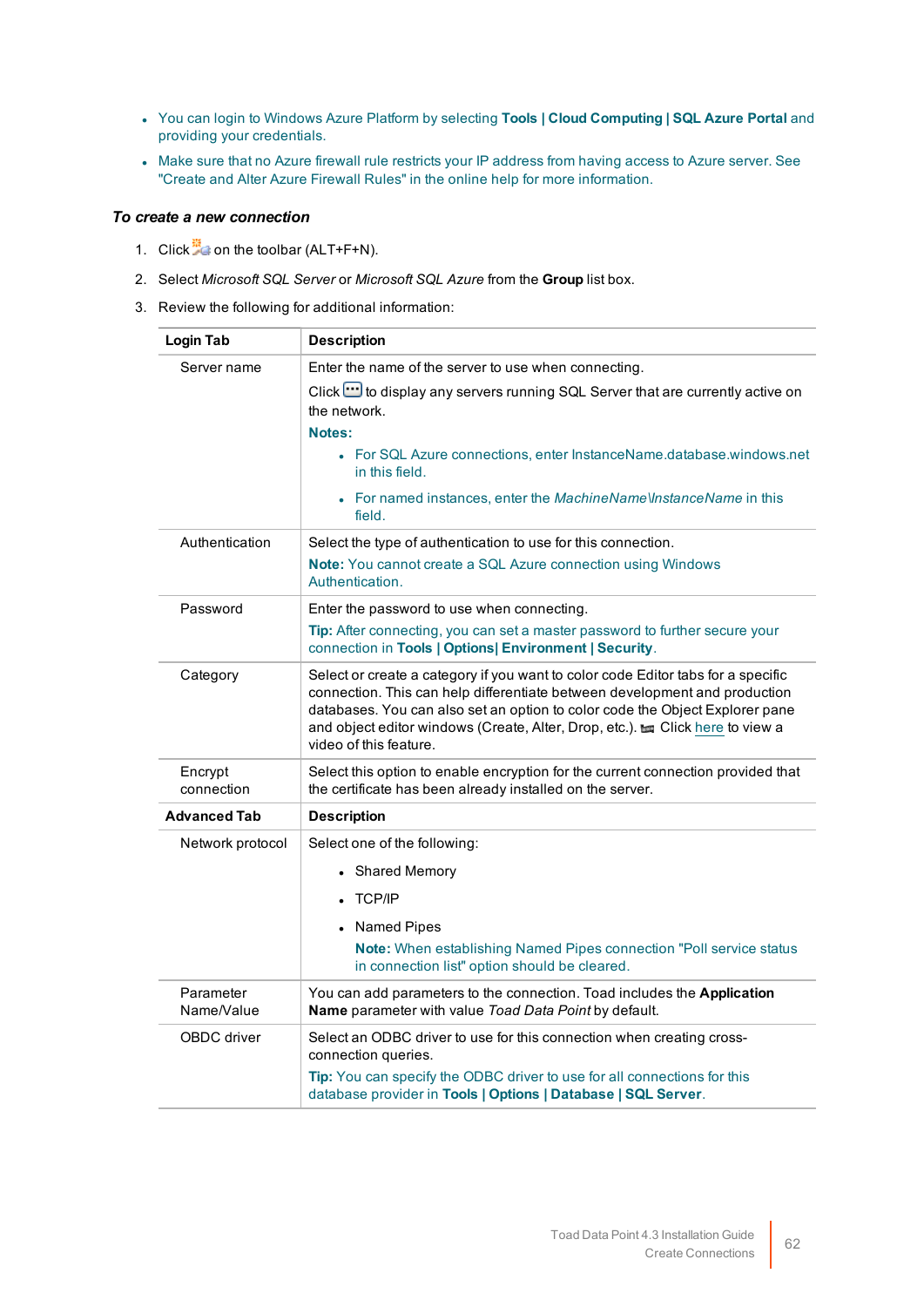4. Click **Connect** to save the connection and immediately connect to the database.

or

Click **Save** to save the connection without connecting to the database.

**Tip:** Connections are stored in the connections.xml file and can be found by clicking the *Application Data Directory* link in **Help | About**.

#### *To import connections (including Central Management Server connections)*

- 1. Click<sup>25</sup>
- 2. Specify the location where the connections currently reside.

**Note:** Review the following for additional information on CMS connections:

- To import CMS connections, select a server from the list where the CMS is registered. The connection to this SQL Server instance should be created beforehand.
- CMS is available beginning with Microsoft SQL Server 2008.
- User should have an appropriate login (Windows Authentication and grant to connect to selected server are required) created on the server to which he connects via CMS.
- 3. Select the connections to be imported.

# **Create SQL Server Analysis Services Connections**

Through Toad you can create a connection to a Microsoft SQL Server Analysis Services (SSAS) data source. An SSAS connection in Toad allows you to access the multi-dimensional cubes from the data source.

**Note:** This feature is available in the Toad Data Point Professional Edition only.

## **Configure HTTP Access**

Before connecting to SQL Server Analysis Services from Toad Data Point, you must configure the IIS Web server (to be used for connecting) for HTTP access to SSAS. See the following instructions from Microsoft: [http://msdn.microsoft.com/en-us/library/gg492140\(v=sql.105\).aspx.](http://msdn.microsoft.com/en-us/library/gg492140(v=sql.105).aspx)

### **Connect to SQL Server Analysis Services**

#### *To create a SQL Server Analysis Services connection*

- 1. Click  $\ddot{B}$  on the Connections toolbar (ALT+F+N).
- 2. Select *Microsoft SQL Server Analysis Services (SSAS)* from the **Group** list.
- 3. Enter the connection information in the Create New Connection dialog. Review the following for additional information: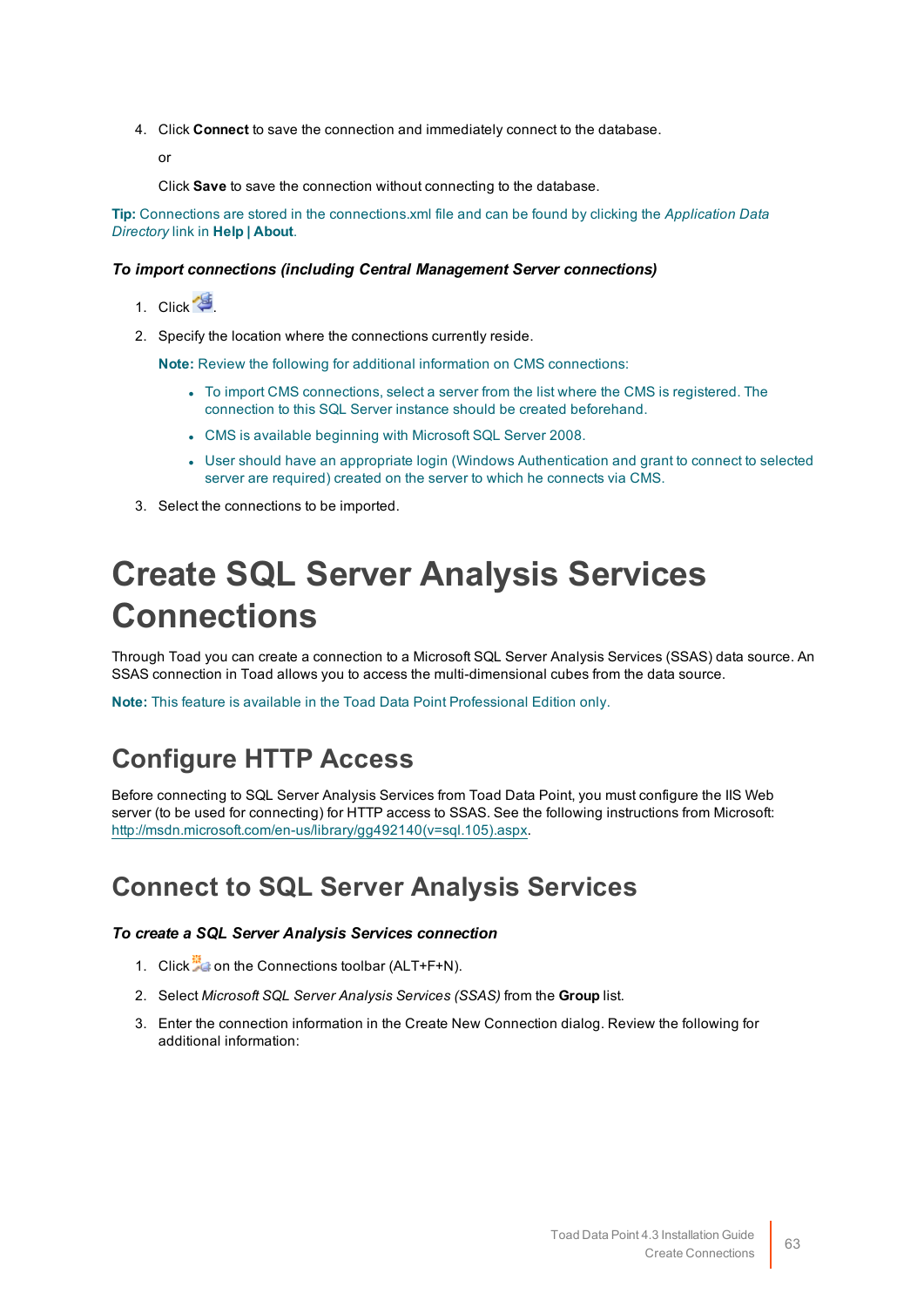| URI      | Enter the URL for the Analysis Services data source to which you want to<br>connect.                          |
|----------|---------------------------------------------------------------------------------------------------------------|
|          | <b>Note:</b> Toad connects to Analysis Services via http access. The URL should have<br>the following format: |
|          | format—http:// <server.path>/msmdpump.dll</server.path>                                                       |
|          | example—http://server01/olap/msmdpump.dll                                                                     |
| Database | Enter the name of the Analysis Services database to which you want to connect.                                |
| Username | Enter the user name for the user account to be used in this connection.                                       |
| Password | Enter the password for the user account specified in Username.                                                |
| Category | (Optional) Select an existing category or create a new one.                                                   |

**Note:** In NoSQL and Business Intelligence connections, Toad automatically saves the password in the connections.xml file as obfuscated text, as well as in Toad. To add additional password security, use Toad's Master Password feature.

- 4. Click **Connect** to connect immediately and also save the connection information. Optionally, you can click **Save** to save the connection without connecting.
- 5. Upon creating an initial connection, Toad automatically maps the data source objects. This process runs in the background, and until it is finished, you may experience a delay when attempting to access these objects.

#### **Tips:**

- <sup>l</sup> Connections are stored in the **connections.xml** file and can be found by clicking the *Application Data Directory* link in **Help | About**.
- <sup>l</sup> You can specify a proxy server to use for Business Intelligence and NoSQL connections at **Tools | Options | Database | Data Services**.

# **Create SAP Connections**

You can create a new SAP IQ, SAP SQL Anywhere, or SAP ASE connection, or connect to an existing connection from the Create New Connection window. See ["Troubleshoot](#page-79-0) SAP Issues" on page 80 for more [information](#page-79-0) about troubleshooting connection issues.

**to Click** [here](http://www.toadworld.com/products/toad-data-point/m/media-library/646.aspx) to view a video about creating connections in Toad Data Point

**Note:** This topic focuses on information that may be unfamiliar to you. It does not include all step and field descriptions.

#### *To create an SAP connection*

- 1. Click  $\frac{1}{2}$  on the toolbar (ALT+F+N).
- 2. Select *SAP ASE*, *SAP IQ*, or *SAP SQL Anywhere* from the **Group** list.
- 3. Enter the login information. Review the following for additional information:

| Login Tab | <b>Description</b>                                                                                     |
|-----------|--------------------------------------------------------------------------------------------------------|
| Host      | Enter the host name for the connection.                                                                |
|           | <b>Note:</b> This field is only available when you select an SAP IQ or SAP SQL<br>Anywhere connection. |
| Password  | Enter the password to use when connecting.                                                             |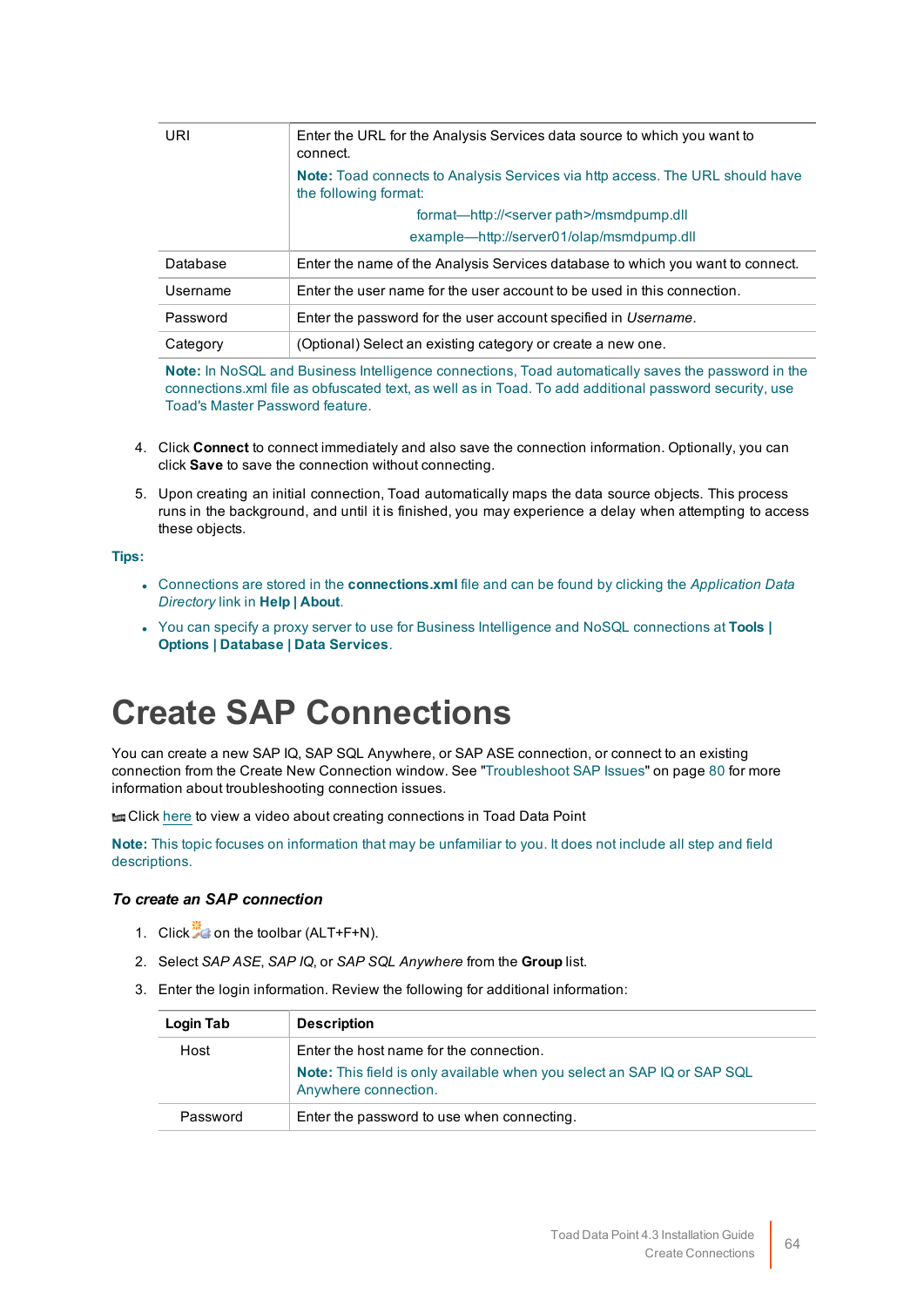|                     | Tip: After connecting, you can set a master password to further secure your<br>connection in Tools   Options   Environment   Security.                                                                                                                                                                                                                     |
|---------------------|------------------------------------------------------------------------------------------------------------------------------------------------------------------------------------------------------------------------------------------------------------------------------------------------------------------------------------------------------------|
| CharSet             | Enter the client character set such as UTF-8 in this field if it differs from the default<br>character set. This helps you avoid connection issues.                                                                                                                                                                                                        |
|                     | Notes:                                                                                                                                                                                                                                                                                                                                                     |
|                     | • This field is not case sensitive.                                                                                                                                                                                                                                                                                                                        |
|                     | • This field is only available when you select an SAP ASE connection.                                                                                                                                                                                                                                                                                      |
| Category            | Select or create a category if you want to color code Editor tabs for a specific<br>connection. This can help differentiate between development and production<br>databases. You can also set an option to color code the Object Explorer pane<br>and object editor windows (Create, Alter, Drop, etc.). to Click here to view a<br>video of this feature. |
| <b>Options Tab</b>  | <b>Description</b>                                                                                                                                                                                                                                                                                                                                         |
| Language            | (SAP ASE only) Set language for your connection to SAP ASE to override your<br>Region   Format settings in Control Panel. If the field is left empty the default<br>language is used.                                                                                                                                                                      |
|                     | Default is us_english.                                                                                                                                                                                                                                                                                                                                     |
| <b>Advanced Tab</b> | <b>Description</b>                                                                                                                                                                                                                                                                                                                                         |
| ODBC driver         | Select an ODBC driver to use for this connection when creating cross-connection<br>queries.                                                                                                                                                                                                                                                                |
|                     | Tip: You can specify the ODBC driver to use for all connections for this database<br>provider in Tools   Options   Database   Oracle.                                                                                                                                                                                                                      |

4. Click **Connect** to save the connection and immediately connect to the database.

or

Click **Save** to save the connection without connecting to the database.

**Tip:** Connections are stored in the connections.xml file and can be found by clicking the *Application Data Directory* link in **Help | About**.

# **Create SAP HANA Connection**

**Note:** This feature is available in the Toad Data Point Professional Edition only.

#### *To create a SAP HANA connection*

- 1. Click  $\frac{1}{\sqrt{2}}$  on the toolbar (ALT+F+N).
- 2. Select **SAP HANA** from the **Group** list box.
- 3. Specify the connection properties in the Create New Connection dialog. Review the following for additional information:

| <b>General tab</b> | <b>Description</b>                                                                                                                                                                                             |
|--------------------|----------------------------------------------------------------------------------------------------------------------------------------------------------------------------------------------------------------|
| Host               | Enter IP address (or the master host name).                                                                                                                                                                    |
|                    | Note: Enter the master host name. Host names for distributed systems are<br>determined automatically. If the specified host is not available, the connection is<br>established through one of the other hosts. |
| Instance<br>Number | Enter a two-digit instance number.                                                                                                                                                                             |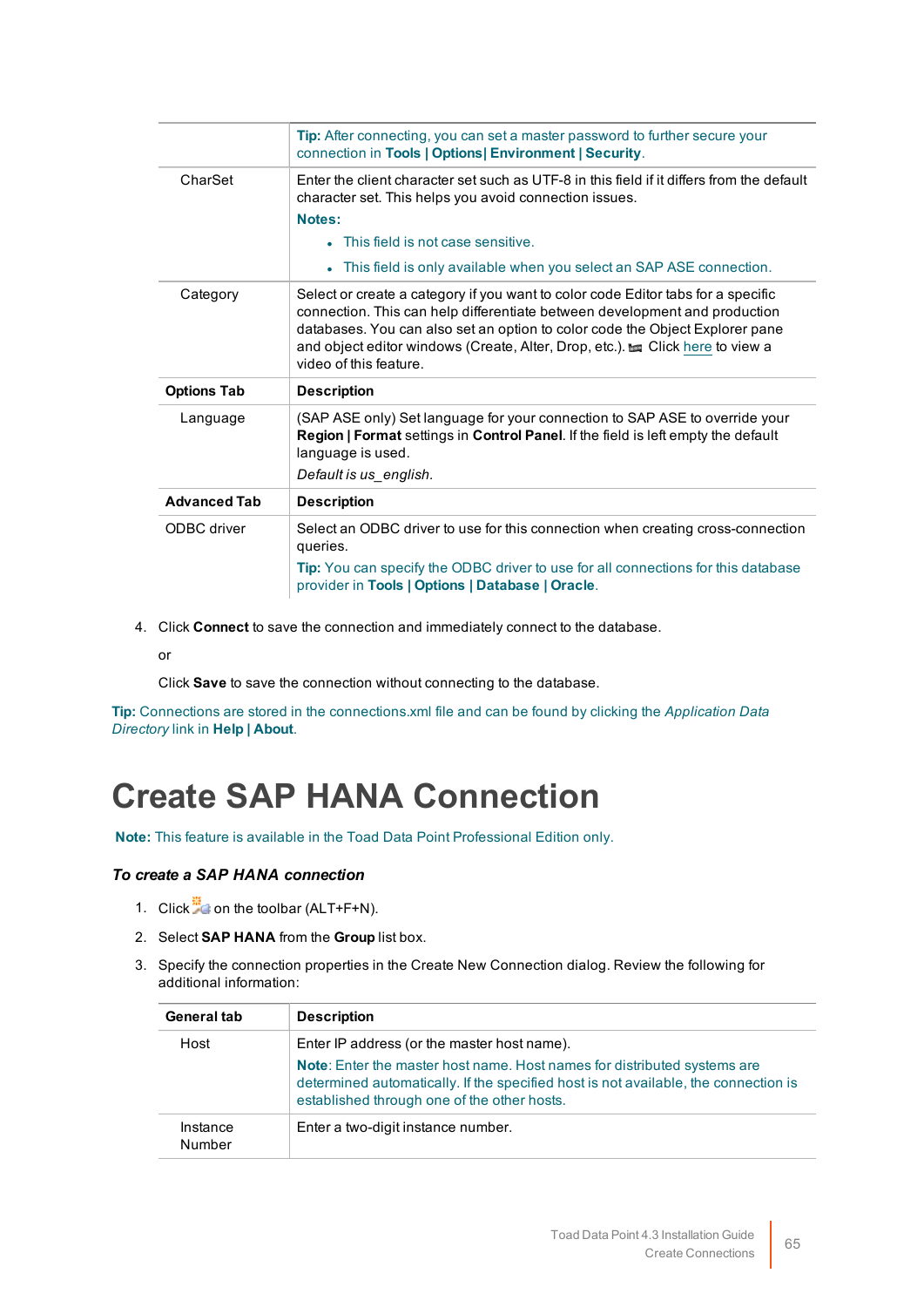|                           | Note: The communication port number is defined by: n <instance> xy, where n is<br/>either 3 or 5, <instance> is a two-digit number representing the instance number<br/>of the SAP HANA appliance, and xy represents a consecutive number. Toad<br/>users only enter the instance number.</instance></instance> |
|---------------------------|-----------------------------------------------------------------------------------------------------------------------------------------------------------------------------------------------------------------------------------------------------------------------------------------------------------------|
| Type of<br>Authentication | Select:<br>Authentication by the current operating system user - connect using your                                                                                                                                                                                                                             |
|                           | operating system authentication<br>Authentication by the database user - connect using your database user<br>authentication                                                                                                                                                                                     |
| User                      | Enter the user name to use when connecting.                                                                                                                                                                                                                                                                     |
| Password                  | Enter the password to use when connecting.                                                                                                                                                                                                                                                                      |
|                           | Tip: After connecting, you can set a master password to further secure your<br>connection in Tools   Options  Environment   Security.                                                                                                                                                                           |
| Mode                      | Select the database mode. SAP HANA supports numerous isolated databases in<br>a single HANA system. Although each database in a multiple-container system is<br>isolated, cross-queries can be performed and all databases share the same<br>installation, resources, and administration.                       |
|                           | Single-container - Select for single-container systems. These can be converted<br>to multiple-container systems.                                                                                                                                                                                                |
|                           | Multiple-container - Select for multiple-container systems. These systems<br>always have one system database, which is used for administration, and any<br>number of tenant databases.                                                                                                                          |
|                           | Select whether you want to connect to the System or Tenant database. Users<br>connect to a specific tenant database within the system using its database name.                                                                                                                                                  |
| Current<br>Schema         | Select a database schema. Click <b>b</b> to create a temporary connection and<br>display available schemas in the drop-down list.                                                                                                                                                                               |
| Category                  | Select or create a category if you want to color code Editor tabs for a specific<br>connection. This can help differentiate between development and production<br>databases. You can also set an option to color code the Object Explorer pane<br>and object editor windows (Create, Alter, Drop, etc.).        |
|                           | to Click here to view a video of this feature.                                                                                                                                                                                                                                                                  |
| <b>Options tab</b>        | <b>Description</b>                                                                                                                                                                                                                                                                                              |
| <b>Isolation Level</b>    | (Optional) Select the default isolation level for this connection.                                                                                                                                                                                                                                              |
| Lifetime                  | (Optional) Specify a maximum value for connection lifetime by entering the length<br>of time in seconds. The default value is 0, which specifies no maximum.                                                                                                                                                    |

4. Click **Connect** to connect immediately while saving the connection information. Optionally, click **Save** to save the connection without connecting.

**Note:** An SAP HANA ODBC driver is installed along with Toad Data Point and is required if using a HANA connection in a cross-connection query.

**Tip:** Connections are stored in the connections.xml file and can be found by clicking the *Application Data Directory* link in **Help | About**.

# **Create Teradata Connections**

Toad allows you to create a full-featured, native Teradata connection. This type of connection provides complete Query Builder, Query Editor, and Database Explorer functionality.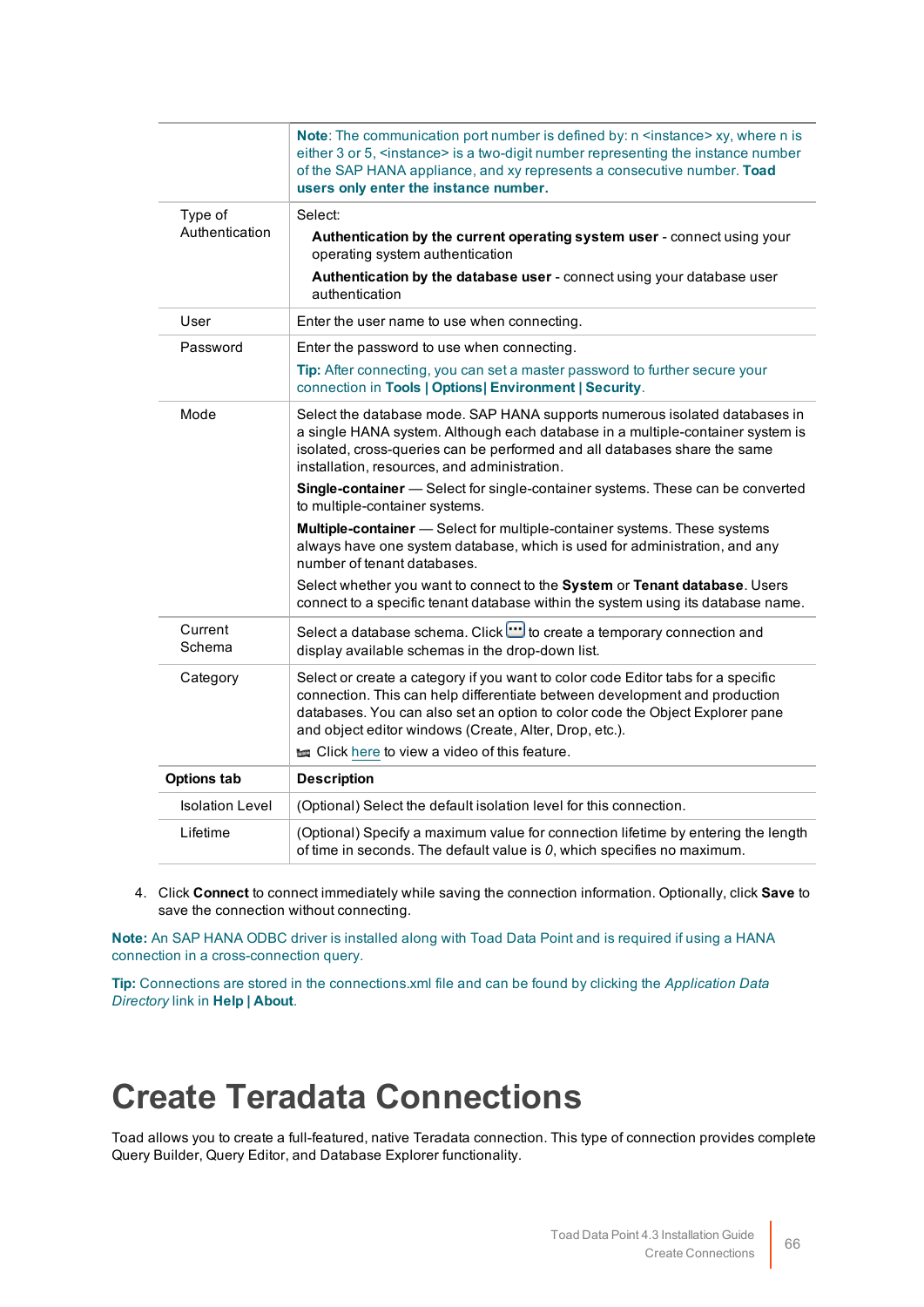#### **Notes:**

- <sup>l</sup> You must have a Teradata .NET Data Provider installed before you can create a Teradata connection.
- To use a Teradata connection in a cross-connection query, you must have a Teradata ODBC driver installed.

#### *To install the Teradata data provider*

» Download and install the **Teradata .NET Data Provider** from the Teradata Web site. Use the version supported by your database version.

#### *To create a Teradata connection*

- 1. Click  $\frac{1}{2}$  on the Connections toolbar (ALT+F+N).
- 2. Select *Teradata* from the **Group** list.
- 3. Enter the connection information in the Create New Connection dialog. Review the following for additional information:

| Login                   |                                                                                                                                                                                                                                                                                                                                                           |
|-------------------------|-----------------------------------------------------------------------------------------------------------------------------------------------------------------------------------------------------------------------------------------------------------------------------------------------------------------------------------------------------------|
| Server name             | Enter the name of the server hosting the database to which you want to connect.                                                                                                                                                                                                                                                                           |
| Use Single Sign<br>On   | Select if the user is using a single sign-on authentication system.                                                                                                                                                                                                                                                                                       |
| Password                | Enter the password to use when connecting.                                                                                                                                                                                                                                                                                                                |
|                         | Tip: After connecting, you can set a master password to further secure your<br>connection in Tools   Options  Environment   Security.                                                                                                                                                                                                                     |
| Session mode            | Displays the session mode, which is always Teradata in a Toad Teradata<br>connection.                                                                                                                                                                                                                                                                     |
| Default<br>database     | (Optional) Enter a default Teradata database for the connection.                                                                                                                                                                                                                                                                                          |
| Category                | (Optional) Select an existing category or create a new one.                                                                                                                                                                                                                                                                                               |
| <b>Advanced</b>         |                                                                                                                                                                                                                                                                                                                                                           |
| Mechanism               | (Optional) Select an authentication mechanism from the list.                                                                                                                                                                                                                                                                                              |
| Parameter               | (Optional) Enter the parameters required by the selected authentication<br>mechanism. See your system administrator for these values.                                                                                                                                                                                                                     |
| Account string          | (Optional) Enter a new account string.                                                                                                                                                                                                                                                                                                                    |
| Character set           | Select a character set.                                                                                                                                                                                                                                                                                                                                   |
|                         | Note: When querying or viewing data in a column defined with GRAPHIC or<br>CHARACTER SET GRAPHIC data type, you must specify a Character set of<br>UTF-16 for the session.                                                                                                                                                                                |
| Use data<br>encryption  | Select if using data encryption.                                                                                                                                                                                                                                                                                                                          |
| Response buffer<br>size | Specify a Response Buffer Size (in bytes). This allows you to govern the number<br>of rows returned in a single response. To increase the number of rows per<br>response, increase the response buffer size. This strategy might help to improve<br>performance with larger data sets.<br>The default value in Toad is set to the maximum, 1040000 bytes. |

4. Click **Connect** to connect immediately while saving the connection information. Optionally, click **Save** to save the connection without connecting.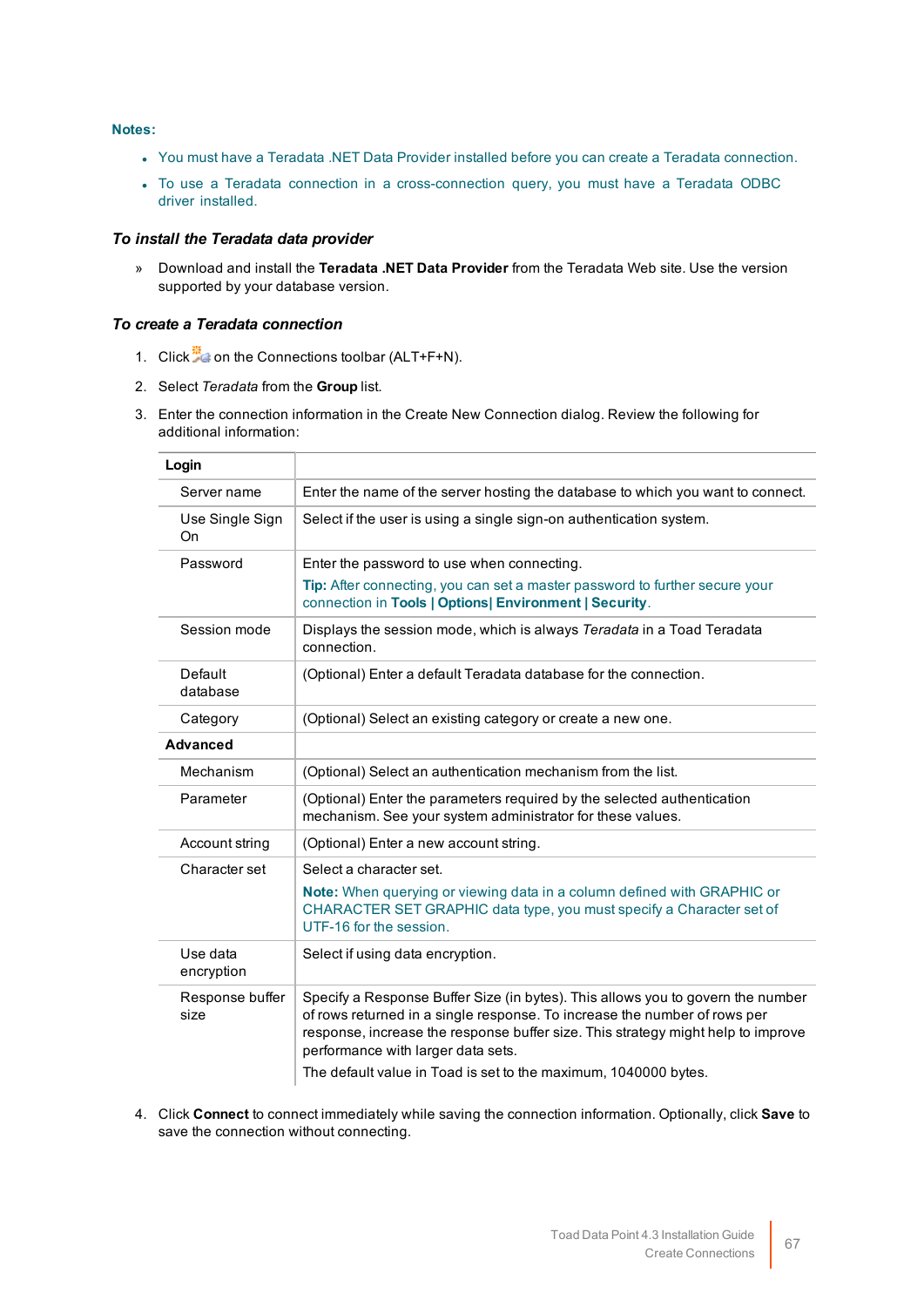**Tip:** Connections are stored in the connections.xml file and can be found by clicking the *Application Data Directory* link in **Help | About**.

#### *To install a Teradata ODBC driver*

» Download and install a Teradata ODBC driver from the Teradata Web site. For a list of supported Teradata ODBC drivers, please see the *Release Notes* for your version of Toad Data Point.

#### **Notes:**

- Toad does not support the Teradata multi-statement request.
- <sup>l</sup> You can specify which Teradata Data Directory views to use, X views or Non-X views, in **Tools | Options | Database | Teradata**.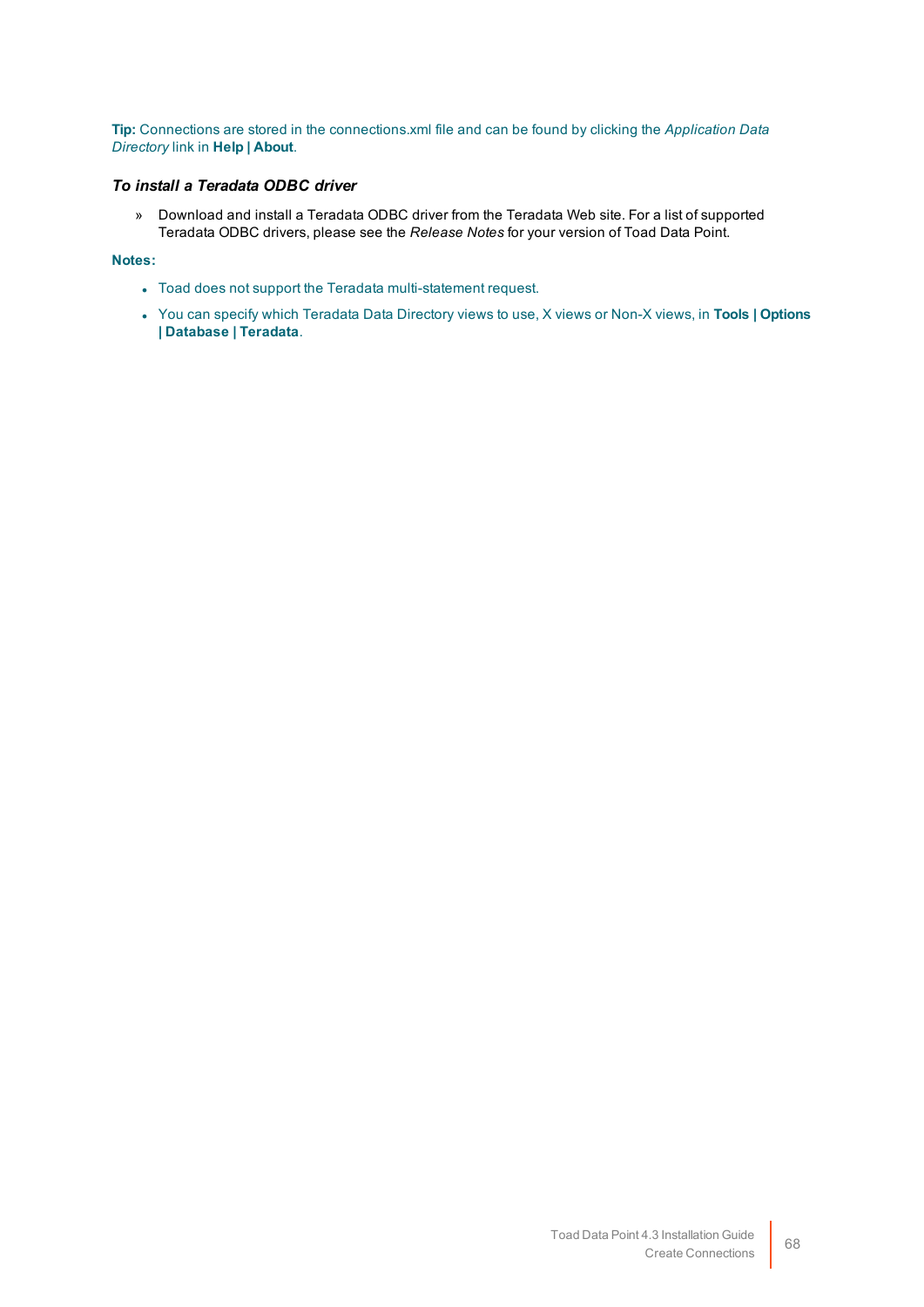# **Troubleshoot Connections**

# **Troubleshoot Access Issues**

Review the following solutions to help troubleshoot Access issues pertaining to missing functionality and object information and other problems in Toad.

See "Create Access [Connections"](#page-30-0) on page 31 for more information about Access connections.

## **Missing Functionality and Object Information**

| <b>Issue</b>                                                                                            | <b>Cause/Solution</b>                                                                                                                                                              |
|---------------------------------------------------------------------------------------------------------|------------------------------------------------------------------------------------------------------------------------------------------------------------------------------------|
| Some queries display in the View tab of<br>the Object Explorer, but do not display in<br>the Query tab. | The Access ODBC driver handles saved queries in the following<br>manner:                                                                                                           |
|                                                                                                         | • If the stored query does not contain parameters, it is<br>treated as a view and displays in the View tab.                                                                        |
|                                                                                                         | • If the stored query contains parameters, it is treated as a<br>stored procedure and displays in the Query tab.                                                                   |
| Primary key information is unavailable.                                                                 | The Microsoft Access ODBC driver does not return primary key<br>information for databases. However, in some cases, Toad can<br>obtain this information through additional methods. |

### **Other Issues**

| <b>Issue</b>                                                                                                           | <b>Cause/Solution</b>                                                                                                                                                                        |
|------------------------------------------------------------------------------------------------------------------------|----------------------------------------------------------------------------------------------------------------------------------------------------------------------------------------------|
| A delay occurs between writing a value to<br>a database via one connection and<br>seeing the updated value via another | This delay is the default when you are writing and reading data<br>between two different Jet connections. The delay occurs even if<br>the two connections reside in the same client process. |
| connection.                                                                                                            | Solution:                                                                                                                                                                                    |
|                                                                                                                        | Use a single connection when updating data.                                                                                                                                                  |

# <span id="page-68-0"></span>**Troubleshoot Excel® Issues**

Review the following to help troubleshoot and solve issues involving Excel files.

See "Create Excel [Connections"](#page-42-0) on page 43 for more information about Excel connections.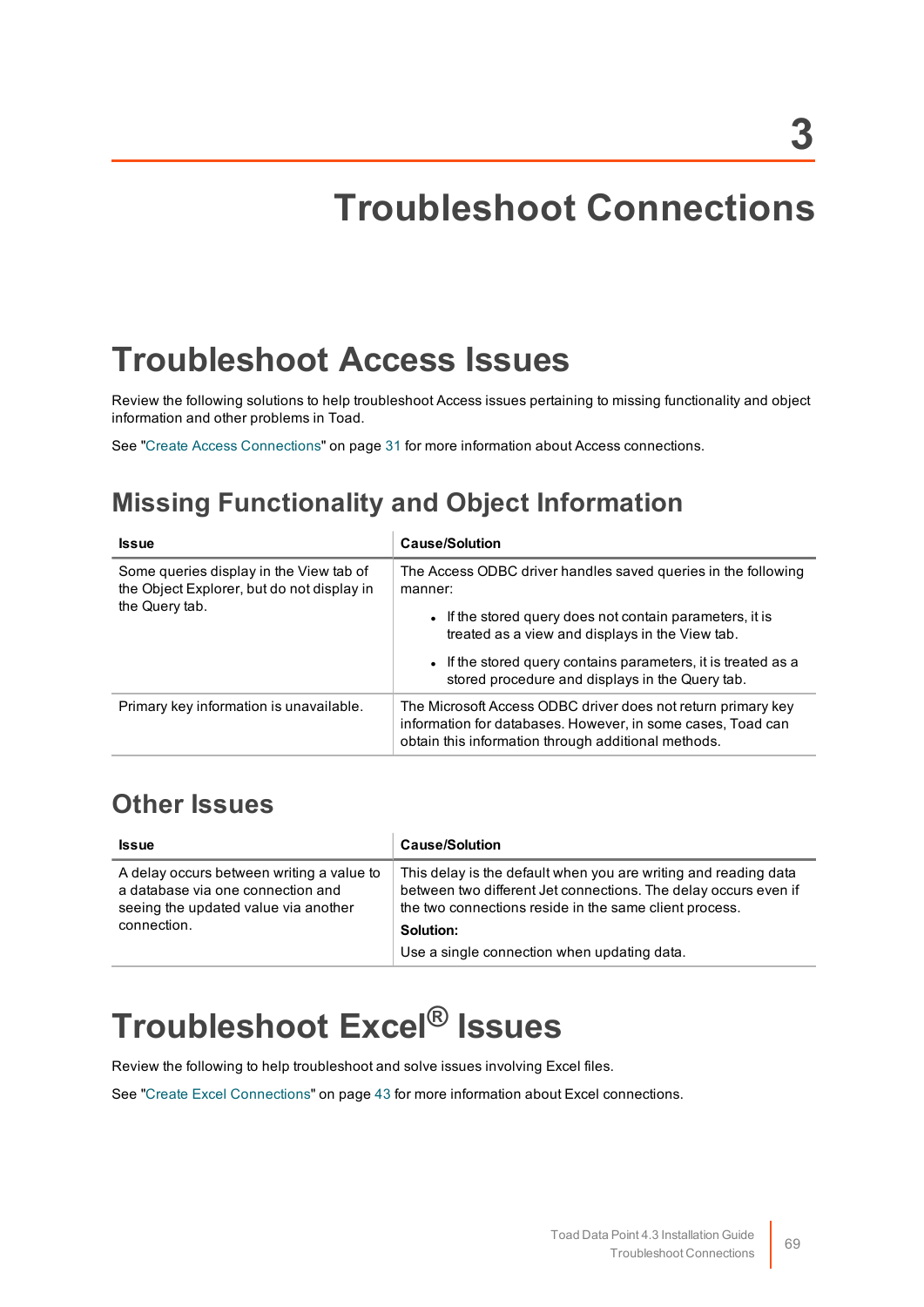# **Excel Connections**

| <b>Issue</b>                                                                                                                                                                                           | <b>Cause/Solution</b>                                                                                                                                                                                                                                                                                                                                                                                                                                                                                                                                                             |
|--------------------------------------------------------------------------------------------------------------------------------------------------------------------------------------------------------|-----------------------------------------------------------------------------------------------------------------------------------------------------------------------------------------------------------------------------------------------------------------------------------------------------------------------------------------------------------------------------------------------------------------------------------------------------------------------------------------------------------------------------------------------------------------------------------|
| Tables are limited to 256<br>columns and 65536 rows.                                                                                                                                                   | This is a known limitation with Excel worksheets.                                                                                                                                                                                                                                                                                                                                                                                                                                                                                                                                 |
| Column names longer than 64<br>characters are truncated and<br>the remaining characters<br>display as null.                                                                                            | This is a known limitation with Excel worksheets.                                                                                                                                                                                                                                                                                                                                                                                                                                                                                                                                 |
| Columns that include text<br>values or special characters as<br>part of a numeric value, as well<br>as entries with straight numeric<br>values, result in one of the<br>value sets displaying as null. | When you connect to Excel, the driver automatically scans the first eight<br>rows in a column and applies the data type used in a majority of those rows<br>to all rows in the column. Any rows that do not meet the majority data type<br>display as null values.<br><b>Solution 1:</b> Reformat worksheet column and values as text.<br>1. Open the worksheet in Excel.<br>2. Format the column that contains mixed data types as Text.<br>3. You can now connect to this spreadsheet from Toad without any null<br>values displayed.<br>Solution 2: Create an ODBC connection. |
|                                                                                                                                                                                                        | You can force the ODBC driver to read all rows as Text to avoid null values;<br>however, this can result in issues if you attempt to insert data.                                                                                                                                                                                                                                                                                                                                                                                                                                 |
|                                                                                                                                                                                                        | 1. Open the Create New Connection window and select ODBC from<br>the Group list.                                                                                                                                                                                                                                                                                                                                                                                                                                                                                                  |
|                                                                                                                                                                                                        | 2. Complete the fields as described in Create ODBC Connections.                                                                                                                                                                                                                                                                                                                                                                                                                                                                                                                   |
|                                                                                                                                                                                                        | 3. Enter "IMEX=1", in quotations, in the ExtraParameters field.                                                                                                                                                                                                                                                                                                                                                                                                                                                                                                                   |
|                                                                                                                                                                                                        | 4. Click Connect.                                                                                                                                                                                                                                                                                                                                                                                                                                                                                                                                                                 |
| Column names that contain an<br>exclamation point (!) are not<br>supported.                                                                                                                            | The exclamation point character has a special meaning in Excel. If a column<br>name contains an exclamation point, it is internally converted to a dollar<br>sign (\$) character.                                                                                                                                                                                                                                                                                                                                                                                                 |
| Tables cannot be altered.                                                                                                                                                                              | Tables cannot be altered when the Excel connection is Read-Only.                                                                                                                                                                                                                                                                                                                                                                                                                                                                                                                  |
|                                                                                                                                                                                                        | Solution: Deselect Read-Only Connection in the Connection Properties<br>dialog.                                                                                                                                                                                                                                                                                                                                                                                                                                                                                                   |
| The Primary Keys and Foreign<br>Keys tabs are blank in the<br>Database Explorer.                                                                                                                       | Excel is a spreadsheet, and does not support primary and foreign keys so<br>these tabs are always blank.                                                                                                                                                                                                                                                                                                                                                                                                                                                                          |
| Indexes cannot be created or<br>dropped.                                                                                                                                                               | The Excel ODBC driver does not support this functionality.                                                                                                                                                                                                                                                                                                                                                                                                                                                                                                                        |
| Unable to query Excel files<br>without named ranges                                                                                                                                                    | The worksheet you are querying does not have named ranges (regions)<br>defined.                                                                                                                                                                                                                                                                                                                                                                                                                                                                                                   |
| (regions).                                                                                                                                                                                             | Solution:                                                                                                                                                                                                                                                                                                                                                                                                                                                                                                                                                                         |
|                                                                                                                                                                                                        | You can query the worksheet from the Editor by entering a dollar sign (\$)<br>followed by a cell range to limit the results similar to the following statement:<br>Select * from (MyWorksheet\$A1:C10)                                                                                                                                                                                                                                                                                                                                                                            |
|                                                                                                                                                                                                        | You can also query the entire worksheet by entering a dollar sign (\$) after<br>the worksheet name. However, this may also return the worksheet's empty<br>rows and columns.                                                                                                                                                                                                                                                                                                                                                                                                      |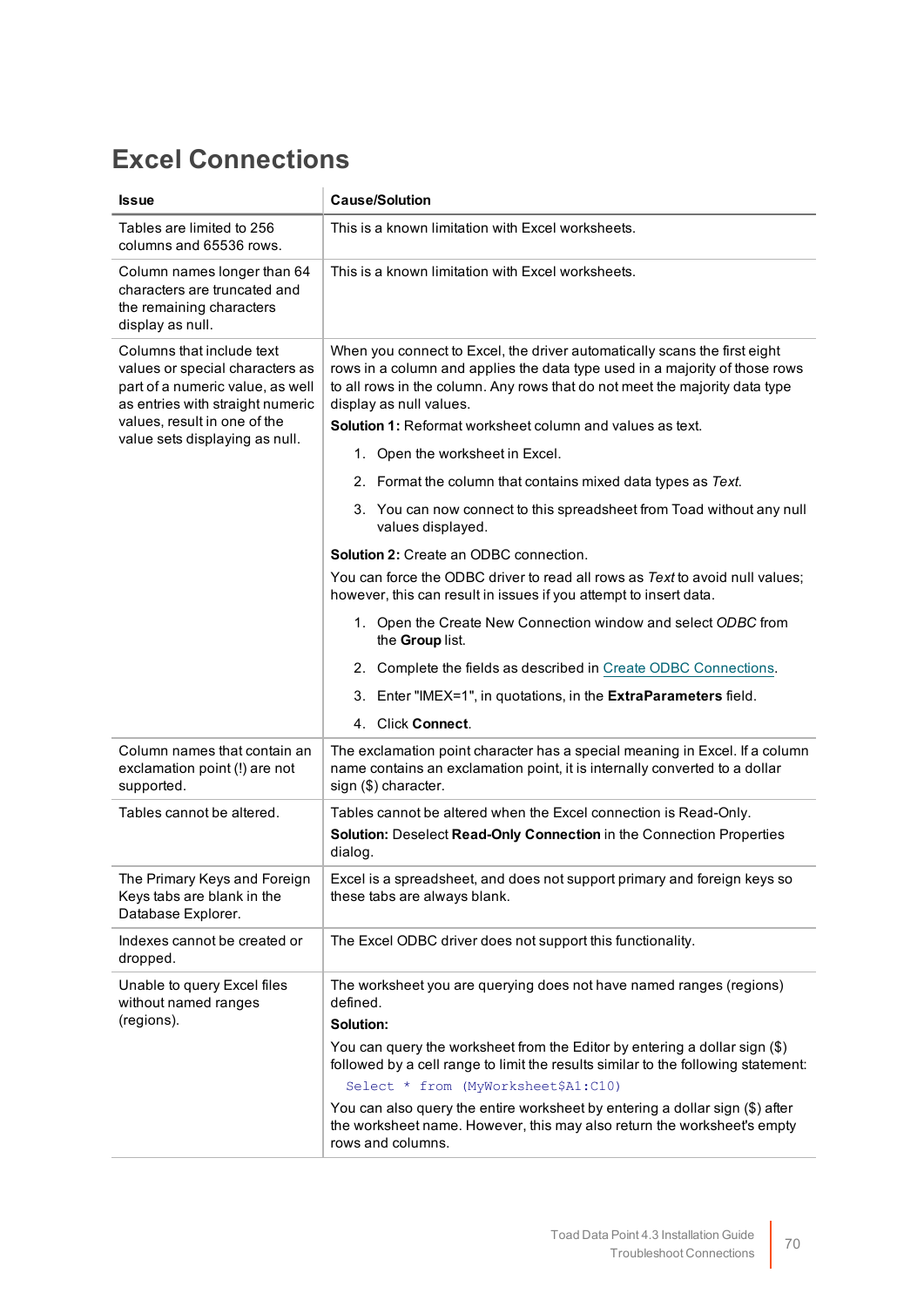| <b>Issue</b>                                                                                                         | <b>Cause/Solution</b>                                                                                                                                                                                                                                                                                                                                                                      |
|----------------------------------------------------------------------------------------------------------------------|--------------------------------------------------------------------------------------------------------------------------------------------------------------------------------------------------------------------------------------------------------------------------------------------------------------------------------------------------------------------------------------------|
| Attempting to connect to or<br>create a new Excel connection<br>results in No user tables could<br>be found message. | The Excel file does not have named ranges (regions) defined. If you click<br>OK to close the message, the new connection is created, but no user tables<br>display in Object Explorer. (System tables are displayed, if you selected to<br>show these.)<br><b>Solution 1:</b> In the Excel file, create named ranges.<br><b>Solution 2:</b> Ask Toad to automatically create named ranges. |
|                                                                                                                      | 1. Disconnect from the file.                                                                                                                                                                                                                                                                                                                                                               |
|                                                                                                                      | 2. In Navigation Manager, right-click the file and select Properties  <br>Advanced.                                                                                                                                                                                                                                                                                                        |
|                                                                                                                      | 3. Select Automatically create ranges.                                                                                                                                                                                                                                                                                                                                                     |
|                                                                                                                      | The next time you connect, Toad automatically creates named<br>ranges, which are then displayed as tables.                                                                                                                                                                                                                                                                                 |
|                                                                                                                      | See "Create Excel Connections" on page 43 for more information.                                                                                                                                                                                                                                                                                                                            |
| Unable to query data using an<br>empty string or null value.                                                         | The underlying data format cannot differentiate between an empty string<br>and null data, so a query with a search condition that contains an empty<br>string does not match any empty strings in the table. This occurs because<br>the empty string is treated as a null value, and a null value never matches<br>anything, not even another null value.                                  |
| Unable to update or delete<br>rows in a table.                                                                       | The Excel ODBC driver does not support this functionality. While it is<br>possible to update values, DELETE statements do not remove a row from a<br>table. Basically, you can only insert data in a table.                                                                                                                                                                                |
| Attempting to insert data<br>results in Cannot expand<br>named range error.                                          | This error occurs if you have more than one named range (region) in the<br>same worksheet, and the named ranges are not separated by blank rows.<br><b>Solution 1:</b> You must add blank rows between named ranges. Add as many<br>blank rows as you have new records to insert.<br>Solution 2: Include only one named range in each worksheet.                                           |

# **Working with Excel Files**

| <b>Issue</b>                                       | <b>Cause/Solution</b>                                                                                                    |
|----------------------------------------------------|--------------------------------------------------------------------------------------------------------------------------|
| Microsoft Excel worksheet row<br>and column limits | When exporting to Excel, be aware that Excel worksheets have limits for<br>maximum number of rows and columns supported. |
|                                                    | See Microsoft Excel specifications and limits for more information.                                                      |

# **Opening Excel Files in Toad Document Window**

| <b>Issue</b>                                                                                                            | <b>Cause/Solution</b>                                                                                                                                    |
|-------------------------------------------------------------------------------------------------------------------------|----------------------------------------------------------------------------------------------------------------------------------------------------------|
| Excel menus do not display when you open<br>Excel files in a Toad document window.                                      | The Toad document window cannot display all Excel menus.                                                                                                 |
|                                                                                                                         | Solution:                                                                                                                                                |
|                                                                                                                         | Right-click the Excel toolbar and add the equivalent toolbar<br>for the missing menu or functionality.                                                   |
| When two or more instances of Excel are<br>open in Toad document windows, toolbars<br>are active for only one instance. | Toad document windows support one Excel instance at a<br>time. Opening more than one Excel file disables the Excel<br>toolbars for the additional files. |
|                                                                                                                         | Solution:                                                                                                                                                |
|                                                                                                                         | Open only one Excel file at a time.                                                                                                                      |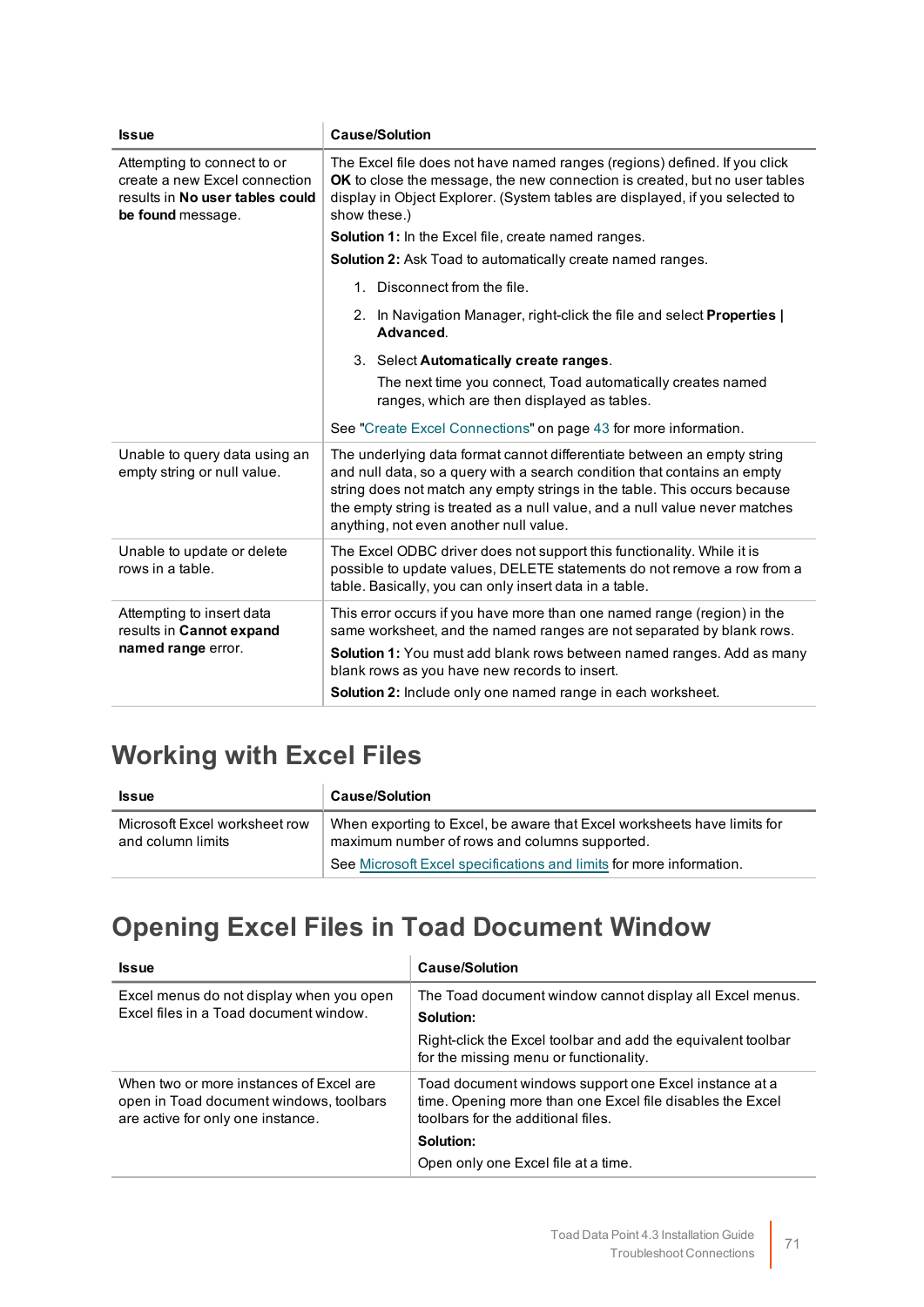# **Troubleshoot DB2 LUW Issues**

Review the following solutions to help troubleshoot DB2 LUW issues pertaining to Toad installation and database connections.

### **Installation Issues**

The following table describes issues related to installing Toad for DB2.

| <b>Issue</b>                                                                                                                                                                                                          | <b>Cause/Solution</b>                                                                                                                                                                                                     |
|-----------------------------------------------------------------------------------------------------------------------------------------------------------------------------------------------------------------------|---------------------------------------------------------------------------------------------------------------------------------------------------------------------------------------------------------------------------|
| System.IO.FileNotFoundException - File<br>or assembly name DB2AdminWrapper, or<br>one of its dependencies was not found                                                                                               | You are not a member of the DB2ADMIN or DB2USERS group.<br>To install Toad, you must be a member of either group.<br>Solution:                                                                                            |
|                                                                                                                                                                                                                       | Ensure that you have been added to one of these groups.                                                                                                                                                                   |
| Error: "Could not load file or assembly<br>'IBM.Data.DB2.9.1.0, Version=9.1.0.2,<br>Culture=neutral.<br>PublicKeyToken=7c307b91aa13d208'or<br>one of its dependencies. The system<br>cannot find the file specified." | You installed a commercial version of Toad for DB2 after<br>uninstalling the freeware version.<br>Solution:<br>You must remove run time information for the freeware version of<br>Toad from the .NET system.config file. |
|                                                                                                                                                                                                                       | To remove run time information                                                                                                                                                                                            |
|                                                                                                                                                                                                                       | 1. Exit Toad.                                                                                                                                                                                                             |
|                                                                                                                                                                                                                       | 2. Navigate to the following .NET framework directory:<br>C:\WINDOWS\Microsoft.NET\<br>Framework\v2.0.50727\<br><b>CONFIG</b>                                                                                             |
|                                                                                                                                                                                                                       | 3. Create a backup copy of the system.config file.                                                                                                                                                                        |
|                                                                                                                                                                                                                       | 4. Open the system.config file in Notepad.                                                                                                                                                                                |
|                                                                                                                                                                                                                       | 5. Locate the <runtime>tag delete everything between the<br/>runtime tags (including <runtime> and </runtime>).</runtime>                                                                                                 |
|                                                                                                                                                                                                                       | 6. Save the file.                                                                                                                                                                                                         |
|                                                                                                                                                                                                                       | 7. Restart Toad.                                                                                                                                                                                                          |

## **Connection Issues**

| <b>Issue</b>                                                                                                           | <b>Cause/Solution</b>                                                                 |
|------------------------------------------------------------------------------------------------------------------------|---------------------------------------------------------------------------------------|
| ERROR [08001] [IBM] SQL1336N The<br>remote host was not found.<br>SOLSTATE=08001                                       | You are attempting to connect to a database version that is not<br>supported in Toad. |
|                                                                                                                        | Solution:                                                                             |
|                                                                                                                        | Review the list of supported databases in the Release Notes or<br>Installation Guide  |
| ERROR [58031] [IBM] SQL1031N The<br>database directory cannot be found on the<br>indicated file system. SQLSTATE=58031 | Catalog entries have not been imported or defined for the<br>connection.              |
|                                                                                                                        | Solution:                                                                             |
|                                                                                                                        | See "Configure DB2 Client Connections" on page 34 for more                            |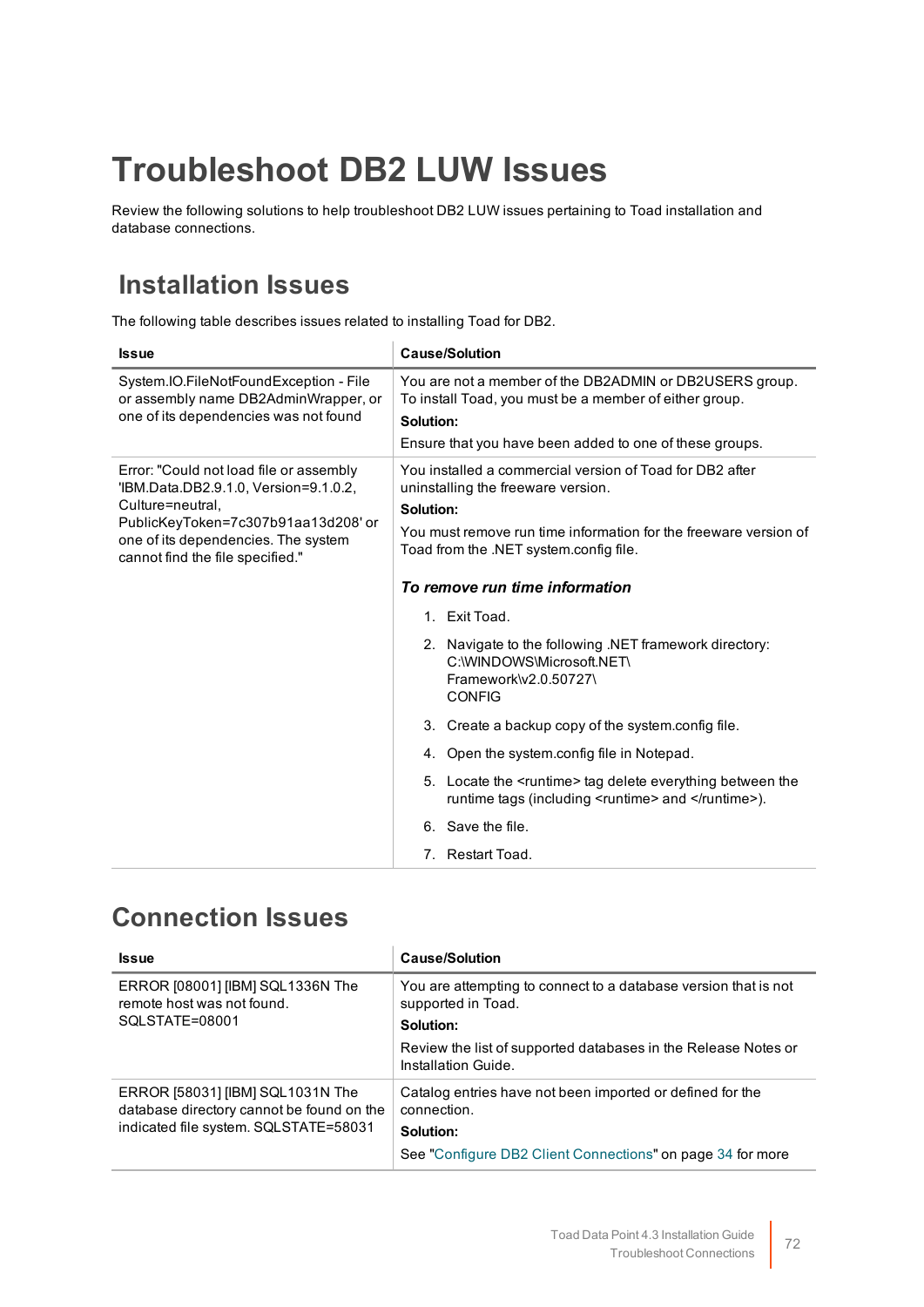| <b>Issue</b>                                                                                                                                        | <b>Cause/Solution</b>                                                                                                          |
|-----------------------------------------------------------------------------------------------------------------------------------------------------|--------------------------------------------------------------------------------------------------------------------------------|
|                                                                                                                                                     | information to determine the best method for cataloging a<br>database.                                                         |
| "The type initializer for<br>'IBM.Data.DB2.DB2Connection' threw an<br>exception."<br>or<br>"SUCCESS - unable to allocate an<br>environment handle." | A settings file might be corrupt.<br>Solution:<br>Rename your local settings directory so a new one can be<br>recreated.       |
|                                                                                                                                                     | To rename your local setting directory                                                                                         |
|                                                                                                                                                     | Exit Toad.<br>$1_{-}$                                                                                                          |
|                                                                                                                                                     | 2. Navigate to the following settings directory:                                                                               |
|                                                                                                                                                     | • Windows Vista, Windows Server 2008, Windows<br>7-C:\Users\username\AppData\ Roaming\Quest<br>Software\                       |
|                                                                                                                                                     | 3. Rename the Toad for DB2 version# folder to "Toad for<br>DB2 OLD".                                                           |
|                                                                                                                                                     | 4. Restart Toad and try to connect.                                                                                            |
|                                                                                                                                                     | <b>Notes:</b>                                                                                                                  |
|                                                                                                                                                     | Make sure you can view hidden folders in Windows<br>$\bullet$<br>Explorer.                                                     |
|                                                                                                                                                     | To navigate to this directory quickly, click the Application<br><b>Data Directory</b> link in the About dialog (Help   About). |

### **Other Issues**

| <b>Issue</b>                                                                        | <b>Cause/Solution</b>                                                                                                                                                                                                                                                                                                                                                                                                                                                                                                                                                                                                                                                         |
|-------------------------------------------------------------------------------------|-------------------------------------------------------------------------------------------------------------------------------------------------------------------------------------------------------------------------------------------------------------------------------------------------------------------------------------------------------------------------------------------------------------------------------------------------------------------------------------------------------------------------------------------------------------------------------------------------------------------------------------------------------------------------------|
| Unable to capture Container Information<br>in DB2 for LUW Multi-Partition Databases | Certain Toad functions require that the DFT MON BUFPOOL<br>database manager configuration parameter be set to ON to<br>capture information on containers used in DB2 for LUW<br>databases. Additionally, to capture container information across<br>all partitions in a multi-partition database, the snapshot monitor<br>requires that all database partitions be active. To activate all<br>database partitions (and keep them active), execute the DB2<br>command ACTIVATE DATABASE real_database_name on the<br>server before connecting Toad to the database. See your IBM<br>DB2 for Linux, Unix, and Windows documentation for more<br>information about this command. |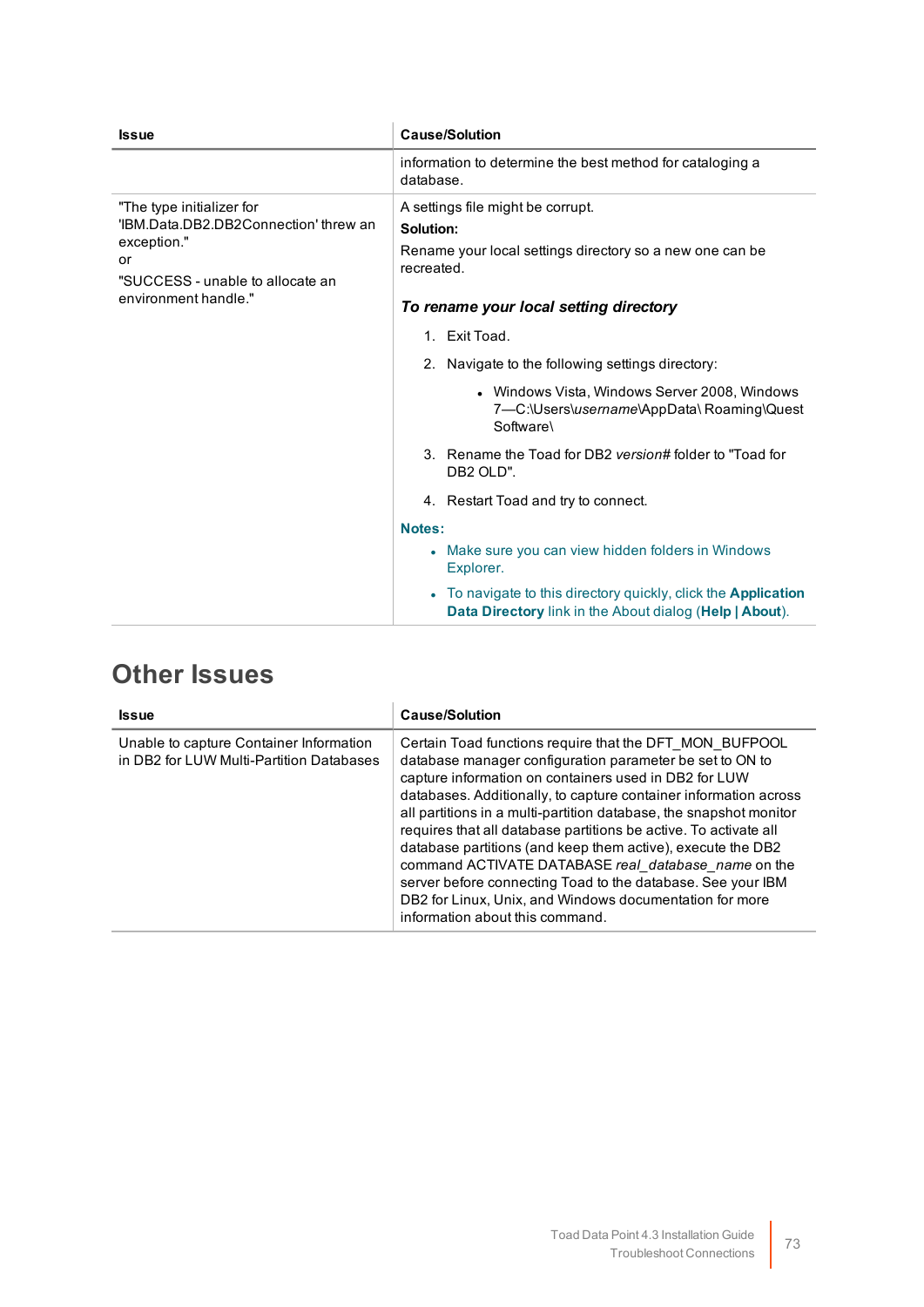## <span id="page-73-0"></span>**Troubleshoot DB2 z/OS Issues**

Review the following solutions to help troubleshoot DB2 z/OS issues in Toad.

### **Installation Issues**

| <b>Issue</b>                                                                                                  | <b>Cause/Solution</b>                                                                                                         |
|---------------------------------------------------------------------------------------------------------------|-------------------------------------------------------------------------------------------------------------------------------|
| Error: "Could not load file or assembly<br>'IBM.Data.DB2.9.1.0, Version=9.1.0.2,                              | You installed a commercial version of Toad for DB2 after<br>uninstalling the freeware version.                                |
| Culture=neutral,                                                                                              | Solution:                                                                                                                     |
| PublicKeyToken=7c307b91aa13d208'or<br>one of its dependencies. The system<br>cannot find the file specified." | You must remove run time information for the freeware version of<br>Toad from the .NET system.config file.                    |
|                                                                                                               | To remove run time information                                                                                                |
|                                                                                                               | Exit Toad.<br>$1_{-}$                                                                                                         |
|                                                                                                               | 2. Navigate to the following .NET framework directory:<br>C:\WINDOWS\Microsoft.NET\<br>Framework\v2.0.50727\<br><b>CONFIG</b> |
|                                                                                                               | 3. Create a backup copy of the system.config file.                                                                            |
|                                                                                                               | 4. Open the system config file in Notepad.                                                                                    |
|                                                                                                               | 5. Locate the <runtime>tag delete everything between the<br/>runtime tags (including <runtime> and </runtime>).</runtime>     |
|                                                                                                               | Save the file.<br>6.                                                                                                          |
|                                                                                                               | 7. Restart Toad.                                                                                                              |

### **Connection Issues**

| <b>Issue</b>                                                                                                                                               | <b>Cause/Solution</b>                                                                                                                |
|------------------------------------------------------------------------------------------------------------------------------------------------------------|--------------------------------------------------------------------------------------------------------------------------------------|
| ERROR [08001] [IBM] SQL1336N The<br>remote host was not found.                                                                                             | You are attempting to connect to a database version that is not<br>supported in Toad.                                                |
| SQLSTATE=08001                                                                                                                                             | Solution:                                                                                                                            |
|                                                                                                                                                            | Review the list of supported databases in the Release Notes or<br>Installation Guide.                                                |
| ERROR [58031] [IBM] SQL1031N The                                                                                                                           | You do not have any catalog entries defined for the connection.                                                                      |
| database directory cannot be found on the                                                                                                                  | Solution:                                                                                                                            |
| indicated file system. SQLSTATE=58031                                                                                                                      | See "Configure DB2 Client Connections" on page 34 for more<br>information to determine the best method for cataloging a<br>database. |
| ERROR [42501] [IBM][DB2] SQL0551N<br>"UserName" does not have the privilege<br>to perform operation "SELECT" on object<br>"SYSIBM.SYSSTMT". SQLSTATE=42501 | You do not have SYSADM privileges for the DB2 for z/OS<br>subsystem.<br>Solution:                                                    |
|                                                                                                                                                            | Ensure that you are granted SELECT permissions on the DB2                                                                            |
|                                                                                                                                                            | catalog tables.                                                                                                                      |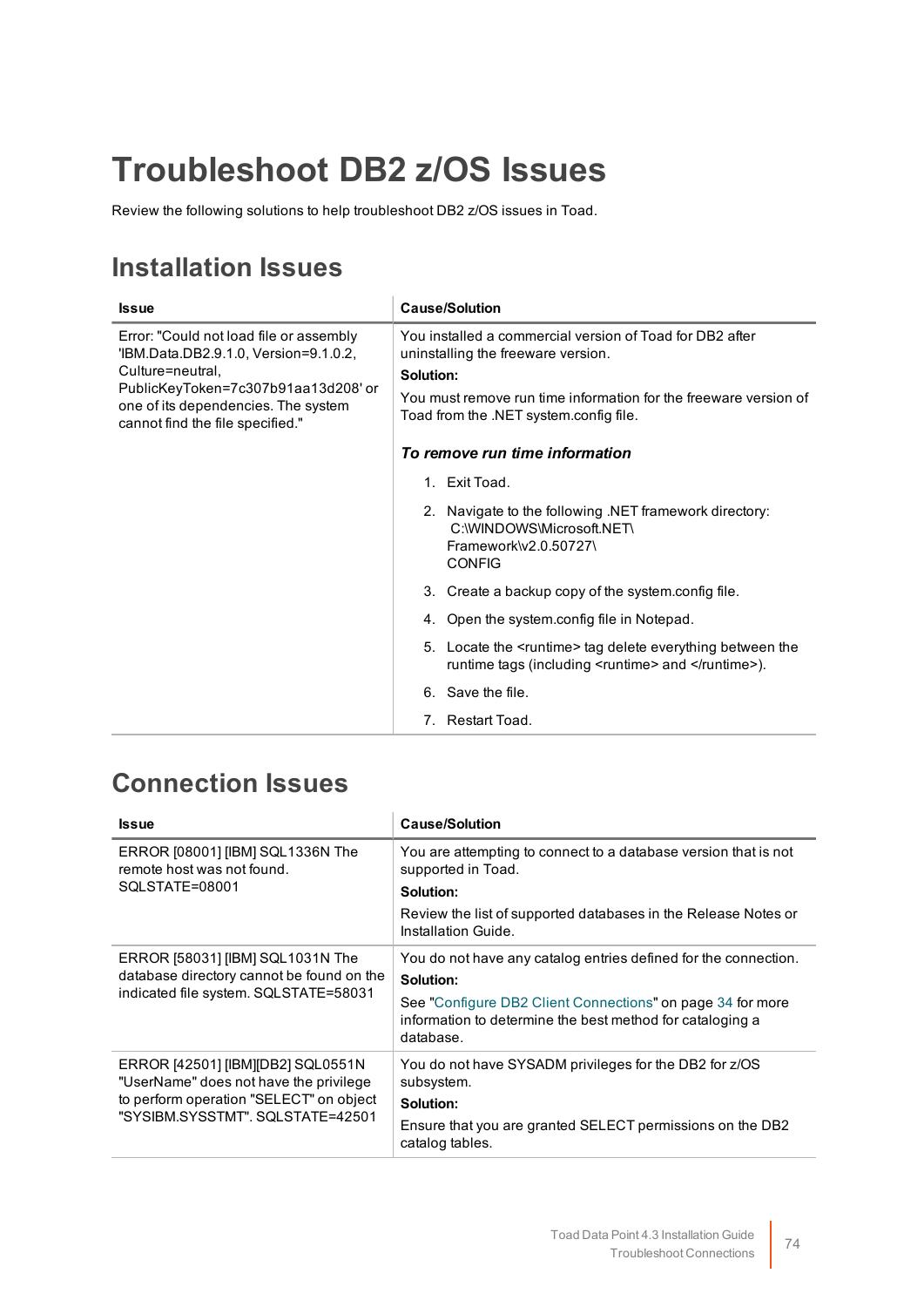| <b>Issue</b>                                                                                                                                                                                        | <b>Cause/Solution</b>                                                                                                                                                                                            |
|-----------------------------------------------------------------------------------------------------------------------------------------------------------------------------------------------------|------------------------------------------------------------------------------------------------------------------------------------------------------------------------------------------------------------------|
| ERROR [] [IBM] SQL1460N The<br>environment variable "SOCKS NS"                                                                                                                                      | When using the Time-Sharing Option (TSO) to connect, the user<br>ID, port number, or IP address entered may be incorrect.                                                                                        |
| required for SOCKS server name                                                                                                                                                                      | Solution:                                                                                                                                                                                                        |
| resolution is not defined or not valid.                                                                                                                                                             | Ensure that you use the following for TSO connections:                                                                                                                                                           |
|                                                                                                                                                                                                     | • DB2 user ID for the DB2 subsystem                                                                                                                                                                              |
|                                                                                                                                                                                                     | • Port number that DB2 listens on, for remote connections,<br>via the DB2 DDF address space                                                                                                                      |
|                                                                                                                                                                                                     | • IP address for the z/OS subsystem                                                                                                                                                                              |
| ERROR [56038] [IBM][DB2] SQL0969N<br>There is no message text corresponding<br>to SQL error "-4700" in the message file<br>on this workstation.' when connecting to<br>compatibility mode database. | In general, Toad does not support a z/OS subsystem running in<br>Compatibility mode.                                                                                                                             |
|                                                                                                                                                                                                     | Solution:                                                                                                                                                                                                        |
|                                                                                                                                                                                                     | If possible, switch the subsystem's operating mode to Full<br>Function mode.                                                                                                                                     |
| $-0r-$<br>After connecting, some objects do not<br>display properly or some functionality<br>does not work as designed.                                                                             | If this is not possible, Toad now provides a message when you<br>connect to subsystem, informing you of that the subsystem is<br>running in compatibility mode and that some features might not<br>be available. |

### **Missing Functionality or Object Information**

| <b>Issue</b>                                                 | <b>Cause/Solution</b>                                                                                                                                                                                                                                                                                   |
|--------------------------------------------------------------|---------------------------------------------------------------------------------------------------------------------------------------------------------------------------------------------------------------------------------------------------------------------------------------------------------|
| Unable to browse databases in DB2 for<br>$z$ /OS 8 or later. | The DB2 installation job DSNTISG defines a set of DB2<br>procedures that the ODBC driver uses. The installation assigns<br>these procedures (namely, those beginning with SYSIBM.SQL*)<br>to a specific Work Load Manager (WLM) environment, which<br>currently might not exist or be defined properly. |
|                                                              | Solution:                                                                                                                                                                                                                                                                                               |
|                                                              | Be sure that you have correctly set up and enabled the WLM<br>environment to which the procedure definitions point.                                                                                                                                                                                     |
| Cannot edit data in compatibility mode.                      | In compatibility mode, the ODBC driver does not return enough<br>information for the CommandBuilder to correctly generate<br>update or insert statements.                                                                                                                                               |
|                                                              | Solution:                                                                                                                                                                                                                                                                                               |
|                                                              | No solution exists. However, when you connect to a subsystem<br>running in compatibility mode, Toad now provides a message,<br>informing you of this condition and warning you that some<br>features might not be available.                                                                            |

### **Other Issues**

| <b>Issue</b>                                                                                     | <b>Cause/Solution</b>                                                                                                                                                                                                                                                                                                                                                                    |
|--------------------------------------------------------------------------------------------------|------------------------------------------------------------------------------------------------------------------------------------------------------------------------------------------------------------------------------------------------------------------------------------------------------------------------------------------------------------------------------------------|
| Poor performance when browsing DB2 for<br>z/OS objects in Toad. Indexes are<br>populated slowly. | User-defined indexes on specific system catalog tables can<br>improve performance when you are browsing DB2 for z/OS<br>objects in Toad. The following link contains the DDL for indexes<br>that can optimize Toad performance on your DB2 for z/OS<br>subsystem. Keep in mind that the creation of these indexes is a<br>recommendation only. The indexes can have different results in |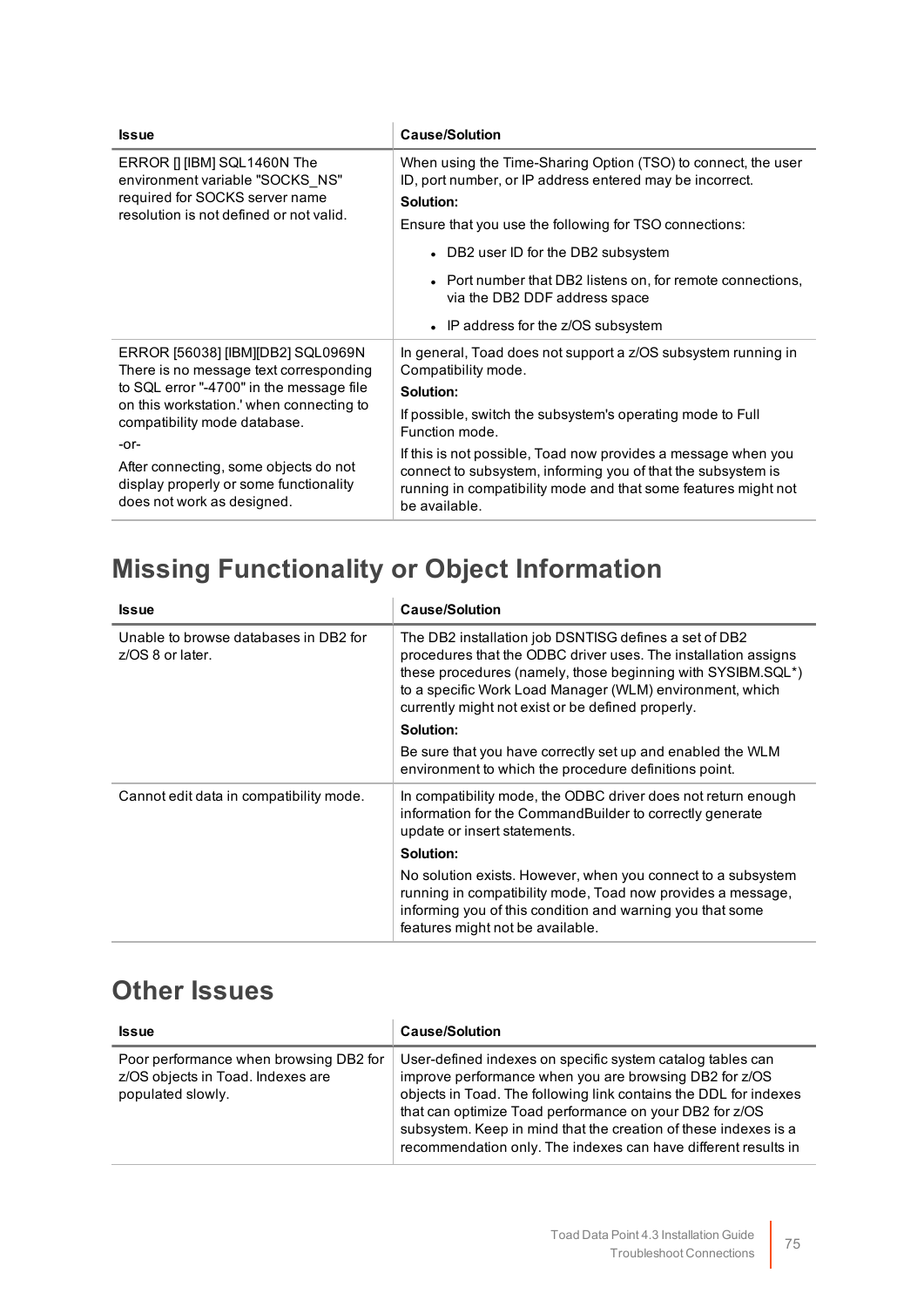| <b>Issue</b>                                                                                                             | <b>Cause/Solution</b>                                                                                                                                                                                                                                                                                                                                                                                                                                                                                                                                                                                              |
|--------------------------------------------------------------------------------------------------------------------------|--------------------------------------------------------------------------------------------------------------------------------------------------------------------------------------------------------------------------------------------------------------------------------------------------------------------------------------------------------------------------------------------------------------------------------------------------------------------------------------------------------------------------------------------------------------------------------------------------------------------|
|                                                                                                                          | different environments, depending on the number of DB2 objects<br>and the amount of data involved. To create these indexes, edit<br>and run the DDL contained in the following file:<br>ToadDB2zOSIndexes.txt<br>Additionally, if the schema drop-down lists in the Object<br>Migration wizard populate slowly, consider creating an index on<br>the SCHEMA and CREATOR columns in the catalog table for<br>each object type. Here is a list of some of the object-type tables:<br>SYSIBM.SYSSYNONYMS<br>SYSIBM.SYSSEQUENCES<br>SYSIBM.SYSROUTINES<br>SYSIBM.SYSTABLES<br>SYSIBM.SYSDATATYPES<br>SYSIBM.SYSINDEXES |
|                                                                                                                          | SYSIBM.SYSTRIGGERS<br>SYSIBM.INDEXES                                                                                                                                                                                                                                                                                                                                                                                                                                                                                                                                                                               |
| Encountering the S378 Abend when<br>running IBM DB2 z/10 subsystem in<br>Conversion mode with older versions of<br>Toad. | This issue appears because the Toad z/OS Component tries to<br>reference the QUEST.QC200ZPARM function.<br>Solution:                                                                                                                                                                                                                                                                                                                                                                                                                                                                                               |
|                                                                                                                          | DROP the QUEST.QC200ZPARM function from your DB2 z/OS<br>10 subsystem. This will eliminate the possibility of the function<br>being called into the WLM environment procedure and causing<br>the S378 abend.                                                                                                                                                                                                                                                                                                                                                                                                       |
|                                                                                                                          | We do not recommend that you to just STOP the<br>QUEST.QC200ZPARM function on the mainframe side, without<br>actually dropping it, because that may case Toad or the batch<br>process (QCEXEC - remote job execution) to hang. Dropping<br>the QUEST.QC200ZPARM function is recommended.                                                                                                                                                                                                                                                                                                                           |

## <span id="page-75-0"></span>**Troubleshoot Informix Issues**

Review the following solutions to help troubleshoot Informix issues in Toad.

| <b>Issue</b>                            | <b>Cause/Solution</b>                                                                  |
|-----------------------------------------|----------------------------------------------------------------------------------------|
| Unable to view all available databases. | The InformixODBC driver does not return information about<br>every available database. |

## <span id="page-75-1"></span>**Troubleshoot MySQL Issues**

Review the following solutions to help troubleshoot MySQL connection issues pertaining to database connections and missing functionality or object information in Toad.

### **Connection Issues**

| <b>Issue</b>                           | <b>Cause/Solution</b>           |
|----------------------------------------|---------------------------------|
| "InvalidCastException" error when      | This is a known issue in MySQL. |
| connecting to MYSQL 4.1.14-nt database | Solution:                       |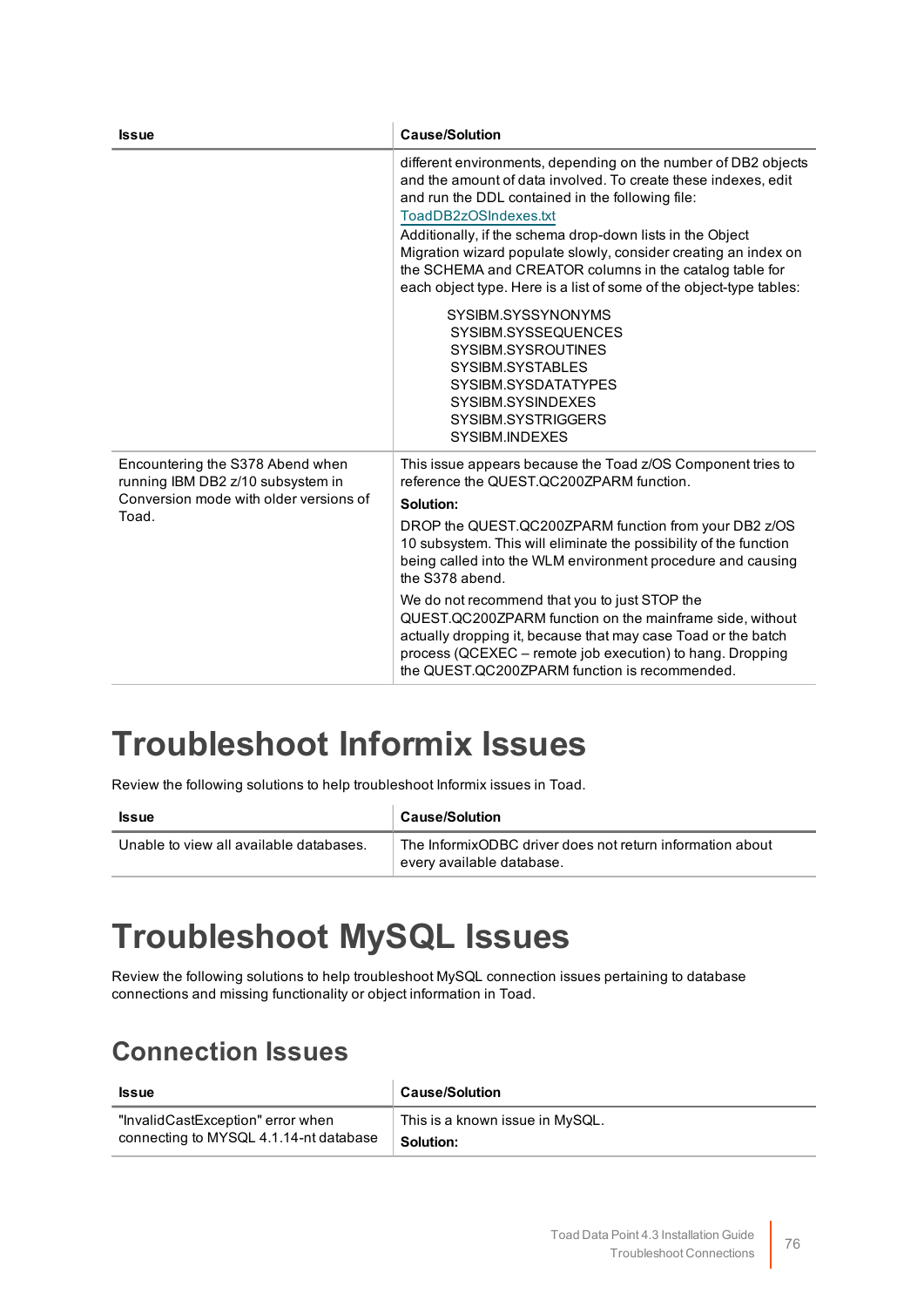| <b>Issue</b>                                                                                                                                      | <b>Cause/Solution</b>                                                                                                                                                  |
|---------------------------------------------------------------------------------------------------------------------------------------------------|------------------------------------------------------------------------------------------------------------------------------------------------------------------------|
|                                                                                                                                                   | Review the known issue and download a patch from:<br>http://bugs.mysql.com/bug.php?id=12771                                                                            |
| "System.IO.DirectoryNot                                                                                                                           | Solution:                                                                                                                                                              |
| Found Exception "error occurs each time"<br>you attempt to connect after installing<br>Toad into a directory other than the default<br>directory. | <b>Exit Toad.</b><br>1.                                                                                                                                                |
|                                                                                                                                                   | 2. Locate the MySQL.xml file in the C:\Documents and<br>Settings\username\Local Settings\ Application<br>Data\Quest Software\ Toad for MySQLversion\<br>ModuleSettings |
|                                                                                                                                                   | 3. Rename or delete the MySQL.xml file.                                                                                                                                |
|                                                                                                                                                   | 4. Restart Toad.                                                                                                                                                       |

## **Missing Functionality or Object Information**

| <b>Issue</b>                                                                                     | <b>Cause/Solution</b>                                                                                                                                                                                                          |
|--------------------------------------------------------------------------------------------------|--------------------------------------------------------------------------------------------------------------------------------------------------------------------------------------------------------------------------------|
| Views tab in Object Explorer is<br>unavailable when connecting to MySQL<br>using the ODBC driver | You are attempting to connect using the 3.51 ODBC driver. This<br>driver is hard-coded to reply that the database does not support<br>views because it needs to connect to MySQL databases prior to<br>version 5.<br>Solution: |
|                                                                                                  | Use the native MySQL provider included in Toad.                                                                                                                                                                                |
| Using a MySQL ODBC connection in a<br>cross-connection query results in an error                 | Attempting to execute a cross-connection query using a MySQL<br>ODBC connection (not a native connection) results in the<br>following error: "The table <table name=""> can not be mapped."</table>                            |
|                                                                                                  | Solution:                                                                                                                                                                                                                      |
|                                                                                                  | To use a MySQL ODBC connection in a cross-connection query,<br>you must specify a database for the connection.                                                                                                                 |
|                                                                                                  | To specify a database for an existing MySQL ODBC<br>connection                                                                                                                                                                 |
|                                                                                                  | 1. In the Connection/Navigation Manager, right-click the<br>existing MySQL ODBC connection and select Properties.                                                                                                              |
|                                                                                                  | 2. Click beside the Data source name drop-down list.<br>The ODBC Data Source Administrator dialog opens.                                                                                                                       |
|                                                                                                  | 3. On the User DSN tab, select (highlight) the connection's<br>MySQL ODBC driver and then click Configure. The<br>MySQL ODBC Configuration dialog displays.                                                                    |
|                                                                                                  | 4. Select a database from the Database list.                                                                                                                                                                                   |
|                                                                                                  | <b>Notes:</b>                                                                                                                                                                                                                  |
|                                                                                                  | • Specifying a database using the Connection Properties<br><b>Database</b> field does not result in a solution. You must<br>follow the procedure above.                                                                        |
|                                                                                                  | • You can repeat this procedure at any time to specify a<br>different database.                                                                                                                                                |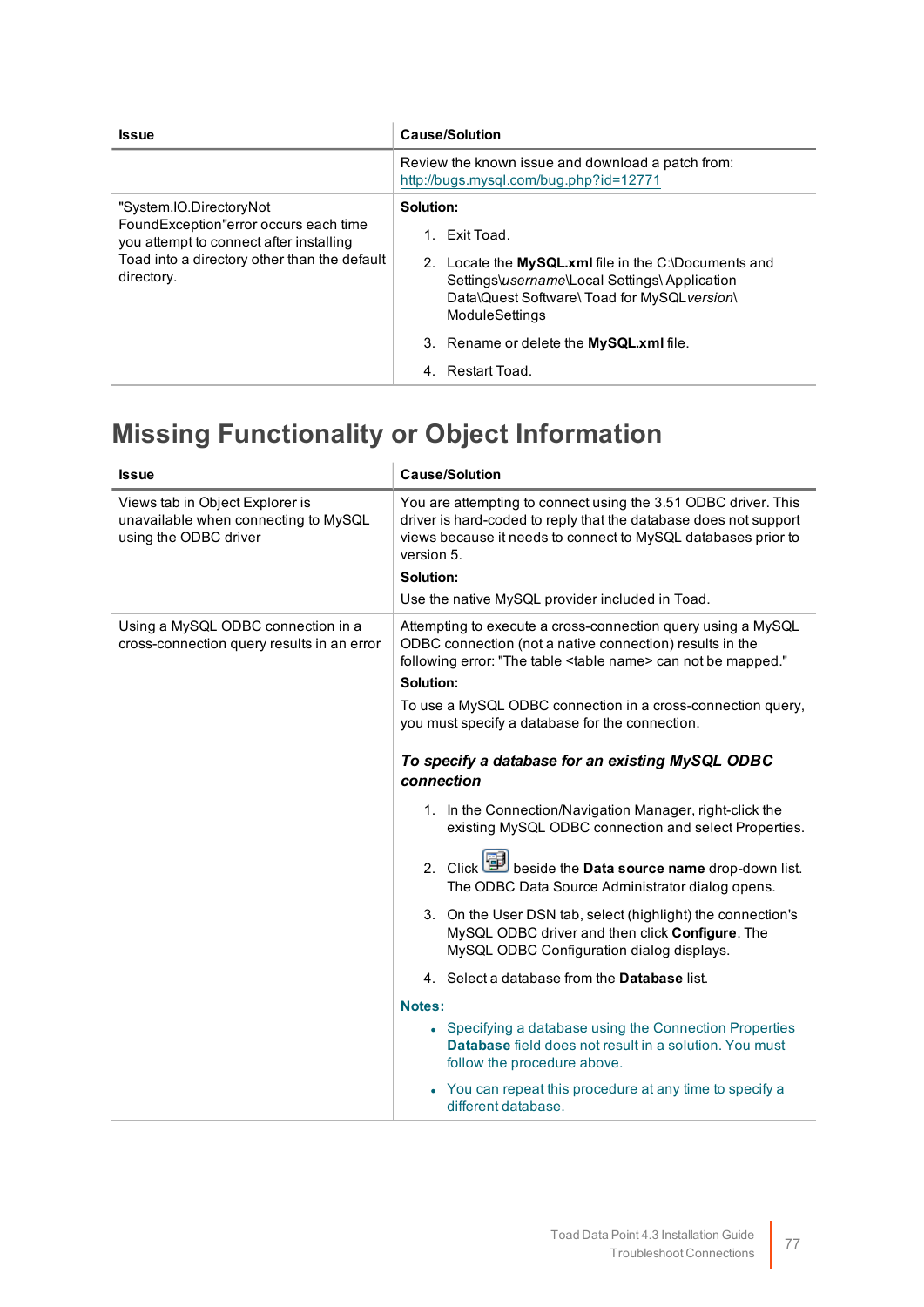## <span id="page-77-1"></span>**Troubleshoot Oracle Issues**

Review the following solutions to help troubleshoot Oracle connection issues pertaining to database connections and missing functionality and object information in Toad.

### **Connection Issues**

Review the following to help troubleshoot Oracle:

| <b>Issue</b>                                                                                                         | <b>Cause/Solution</b>                                                                                                                                                                                                                                            |
|----------------------------------------------------------------------------------------------------------------------|------------------------------------------------------------------------------------------------------------------------------------------------------------------------------------------------------------------------------------------------------------------|
| Attempting to connect when Oracle Instant<br>Client is installed results in a<br>System.NullReferenceException error | Solution:<br>In order to connect using the Oracle Instant Client, the directory<br>for the Instant Client must be included in the environmental path,<br>or you must copy the client files for the instance to the root install<br>directory of Toad Data Point. |
|                                                                                                                      | You can also connect to the database without using an Oracle<br>client or TNSNames file by selecting the Direct tab in the Create<br>New Connection window.                                                                                                      |
| An error occurs when attempting to<br>connect to Oracle Rdb using an ODBC<br>driver.                                 | Toad does not support Oracle Rdb at this time.                                                                                                                                                                                                                   |

### **Missing Functionality and Object Information**

| <b>Issue</b>                                                                                | <b>Cause/Solution</b>                                                                                                                                                                                         |
|---------------------------------------------------------------------------------------------|---------------------------------------------------------------------------------------------------------------------------------------------------------------------------------------------------------------|
| Some schemas are not available from the<br>Schema drop-down list in the Object<br>Explorer. | The Oracle ODBC driver cannot display schemas that do not<br>have any tables.                                                                                                                                 |
| Unable to view table data on the Data tab:<br>SQLFetch generates an access violation.       | The Oracle ODBC driver is accessing unallocated memory.<br>Solution:<br>Update the Oracle ODBC driver:<br>• For 9 drivers, update to 9.2.0.7.0 or later.<br>• For 10g drivers, update to 10.1.0.3.0 or later. |

## <span id="page-77-0"></span>**Troubleshoot SQL Server® Issues**

### **Connection Issues**

Review the following solutions to help troubleshoot SQL Server connection issues in Toad.

| <b>Issue</b>                 | <b>Cause/Solution</b>                                                        |
|------------------------------|------------------------------------------------------------------------------|
| Cannot specify a port number | Currently, Toad does not have a separate field for specifying a port number. |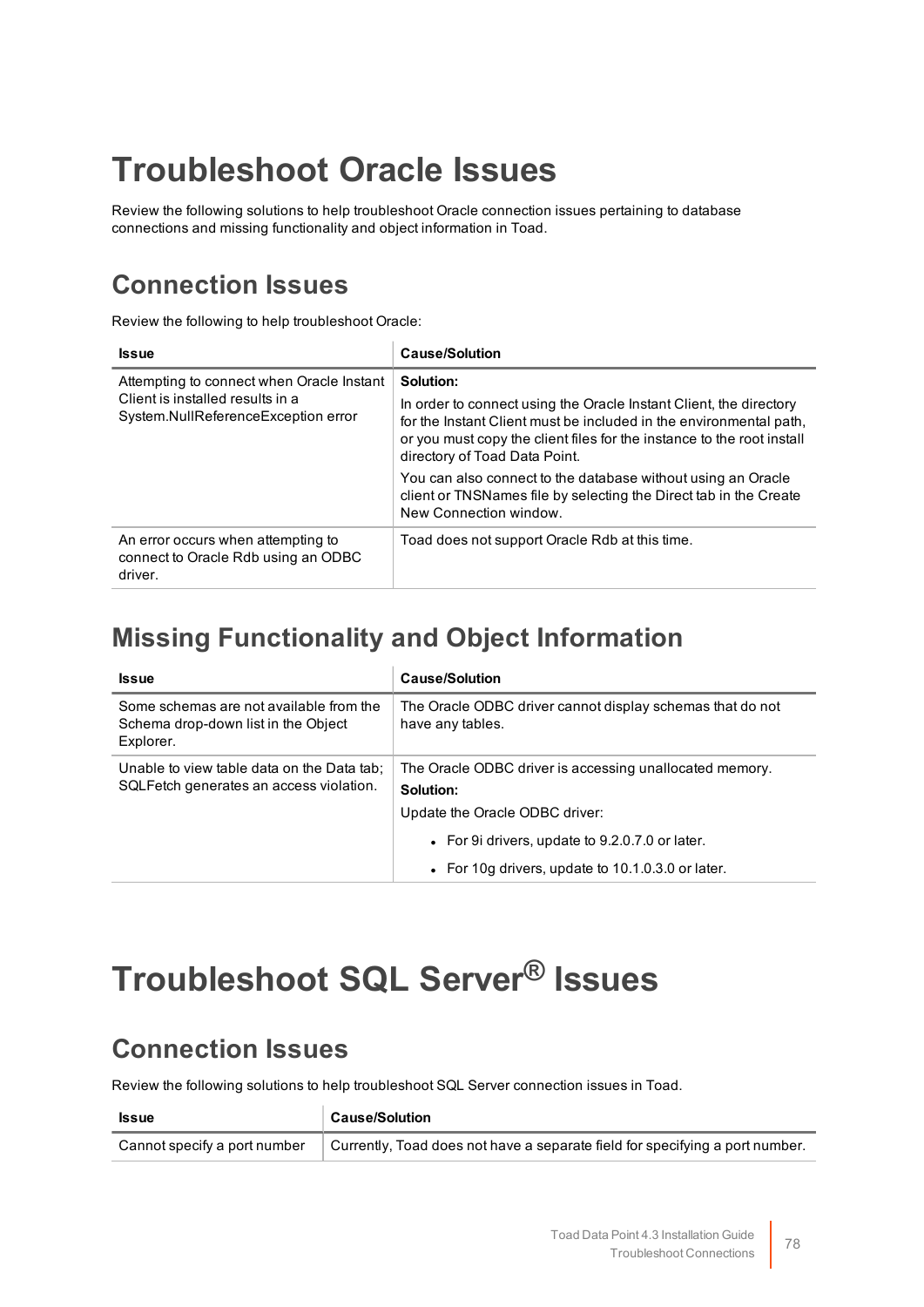| <b>Issue</b>                                                                                           | <b>Cause/Solution</b>                                                                                                                                                                                                                                                                                                                                                              |
|--------------------------------------------------------------------------------------------------------|------------------------------------------------------------------------------------------------------------------------------------------------------------------------------------------------------------------------------------------------------------------------------------------------------------------------------------------------------------------------------------|
| when connecting                                                                                        | Solution:                                                                                                                                                                                                                                                                                                                                                                          |
|                                                                                                        | You can connect if you know the port number for the instance by entering<br>the following in the Server name field on the New Connection window:                                                                                                                                                                                                                                   |
|                                                                                                        | ServerName, Port                                                                                                                                                                                                                                                                                                                                                                   |
|                                                                                                        | or                                                                                                                                                                                                                                                                                                                                                                                 |
|                                                                                                        | IPAddress, Port                                                                                                                                                                                                                                                                                                                                                                    |
|                                                                                                        | For example:                                                                                                                                                                                                                                                                                                                                                                       |
|                                                                                                        | 10.1.29.129,1234 (where 1234 is the port number of the instance)                                                                                                                                                                                                                                                                                                                   |
| Cannot connect to a remote<br>instance in SQL Server 2005                                              | Remote connections may not be enabled in SQL Server 2005. Also, named<br>instances are configured to use dynamic ports and select an available port<br>once the SQL Server Service starts. If you are connecting to a named<br>instance through a firewall, configure the Database Engine to listen on a<br>specific port, so that the appropriate port is opened in the firewall. |
|                                                                                                        | Note: Remote connections are disabled by default in the Express and<br>Developer editions of SQL Server 2005.                                                                                                                                                                                                                                                                      |
|                                                                                                        | Solution:                                                                                                                                                                                                                                                                                                                                                                          |
|                                                                                                        | To enable remote connections, see "How to configure SQL Server 2005 to<br>allow remote connections" at: http://support.microsoft.com/kb/914277                                                                                                                                                                                                                                     |
| "Path is not of a legal form"<br>error message when<br>connecting                                      | You attempted to migrate settings from a previous install of Toad to the<br>current install, but the settings file (InitialSqlServer.Sql) for the previous<br>install was either removed, moved, or corrupt.                                                                                                                                                                       |
| or<br>"Could not find a part of the                                                                    | You may also receive this error if you installed Toad and migrated settings<br>from a previous version, and later uninstalled the previous version.                                                                                                                                                                                                                                |
| path                                                                                                   | Solution:                                                                                                                                                                                                                                                                                                                                                                          |
| C:\Program Files\Quest<br>Software                                                                     | You must specify a valid location for the InitialSqlServer.Sql file in Toad.                                                                                                                                                                                                                                                                                                       |
| <b>\Toad Data</b><br>Point\Template\Scripts\<br>InitialSqlServer.Sql" error<br>message when connecting | To specify a valid location                                                                                                                                                                                                                                                                                                                                                        |
|                                                                                                        | 1. Open the SQL Server options page under Tools   Options  <br>Database   SQL Server.                                                                                                                                                                                                                                                                                              |
|                                                                                                        | 2. Specify the location for the new install's InitialSqlServer.Sql file in the<br>Run Script on new connection field.                                                                                                                                                                                                                                                              |
|                                                                                                        | By default, this file is located in the following directory:                                                                                                                                                                                                                                                                                                                       |
|                                                                                                        | C:\Program Files\Quest Software\Toad Data Point version<br>\Templates\Scripts                                                                                                                                                                                                                                                                                                      |
|                                                                                                        | Note: Clicking may result in a "Path not found error". If you receive this<br>error, manually enter the location in the field.                                                                                                                                                                                                                                                     |
| Cannot establish Named Pipes<br>connection                                                             | If you are trying to connect to the server using Named Pipes, "Poll service<br>status in connection list" option should be cleared.<br>Solution:                                                                                                                                                                                                                                   |
|                                                                                                        | 1. Open the options page under Tools   Options   Database   General.                                                                                                                                                                                                                                                                                                               |
|                                                                                                        | 2. Clear Poll service status in connection list checkbox.                                                                                                                                                                                                                                                                                                                          |
| Cannot establish Azure<br>connection                                                                   | Failing to establish Azure connection may indicate that your IP address is<br>restricted from having access to the Azure server.                                                                                                                                                                                                                                                   |
|                                                                                                        | <b>Solutions:</b>                                                                                                                                                                                                                                                                                                                                                                  |
|                                                                                                        | 1. Select Tools   Cloud Computing   SQL Azure Portal to login to                                                                                                                                                                                                                                                                                                                   |
|                                                                                                        | Azure Portal.                                                                                                                                                                                                                                                                                                                                                                      |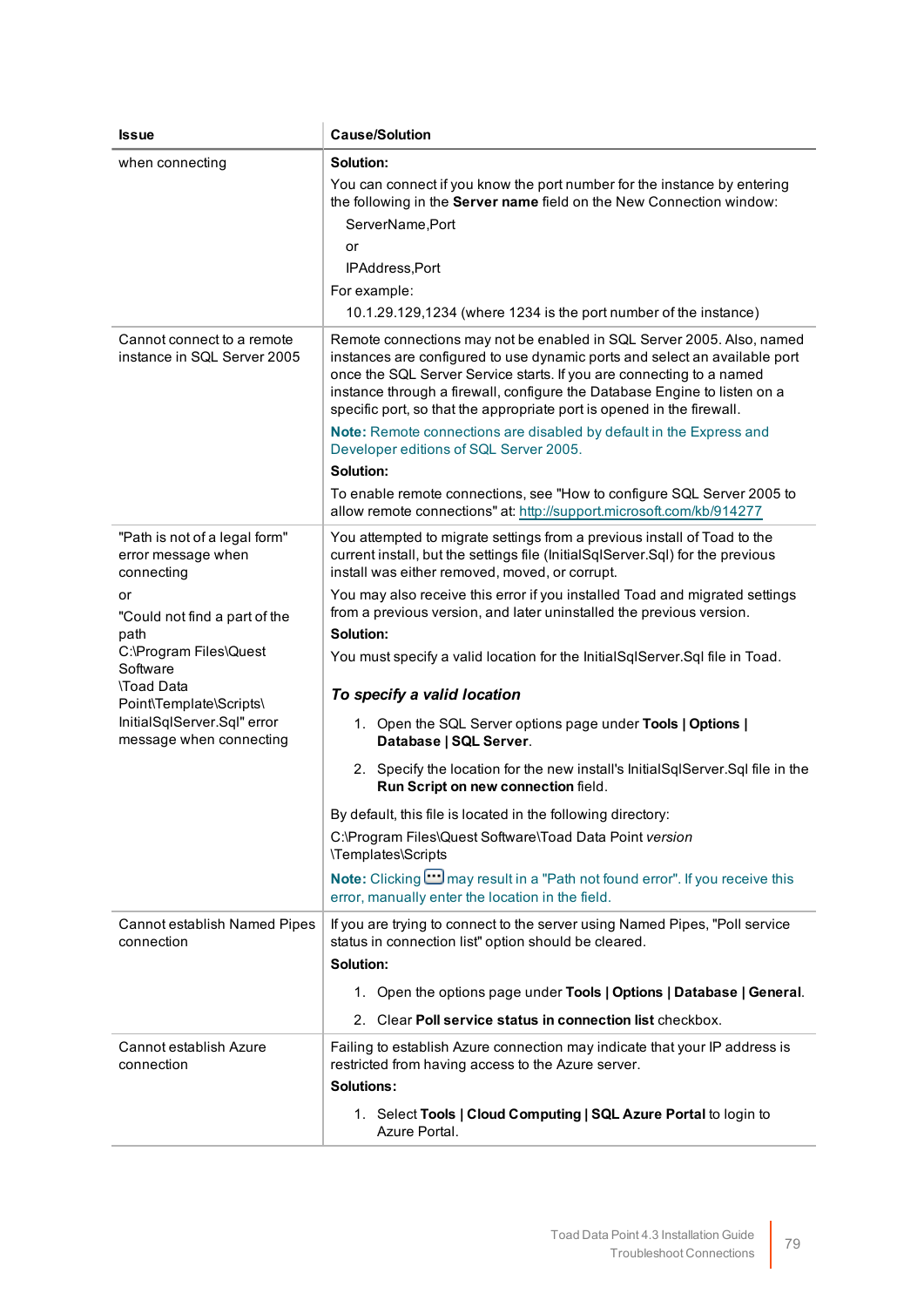| <b>Issue</b>                                                               | <b>Cause/Solution</b>                                                                                                                                                                        |
|----------------------------------------------------------------------------|----------------------------------------------------------------------------------------------------------------------------------------------------------------------------------------------|
|                                                                            | 2. Create a firewall rule on the master database, enabling access to<br>current IP address or range. See "Create and Alter Azure Firewall<br>Rules" in the online help for more information. |
| Cannot access some<br>functionality when working with<br>Azure connection. | To utilize majority of Toad functionality VIEW DEFINITION grant is required<br>for those databases you want to work with.                                                                    |

## <span id="page-79-0"></span>**Troubleshoot SAP Issues**

Review the following solutions to help troubleshoot SAP issues pertaining to the following in Toad:

### **Connection Issues**

| <b>Issue</b>                                                               | <b>Cause/Solution</b>                                                                    |
|----------------------------------------------------------------------------|------------------------------------------------------------------------------------------|
| Unable to connect to the database. The<br>following message displays: "The | Stored procedures that the ODBC driver requires currently do not<br>exist on the server. |
| ODBCMDA procedures have not been<br>installed on this database"            | Solution:                                                                                |
|                                                                            | Install the required procedures.                                                         |

### **Missing Functionality or Object Information**

| <b>Issue</b>                                                          | <b>Cause/Solution</b>                                                                                                                                                                                |
|-----------------------------------------------------------------------|------------------------------------------------------------------------------------------------------------------------------------------------------------------------------------------------------|
| Unable to view or export data for objects<br>with non-standard names. | The ASE ODBC driver has issues handling non-standard names<br>for objects.                                                                                                                           |
|                                                                       | Solution:                                                                                                                                                                                            |
|                                                                       | When setting up an ASE connection in Toad, select Use quoted<br><b>identifiers</b> on the Connection tab in the Adaptive Server<br>Enterprise window to enable the use of quotations in identifiers. |
| Unable to view linked tables.                                         | Linked tables store DSN connection information.                                                                                                                                                      |
|                                                                       | Solution:                                                                                                                                                                                            |
|                                                                       | Set up the DSN connection information exactly the same on all<br>machines that access the database.                                                                                                  |

### **Other Issues**

| <b>Issue</b>                     | <b>Cause/Solution</b>                                                                                                     |
|----------------------------------|---------------------------------------------------------------------------------------------------------------------------|
| DBMS name showing as SQL Server. | Older versions of the ASE ODBC driver return SQL Server as the<br>DBMS name.                                              |
|                                  | Solution:                                                                                                                 |
|                                  | Upgrade to the latest version of the ODBC driver, which correctly<br>returns Adaptive Server Enterprise as the DBMS name. |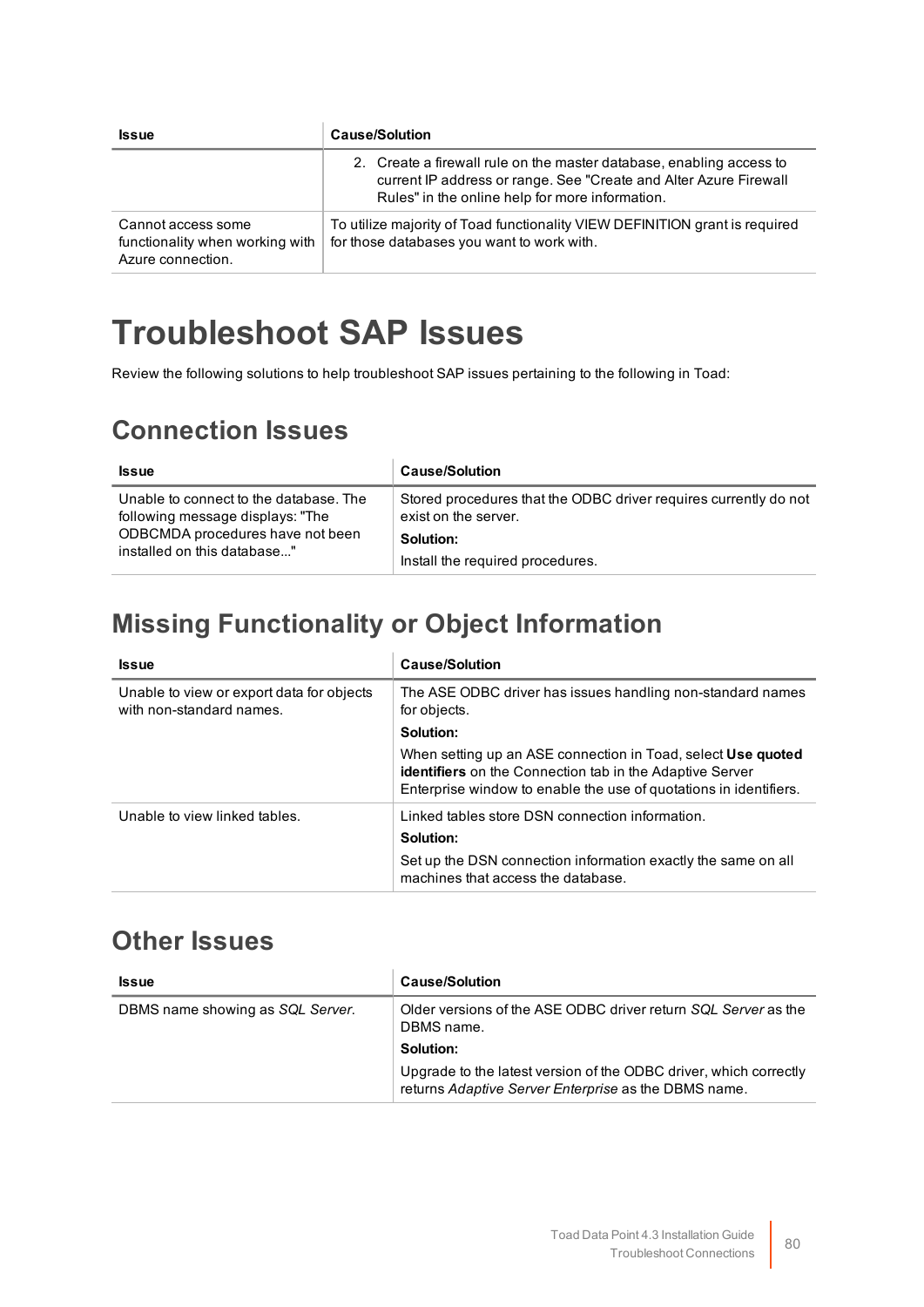## **Configure Version Control**

## **Version Control for Toad Files**

Toad can integrate with your existing version control system allowing you to maintain multiple versions of Toad files. After you integrate Toad with your version control system, you can perform version control tasks directly from within Toad, such as commit file changes and retrieve revisions.

Toad supports the following version control systems for managing Toad files:

• Apache Subversion™—Toad has been tested with Subversion 1.7.5 and 1.8.

The following types of files can be managed using version control from within Toad: Editor (.tef, .sql, .txt), Query Builder (.tsm), ER Diagram (.ter), and Automation (.tas).

#### *To configure version control for Toad files*

1. Ensure that an Apache Subversion client is installed on the same computer as Toad.

 $\overline{\phantom{a}}$ 

- 2. In Toad, open one of the supported file types. Then right-click the document window tab and select **File Version Control | Version Control Wizard**. This action opens the Version Control Wizard which allows you to configure Toad for your version control system.
- 3. Use the wizard to provide information about your version control system to Toad. Review the following for additional information:

| <b>FIBIO/DULLON</b>                                    |                                                                                                                                                                                  |
|--------------------------------------------------------|----------------------------------------------------------------------------------------------------------------------------------------------------------------------------------|
| <b>Version Control System Page</b>                     |                                                                                                                                                                                  |
| Type                                                   | Select Subversion.                                                                                                                                                               |
| Properties                                             | Click the <b>Properties</b> button and enter the path to the Subversion<br>executable (svn.exe) on the client computer. For example, if using<br>TortoiseSVN, the path might be: |
|                                                        | C:\Program Files\TortoiseSVN\bin                                                                                                                                                 |
|                                                        | Note: Do not include svn.exe in the path.                                                                                                                                        |
| Server                                                 | Enter the URL for the Subversion repository on the Subversion<br>server.                                                                                                         |
| Login and Password                                     | Enter the user name and password for your Subversion account.                                                                                                                    |
| <b>Default Version Control</b><br><b>Settings Page</b> |                                                                                                                                                                                  |
| <b>Version Control Folder</b>                          | Select the folder on the Subversion server where you want to<br>check in files.                                                                                                  |
|                                                        | If you currently have files under version control, select the folder on<br>the server where these files are located.                                                             |
| Working Folder                                         | Select a folder on the client computer to use as the root working                                                                                                                |

#### **Field/Button**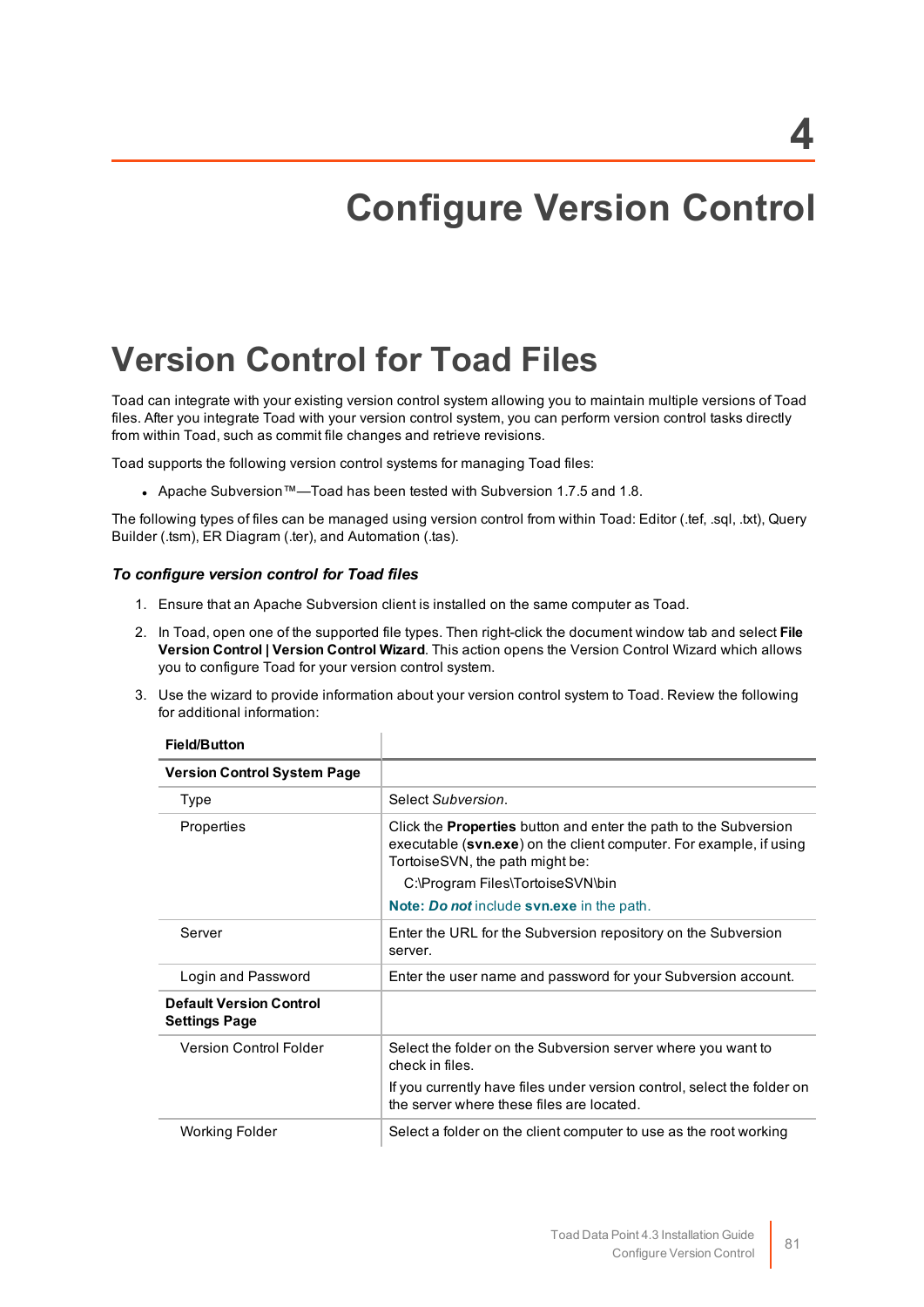| <b>Field/Button</b> |                                                                                            |
|---------------------|--------------------------------------------------------------------------------------------|
|                     | folder. This is the location into which you will check out files.                          |
|                     | If you currently have files under version control, select your<br>existing working folder. |

#### *To add a file to version control*

- 1. After configuring version control for files, you can start adding files to version control from within Toad. Right-click a document window tab and select **File Version Control | Add file to working folder**.
- 2. Select a location in your working folder in which to save the file. Click **Save**.
- 3. In the Commit dialog, enter a comment and click **OK** to add the file to version control.

#### *To browse the repository*

- 1. Right-click the document window tab (of one of the supported file types) and select **File Version Control | Repository Browser**.
- 2. In the Repository Browser you can right-click a file to perform one of the following actions. Available actions depend on the file's status.

| <b>Action</b>             | <b>Description</b>                                                                                                                       |
|---------------------------|------------------------------------------------------------------------------------------------------------------------------------------|
| Open                      | Open the file in Toad.                                                                                                                   |
| Commit                    | Commit your changes. Available for Modified or Untracked files.                                                                          |
| Undo Changes              | Discards your changes and reverts to the previous revision of the file<br>(previous commit). Available when the file status is Modified. |
| <b>Get Latest Version</b> | Check out the latest revision from the remote repository. Available when<br>the file status is OutOfDate.                                |

#### *To commit your changes*

<sup>l</sup> After modifying a file, right-click the document window tab and select **File Version Control | Commit**.

#### *To compare revisions (Editor files only)*

- After modifying and saving an Editor file, you might want to compare your changes to the remote copy (last commit) before committing your changes. Right-click the document tab and select **File Version Control | Diff with latest revision**.
- You can compare two revisions of an Editor file (.tef, .sql, or .txt) by using the History dialog.
	- 1. To open a file's History dialog, right-click the document tab and select **File Version Control | Show history**.
	- 2. Select two revisions to compare. Then right-click the revisions and select **Compare revisions**.
	- 3. For an *OutOfDate* file, right-click the latest revision in the History dialog and select **Compare with working copy** to compare the remote file to your working copy.

#### *To check file status*

- The status of a currently open file displays in the status bar of the document window. You can also place the cursor over the document tab to display status.
- You can check the status of one or more files by using the Repository Browser. To update file status in the Repository Browser, right-click a folder and select **Update folder**.
- Review the following file status definitions.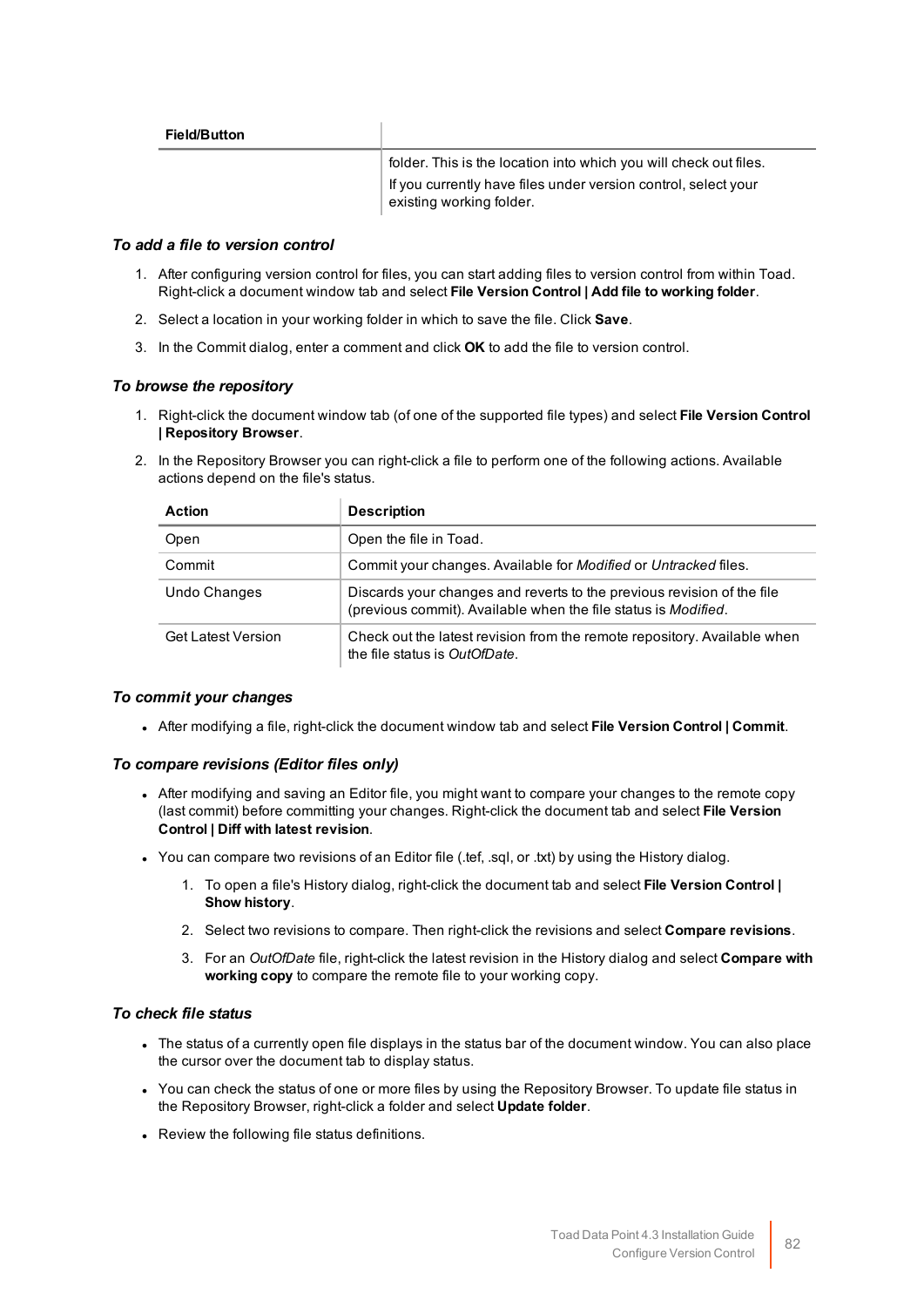| <b>File Status</b> | <b>Definition</b>                                                                                                                                                                                                      |
|--------------------|------------------------------------------------------------------------------------------------------------------------------------------------------------------------------------------------------------------------|
| Untracked          | The file has not been added to version control. Right-click the file in the Repository<br>Browser and select <b>Commit</b> to add it to version control.                                                               |
| UpToDate           | The file in your working folder is synchronized with the file in the remote<br>repository. No changes are detected. No action is required.                                                                             |
| Modified           | The working copy of this file was modified. The changes are stored in the working<br>folder only. Commit this file to add the changes to the remote repository.                                                        |
| OutOfDate          | A more recent revision of this file exists in the remote repository. To update your<br>working copy, check out the latest revision from the remote repository (right-click<br>the file and select Get Latest Version). |
| Unknown            | The file is under version control, but its status cannot be determined.                                                                                                                                                |
| Deleted            | The file was under version control, but it was dropped or renamed in the working<br>folder and exists only in the remote repository.                                                                                   |

#### *Additional Actions*

To open the folder where a file is located, open the file and then right-click the document tab and select **File Version Control | Open in Windows Explorer**.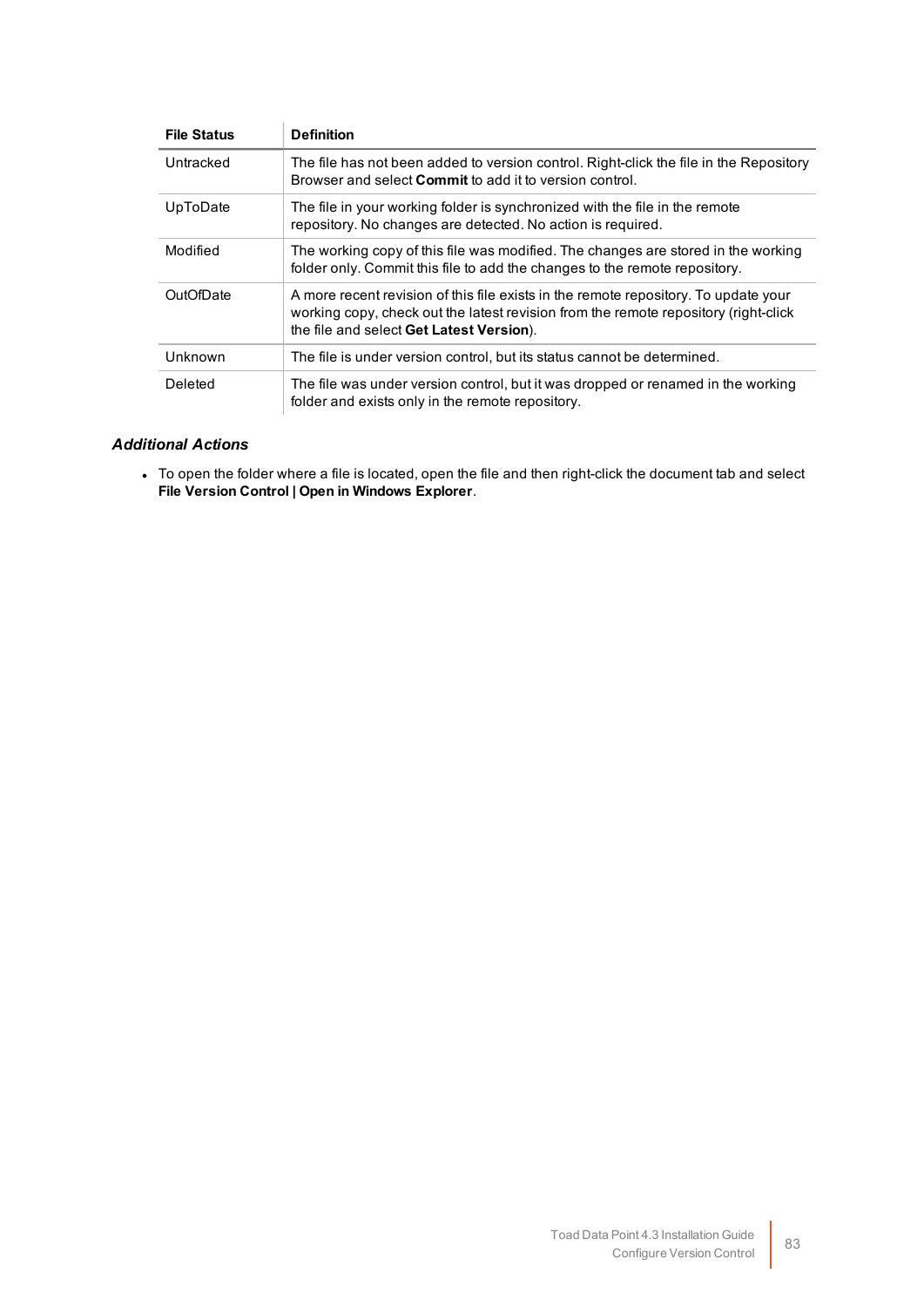# **About Us**

## **We are more than just a name**

We are on a quest to make your information technology work harder for you. That is why we build communitydriven software solutions that help you spend less time on IT administration and more time on business innovation. We help you modernize your data center, get you to the cloud quicker and provide the expertise, security and accessibility you need to grow your data-driven business. Combined with Quest's invitation to the global community to be a part of its innovation, and our firm commitment to ensuring customer satisfaction, we continue to deliver solutions that have a real impact on our customers today and leave a legacy we are proud of. We are challenging the status quo by transforming into a new software company. And as your partner, we work tirelessly to make sure your information technology is designed for you and by you. This is our mission, and we are in this together. Welcome to a new Quest. You are invited to Join the Innovation.

## **Our brand, our vision. Together.**

Our logo reflects our story: innovation, community and support. An important part of this story begins with the letter Q. It is a perfect circle, representing our commitment to technological precision and strength. The space in the Q itself symbolizes our need to add the missing piece—you—to the community, to the new Quest.

## **Contact Quest**

For sales or other inquiries, visit [www.quest.com/contact](https://www.quest.com/contact).

## **Technical Support Resources**

Technical support is available to Quest customers with a valid maintenance contract and customers who have trial versions. You can access the Quest Support Portal at [https://support.quest.com](https://support.quest.com/).

The Support Portal provides self-help tools you can use to solve problems quickly and independently, 24 hours a day, 365 days a year. The Support Portal enables you to:

- Submit and manage a Service Request
- View Knowledge Base articles
- Sign up for product notifications
- Download software and technical documentation
- View how-to-videos
- Engage in community discussions
- Chat with support engineers online
- View services to assist you with your product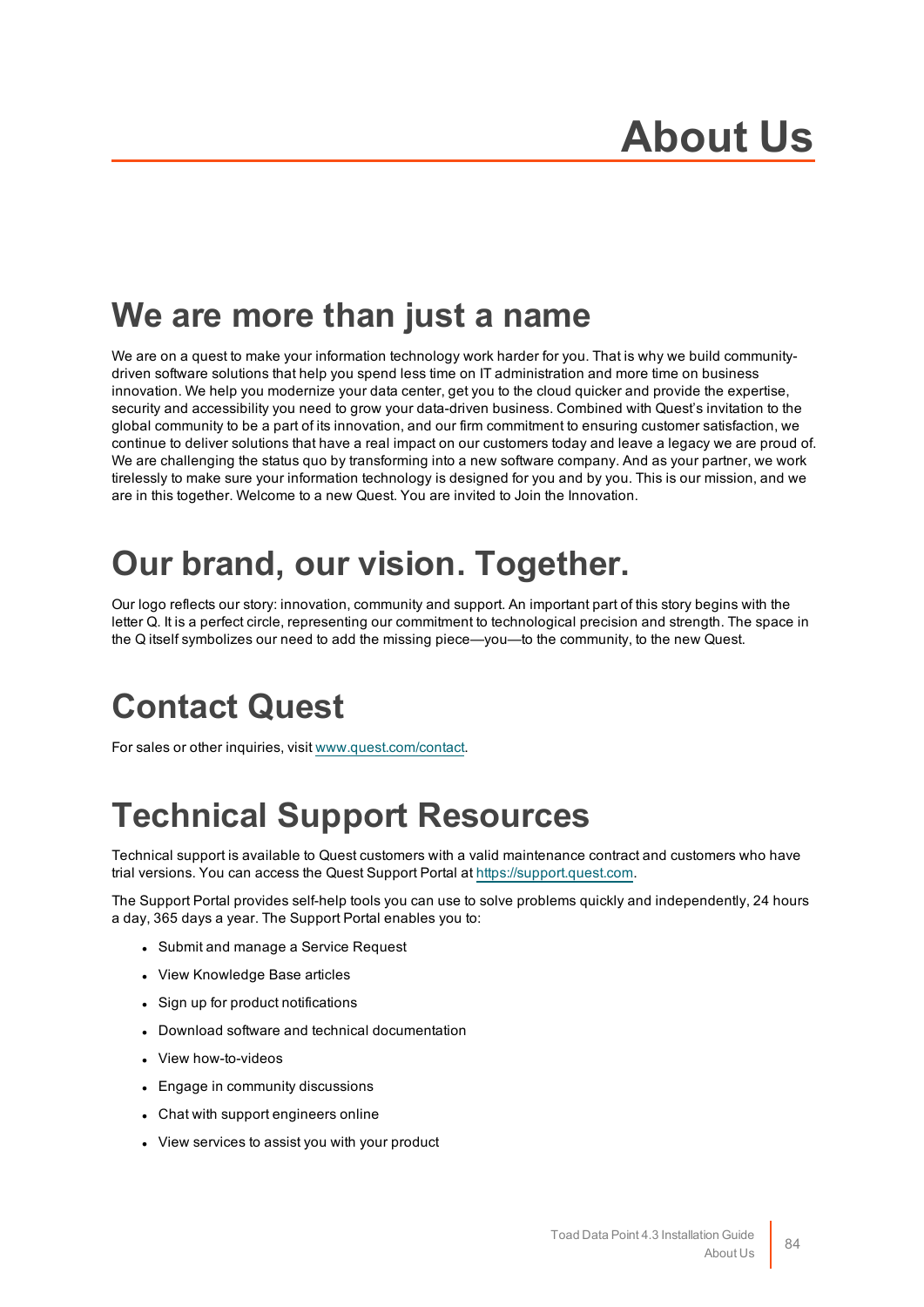# **Index**

#### **A**

Access create connections [31](#page-30-0) troubleshoot [69](#page-68-0) application virtualization [10](#page-9-0) automation migrate scheduled tasks [22](#page-21-0) upgrade scripts [21](#page-20-0)

#### **B**

Business Objects (SAP) create connections [32](#page-31-0)

#### **C**

**Citrix** install [20](#page-19-0) requirements [10](#page-9-0) client requirements [6](#page-5-0) configure Toad [26](#page-25-0) connections configure DB2 client [34](#page-33-0) create Access [31](#page-30-0) create Business Objects [32](#page-31-0) create DB2 [40](#page-39-0) create Excel [43](#page-42-0) create Google Analytics [45](#page-44-0) create Hive [47](#page-46-0) create MariaDB [52](#page-51-0) create MySQL [52](#page-51-0) create OBIEE [58](#page-57-0) create ODBC [53](#page-52-0) create Oracle [56](#page-55-0) create Salesforce [59](#page-58-0)

create SAP ASE [64](#page-63-0) create SAP HANA [65](#page-64-0) create SAP IQ [64](#page-63-0) create SAP SQL Anywhere [64](#page-63-0) create SQL Azure [61](#page-60-0) create SQL Server [61](#page-60-0) create SQL Server Analysis Services [63](#page-62-0) create Teradata [66](#page-65-0) create Toad Intelligence Central [50](#page-49-0) DB2 LDAP support [40](#page-39-1) Oracle LDAP support [55](#page-54-0) share for all session windows [31](#page-30-1) troubleshoot [78](#page-77-0) Access [69](#page-68-0) Informix [76](#page-75-0) Oracle [78](#page-77-1) SAP ASE [80](#page-79-0) troubleshoot DB2 LUW [72](#page-71-0) troubleshoot DB2 z/OS [74](#page-73-0) troubleshoot SQL Server [78](#page-77-0) understand [30](#page-29-0) corporate deployment [15](#page-14-0) customize Toad [26](#page-25-0)

#### **D**

DB2 create connections [40](#page-39-0) troubleshoot LUW issues [72](#page-71-0) troubleshoot z/OS issues [74](#page-73-0) desktop virtualization [10](#page-9-0)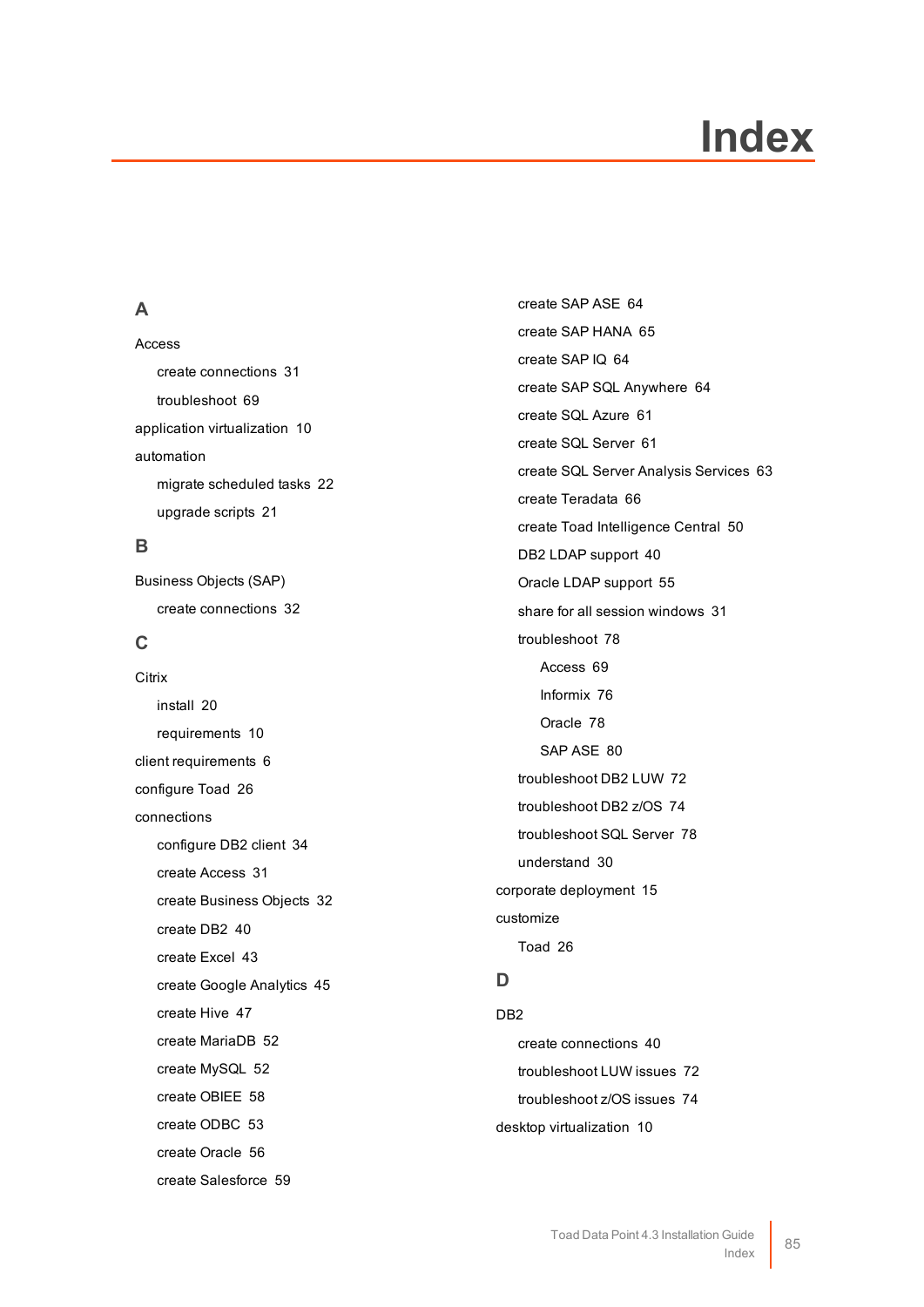#### **E**

Excel create connections [43](#page-42-0) ranges [43](#page-42-0) troubleshoot [69](#page-68-1)

#### **G**

Google Analytics create connections [45](#page-44-0)

#### **H**

Hive create connections [47](#page-46-0)

#### **I**

Informix, troubleshoot [76](#page-75-0) install [12](#page-11-0) Citrix [20](#page-19-0) Citrix support [10](#page-9-0) client requirements [6](#page-5-0) read-only [14](#page-13-0) silent [15](#page-14-0) Intelligence Central create connections [50](#page-49-0)

#### **L**

LDAP DB2 support [40](#page-39-1) Oracle support [55](#page-54-0) license keys [25](#page-24-0) look and feel configuration [26](#page-25-0)

#### **M**

mst file [19](#page-18-0) MySQL create connections [52](#page-51-0) troubleshoot [76](#page-75-1)

#### **O**

OBIEE create connections [58](#page-57-0) ODBC create connections [53](#page-52-0) Oracle OBIEE, create connections [58](#page-57-0) Oracle, create connections [56](#page-55-0) troubleshoot [78](#page-77-1)

#### **R**

read-only installation [14](#page-13-0) requirements Citrix [10](#page-9-0) client [6](#page-5-0) virtualization [10](#page-9-0)

#### **S**

Salesforce.com create connections [59](#page-58-0) server virtualization [10](#page-9-0) shortcut keys configure to match other applications [26](#page-25-0) silent install [15](#page-14-0) create transform file [19](#page-18-0) prerequisites [16](#page-15-0) SQL Azure create connections [61](#page-60-0) SQL Server create connections [61](#page-60-0) troubleshoot [78](#page-77-0) SQL Server Analysis Services create connections [63](#page-62-0) Sybase create connections [64](#page-63-0) system requirements [6](#page-5-0) **T**

Teradata create connections [66](#page-65-0) Toad, customize [26](#page-25-0) transform file [19](#page-18-0)